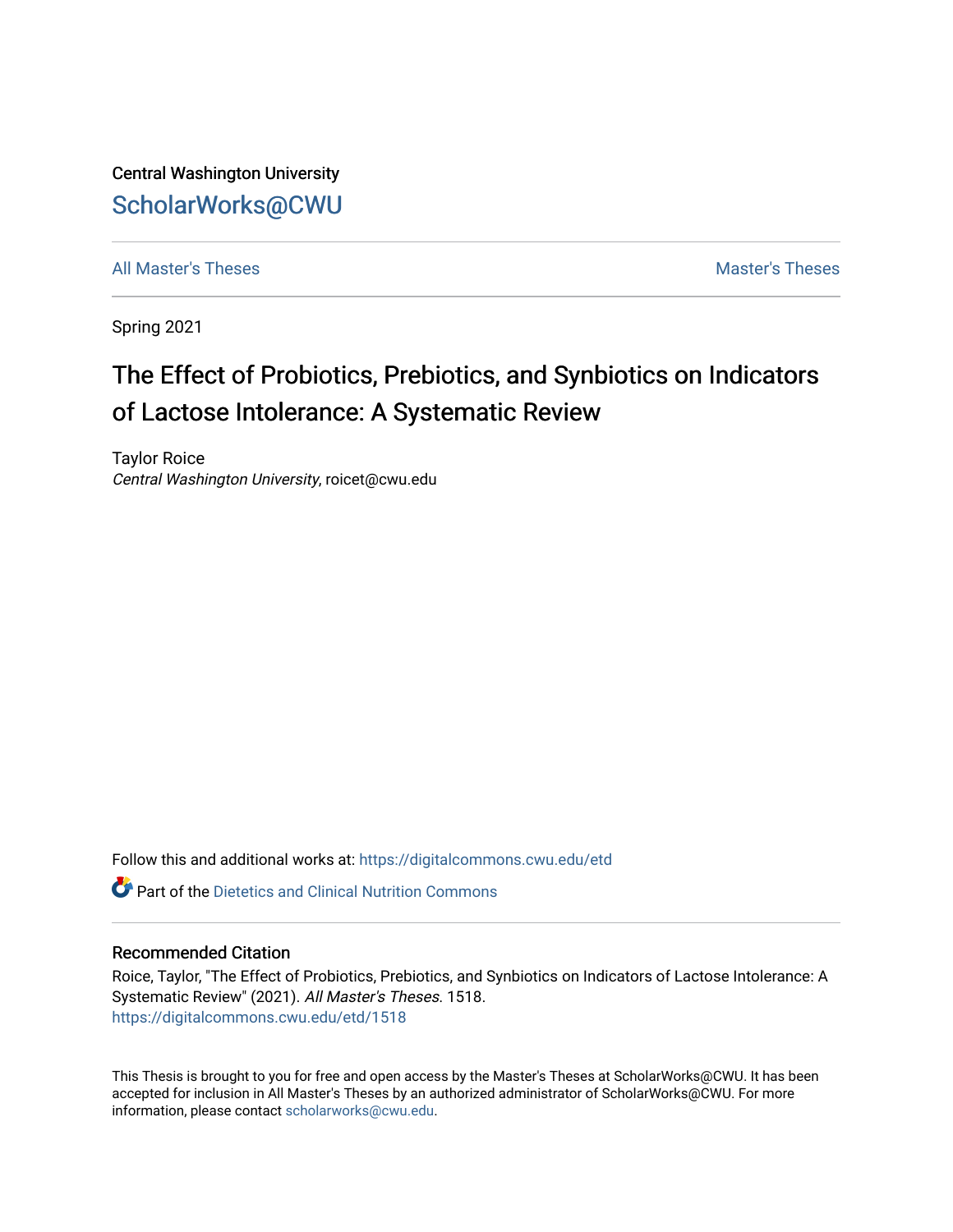# THE EFFECT OF PROBIOTICS, PREBIOTICS, AND SYNBIOTICS ON INDICATORS OF

# LACTOSE INTOLERANCE: A SYSTEMATIC REVIEW

\_\_\_\_\_\_\_\_\_\_\_\_\_\_\_\_\_\_\_\_\_\_\_\_\_\_\_\_\_\_\_\_\_\_

A Thesis

Presented to

The Graduate Faculty

Central Washington University

In Partial Fulfillment

\_\_\_\_\_\_\_\_\_\_\_\_\_\_\_\_\_\_\_\_\_\_\_\_\_\_\_\_\_\_\_\_\_\_\_

of the Requirements for the Degree

Master of Science

Nutrition

\_\_\_\_\_\_\_\_\_\_\_\_\_\_\_\_\_\_\_\_\_\_\_\_\_\_\_\_\_\_\_\_\_\_\_

by

Taylor Cameron Roice

June 2021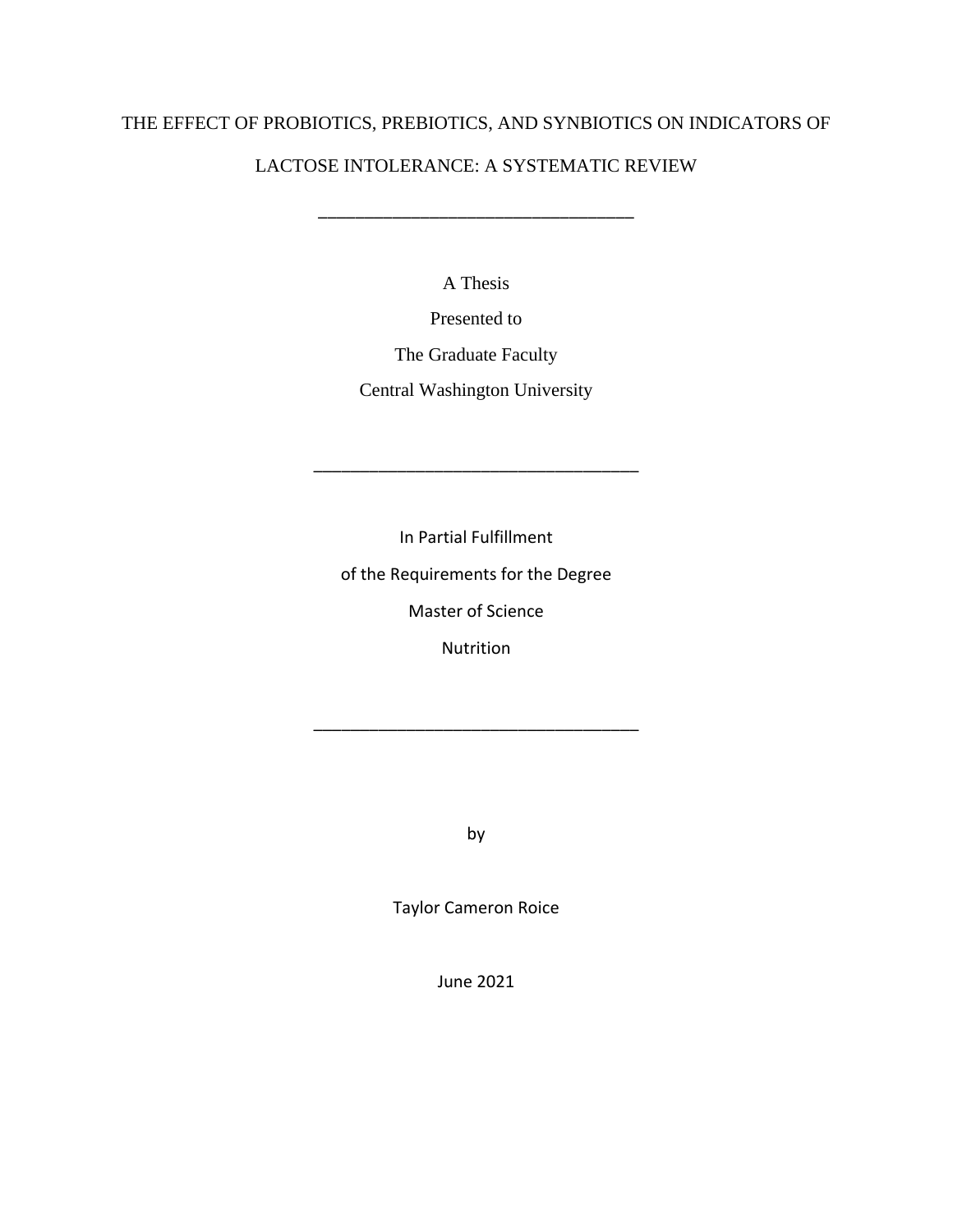## CENTRAL WASHINGTON UNIVERSITY

## Graduate Studies

We hereby approve the thesis of

Taylor Cameron Roice

Candidate for the degree of Master of Science in Nutrition

APPROVED FOR THE GRADUATE FACULTY

\_\_6/10/21\_\_\_\_\_\_\_\_\_\_\_\_ \_\_\_\_*Susan Hawk*\_\_\_\_\_\_\_\_\_\_\_\_ Dr. Susan Hawk, Committee Chair

 $6/8/2021$ 

Dr. David Gee

\_6/8/21\_\_\_\_\_\_\_\_\_\_\_\_\_ \_\_\_\_\_\_\_\_\_\_\_\_\_\_\_\_\_\_\_\_\_\_\_\_\_\_\_\_\_\_\_\_\_\_\_\_\_\_\_\_\_

Dr. Tafere Belay

\_\_\_\_\_\_\_\_\_\_\_\_\_\_ \_\_\_\_\_\_\_\_\_\_\_\_\_\_\_\_\_\_\_\_\_\_\_\_\_\_\_\_\_\_\_\_\_\_\_\_\_\_\_\_\_

Dean of Graduate Studies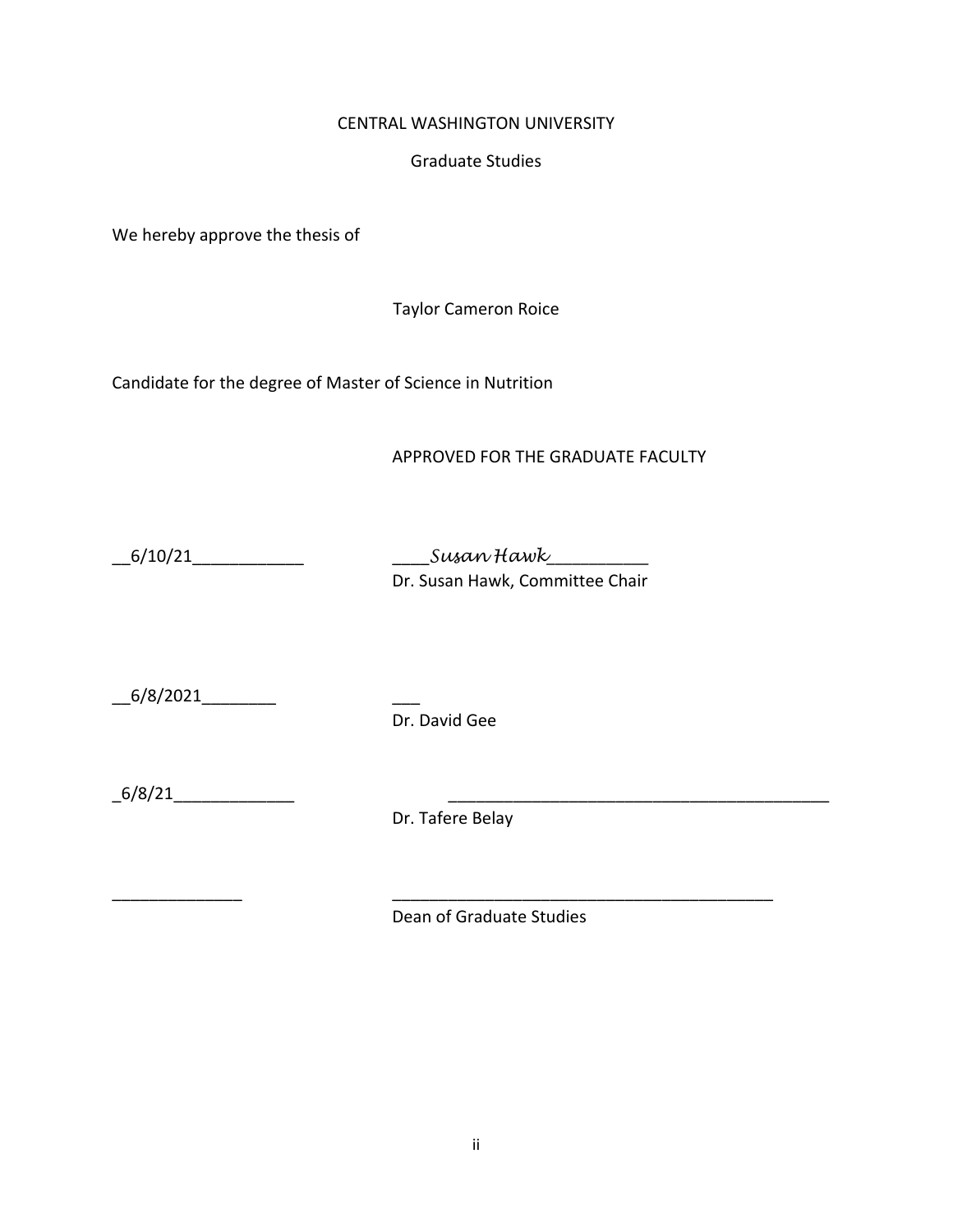#### **ABSTRACT**

# THE EFFECT OF PROBIOTICS, PREBIOTICS, AND SYNBIOTICS ON INDICATORS OF LACTOSE INTOLERANCE: A SYSTEMATIC REVIEW

by Taylor Cameron Roice June 2021

#### **Abstract**

 Lactose intolerance disproportionately affects racial minority groups in the United States, increasing the incidence of calcium deficiency and low bone mineral density in these populations. The nutritional quality of lactose-containing food products incentivizes the investigation of long-term treatment options for lactose intolerance. Modifying the gut microbiome to increase the quantity of lactose-hydrolyzing bacteria in the intestines is a promising avenue of treatment that merits investigation. Such modification is typically achieved via consumption of probiotics, prebiotics, or synbiotics in various forms. This systematic review examined 25 studies measuring outcomes of lactose intolerance in subjects given probiotic, prebiotic, or synbiotic treatments. Bacterial strains with the greatest degree of evidence for the reduction of undesirable outcomes of lactose intolerance were *Bifidobacterium longum, Lactobacillus acidophilus, Lactobacillus delbrueckii* subspecies *bulgaricus*, and/or *Streptococcus thermophilus*. Inoculated dairy products also showed strong evidence for the attenuation of lactose intolerance outcomes.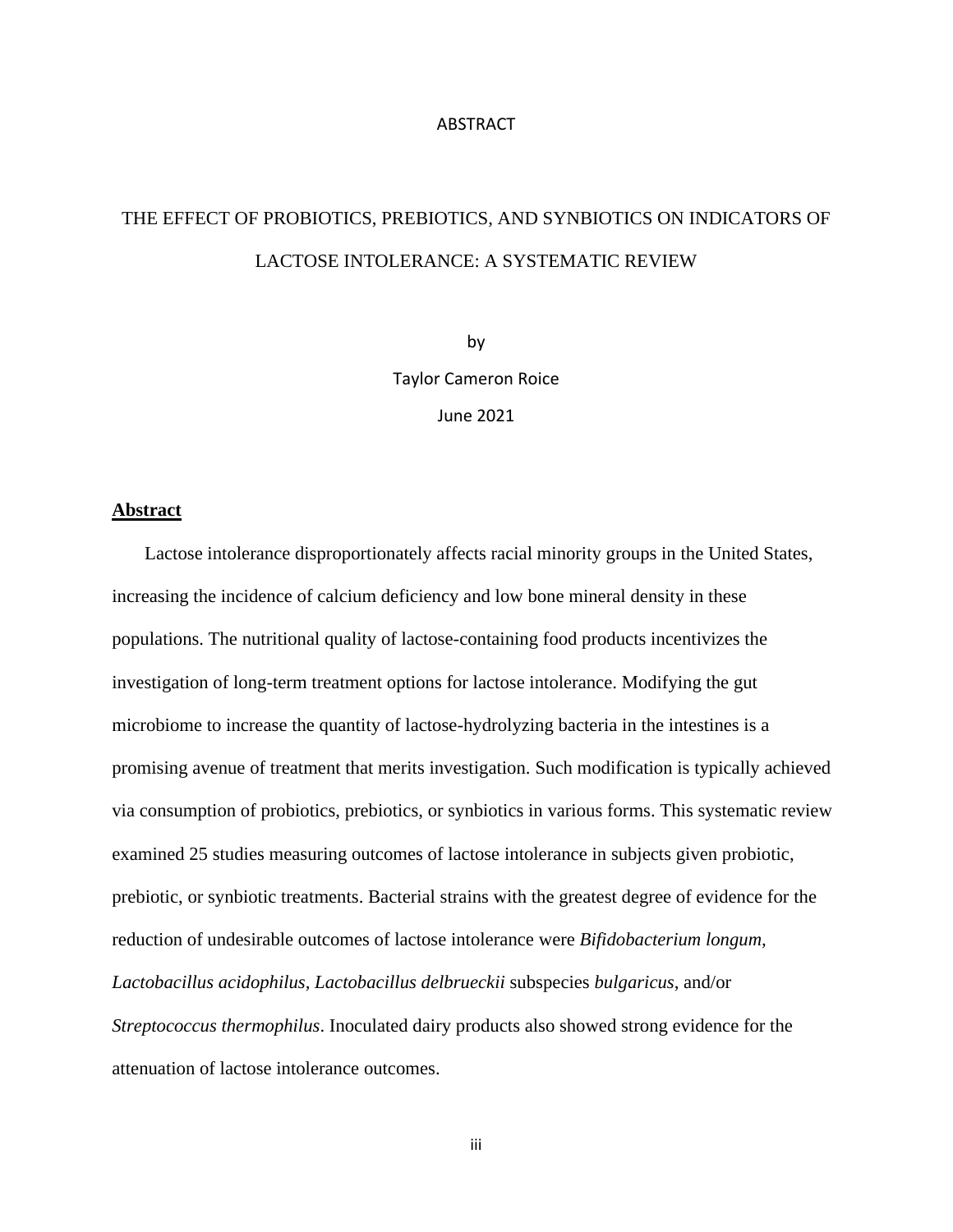#### ACKNOWLEDGMENTS

I'd like to thank Dr. Susan Hawk, Dr. David Gee, and Dr. Tafere Belay for their guidance, counsel, assistance, and motivation through the years. I've grown to be a wiser and more effective researcher thanks to your influence. I'd like to thank my parents Brian and Debb for always believing in me, for giving me everything I needed to succeed, and for their undying and unconditional love. I'd like to thank my brother Matt for helping to teach me how to read; obviously that's been of utmost importance in my schooling and research, so ultimately this is all thanks to you, hermano. I'd like to thank my closest friends and confidants, past and present, including Freya, Chinyere, Kjerstan, Travis, Megan, Cassidy, Alaryc, Ellen, Chanel, Eva, Jamie, Jake, and Kyle. I'd like to thank all the incredible nutrition, exercise physiology, biology, and chemistry professors at CWU for alternating between fostering my curiosity and sating it. I'd also like to thank the members of my cohort, many of whom are poised to become phenomenal dietitians and skilled healthcare professionals. I'm grateful for my experiences at Pierce College Fort Steilacoom and Central Washington University, all of which led me here. Lastly, I'm thankful for you, dear reader. May this thesis inform and inspire you.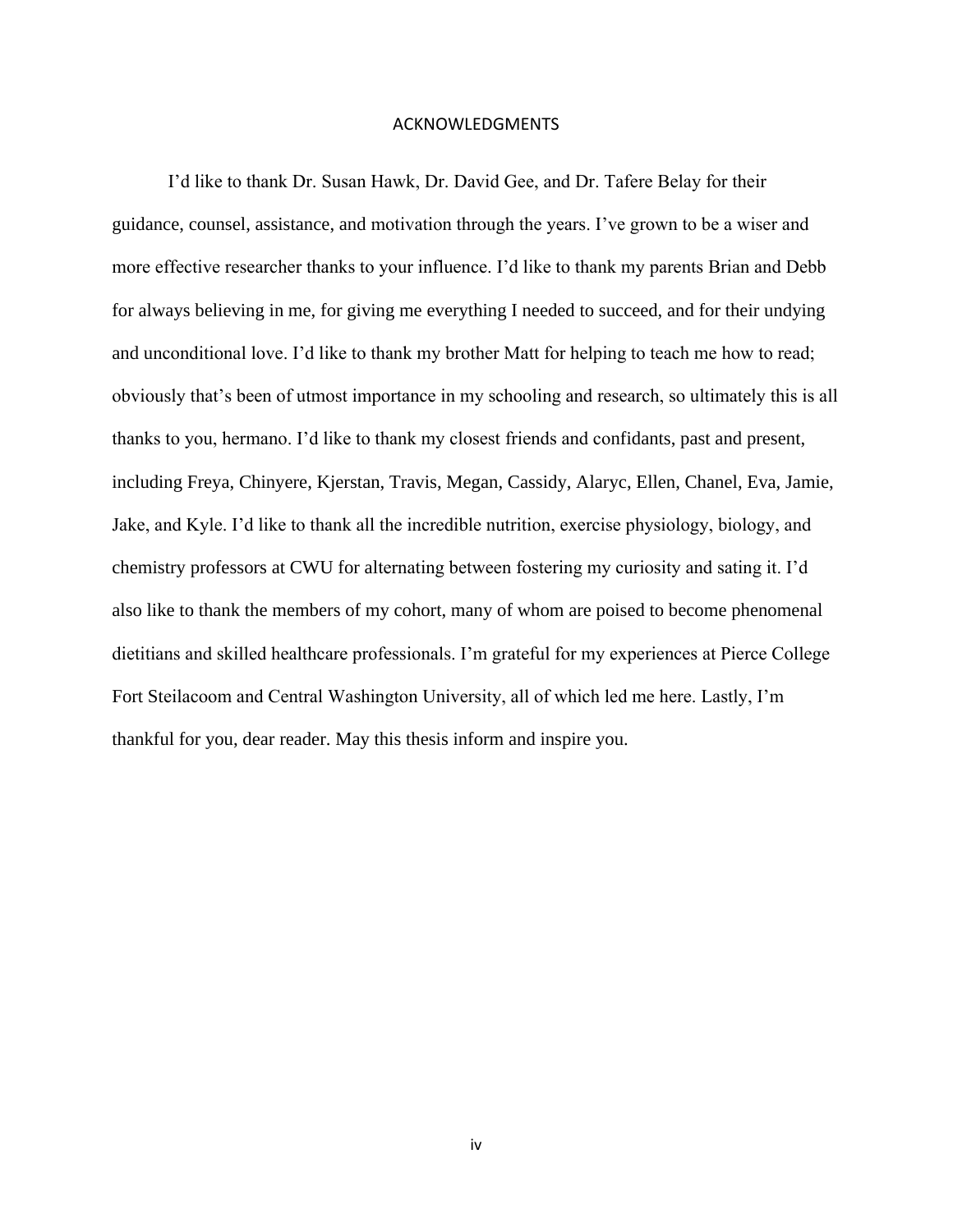# TABLE OF CONTENTS

| Chapter      |                                                  | Page |
|--------------|--------------------------------------------------|------|
| I            |                                                  |      |
| $\mathbf{I}$ |                                                  |      |
| III          | Mechanisms of Action of Prebiotics/Synbiotics 13 |      |
|              |                                                  |      |
| IV           |                                                  |      |
|              |                                                  |      |
| v            |                                                  |      |
|              |                                                  |      |
| VI           |                                                  |      |
| VII          |                                                  |      |
|              |                                                  |      |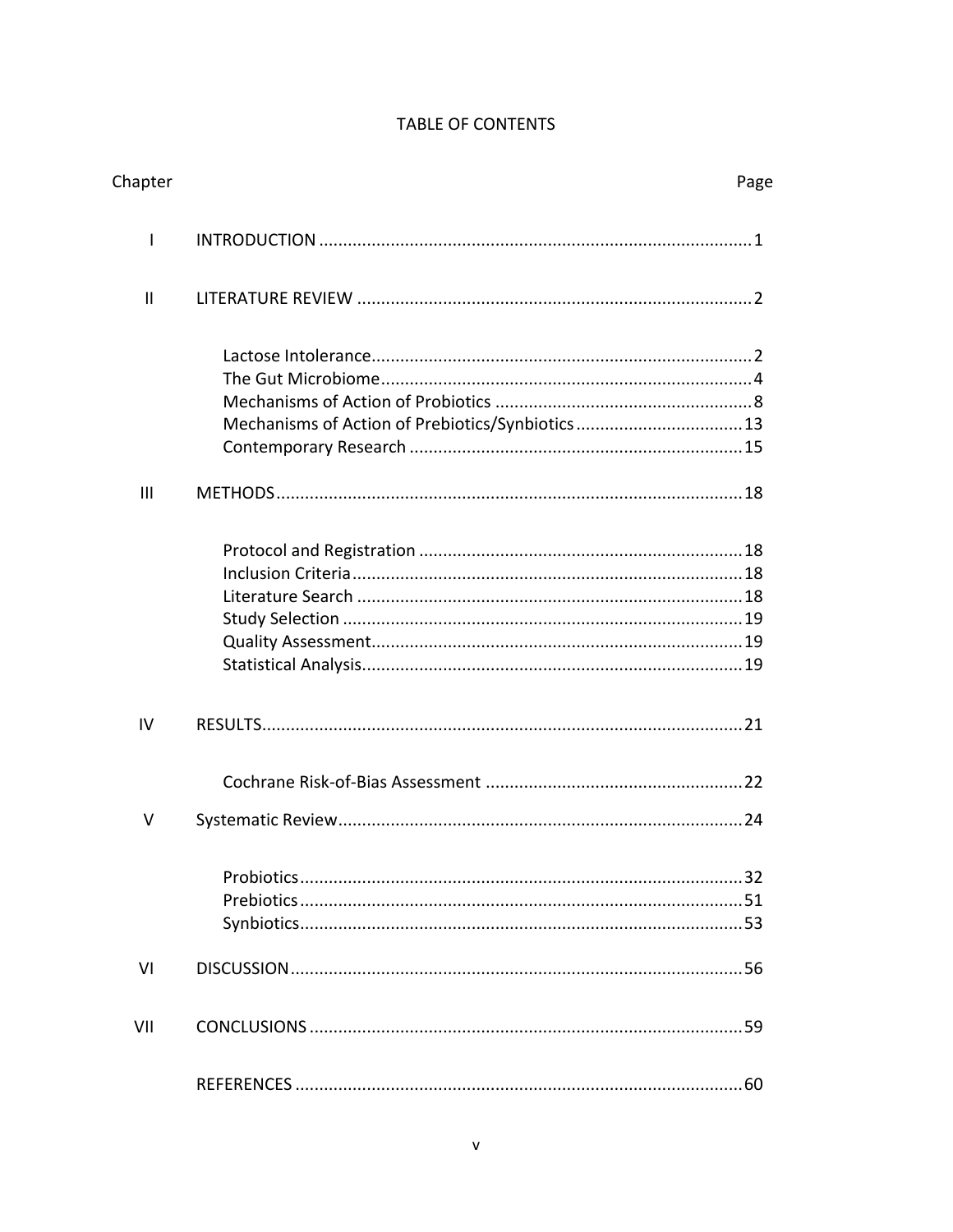#### **CHAPTER I INTRODUCTION**

Lactose intolerance is a universal human concern that disproportionately affects several minority groups in the United States, adversely impacting the incidence of calcium deficiency and low bone mineral density in these populations. The high nutritional quality of many lactosecontaining food products incentivizes the investigation of effective long-term treatment options for lactose intolerance. Modifying the gut microbiome to increase the quantity of lactosefermenting bacteria in the intestines is a promising avenue of treatment that merits investigation.

Probiotics and modifications to the gut microbiome have gained support in contemporary research due to the specificity, longevity, and associated health benefits of the microbial treatment options available. The emerging field of synbiotics investigates the effectiveness of pairing probiotic bacteria with supplements that are intended to encourage proliferation of these lactose-hydrolyzing bacteria in the intestines. Immense variation is possible in the particular probiotic/prebiotic combination, time-course of treatment, strain, colony-forming units (CFUs), and method of probiotic encapsulation used in these studies. Emerging evidence suggests that probiotics, prebiotics, and synbiotic combinations may be effective at alleviating the symptoms of lactose intolerance, but a thorough statistical analysis of available evidence is necessary to determine whether these treatments might be effective enough to influence contemporary dietetic practices or recommendations.

Purpose Statement: The purpose of this systematic review is to generate a summative evaluation of studies that examine the association between probiotic, prebiotic, and synbiotic treatments and a reduction in lactose intolerance indicators, with an emphasis on species and strain.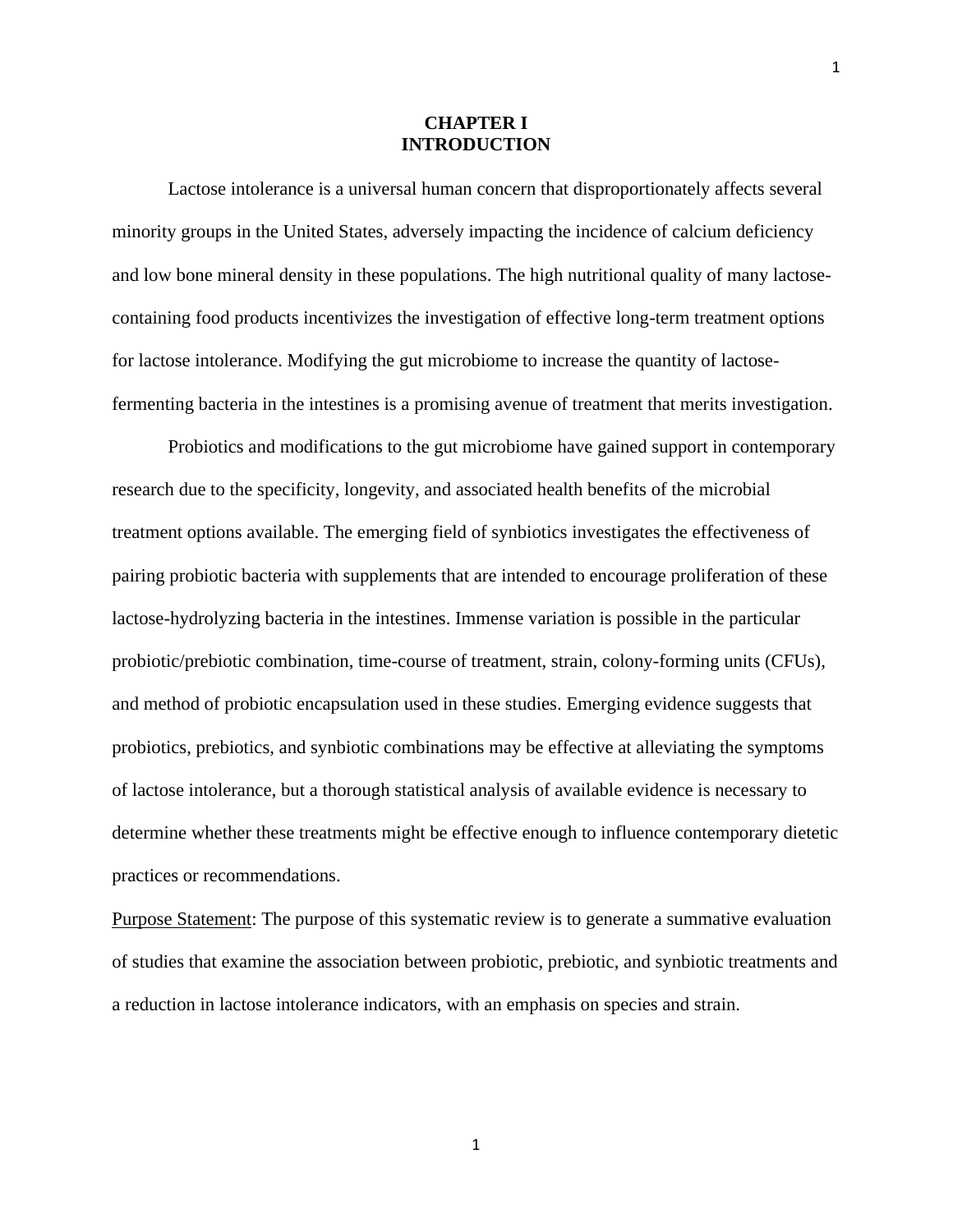# **CHAPTER II LITERATURE REVIEW**

#### **Lactose Intolerance**

*Summary and Health Implications*: Lactose intolerance is the inability or, more commonly, the reduced ability to digest the milk sugar lactose. Ideally, lactose is either hydrolyzed by the endogenous lactase enzyme that is produced in the brush border of the small intestine or it is digested by bacteria in the gut microbiome that produce similar beta-galactosidase enzymes<sup>1</sup> When lactose is not hydrolyzed by the consumer nor processed by bacteria in the small intestine, common symptoms are flatulence, diarrhea, abdominal pain, cramping, bloating, and nausea.<sup>1,2,3</sup> Interestingly, symptoms unconnected to the digestive tract have also been observed, including eczema, fatigue, headaches, sinusitis, and cardiac arrhythmia.<sup>1</sup>

These symptoms are understandably upsetting for the consumer, and they can promote avoidance of lactose-containing products. This moratorium can be difficult to maintain given the ubiquity and popularity of milk-based beverages, coffee creamers, chocolates, cheeses, butter, ice cream, and even lactose-based sweeteners used in food manufacturing. Successful avoidance of such products by lactose-intolerant individuals is associated with increased rates of osteoporosis, osteopenia, and low bone mineral density.<sup>2,3</sup> These effects are ostensibly due to insufficient calcium consumption. This illustrates the connection between lactose intolerance and critical measures of human health.

*History and Demographics:* Lactase enzyme production into adulthood, also called lactase persistence, is an evolutionarily new development. Soon after agrarian and pastoral Neolithic societies began to flourish in Europe between 8500 and 6000 years ago, a beneficial mutation called C/T-13910 emerged in these populations, promoting increased rates of lactase persistence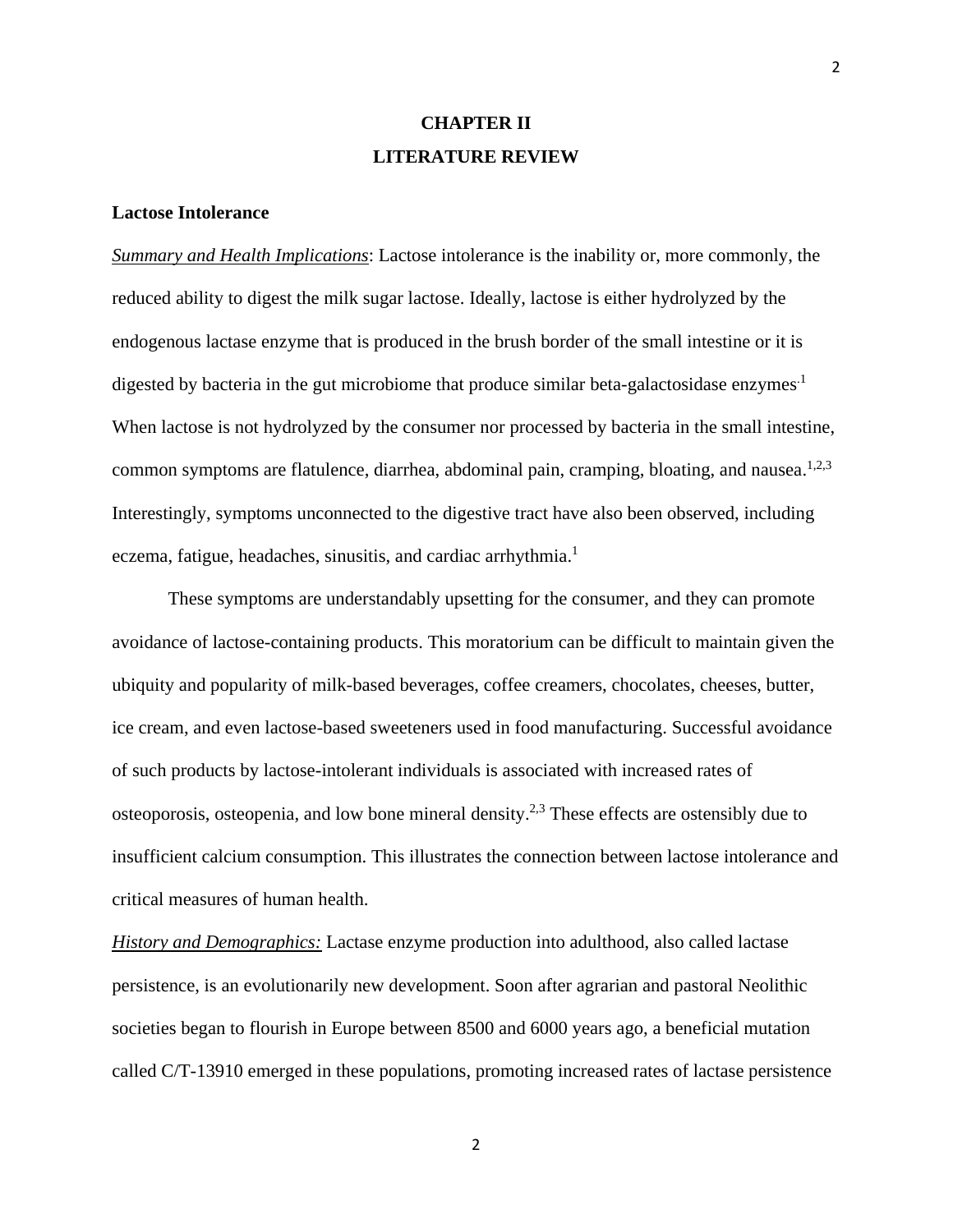in Northern Europeans.<sup>4</sup> This genetic bias toward lactase persistence in adulthood still exists today, as evidenced by lactose intolerance prevalence that is comparatively low (14-28%) among central and western Europeans and extremely high in Asian Americans (approximately 80-90%), African-Americans (75-90%), and indigenous Americans (nearly 100%).<sup>3,5</sup> Regional prevalence of lactase persistence is another consideration, as some endogamous or otherwise genetically homogenous populations can have very consistent and extreme rates of lactase persistence. In 2005, Paul Sherman and his research team<sup>5</sup> discovered a 2% prevalence of lactose intolerance in a sample of Denmark citizens and a 100% prevalence of lactose intolerance in a sample taken from Zambia. Providing an effective means of promoting lactose digestion in populations lacking lactase persistence may increase dairy product consumption, attenuate calcium deficiency, and improve bone mineral density. This is especially critical for traditionally marginalized populations who, in addition to having greater prevalence of lactose intolerance, also may have reduced access to affordable healthcare or may lack health insurance entirely.<sup>6</sup> *Available Treatments:* The most common treatment for lactose intolerance that does not require dietary restriction is ingestion of exogenous lactase enzyme. Lactase enzyme products contain beta-galactosidases in concentrations that will vary between manufacturers but tend to have between 3000 and 6000 IU of active lactase enzyme. These pills, capsules, or tablets are intended to be consumed immediately before a meal and are regarded as effective at hydrolyzing consumed lactose. 7 In key studies of the effectiveness of exogenous lactase enzyme consumption, both gastrointestinal distress symptoms and breath hydrogen values were significantly reduced in treatment groups of various ages following a 25g lactose bolus.<sup>7,8</sup> Similar commercial lactase products, whether in pill, capsule, or chewable form, were not as effective at hydrolyzing a larger bolus of 50g lactose,<sup>8</sup> though it is unlikely for a typical person to

3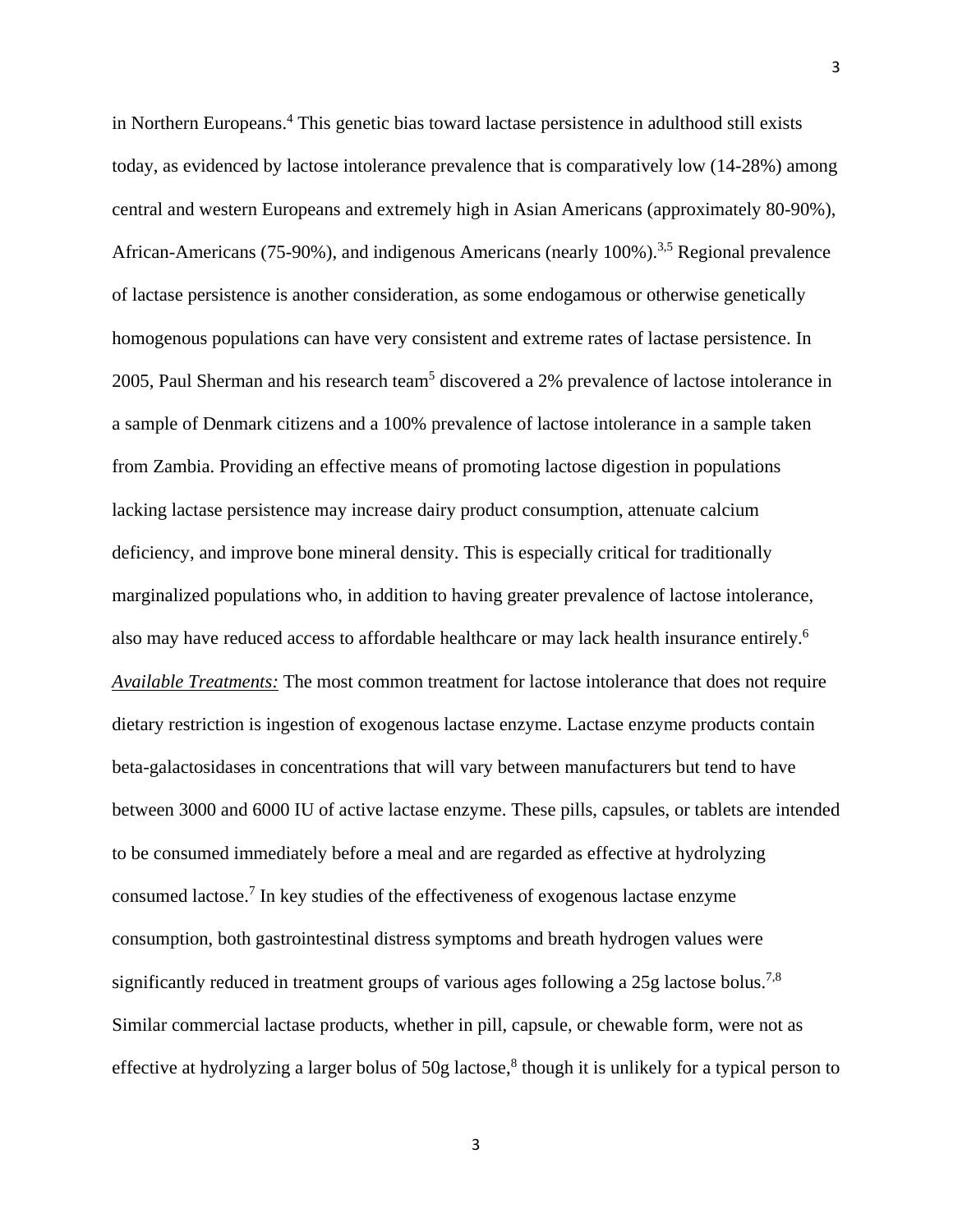consume such a high dose of lactose in one sitting. Limitations of lactase enzyme consumption include the narrow timeframe in which the product will function<sup>6,7</sup> and the requirement that the lactase be consumed before every lactose-containing meal. Attenuating lactose intolerance via adjustments to the gut microbiome is another potentially viable treatment option. While much is known about the requisite microbiology, contemporary studies attempting to investigate this avenue of treatment tend to have mixed results, and no robust meta-analyses of contemporary data have been performed. Consequently, there is not yet sufficient evidence as to whether a specific probiotic, prebiotic, or synbiotic (see Table 1) treatment is effective in reducing lactose intolerance symptoms.

| Probiotics | Live microorganisms that, when administered in adequate amounts, confer a               |
|------------|-----------------------------------------------------------------------------------------|
|            | health benefit on the host <sup>9</sup>                                                 |
| Prebiotic  | A substrate that is selectively utilized by host microorganisms conferring a            |
|            | health benefit <sup>9</sup>                                                             |
| Synbiotics | A mixture comprising live microorganisms and substrate(s) selectively                   |
|            | utilized by host microorganisms that confers a health benefit on the host <sup>10</sup> |
| Microbiome | A characteristic microbial community occupying a reasonable well-defined                |
|            | habitat which has distinct physio-chemical properties. This community is                |
|            | integrated in macro-ecosystems including eukaryotic hosts, and it can be                |
|            | crucial for the host's functioning and health $11$                                      |
| Microbiota | The assemblage of living microorganisms present in a defined environment <sup>11</sup>  |
|            |                                                                                         |
| Dysbiosis  | An imbalance in the composition and functional capacity of the host                     |
|            | microbiota <sup>12</sup>                                                                |
| Metagenome | The collection of genomes and genes from the members of (in this context)               |
|            | the host microbiota <sup>13</sup>                                                       |

Table 1. Glossary of Terms

#### **The Gut Microbiome as a Target of Lactose Intolerance Intervention**

*Measuring Alterations in the Gut Microbiome:* Experimentally researching the gut microbiome

is a laborious and imprecise endeavor. To establish precise causal relationships between bacteria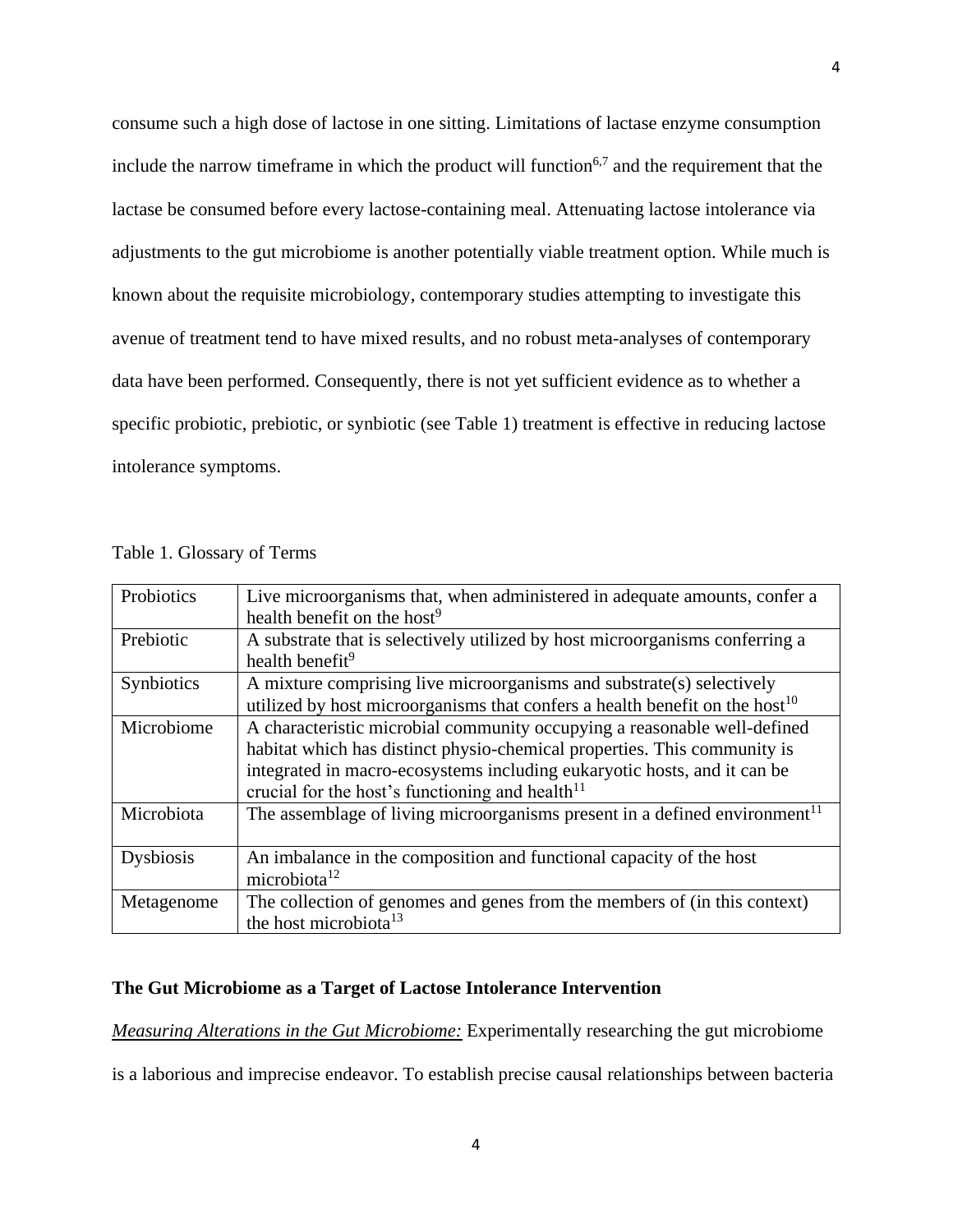and human health, pure axenic cultures of the bacteria must be made, their effects on a host must be observed, and their biological roles in the human body must be ascertained from this isolated data. These data are still limited in their external validity because each bacterium lives amid millions of immediate bacterial neighbors in the small intestine, and each study participant's gut microbiome composition will be different. The metabolism of any given bacterium will also vary based on the host's nutrition, stool consistency, drug treatments, hydration status, stress level, and other factors. 14

The goal of a probiotic and/or prebiotic intervention, then, is to promote a change in the gut microbiome of a sufficient magnitude to result in an observable change in the host via stool samples, breath composition tests, lactose tolerance tests, or perceived symptoms of gastrointestinal distress over time.<sup>14,15</sup> Methods to quantify and describe gut microbiome composition via stool samples or biopsied small intestine samples include metagenomics and the complementary approach of culturomics.<sup>16</sup> Metagenomics is the practice or field of study concerned with the analysis and categorization of a microbial metagenome via extraction of nucleic acids from microbial samples, either via shotgun sequencing of the whole DNA sample or via polymerase chain reaction and subsequent 16s rRNA sequencing.<sup>16,17,18</sup> The results are then compared to an expanding database of 16s rRNA gene sequences and more broad genomic profiles intended for shotgun sequencing such as those catalogued by NCBI's Gene Expression Omnibus (GEO),  $^{19}$  GenBank,  $^{20}$  and the Genomics OnLine Database (GOLD). <sup>21</sup> There is some contention as to the terminology used in this field; some researchers consider 16s rRNA to be a type of targeted metagenomics and shotgun sequencing to be shotgun metagenomics,<sup>17</sup> while others do not consider 16s rRNA sequencing to be an application of metagenomics at all.<sup>18</sup> In either case, analyzing the genomic profile of a subject's intestinal bacteria can provide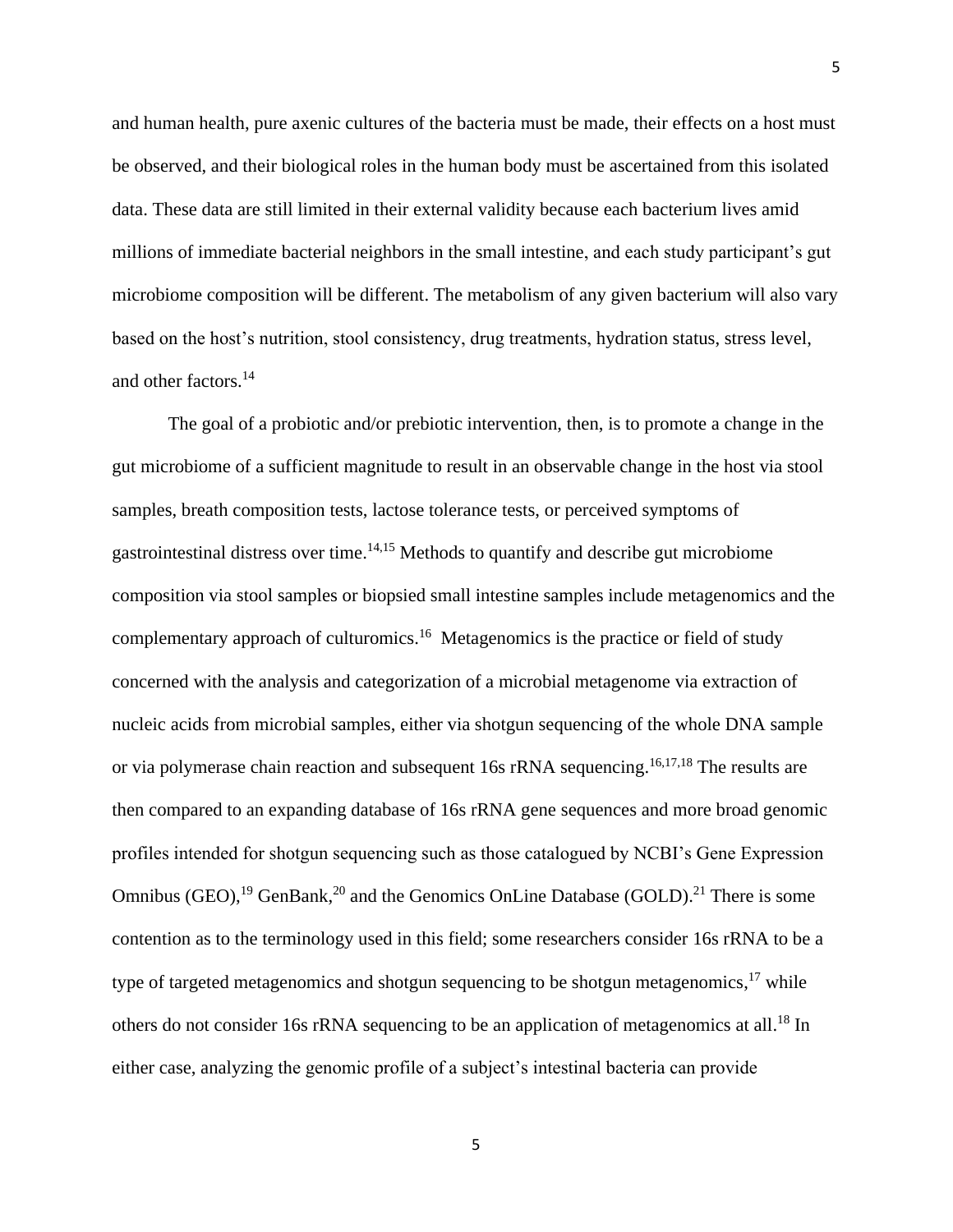information about probiotic treatment outcomes, at least in terms of colonization. There are drawbacks to this approach, however. A sufficient quantity of high-quality nucleic acid samples are required for metagenomic analysis, and the quality of samples may vary between extraction methods.<sup>17,18</sup> There is also some difficulty achieving sufficient sequence coverage for minority bacterial populations, so metagenomic analyses are not always sensitive enough to detect bacteria that are present in small quantities due to this "depth bias".<sup>17,22</sup> Sorting genes of interest into orthologous groups during a metagenomic analysis can help researchers avoid some of these issues and glean useful data about the subject's gut microbiome composition, as demonstrated in 2011 by M. Arumugam et al.<sup>23</sup> Still, depth bias presents identification issues, as does the amount of "microbial dark matter", or unassigned gene sequences, yet to be described and identified by metagenomics.<sup>16</sup> This highlights the benefit of performing a mixed-methods analysis of fecal samples. Such mixed-methods analyses may include elements of both metagenomics and culturomics.

Culturomics is the field of study concerned with culturing microorganisms from a bacterial or fungal sample in order to collect data about the physical, chemical, and metabolic properties of an organism or of the organisms in a microbiome. Methods of bacterial identification and description intrinsic to culturomics include liquid and solid culture media, gram staining, fluorescent molecule staining, electron microscopy, carbohydrate utilization tests, enzyme function tests, and matrix-assisted laser desorption ionization-time of flight mass spectrometry (MALDI-TOF MS).<sup>16,17,22,24</sup> MALDI-TOF MS is a method of bacterial identification valued for its speed and cost-effectiveness<sup>15</sup> and it is sometimes preferred over identification via 16S rRNA sequencing.<sup>25</sup> Through culturomics, researchers have been able to expand knowledge of the human gut microbiome, reduce the breadth of microbial dark matter,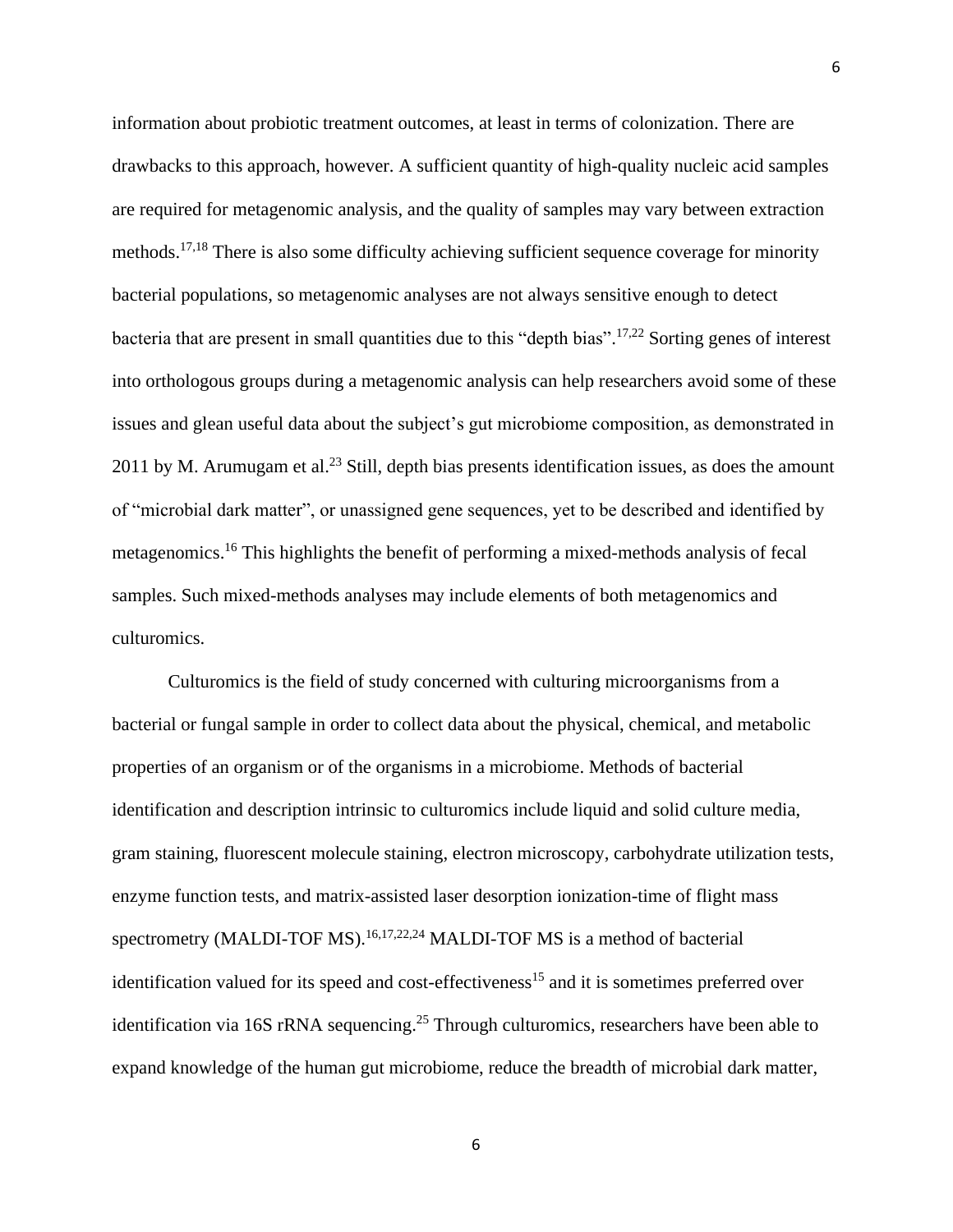and gradually refine and optimize ideal culture conditions for the growth of previously uncultured species. 16,22,26

The efficacy of the synthesis of metagenomics and culturomics has been demonstrated in a study of dysbiosis in *Clostridium difficile* infection in which the researchers cultured 112 new bacterial species<sup>27</sup> and observed little overlap between species detected by metagenomics and those detected by culturomics. A study examining fungal populations in the human gut mycobiome (fungal microbiome) observed the same small overlap between species detected by metagenomic methods as compared to culturomics, $^{28}$  reinforcing the notion that a mixedmethods approach provides more detail about the gut microbiome. Studies investigating the effect of probiotics and prebiotics may obtain broader outcome data by examining subjects' stool samples before and after treatment using both metagenomics and culturomics-based approaches. Researchers may also benefit from utilizing these approaches with samples taken from the small intestine, where lactase production and carbohydrate hydrolysis ordinarily take place. In this review, the methodology by which researchers analyze and describe the outcomes of probiotic and prebiotic treatment will be considered, with an emphasis on conclusions derived from mixed-methods analyses.

Hydrogen breath tests, lactose tolerance tests, and subjective measures of gastrointestinal symptoms of maldigestion are more consistent measuring tools for bacterial activity than stool samples; measurements can be taken repeatedly over a span of multiple hours and can be used to ascertain both baseline and endpoint values.<sup>29</sup> These outcome variables, in contrast to metagenomic and culturomic data, are frequently available in the existing literature and were additional outcomes of interest in this review.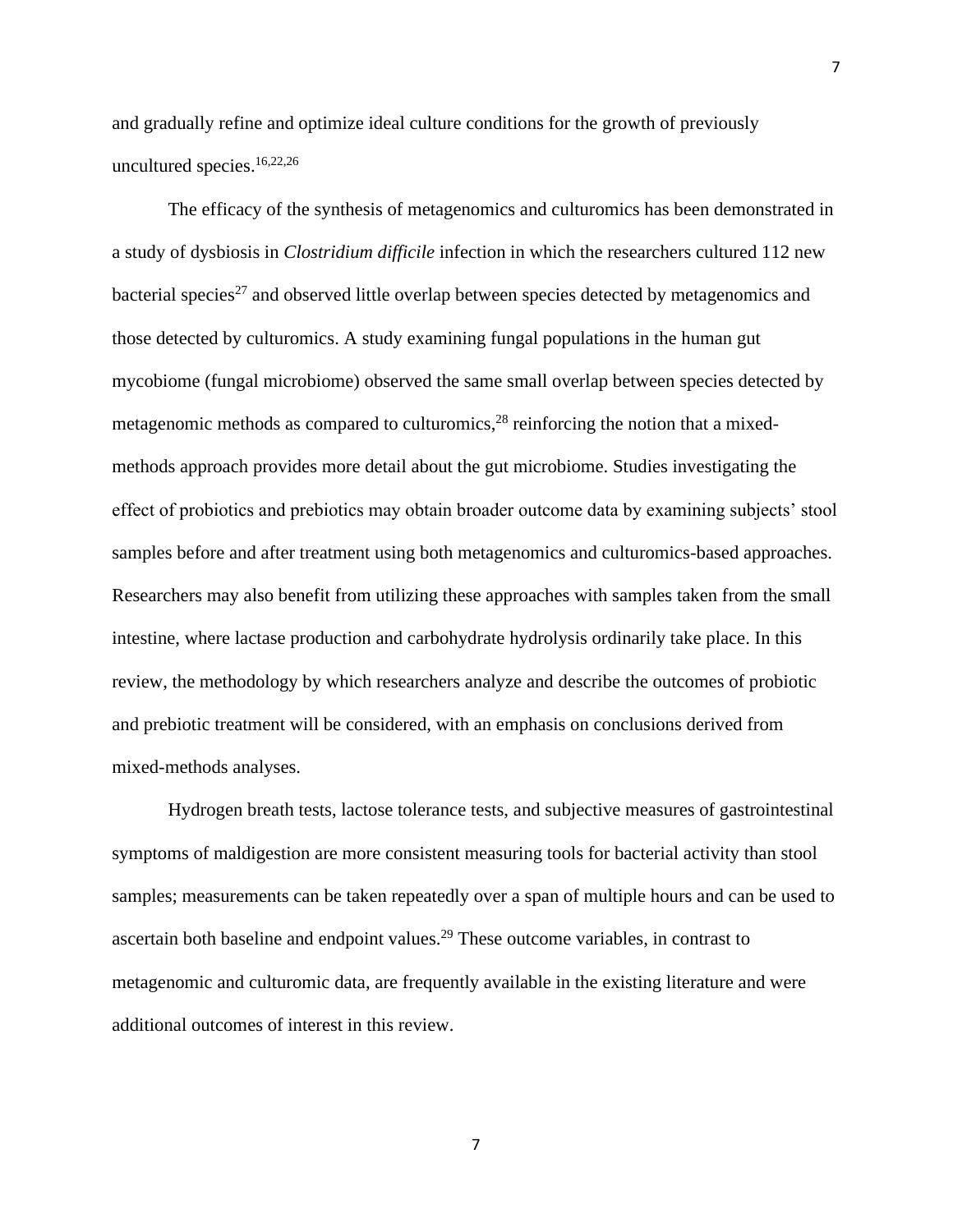#### **Mechanisms of Action of Probiotic Bacteria**

*Overview*: The wide genotypic and phenotypic diversity of the human gut microbiome gives probiotics manufacturers a rich bevy of candidate species to choose from when developing products, and each species or combination of species may have different avenues through which they improve human health. The exact number of species present in the gut microbiome is unknown and is the subject of contemporary research. In early 2019, a research team from the Wellcome Genome Campus and Centre for Innate Immunity and Infectious Diseases identified 2,505 total intestinal microbial species, including 1,952 uncultured species, using shotgun sequencing and nucleotide frequency analysis data from 75 different studies to construct metagenome-assembled genomes  $(MAGs)$ <sup>30</sup> While this gives some idea of the breadth of species in the gut microbiome, it might be more practical to look at species that are shared within-groups to identify a core representative human gut microbiome composition. In the fall of 2019, a research team based out of George Washington University published an analysis of 98 fecal samples from healthy subjects, identifying 155 different bacterial organisms and a contingent of 84 species that were present in all samples.<sup>31</sup> The majority (79.7%) of the 155 species identified belonged to the phyla Firmicutes, Actinobacteria, and Bacteroidetes. This finding is consistent with the taxa of common probiotic candidates, including various species of the genus *Bifidobacterium* from the phylum Actinobacteria and various species of the recentlyreclassified clade of *Lactobacillus* from the phylum Firmicutes. 32,33 The diversity of probiotic species is reflective of the variety of benefits that these probiotics are intended to have for their hosts. Benefits of probiotics that pertain to attenuation of lactose intolerance outcomes include competitive exclusion of potentially pathogenic bacteria, immune modulation, and the production of beta-galactosidase enzyme. 34,35

8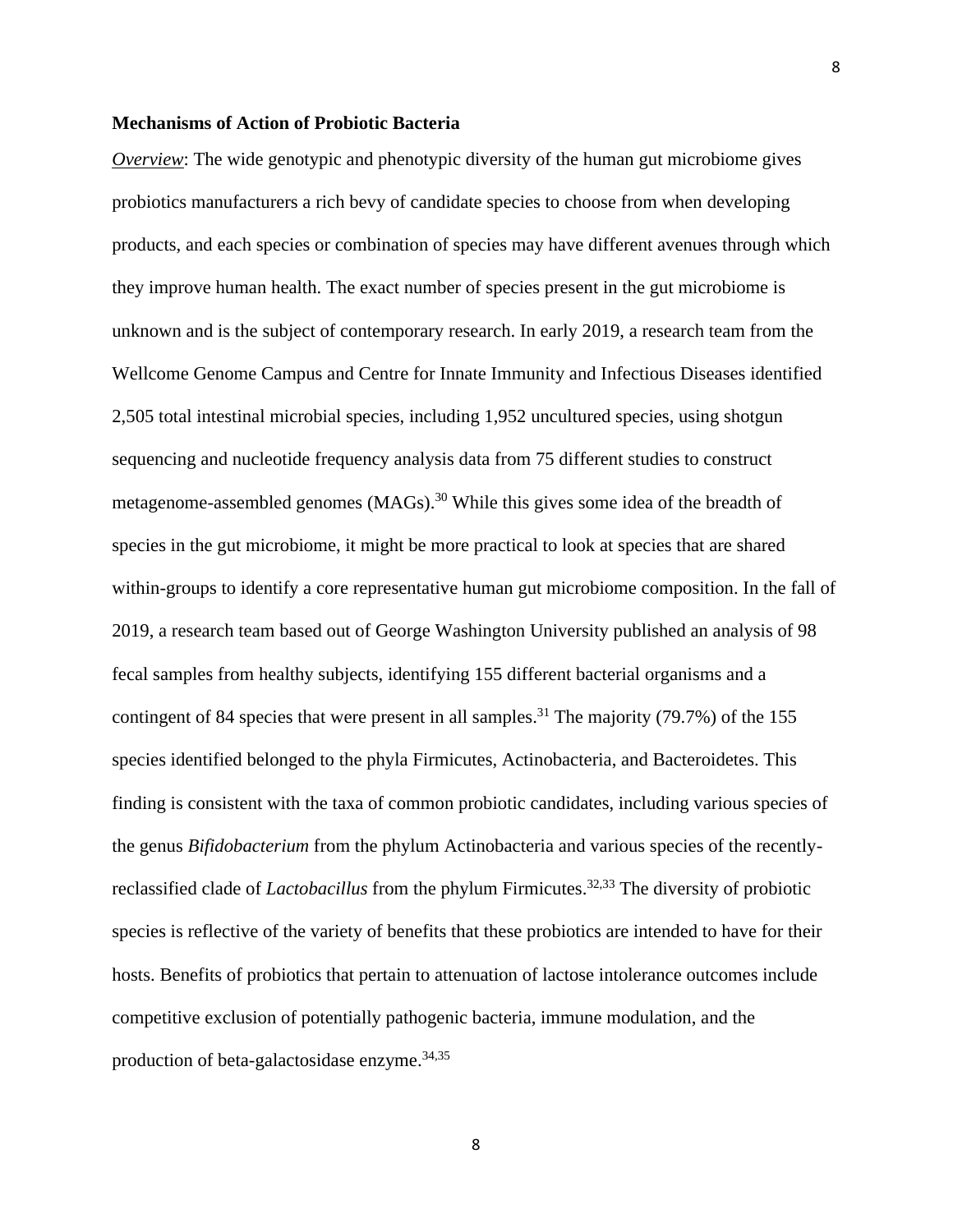*Competitive Exclusion and Growth Inhibition of Pathogenic Bacteria:* Organisms of different species that occupy the same ecological niche tend to compete for the limited resources within that niche, and gut microbes are no exception. Through hydrophobic interactions with the host's intestinal lining, acidification of the luminal environment, and the production of specialized proteins, probiotic bacteria are able to adhere to the gastrointestinal tract and prevent the adhesion of pathogenic bacteria.<sup>35</sup> In this way, probiotic bacteria have been shown to inhibit the intestinal cell adhesion and colonization of *Salmonella typhimurium*, *Clostridium sporogenes*, and *Enterococcus faecalis.* <sup>36</sup> *Lactobacillus* and *Bifidobacterium* species are particularly good candidates for promoting competitive exclusion due to the mucin-binding proteins and fibronectin-binding proteins that are characteristic of these species, a prime example of which is *Lactobacillus rhamnosus*, which has a mucin-binding protein on the tips of its pili. <sup>37</sup> Recently, it has also been proposed that probiotic bacteria may interfere with a type of communication called quorum sensing among pathogenic bacteria by inhibiting and degrading signaling molecules in the human gastrointestinal tract.<sup>38</sup> This mechanism of pathogenic inhibition has shown efficacy in reducing the population of pathogenic *Aeromonas hydrophila* in the intestines of goldfish. 39

Aside from adhering to the intestinal wall and facilitating the interruption of quorum sensing, some probiotic bacteria also practice competitive exclusion by producing antimicrobial proteins called bacteriocins.<sup>34,36</sup> A prime example is the production of plantaricin by *Lactobacillus plantarum*; plantaricin is deadly to many bacteria associated with foodborne illness, including multiple species of the genera *Staphylococcus* and *Listeria.* <sup>40</sup> Similarly, Lactococcus lactis produces the bacteriocin nisin, which has been shown to be antagonistic to the gram-positive bacteria *Bacillus cereus* and *Staphylococcus aureus*, as well as the gram-negative bacterium *Salmonella thyphimurium.* <sup>41</sup> This is of particular interest because gram-negative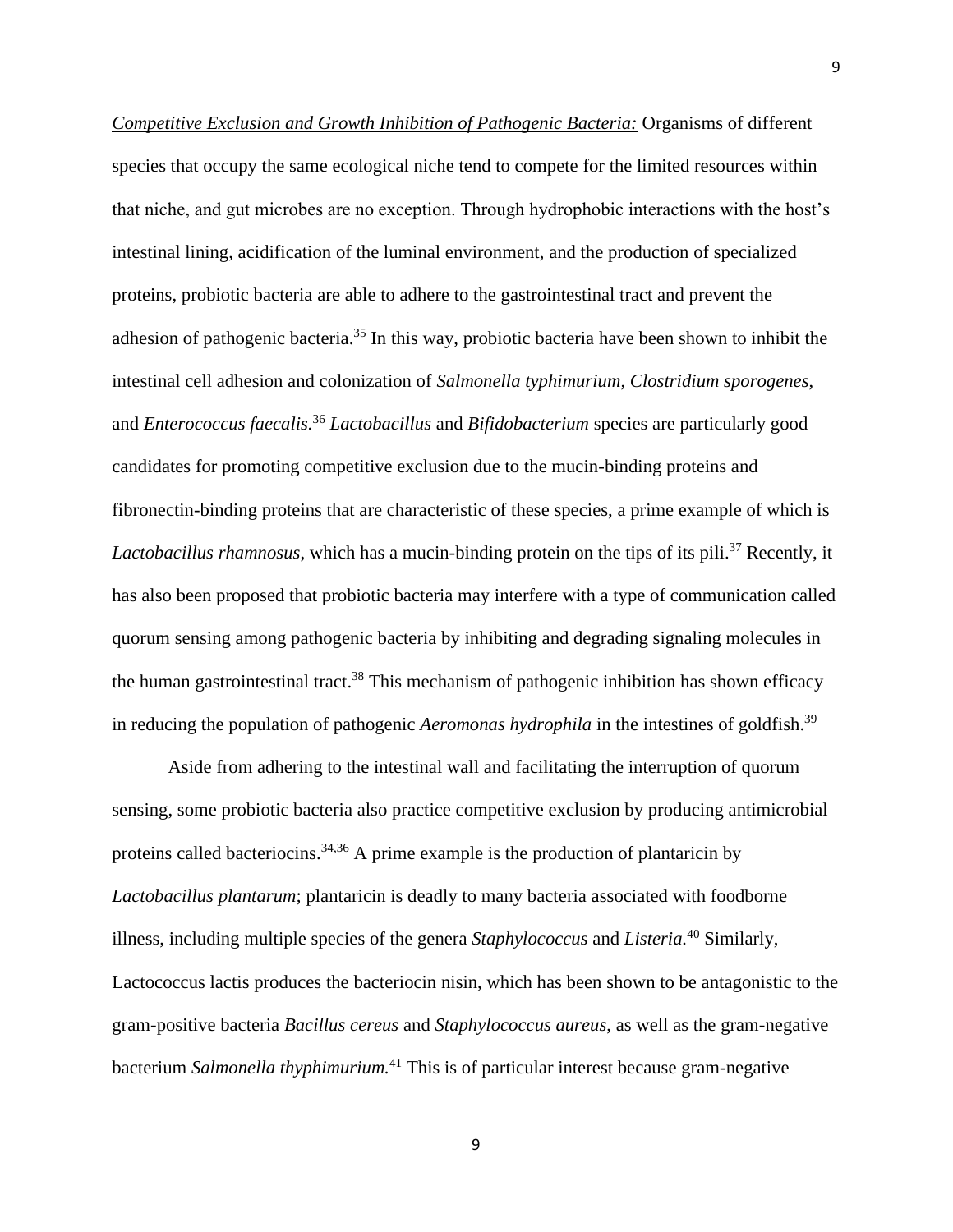bacteria are typically resistant to the effects of bacteriocins. <sup>42</sup> Probiotic bacteria have a wide variety of avenues through which they might practice competitive exclusion. Contemporary research of these antimicrobial and anti-pathogenic properties of probiotics make them a promising treatment candidate for lactose intolerance, as they may confer some benefit against foodborne illness in addition to improving the digestibility of lactose-containing products. *Immune Modulation:* In addition to the competitive exclusion of potentially pathogenic bacteria, some probiotic bacteria have been shown to affect the host's immune system. The same mechanism of adhesion to intestinal epithelial cells described above allows probiotic bacteria to remain adjacent to the glycocalyces of intestinal epithelial cells, where microbial metabolites, signaling proteins, and cell-surface molecular patterns exert an influence on specialized pattern recognition receptors (PRRs), including toll-like receptors.<sup>43</sup> Responses of the intestinal epithelium and the immune cells of the lamina propria include the reinforcement of tight junctions, the stimulation of dendritic cells, and the production of interleukins and cyclooxygenases. This innate immune response has been shown to prime adaptive immune responses by modulating CD4 T-cell generation and activity.<sup>44</sup> For example, a dose of 5E9 CFUs of *Lactobacillus casei* fed to Lewis rats 3 times per weeks for several months resulted in a statistically significant reduction in CD4<sup>+</sup> T-cells responsible for producing tumor necrosis factor alpha (TNF- $\alpha$ ) and a statistically significant increase in CD4<sup>+</sup> T-cells responsible for producing the anti-inflammatory cytokine interleukin-10.<sup>45</sup> The rats in this treatment group experienced significantly fewer clinical signs of collagen-induced arthritis, including paw swelling, which indicates a systemic effect on inflammatory response that was not localized to the intestines.

A later study investigated the effect of a combined probiotic containing *Bifidobacterium bifidum*, *Lactobacillus acidophilus*, *Lactobacillus casei*, *Lactobacillus reuteri*, and *Streptococcus*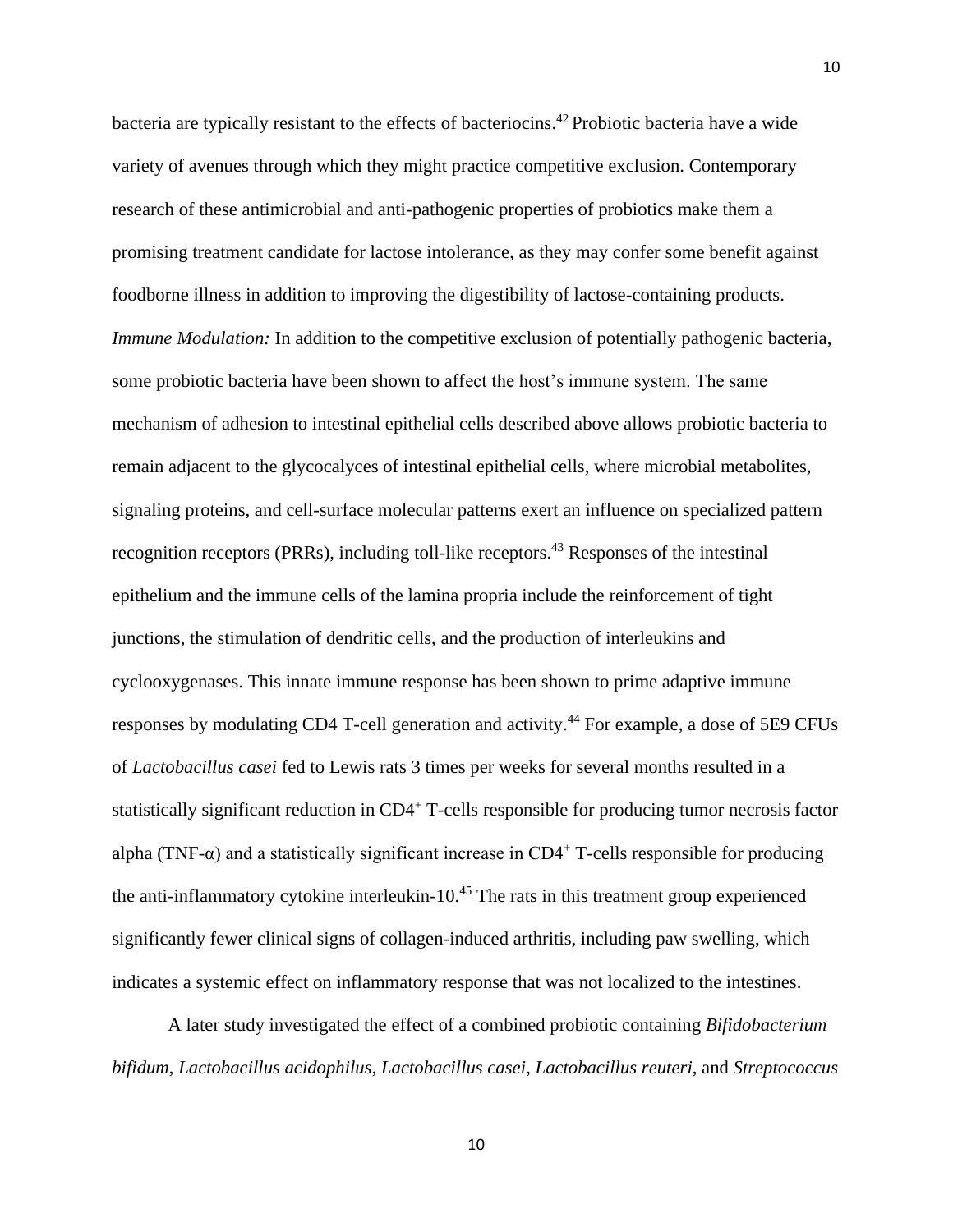*thermophilus* on intestinal inflammation in BALB/c mice. Numerous in vivo and ex vivo experiments were performed, and the research team discovered that administration of 5E8  $CFUs/day$  of the combined probiotic over 20 days induced  $CD11c<sup>+</sup>$  regulatory dendritic cells, which generated CD4+Fox3+ regulatory T-cells that had an anti-inflammatory effect on the intestinal cells of mice with inflammatory bowel disease. <sup>46</sup> This research is promising in that it shows a pronounced effect on immune and inflammatory responses from a relatively short course of probiotic treatment, and it reinforces the fact that probiotics have varied and diverse effects on the gastrointestinal tract.

The wide variety of these effects necessitates caution when interpreting the results of lactose intolerance interventions. In 2009, an exceptionally thorough systematic review revealed that probiotics can have an effect on lactose intolerance symptoms such as diarrhea and colitis in either the presence or absence of lactose intolerance.<sup>47</sup> In short, some probiotics which are hypothesized to alleviate lactose intolerance symptoms may do so through mechanisms that have little, if anything, to do with improving carbohydrate digestion. This may help to explain why some probiotic treatments result in a reduction in lactose intolerance symptoms with no significant changes in hydrogen breath test values.<sup>29</sup>

*Lactase Enzyme Production:* Improving carbohydrate digestion is typically the primary aim of lactose intolerance interventions, unless the chosen intervention is the avoidance of lactosecontaining foods. In addition to competitive exclusion of potentially pathogenic bacteria and the modulation of the host's immune system, many probiotic bacteria that are intended to alleviate lactose intolerance symptoms are selected because they produce beta-galactosidase, or lactase enzyme, which hydrolyzes lactose into glucose and galactose. This sounds like a straightforward and logical solution to lactose intolerance, particularly in alleviating the osmotic load presented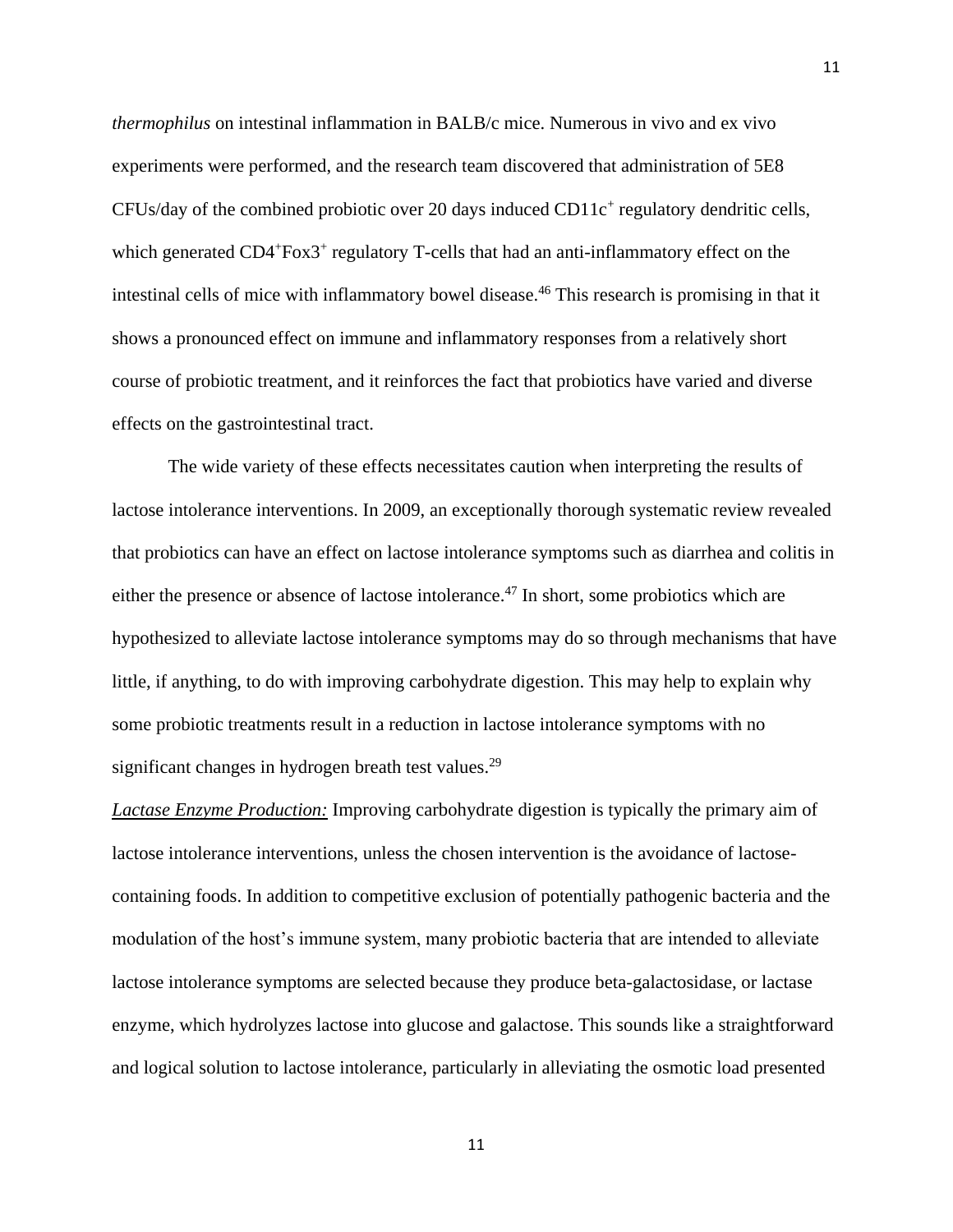to the colon by undigested lactose, but this mechanism is complicated by the observation that gases produced by colonic bacteria from fermented carbohydrates also contribute to lactose intolerance symptoms such as bloating, flatulence, and borborygmi. <sup>48</sup> Also, a 28-subject study conducted in 2005 investigated the microbial compositions of subjects' fecal samples and discovered that there was no significant difference in the prevalence of beta-galactosidase producing bacteria in the samples of lactose-intolerant subjects as compared to lactose-tolerant subjects.<sup>49</sup> Interestingly, there was also no correlation between the prevalence of betagalactosidase producing bacteria and beta-galactosidase activity. Again, this hints at the complexity of the interplay between probiotic bacteria and lactose intolerance outcomes; simply providing the host with probiotic bacteria that can produce lactase enzyme may not reliably and significantly alleviate lactose intolerance symptoms.

Still, lactase production is a desirable quality in probiotic species intended for lactose intolerant individuals. Lactase producing bacteria that are generally recognized as safe include *Bacillus licheniformis*, *Bifidobacterium bifidum*, *Bifidobacterium longum*, *Lactobacillus acidophilus*, *Lactobacillus delbrueckii* subspecies *bulgaricus*, *Lactobacillus helveticus*, *Lactobacillus reuteri*, *Streptococcus thermophilus*, and many others. 50,51,52 Some molds such as *Aspergillus phoenicis* have also been shown to produce lactase enzyme, <sup>53</sup> but they are typically just used for the production of commercially available exogenous lactase products and are less common as probiotic candidates. Normally, the host's endogenous lactase production occurs in the jejunum and, to a lesser extent, the ileum, and this is where the hydrolysis of lactose and absorption of the resultant glucose and galactose occur.<sup>54</sup> Though bacteria populate the colon significantly more densely than the small intestine, the ideal site of colonization for a probiotic intervention that produces lactase enzyme would be the small intestine, <sup>55</sup> as both unabsorbed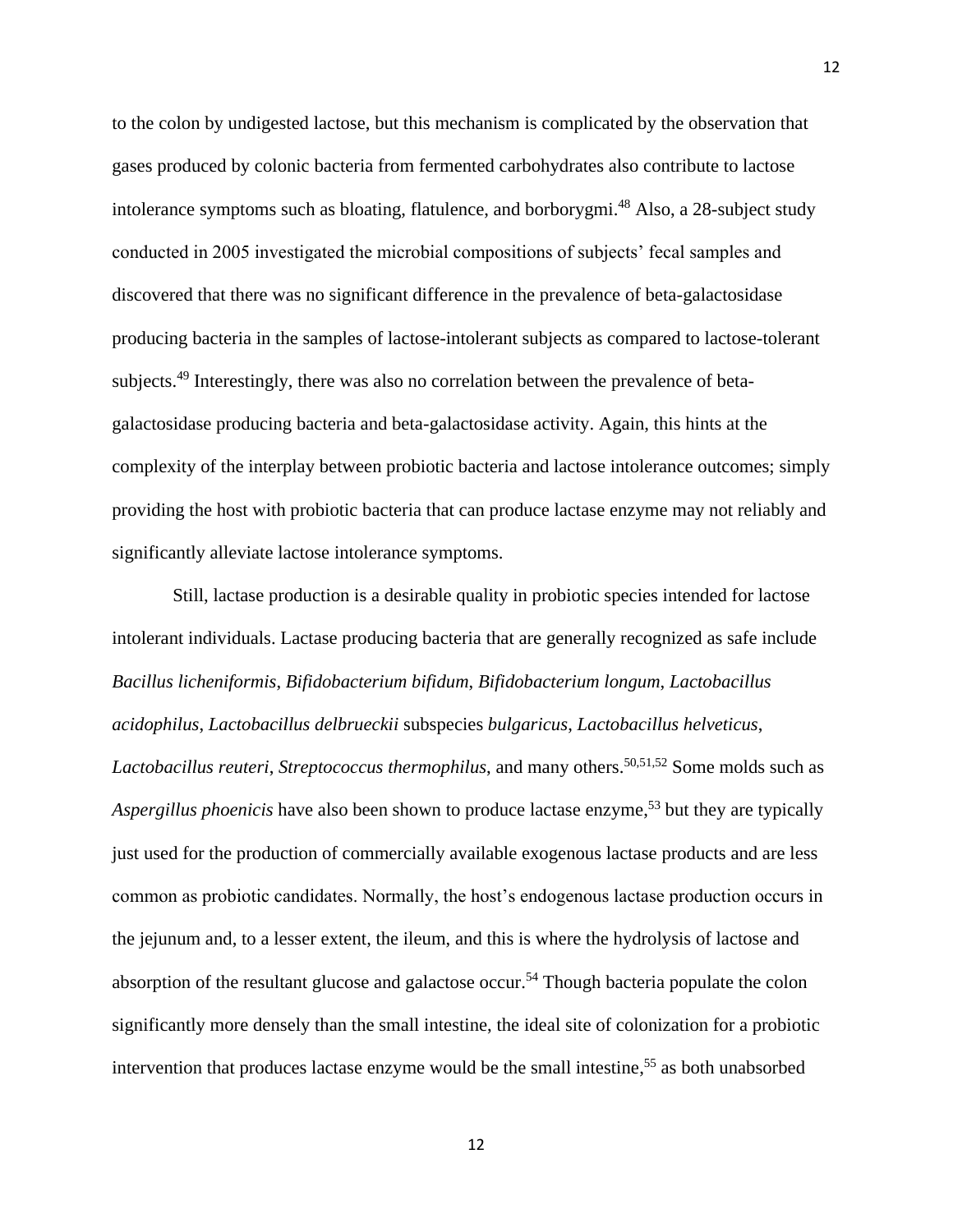carbohydrates the reach the colon and the gaseous products produced by colonic bacteria contribute to lactose intolerance symptoms.<sup>48</sup> In order to assess whether the effect of a probiotic or prebiotic intervention on lactose intolerance outcomes was due to lactase enzyme activity, the lactose tolerance test is preferred to the hydrogen breath test,<sup>56</sup> as the lactose tolerance test measures a change in blood glucose in response to a bolus of lactase. An increase in exogenous lactase production by probiotic bacteria in the small intestine may allow the host to absorb the products of lactose hydrolysis and thus will impact blood glucose. This is preferable to the fermentation of carbohydrates in the colon, which does not allow the host to absorb glucose or galactose.

#### **Mechanisms of Action of Prebiotics and Synbiotics**

As a reminder, prebiotics are substrates that are selectively utilized by the host's microbiota to confer a health benefit upon the host, <sup>9</sup> while synbiotics are combinations of probiotic and prebiotic treatments that confer a health benefit upon the host.<sup>10</sup> Prebiotics are intended to be digested by gut bacteria, so common candidates for research are polysaccharides and oligosaccharides that humans cannot digest such as inulin, <sup>57</sup> fructo-oligosaccharides, galacto-oligosaccharides, trans-galacto-oligosaccharides,<sup>58</sup> raffinose, stachyose,<sup>59</sup> and fucosyloligosaccharides.<sup>60</sup> The host's gut microbiome composition changes in response to the diet, but prebiotics allow the host to make deliberate and targeted modifications. When the gastrointestinal tract is consistently exposed to the same carbohydrate sources, bacteria that favor these carbohydrate sources tend to flourish in a process that is, in this context, called adaptation.<sup>61,62</sup> Adaptation of the gut microbiome in response to prebiotics may then exert the same mechanisms of action (competitive exclusion, immune response modulation, and enzyme production) described above.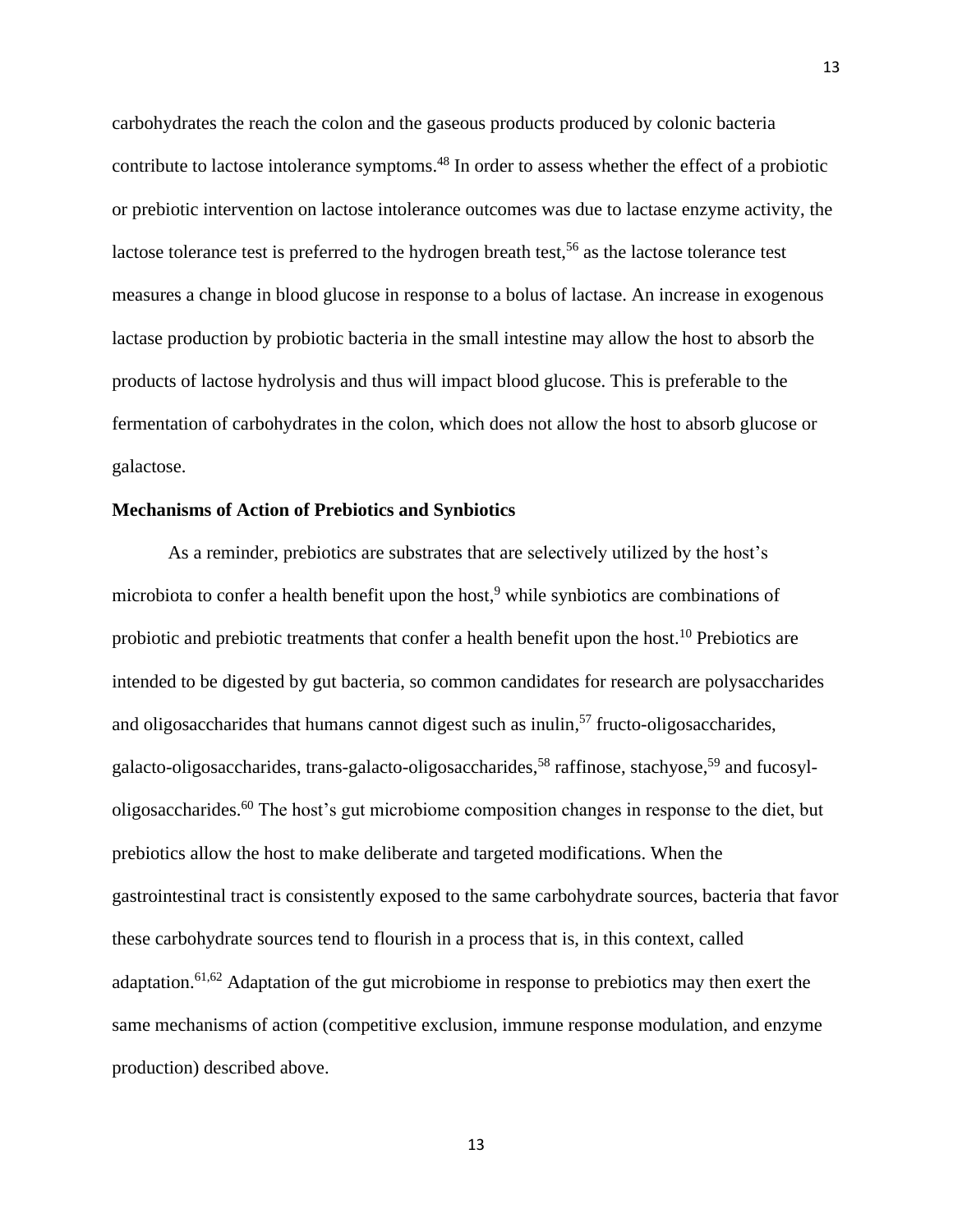Of particular interest is the administration of specific formulations and doses of prebiotics to elicit a reliable change in the prevalence of particular species of bacteria, but adaptations in the gut microbiome are reported more broadly as genus-wide changes. This is especially evident in the "bifidogenic effect" of fructo-oligosaccharides, and galacto-oligosaccharides. <sup>63</sup> As early as 1990, it was shown that consuming 10g of raffinose and stachyose daily for 3 weeks increased participants' fecal concentrations of bifidobacteria, but no specific species were evaluated in vitro.<sup>64</sup> In vivo, however, this same raffinose and stachyose prebiotic was shown to be fermented as effectively as glucose by *Bifidobacterium longum*, *Bifidobacterium breve*, and *Bifidobacterium infantis*, but less effectively by *Bifidobacterium bifidum*. Pathogenic bacteria including *Clostridium perfringens*, *Escherichia coli*, and *Clostridium difficile* did not ferment the prebiotic, indicating the benefit of selective substrate utilization in microbial dynamics such as competitive exclusion.<sup>64</sup> More recently, a research team from the Department of Microbiology and Immunology in Leuven, Belgium, observed a modest increase in populations of *Bifidobacterium* and *Anaerostipes* species in the gastrointestinal tracts of subject who were fed inulin.<sup>65</sup> It may be the case that species-level adaptations are much more easily achieved via probiotic use, whereas prebiotics tend to have a significantly less targeted effect.

Synbiotics seek to combine probiotic bacteria and the prebiotics that are best-suited to those bacteria. There is some evidence that inulin and/or fructo-oligosaccharides may help support probiotic species such as *Lactobacillus paracasei* and *Bifidobacterium bifidum,* <sup>66</sup> but few studies examine alterations of the gut microbiome in response to synbiotic treatment. An in vitro study conducted in 2016 investigated the fermentative capacity of five *Lactobacillus* species and 2 Lactococcus species and discovered that, of the xylo-oligosaccharides, xylobiose was fermented the most effectively, particularly by *Lactobacillus acidophilus.* <sup>67</sup> Though this research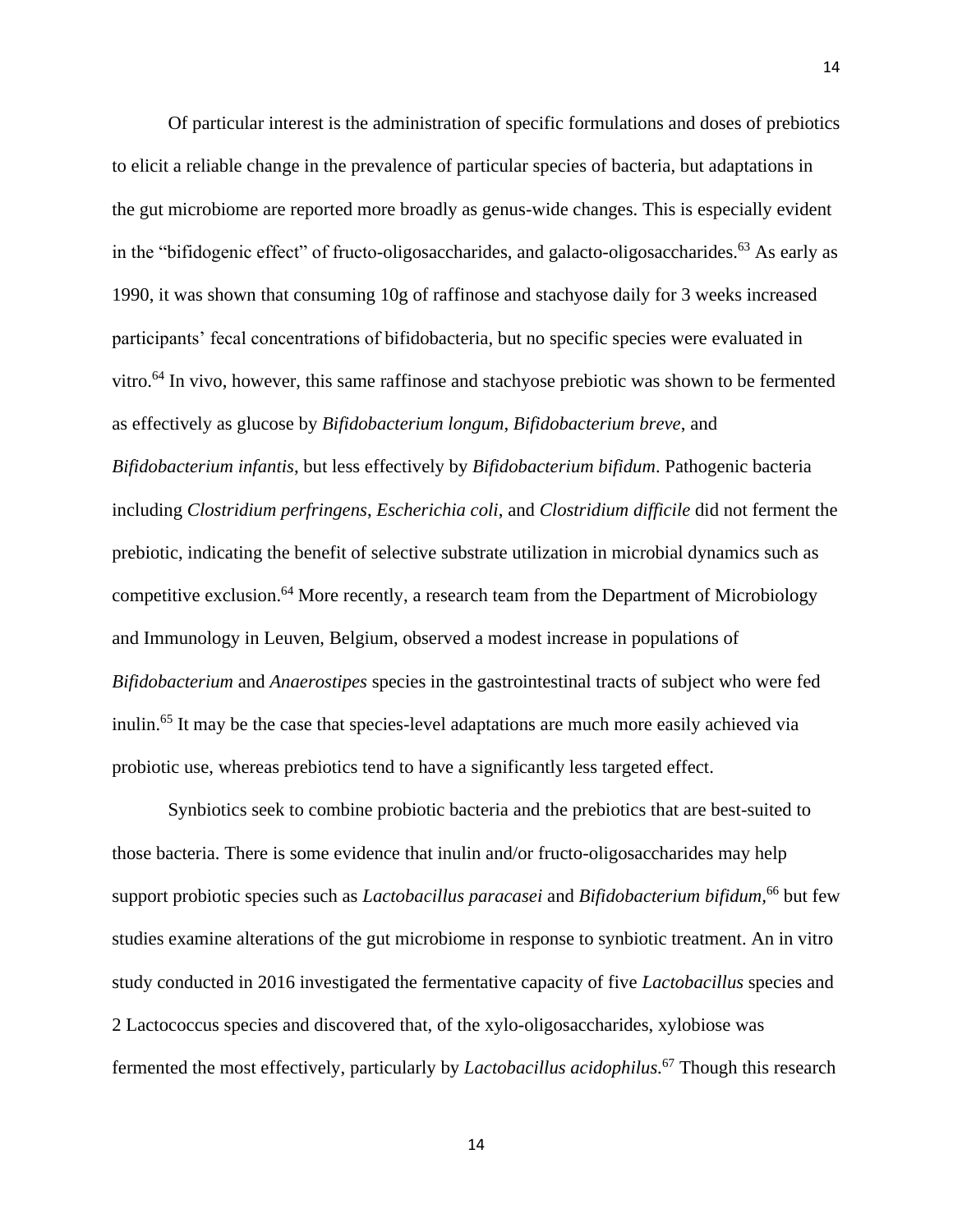may not generalize well to the complicated bacterial milieu of the gut microbiome, analyzing the effectiveness with which probiotic bacteria ferment particular oligosaccharides may give some insight as to which prebiotics will pair best with which probiotics. Ostensibly, this synergy may improve probiotic colonization and the capacity for competitive exclusion of pathogens.

#### **Contemporary Research**

Recent systematic reviews of the topic have either revealed inconclusive<sup>68</sup> or overall positive<sup>69,70,71</sup> results, but these investigations tended to be limited by their heterogeneity of outcome variables, small quantity of included studies, small sample sizes of included studies, methodological heterogeneity, and lack robust statistical models examining the available data.

A 2005 systematic review examining the effect of probiotic supplementation on participants' hydrogen breath test values or lactose intolerance symptom scores reported inconclusive results. <sup>68</sup> The researchers searched AMED and Medline databases for relevant studies, and they called and emailed researchers and *Lactobacillus* probiotic manufacturers to locate additional studies. A lack of standardized data prevented a pooled statistical analysis of the 10 included studies, and the small sample sizes of the studies (from 5 to 20 participants) may have promoted an increased incidence of type II errors among the study results. Of the 9 studies measuring hydrogen breath test values, an equal number reported positive, negative, and mixed outcomes. Of the 7 studies measuring symptom outcomes, one returned positive results, five returned negative results, and one returned mixed results.<sup>68</sup> The researchers concluded that strain, concentration, and duration of wash-out period might affect the measured outcomes. A robust statistical analysis should ideally stratify the data by these variables to examine their effect on the outcomes of interest.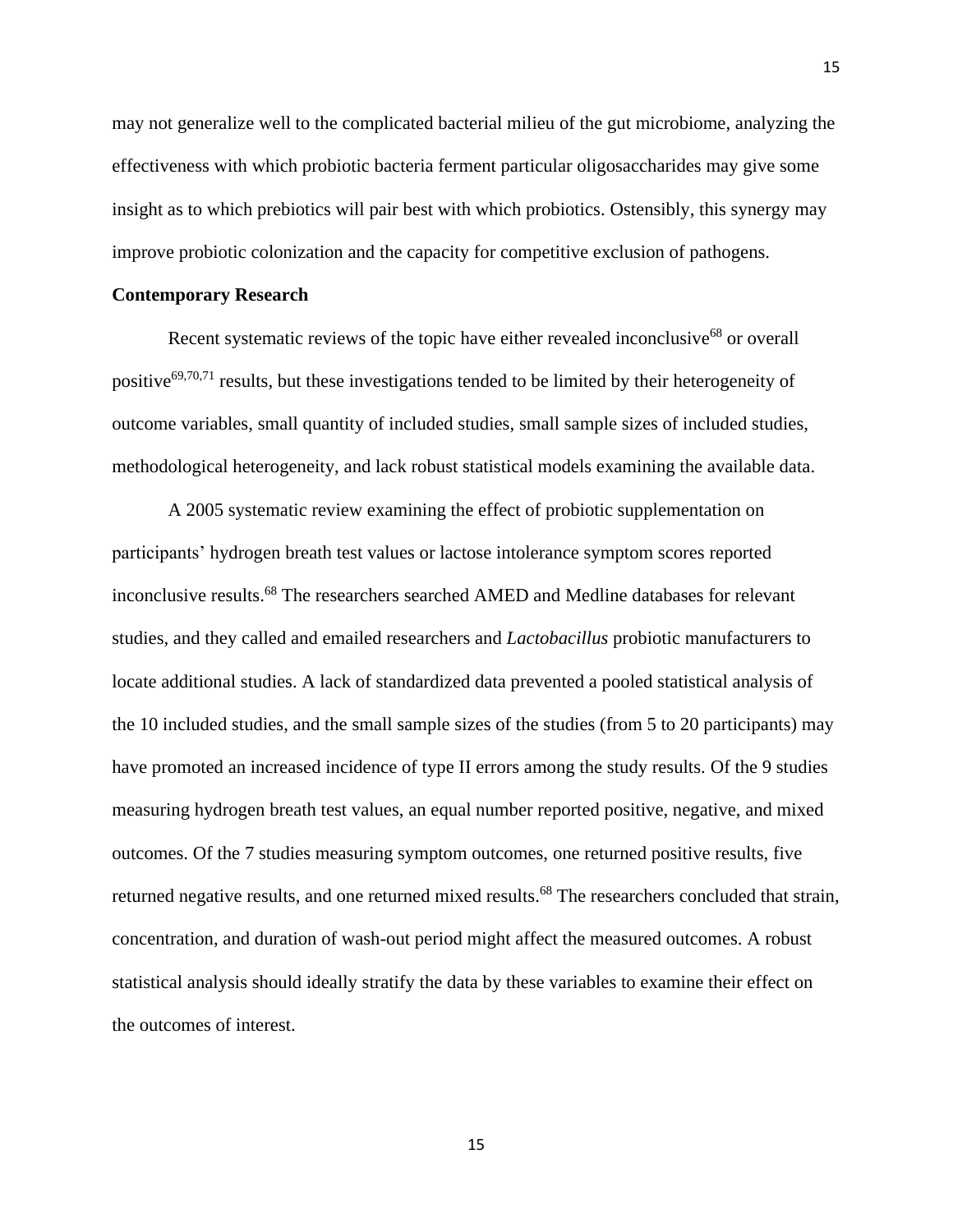The 2012 textbook *Probiotics* contains a chapter specifically addressing the use of probiotics to alleviate lactose intolerance symptoms. This chapter describes bacterial species known to increase β-galactosidase activity in the feces, including *Bifidobacterium breve*, *Bifidobacterium longum*, and *Lactobacillus casei.* <sup>69</sup> Antibiotics are included as a potential confounding factor in the effectiveness of probiotic treatments, which indicates that recent and ongoing antibiotic use would be a sensible exclusion criterion for probiotic trials. The authors concluded that probiotics provide a promising avenue of treatment for lactose intolerance symptoms, and there is evidence that some strains of bacteria are effective, but further research is needed.

A 2018 systematic review examined studies that investigated the effects of probiotic supplementation on a variety of outcomes, particularly outcomes pertaining to symptoms of lactose intolerance. Databases and catalogues used included PubMed, Google Scholar, Ovid MEDLINE, Web of Science, Food Science and Technology Abstracts, Cochrane Central Register of Controlled Trials, Current Contents Connect, and Clinicaltrials.gov.<sup>70</sup> Of the 94 unique full-text clinical trials assessed, 15 were included in the review, and a total of 8 bacterial species were investigated in the selected studies. The researchers reported mixed results but an overall positive trend of reduction in the incidence and severity of lactose intolerance symptoms, though these results varied between species. Bacteria displaying moderately strong evidence for relief of one or more lactose intolerance symptoms included *Bifidobacterium longum*, *Bifidobacterium animalis*, and *Lactobacillus rhamnosus*, with the caveat that consumption of *Lactobacillus rhamnosus* probiotics may have adverse side effects for populations with poor immune function.<sup>70</sup> By contrast, the researchers concluded that there is insufficient evidence to support probiotic supplementation using *Lactobacillus bulgaricus*, *Lactobacillus reuteri*,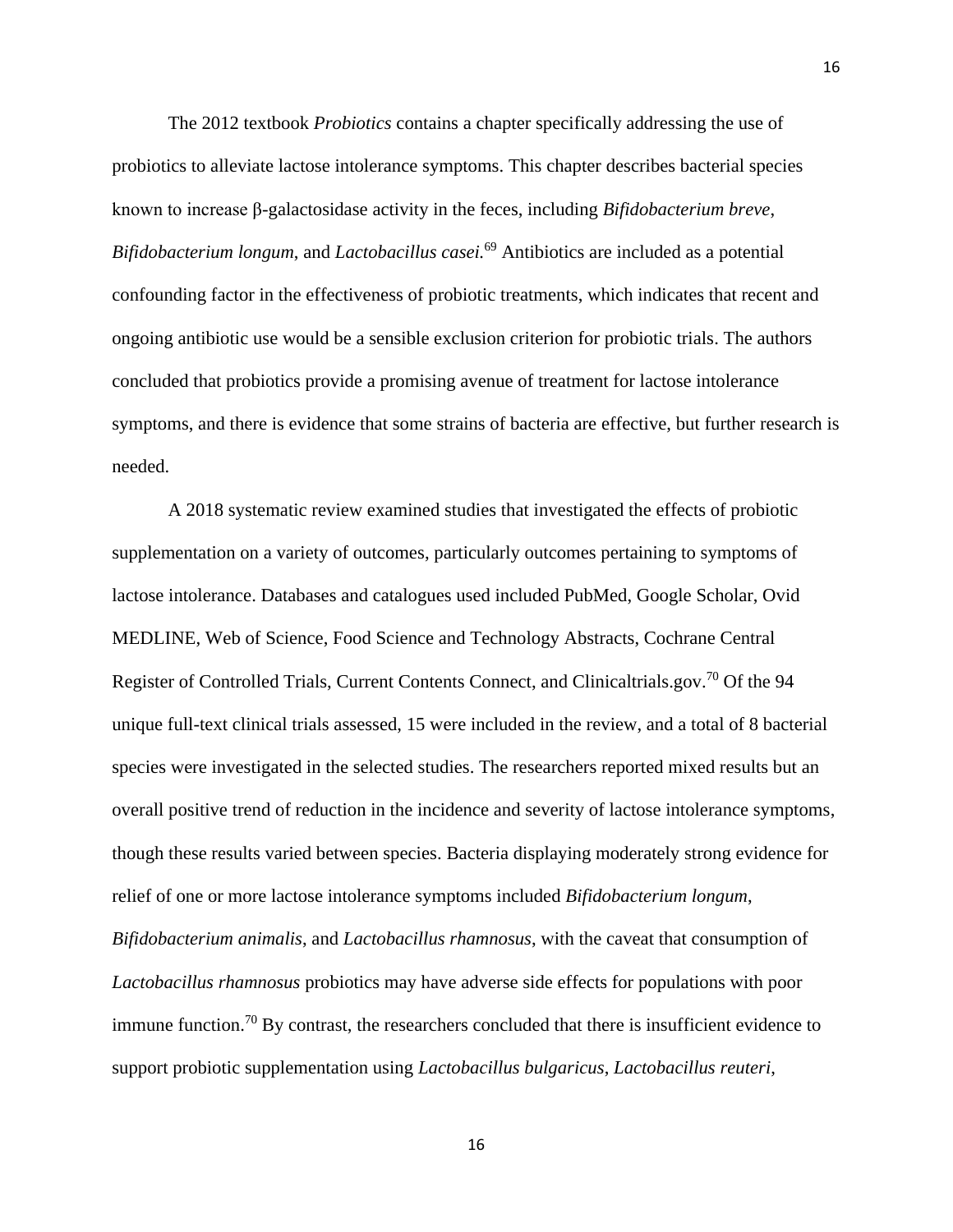*Lactobacillus acidophilus*, *Saccharomyces boulardii*, and *Streptococcus thermophilus* to alleviate lactose intolerance symptoms. <sup>70</sup> In the case of *Lactobacillus reuteri*, the two clinical trials that were examined yielded positive results, but more studies are necessary to provided definitive evidence of its effectiveness. Many of these studies were limited in sample size and duration, and no statistical analysis was performed. Similar to previous systematic reviews, this research highlights the need for a robust statistical analysis that pools available data and stratifies outcome variables by bacterial species to offer a clearer measure of the effectiveness of a given probiotic treatment.

17

More recently, a systematic review published in 2020 examined 9 studies investigating the effects of prebiotic and/or probiotic supplementation on a reduction in lactose intolerance indicators and found an overall positive trend. The researchers drew the studies from PubMed and SCOPUS databases, then they manually searched the bibliographies of these studies for additional resources.<sup>71</sup> Statistically significant reductions in hydrogen breath test values and/or lactose intolerance symptom scores were reported in studies of probiotics that contained *Lactobacillus acidophilus*, *Lactobacillus bulgaricus*, *Lactobacillus reuteri*, *Lactobacillus rhamnosus*, *Bifidobacterium longum*, and *Streptococcus thermophilus,* while the study examining the effect of *Lactobacillus plantarum* and *Bifidobacterium animalis* did not show significant results.<sup>71</sup> Of the 9 studies included, only two were discussed in the aforementioned 2018 systematic review, and the findings concerning the effectiveness of *L. acidophilus*, *B. animalis*, and *L. reuteri* differed between the two reviews. 70,71 This may be due to the differences in database search methodologies and outcome variables measured in these reviews, and it indicates that a more inclusive literature search could be performed.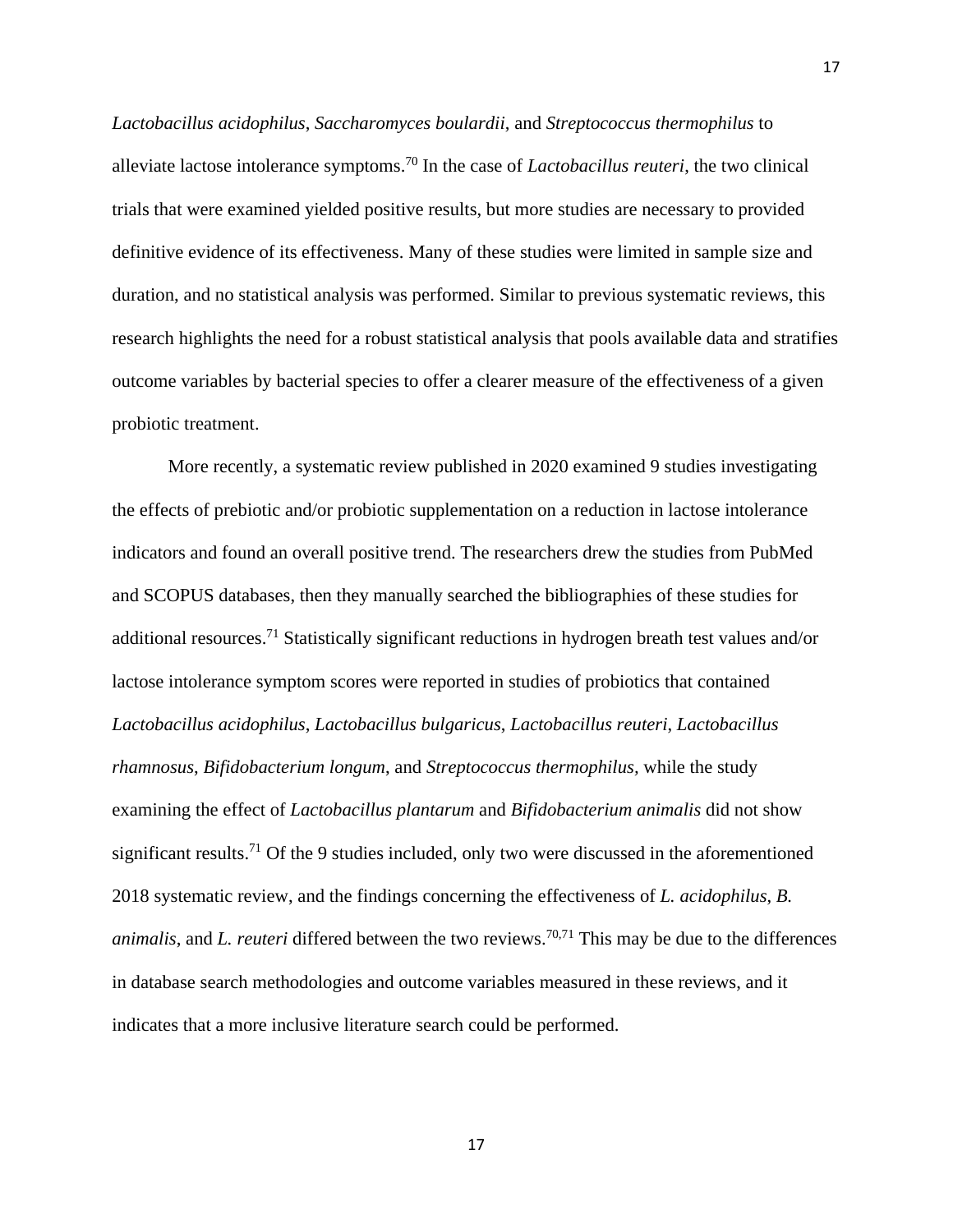## **CHAPTER III METHODS**

#### **Protocol and Registration**

This systematic review was conducted following the Preferred Reporting Items for Systematic Reviews and Meta-Analyses (PRISMA) checklist,<sup>72</sup> and the study rationale and methodology were prospectively submitted to PROSPERO.

#### **Inclusion Criteria**

A study was eligible for inclusion in the systematic review if it met the following criteria: (1) Human participants in a treatment group received probiotic and/or prebiotic supplementation of a specified dosage. Genus and species of the probiotic(s) and/or chemical name(s) of the prebiotic(s) were identified. (2) Human participants in a control group received a placebo that was unlikely to substantially affect gut microbiome composition or participants' pre-test and post-test results were evaluated. (3) The outcomes of interest included any indicator of lactose maldigestion or lactose intolerance. (4) The study excluded participants with gastrointestinal diseases, cancer/chemotherapy, antibiotics, milk protein allergy, and/or those who were taking medications that may affect gastrointestinal motility or microbiome. One exception to this criterion is IBS with concomitant lactose intolerance, as this is a clinically relevant subgroup of lactose intolerant individuals and does not preclude their participation in lactose intolerance research. (5) The study was peer-reviewed, and its full text was accessible.

#### **Literature Search**

Search databases included SCOPUS, MEDLINE, WORLDCAT, EMBASE, Web of Science, Cochrane Library, NIH-HMP studies, and Central Washington University's OneSearch. The initial search string used was (Probiotic\* OR prebiotic\* OR synbiotic\* OR "beneficial bacteria") AND ("Lactose intolerance" OR "lactase nonpersistence" OR "lactase deficiency")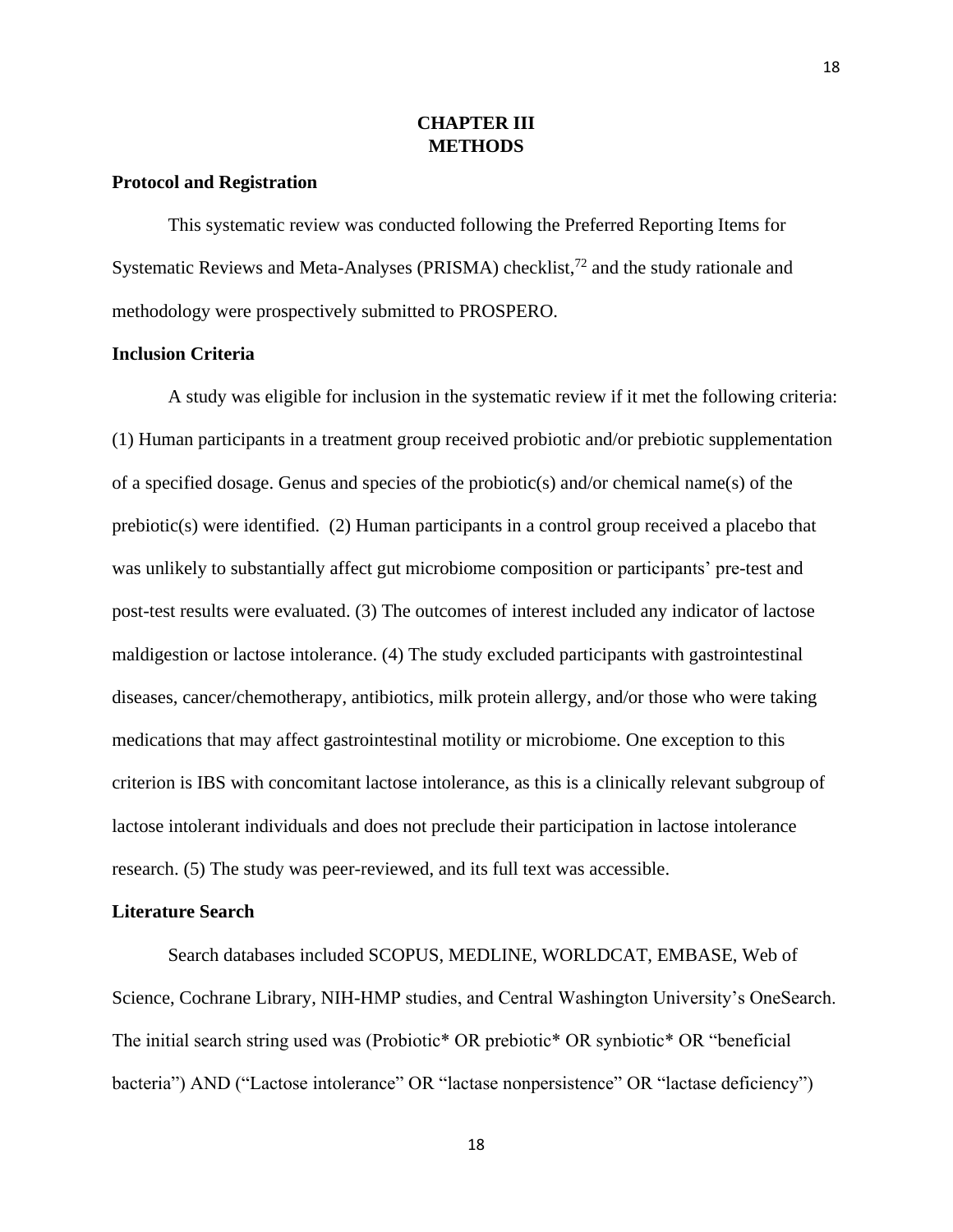AND ("Lactose intolerance symptoms" OR bloating OR gas OR flatulence OR diarrhea OR "gastric distress" OR indigestion) NOT (rat\* OR mice OR mouse). An additional search was performed using the terms *Lactobacillus*, *Bifidobacterium*, probiotic\*, prebiotic\*, synbiotic\*, "lactose intolerance", *Saccharomyces boulardii*, and *Streptococcus thermophilus*.

Review papers and reference lists were also examined for suitable studies. Searches were not limited by language. Studies written in non-English languages were translated to English via the Linguee database, and any unclear translations were cross-referenced with SDL Trados Studio translation software.

#### **Study Selection**

Eligible studies were sorted to eliminate duplicates, then the titles and abstracts of the eligible studies were examined to determine whether they fulfilled all of the above inclusion criteria. In the event of ambiguity or significant threats to internal validity, suitability for a study's inclusion in the review was determined by committee to minimize selection bias. Selected studies were read in full and further evaluated for inclusion, again based on the above criteria.

#### **Quality Assessment and Data Gathering**

Data gathering was conducted according to the Cochrane training manual<sup>73</sup> methodology. A study quality and risk of bias assessment was performed according to the Cochrane Revised Tool to Evaluate Risk of Bias in Randomized Trails,<sup>74</sup> also known as the RoB 2, while cohort and case-control trials were to be assessed via the 9-point Newcastle-Ottawa Scale.<sup>75</sup>

#### **Statistical Analysis**

Due to significant methodological heterogeneity in the included studies, statistical analysis was planned but not performed. Cochrane Library's RevMan 5.4.1 software was to be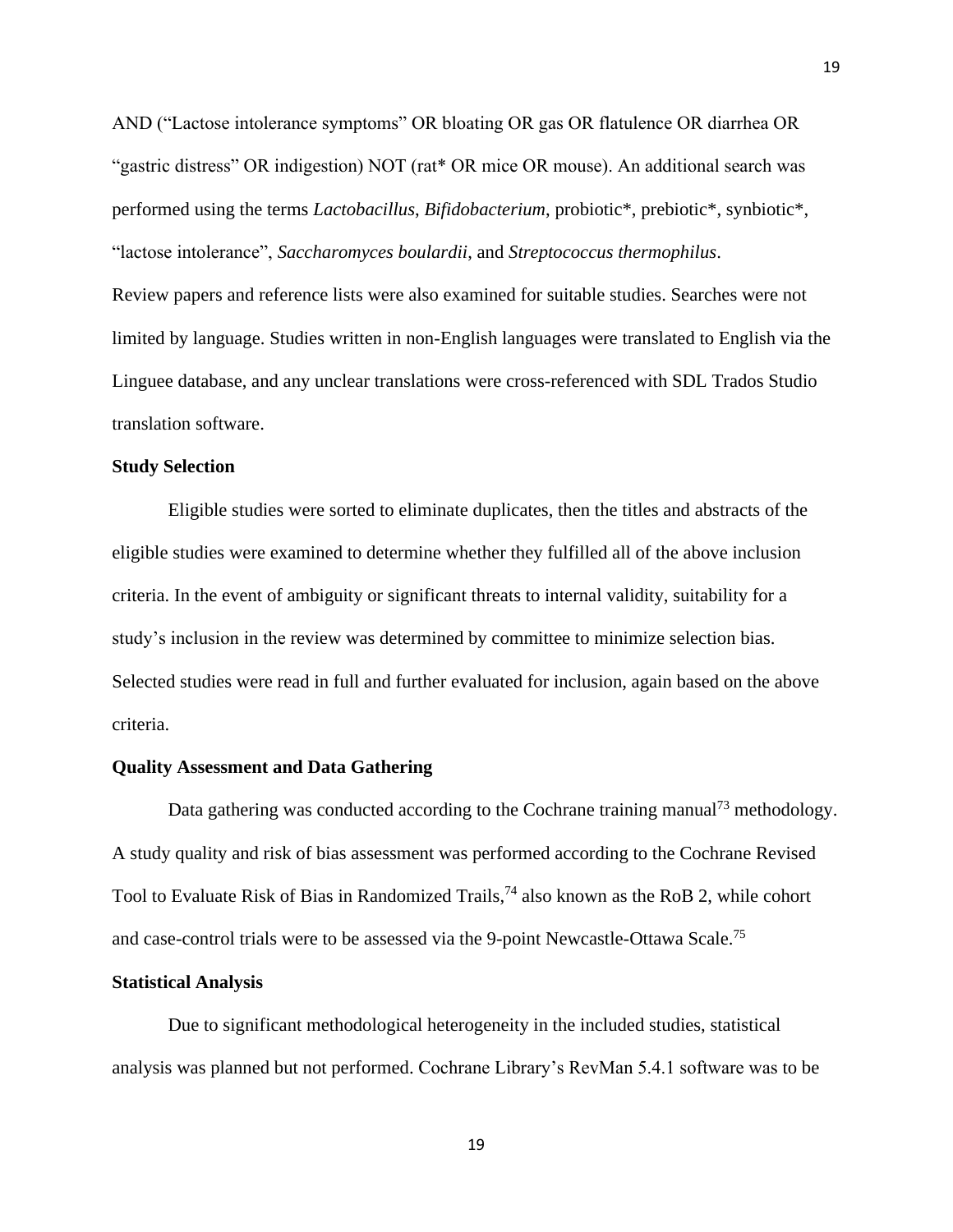used for all stages of statistical analysis. Potential publication bias was to be assessed via Begg's funnel plots, and Egger's linear regression test was to be used to evaluate heterogeneity. Additional assessments of heterogeneity would include an  $I^2$  calculation and the Q statistic at a level of significance of P < 0.10. A pooled Chi-square analysis was to be performed on the lactose intolerance symptom score data, and a comparison of pooled means was to be used to evaluate the hydrogen breath test data, adjusted for age, sex, and dietary intake. A randomeffects model was to be used.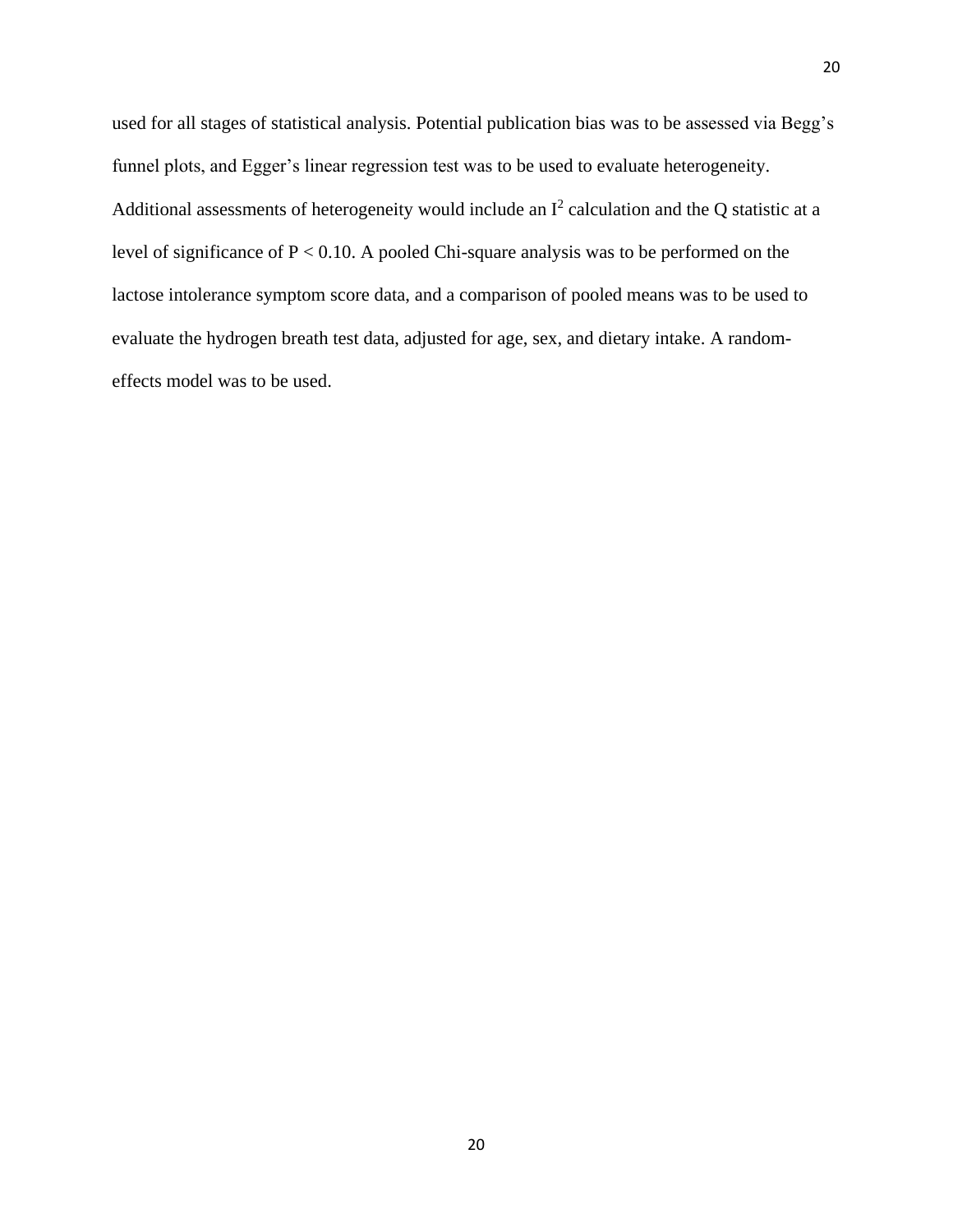## **CHAPTER IV RESULTS**

The search string yielded a total of 1,411 search results comprised of 1,046 items from Central Washington University's OneSearch database, 75 from PubMed, 257 from WorldCat, 33 from Cochrane Library, and 0 from the NIH Human Microbiome Project. Of these items, 135 duplicates were eliminated. When duplicates were eliminated, only the most recently-updated item was retained so that revised papers would be preferentially spared. In an abstract review of the remaining 1,276 results, 978 were eliminated for not matching the relevant study parameters, including 922 studies investigating unrelated topics and 56 studies without interventions or treatments. The studies investigating unrelated topics primarily featured investigations of other GI disorders causing similar symptoms, so when this systematic review is updated or replicated it may be useful to update the search string to dis-include terms such as "irritable bowel syndrome", "*Clostridium difficile* infection", "radiotherapy", "chemotherapy", and "small intestinal bacterial overgrowth". Of the remaining results, 275 were somewhat relevant and were considered for citation mining and for potential inclusion in a review of relevant literature, and 23 were read in full and considered for inclusion in the review after an evaluation of their methodologies (see Figure 1). Citation mining uncovered 2 additional studies, so 25 studies were included in the review. 76-100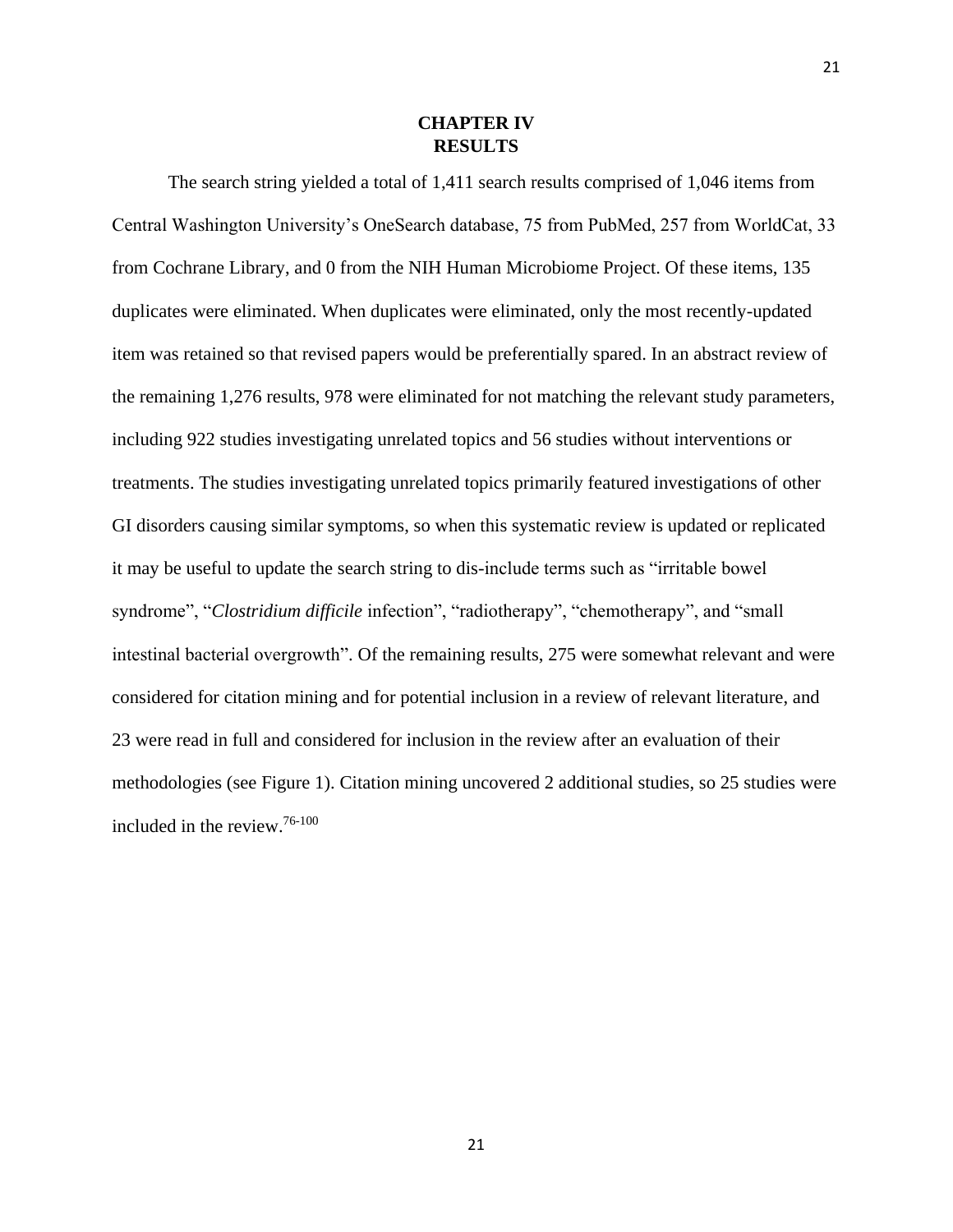

Figure 1: Flow diagram of study selection process including records identification, eligibility assessment, citation mining, and total number of studies included (n = 25)

## **Cochrane Risk-of-Bias Assessment**

The RoB 2 is a risk-of-bias assessment tool that evaluates studies for their degree of bias along the domains of selection, adherence, outcomes, measurements, and reporting. Possible evaluations for each domain are either "low risk of bias," "some concerns," or "high risk of bias."<sup>74</sup> Of the 25 studies included in the systematic review, 9 featured some concerns in the selection domain, primarily due to unspecified or nebulous methodology regarding recruitment of subjects.<sup>78,81,84,86,88,89,91,92,96</sup> The adherence domain evaluates both adherence to study protocols and blinding. Only 5 studies showed some concerns due to a lack of blinding, <sup>76,82,84,90,95</sup> while one study showed high risk of bias in this domain due to a failed attempt at blinding, wherein the majority of participants could differentiate between cow's milk and soy milk.<sup>97</sup> Several studies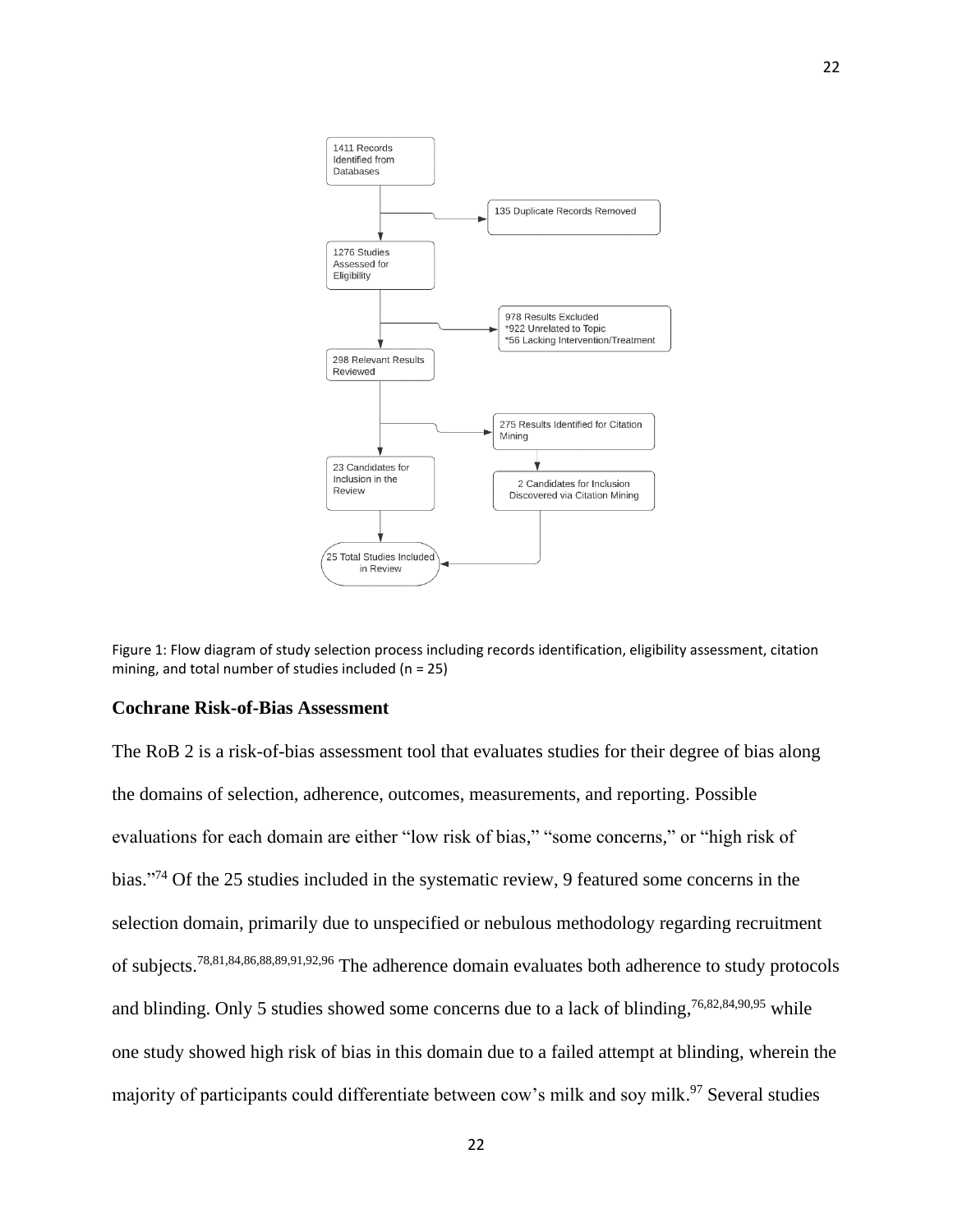featured unclear methodology regarding dissemination of outcome data,<sup>76,78,91</sup> but risk of bias was assessed as low. In the measurement domain, one study showed high risk of bias due to a likely carryover effect,  $88$  while another study showed a carryover effect but adjusted for it.  $92$ Other causes for concern were the use of a 50g lactose bolus<sup>82</sup> and the allowance of caffeine during testing.<sup>84</sup> All but one study showed low risk of bias in the reporting domain. This study relied on unpublished research to evaluate the effect of a probiotic treatment,<sup>78</sup> so risk of bias was considered high for this domain. For any study and domain not referenced above, risk of bias for that domain was assessed as low. No study had a high overall risk of bias.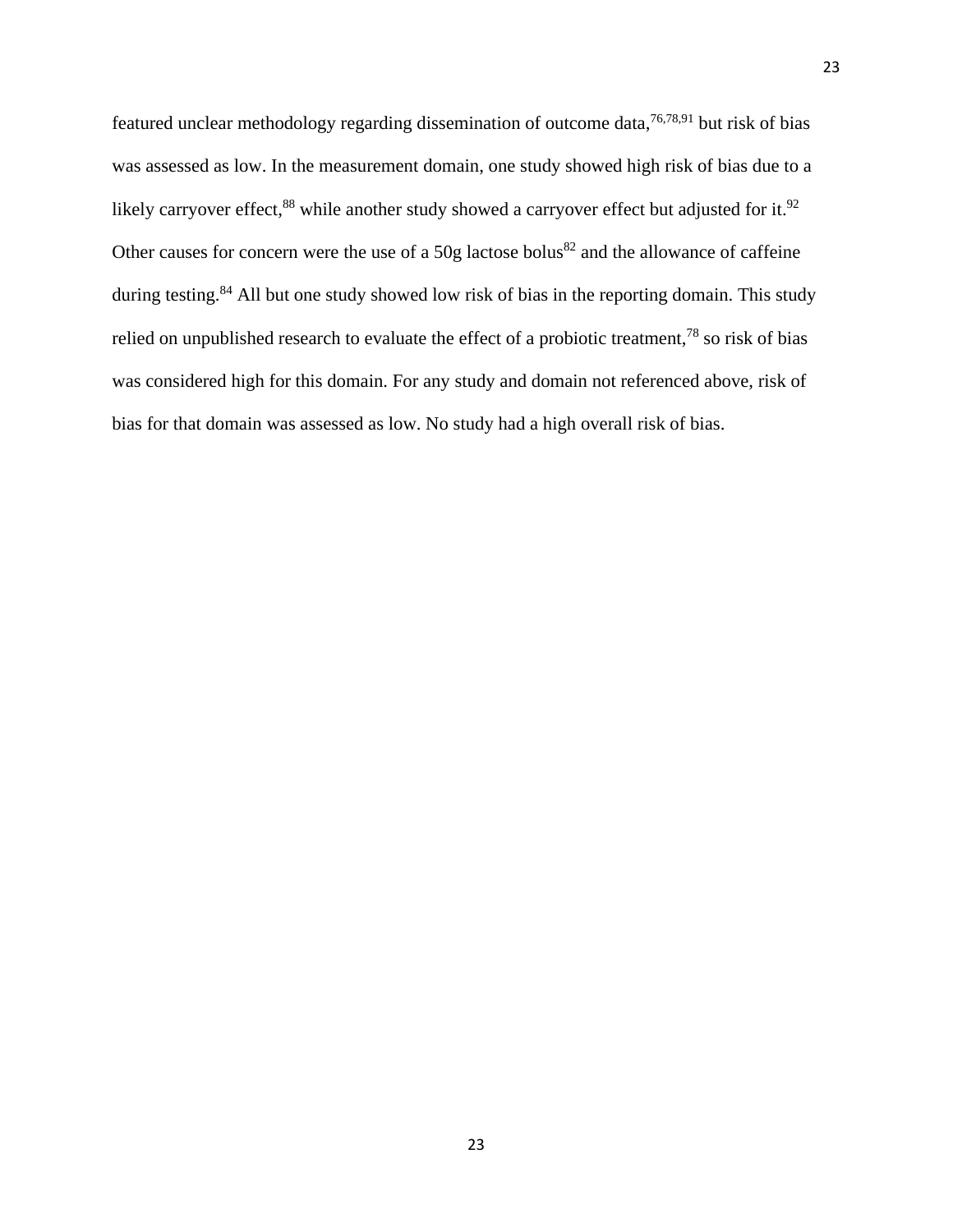## **CHAPTER V SYSTEMATIC REVIEW**

The treatments utilized for each study and the primary study results and conclusions are

described in Table 2 below, then this is followed by a narrative synthesis and systematic review

of the included studies.

| Research Team        | Year | Sample | Treatment(s)        | Findings                                                                                 |
|----------------------|------|--------|---------------------|------------------------------------------------------------------------------------------|
| Almeida et al        | 2012 | 27     | <b>2E7-2E9 CFUs</b> | *Total lactose intolerance symptom                                                       |
|                      |      |        | L. casei Shirota    | scores were reduced in the treatment                                                     |
|                      |      |        | and 5E7 to 5E9      | group compared to baseline ( $p < .01$ ).                                                |
|                      |      |        | <b>CFUs</b>         | *Total breath hydrogen scores were                                                       |
|                      |      |        | Bifidobacterium     | reduced in the treatment group compared                                                  |
|                      |      |        | breve Yakult        | to baseline ( $p = .04$ ).                                                               |
|                      |      |        | $3x/d$ for 4        | <i>*Total symptom scores and breath</i>                                                  |
|                      |      |        | weeks               | hydrogen scores were still significantly<br>reduced upon 3-month follow-up ( $p < .05$ ) |
| Cano-Contreras et    | 2020 | 48     | Probiotic i3.1:     | *Total lactose intolerance symptom                                                       |
| al                   |      |        | 3E9 CFUs            | scores were reduced in the treatment                                                     |
|                      |      |        | Pediococcus         | group compared to baseline ( $p < .001$ ).                                               |
|                      |      |        | acidilactici        | *46.4% of subjects in treatment group and                                                |
|                      |      |        | CECT7483 and        | 0% of subjects in placebo group achieved                                                 |
|                      |      |        | Lactobacillus       | 50% or greater reduction in total                                                        |
|                      |      |        | plantarum           | symptoms relative to baseline.                                                           |
|                      |      |        | CECT7484 and        |                                                                                          |
|                      |      |        | <b>CECT7485</b>     |                                                                                          |
|                      |      |        | daily for 8         |                                                                                          |
|                      |      |        | weeks               |                                                                                          |
| Gingold-Belfer et al | 2019 | 8      | <b>Bio-25</b>       | *Significant reductions in symptom                                                       |
|                      |      |        | probiotic           | frequency ( $p < .05$ ) for bloating,                                                    |
|                      |      |        | containing 11       | flatulence, abdominal discomfort, and                                                    |
|                      |      |        | bacterial strains   | constipation, but not diarrhea.                                                          |
|                      |      |        | (see below)         | *Breath hydrogen scores trended toward a                                                 |
|                      |      |        | daily for 6         | reduction over study duration (no                                                        |
|                      |      |        | months              | significance                                                                             |
|                      |      |        |                     | reported).                                                                               |
|                      |      |        |                     |                                                                                          |
|                      |      |        |                     |                                                                                          |
|                      |      |        |                     |                                                                                          |
|                      |      |        |                     |                                                                                          |

Table 2. Key Characteristics and Conclusions of Probiotic Studies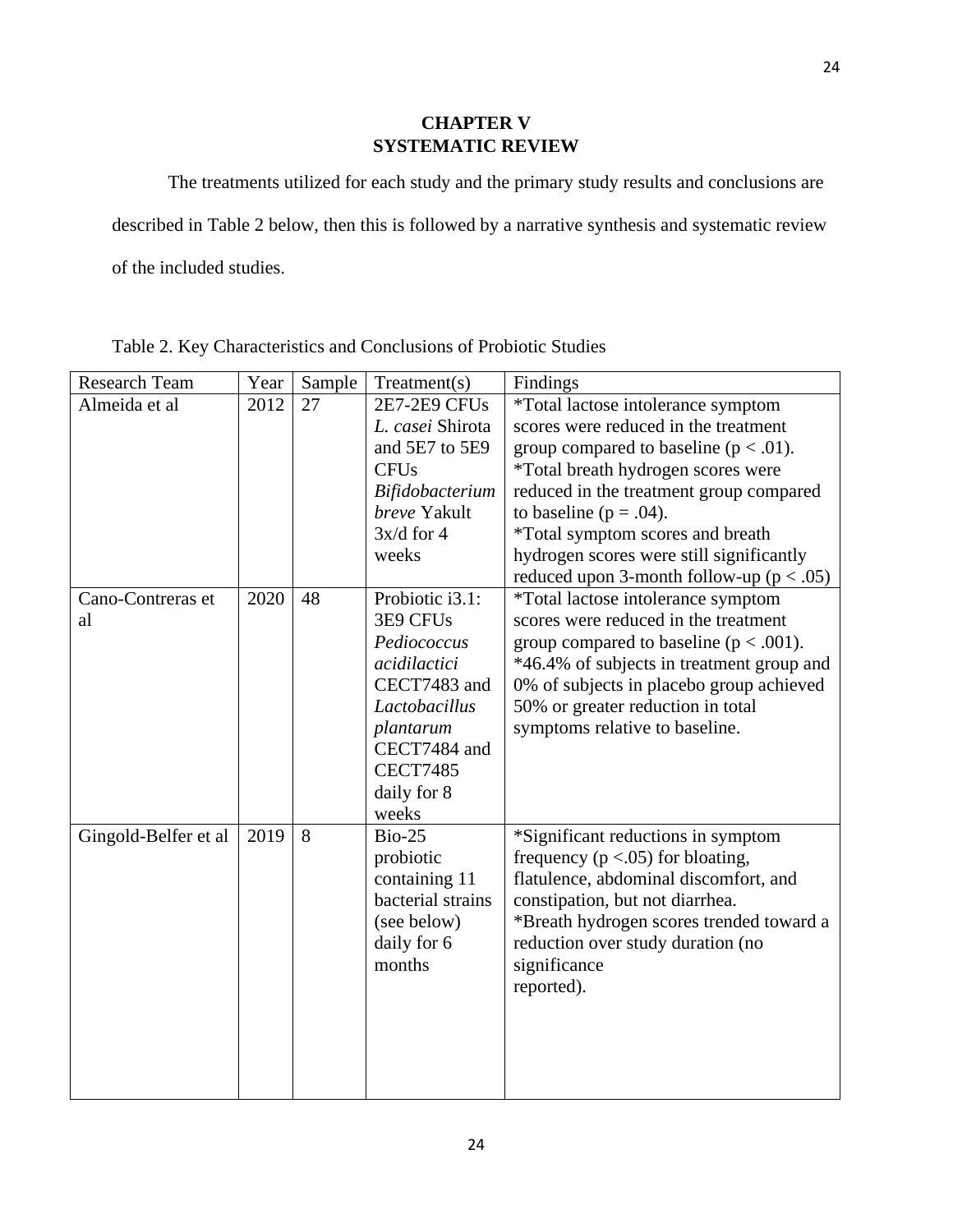| Table 2 (Continued)  |      |        |                                                                                                                                                                                                                                    |                                                                                                                                                                                                                                                                                                                                                                                             |  |  |  |
|----------------------|------|--------|------------------------------------------------------------------------------------------------------------------------------------------------------------------------------------------------------------------------------------|---------------------------------------------------------------------------------------------------------------------------------------------------------------------------------------------------------------------------------------------------------------------------------------------------------------------------------------------------------------------------------------------|--|--|--|
| <b>Research Team</b> | Year | Sample | Treatment(s)                                                                                                                                                                                                                       | Findings                                                                                                                                                                                                                                                                                                                                                                                    |  |  |  |
| He et al             | 2008 | 11     | 125g yogurt<br>containing L.<br>bulgaricus, S.<br>thermophilus,<br>and appx 1E8<br>CFUsB.<br><i>animalis</i> per<br>gram $3x/d$ , as<br>well as 2E8<br>CFUsB.<br><i>longum</i> in<br>capsule 3x/d for<br>2 weeks                   | *Beta-galactosidase activity in feces was<br>significantly increased after treatment ( $p <$<br>.01), but not after 8-day follow-up.<br>*Total symptom scores were significantly<br>lower upon follow-up than at baseline (p<br>$0.02$ .                                                                                                                                                    |  |  |  |
| Kim et al            | 1983 | 24     | $5mL/kg$ body<br>weight of whole<br>milk containing<br>either 0, 2.5E6,<br>2.5E7, or 2.5E8<br>$CFUs/mL$ of $L$ .<br>acidophilus<br>daily for one<br>week                                                                           | *Significant reductions in breath<br>hydrogen were observed in the 2.5E6<br>CFUs/mL $(p < .025)$ and 2.5E8 CFUs/mL<br>$(p < .01)$ groups, but not the 2.5E7<br>CFUs/mL $(p > .35)$ group.                                                                                                                                                                                                   |  |  |  |
| Labayen et al        | 2001 | 22     | 25g lactose<br>from appx<br>500mL yogurt<br>containing 1E8<br>CFUs/g of both<br>L. bulgaricus<br>and S.<br>thermophilus or<br>500mL<br>pasteurized<br>yogurt<br>containing $\lt$<br>100 CFUs/g of<br>the same daily<br>for 15 days | *Significant reductions in total GI<br>symptoms were observed for lactose<br>malabsorbers consuming non-pasteurized<br>yogurt as compared to pasteurized yogurt<br>$(p=.037).$<br>*No significant differences in fecal<br>weight nor frequency.<br>*Overall shorter orocecal transit time for<br>pasteurized yogurt (10.5 hr $\pm$ .6)<br>compared to non-pasteurized (12.1 hr $\pm$<br>.5) |  |  |  |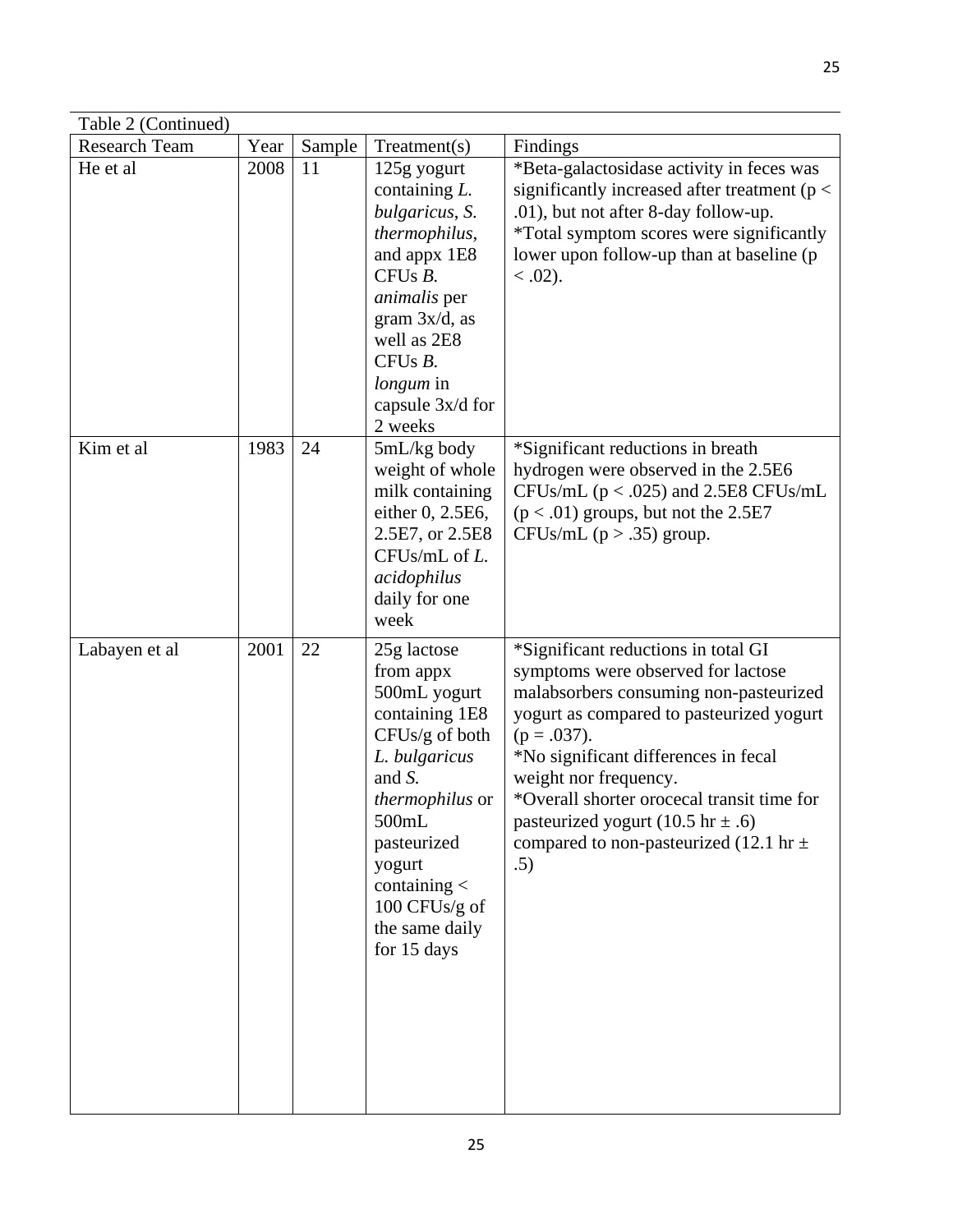| Table 2 (Continued)  |      |        |                                                                                                                                                                                            |                                                                                                                                                                                                                                                                                                                                                                                                                                              |
|----------------------|------|--------|--------------------------------------------------------------------------------------------------------------------------------------------------------------------------------------------|----------------------------------------------------------------------------------------------------------------------------------------------------------------------------------------------------------------------------------------------------------------------------------------------------------------------------------------------------------------------------------------------------------------------------------------------|
| <b>Research Team</b> | Year | Sample | Treatment(s)                                                                                                                                                                               | Findings                                                                                                                                                                                                                                                                                                                                                                                                                                     |
| Lin et al            | 1998 | 20     | Lactobacillus<br>acidophilus B<br>or Lactobacillus<br>bulgaricus 449,<br>each at 1E8 and<br>1E9 CFUs/mL<br>in 400mL 2%<br>nonfermented<br>milk consumed<br>once                            | *Both L. bulgaricus-containing milks<br>resulted in significant reductions in<br>hydrogen breath values ( $p < .05$ ) and<br>symptom scores ( $p < .05$ ) compared to<br>control milk.<br>*L. acidophilus milk containing 1E9<br>CFUs/mL resulted in significant reduction<br>in symptoms scores ( $p < .05$ ) but no<br>significant reduction in hydrogen breath<br>values.                                                                 |
| Montes et al         | 1995 | 20     | 250mL milk<br>with 1E10<br>CFU <sub>s</sub> L.<br><i>acidophilus</i> or<br>containing 1E8<br>CFUs L. lactis<br>and 1E10 CFUs<br>S. thermophilus                                            | *Both L. acidophilus and L. lactis/S.<br>thermophilus milks resulted in<br>significantly lower mean symptom scores<br>$(p < .001$ and $p < .05$ , respectively) than<br>un-inoculated milk.<br>*Significantly lower breath hydrogen<br>scores were seen with L. lactis/S.<br>thermophilus milk ( $p < .001$ ).                                                                                                                               |
| Mummah et al         | 2014 | 16     | Raw milk,<br>pasteurized<br>milk, or soy<br>milk, each<br>consumed in<br>doses of 16oz<br>days 1 and 8.<br>Consumption<br>was 4oz on day<br>2, increasing by<br>4oz/d to 24oz<br>on day 7. | *No significant difference observed<br>between raw and pasteurized milk in<br>terms of symptom scores.<br>*Day 1 peak and AUC breath hydrogen<br>scores were significantly higher for<br>subjects consuming raw milk than for<br>pasteurized milk ( $p = .01$ ).<br>*Day 8 AUC breath hydrogen for subjects<br>consuming raw milk were significantly<br>lower than day 1 scores ( $p = .05$ ),<br>indicating potential microbial adaptation. |
| Ojetti et al         | 2010 | 60     | 9,000 standard<br>units of tilactase<br>15 minutes<br>before<br>hydrogen breath<br>test (HBT) or<br>4E8 CFUs L.<br><i>reuteri</i> pill 2x/d<br>for 10 days                                 | *Significant reduction in hydrogen breath<br>test scores was recorded for both L.<br>reuteri ( $p < .01$ ) and tilactase ( $p < .001$ )<br>compared to placebo.<br>*Significant reduction in clinical<br>symptom scores was observed for both L.<br>reuteri ( $p < .0001$ for both) compared to<br>placebo.                                                                                                                                  |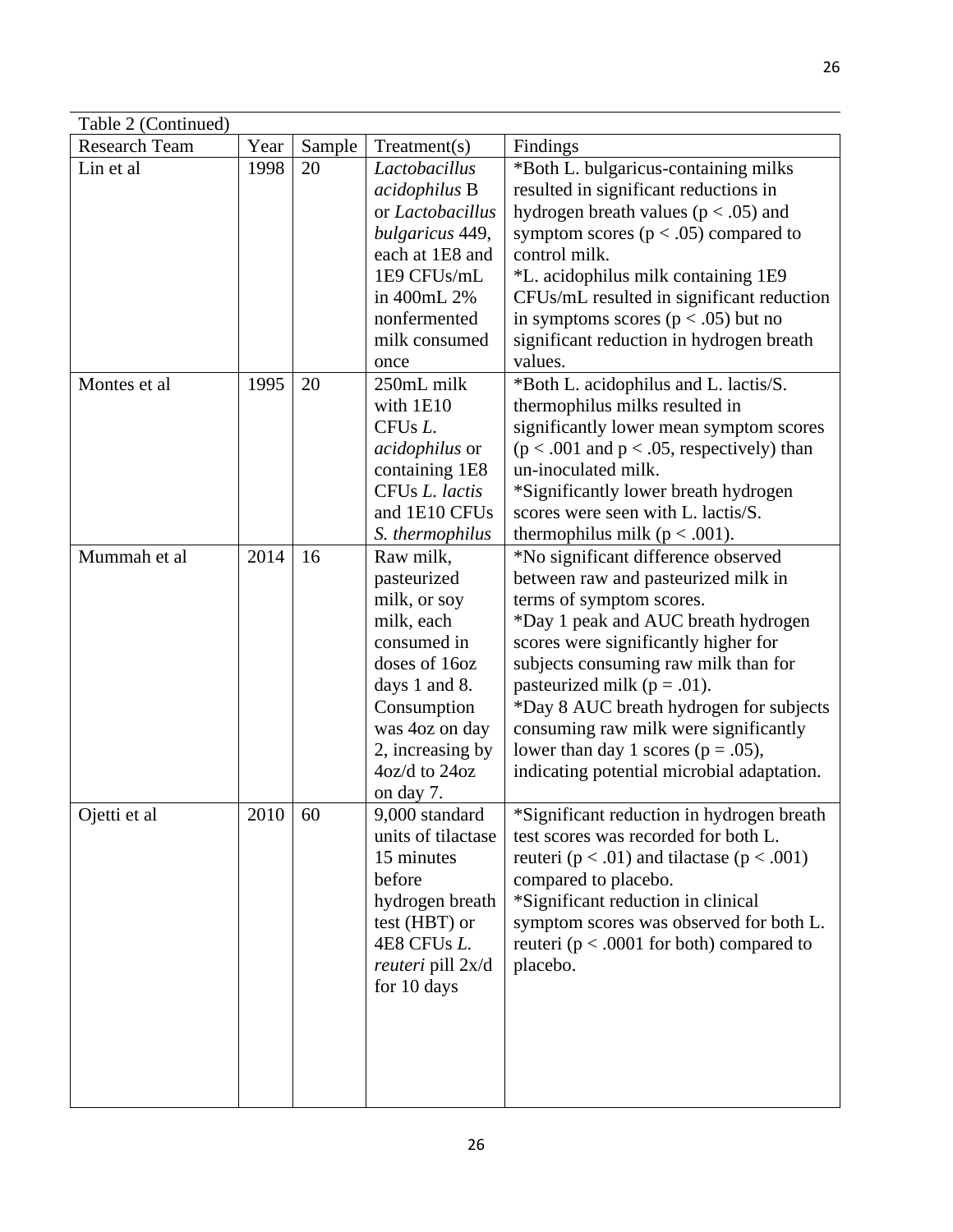| Table 2 (Continued)  |      |        |                                                                                                                                                                                                        |                                                                                                                                                                                                                                                                                                                                                                                                                                                                                                                                               |  |  |
|----------------------|------|--------|--------------------------------------------------------------------------------------------------------------------------------------------------------------------------------------------------------|-----------------------------------------------------------------------------------------------------------------------------------------------------------------------------------------------------------------------------------------------------------------------------------------------------------------------------------------------------------------------------------------------------------------------------------------------------------------------------------------------------------------------------------------------|--|--|
| <b>Research Team</b> | Year | Sample | Treatment(s)                                                                                                                                                                                           | Findings                                                                                                                                                                                                                                                                                                                                                                                                                                                                                                                                      |  |  |
| Pakdaman et al       | 2016 | 38     | 1E10 CFUs L.<br>acidophilus<br>DDS-1 daily for<br>4 weeks                                                                                                                                              | *Significant reductions in overall<br>symptom scores were observed in the<br>treatment group ( $p = .037$ ) as compared to<br>the control. Specifically, there were<br>reductions in abdominal cramping ( $p =$<br>.012), diarrhea ( $p = .033$ ), and vomiting ( $p = .033$ )<br>$=.002$ ).                                                                                                                                                                                                                                                  |  |  |
| Rampengan et al      | 2010 | 79     | 4E9 CFUs L.<br>rhamnosus<br>Rosell-11 and<br>L. helveticus<br>Rosell-52<br>("Live")<br>probiotic")<br>daily for 2<br>weeks or Dialac<br>("Heat-killed<br>probiotic")                                   | *Both live and killed L. rhamnosus and L.<br>helveticus probiotic treatment resulted in<br>significantly lower hydrogen breath test<br>scores ( $p < .001$ ).<br>* Hydrogen breath test scores of subjects<br>taking live probiotics were not<br>significantly different from those taking<br>heat-killed probiotics ( $p = .453$ ).<br>*At baseline, 13.9% of subjects were<br>asymptomatic. After treatment with either<br>probiotic 58.2% of subjects were<br>asymptomatic, but no statistical<br>significance was calculated or reported. |  |  |
| Rizkalla et al       | 2000 | 24     | 500g/d fresh<br>yogurt<br>containing $>$<br>1E7 CFUs/g of<br>L. bulgaricus<br>and S.<br>thermophilus or<br>pasteurized<br>yogurt<br>containing $\lt$<br>100 CFUs/g of<br>the same daily<br>for 15 days | *Breath hydrogen AUC was significantly<br>reduced after both fresh and heated yogurt<br>consumption ( $p < .001$ for both) as<br>compared to baseline.<br>*Fresh yogurt had a treatment effect on<br>baseline HBT values that carried beyond<br>the washout period, indicating potential<br>adaptation of the gut microbiome.<br>*Significantly greater increases in plasma<br>butyrate concentrations were observed for<br>fresh yogurt as compared to pasteurized<br>yogurt ( $p < .03$ ).                                                  |  |  |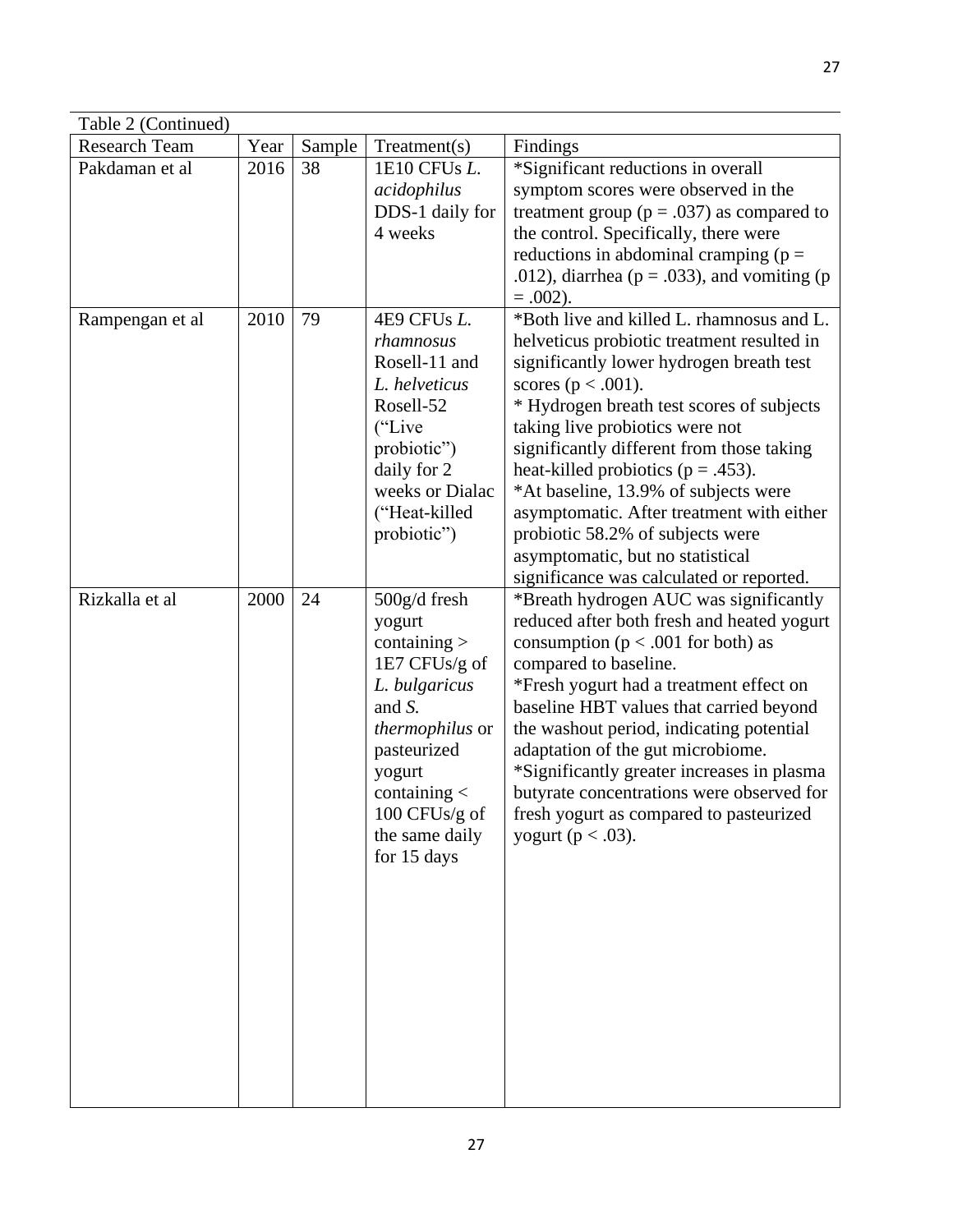| Table 2 (Continued)  |      |        |                                                                                                                                              |                                                                                                                                                                                                                                                                                                                                                                                                                                                                                                                        |  |  |
|----------------------|------|--------|----------------------------------------------------------------------------------------------------------------------------------------------|------------------------------------------------------------------------------------------------------------------------------------------------------------------------------------------------------------------------------------------------------------------------------------------------------------------------------------------------------------------------------------------------------------------------------------------------------------------------------------------------------------------------|--|--|
| <b>Research Team</b> | Year | Sample | Treatment(s)                                                                                                                                 | Findings                                                                                                                                                                                                                                                                                                                                                                                                                                                                                                               |  |  |
| Roškar et al         | 2017 | 44     | 5E9 CFUs L.<br>plantarum<br>MP2026 and<br>5E9 CFUs B.<br>animalis IM386<br>daily for 6<br>weeks                                              | *Significant reductions in the incidence of<br>diarrhea ( $p < .05$ ) and severity of<br>flatulence were observed for the treatment<br>group.<br>*Significant reductions in abdominal pain<br>$(p < .01)$ , flatulence $(p < .01)$ , and<br>boborygmi ( $p < .05$ ) were observed for<br>the placebo group.<br>*While symptom scores generally trended<br>toward improvement, no statistically<br>significant difference was found between<br>the probiotic and placebo groups,<br>indicating a strong placebo effect. |  |  |
| Ruchkina et al       | 2013 | 60     | 1E7 CFUs B.<br>longum and<br>1E7 CFUs E.<br><i>faecium</i> 3x/d in<br>addition to<br>standard mesim<br>forte therapy<br>daily for 2<br>weeks | *Significant reduction in HBT scores<br>compared to baseline ( $p < .01$ ) in the<br>treatment group.<br>*Significant reduction in bacterial<br>overgrowth syndrome in treatment group<br>$(p < .01)$ and 70.8% of participants<br>experienced a return to eubiosis.                                                                                                                                                                                                                                                   |  |  |
| Saltzman et al       | 1999 | 18     | 1E10 CFUs L.<br>acidophilus<br>BG2FO4 2x/d<br>for 7 days, with<br>or without<br>40mg daily<br>omeprazole                                     | *No significant difference in HBT AUC<br>from baseline values for either<br>omeprazole or non-omeprazole group.<br>*No significant differences in total or<br>individual symptom scores from baseline<br>values for either group.                                                                                                                                                                                                                                                                                      |  |  |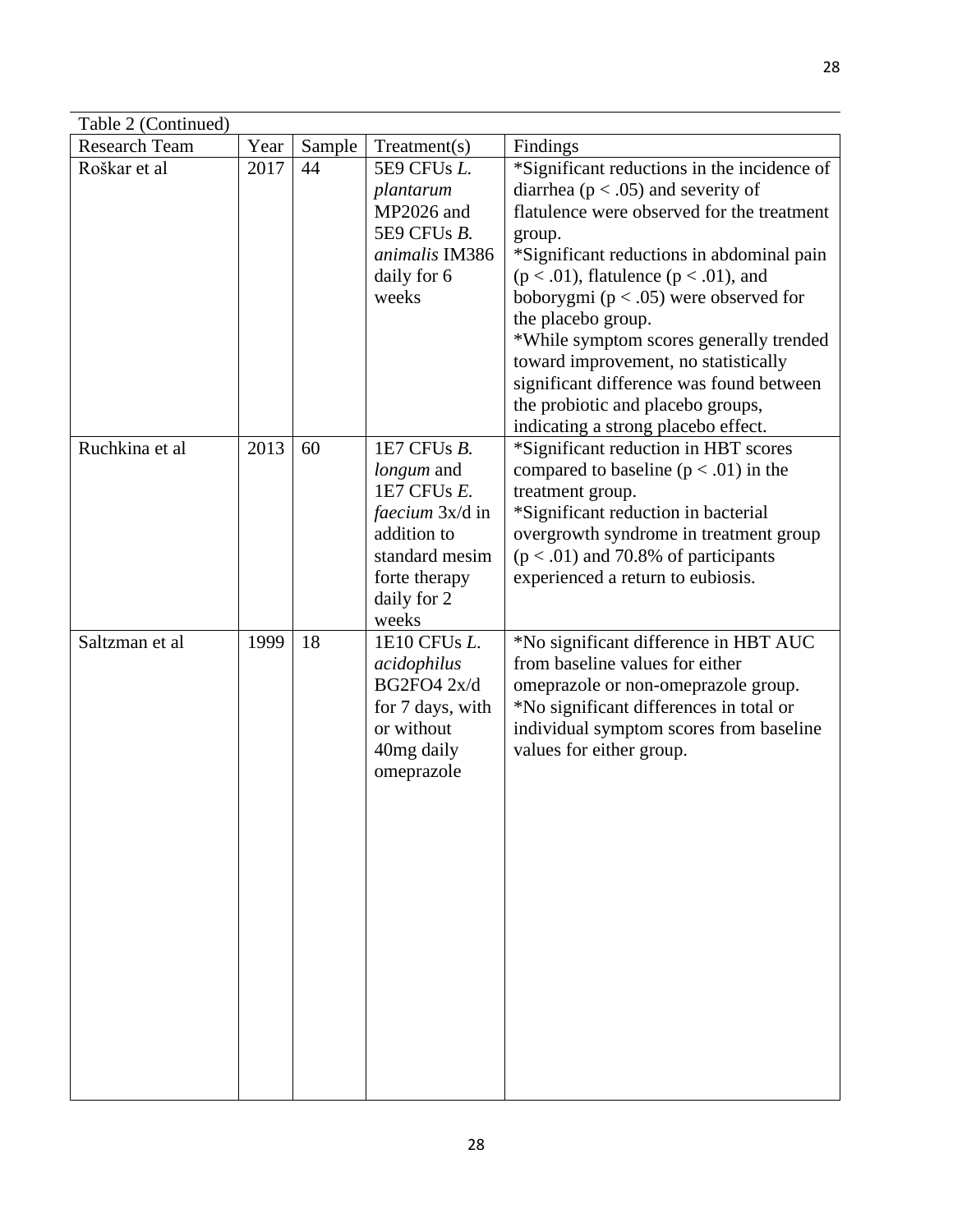| Table 2 (Continued)  |      |    |                                                                                                                                                                                                                                                                                                                          |                                                                                                                                                                                                                                                                                                                                                                                                      |  |  |
|----------------------|------|----|--------------------------------------------------------------------------------------------------------------------------------------------------------------------------------------------------------------------------------------------------------------------------------------------------------------------------|------------------------------------------------------------------------------------------------------------------------------------------------------------------------------------------------------------------------------------------------------------------------------------------------------------------------------------------------------------------------------------------------------|--|--|
| <b>Research Team</b> | Year |    | Treatment(s)                                                                                                                                                                                                                                                                                                             | Findings                                                                                                                                                                                                                                                                                                                                                                                             |  |  |
| Savaiano et al       | 1991 | 10 | 8 total<br>treatments:<br>400mL of<br>unfermented<br>2% milk<br>containing<br>either 1E7 or<br>1E8 CFUs/mL<br>of S.<br>thermophilus<br>and $L$ .<br>bulgaricus, or<br>400mL of 2%<br>unfermented<br>milk containing<br>any of $3L$ .<br>acidophilus<br>strains at either<br>1E7 CFUs/mL<br>or 1E8<br>CFU <sub>s/mL</sub> | *Significant reduction in HBT values<br>observed in subjects taking L. acidophilus<br>LA-1 milk at 1E8 CFUs/mL ( $p < .05$ ) and<br>S. thermophilus/L. bulgaricus milk at 1E8<br>CFUs/mL ( $p < .05$ ) as compared to<br>control.<br>* S. thermophilus/L. bulgaricus milk at<br>1E8 CFUs/mL resulted in a greater<br>reduction in symptoms than L.<br>acidophilus milk of the same<br>concentration. |  |  |
| Savaiano et al       | 1996 | 15 | 400mL milk<br>with $5*10^8$<br>CFUs/mL B.<br>longum B6<br>grown using<br>lactose, 400mL<br>milk with $5*10^8$<br>CFUs/mL B.<br>longum B6<br>grown using<br>lactose and<br>glucose, or<br>400mL milk<br>with $5*10^8$<br>CFUs/mL B.<br>longum ATCC<br>15708 grown<br>using lactose                                        | *Total breath hydrogen excretion was<br>reduced for milk containing lactose-grown<br>B. longum ( $p = .0001$ ) and milk<br>containing B. longum ATCC ( $p = .0128$ )<br>as compared to control.<br>*Milk containing lactose-grown B.<br>longum also resulted in lower hydrogen<br>excretion than that of B. longum grown<br>with both lactose and glucose ( $p = .0014$ ).                           |  |  |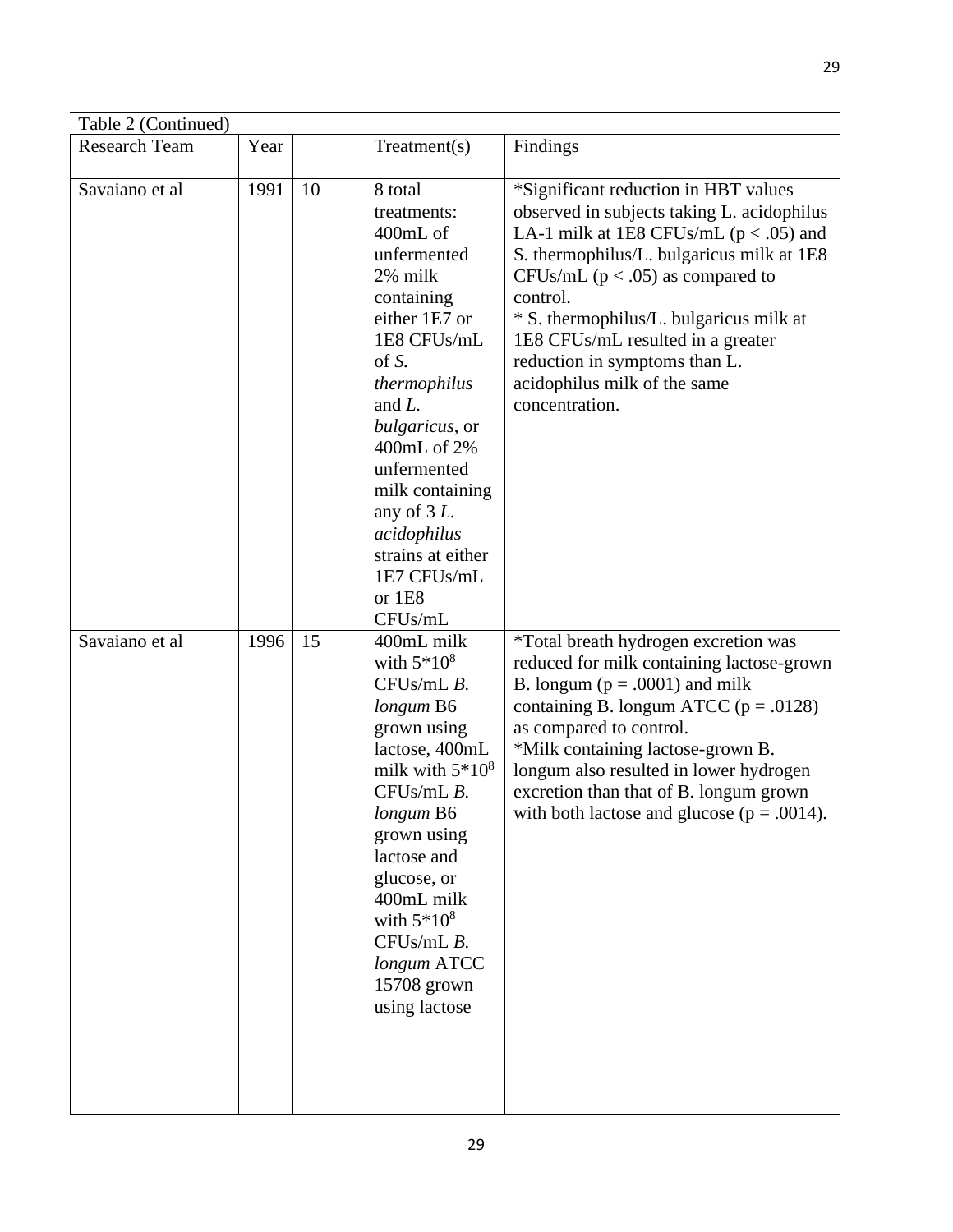| Table 2 (Continued)  |      |        |                                                                                                                                                                            |                                                                                                                                                                                                                                                                                                                                                                                                                                                                                                                                                                                                                                                                                                                                                                     |
|----------------------|------|--------|----------------------------------------------------------------------------------------------------------------------------------------------------------------------------|---------------------------------------------------------------------------------------------------------------------------------------------------------------------------------------------------------------------------------------------------------------------------------------------------------------------------------------------------------------------------------------------------------------------------------------------------------------------------------------------------------------------------------------------------------------------------------------------------------------------------------------------------------------------------------------------------------------------------------------------------------------------|
| <b>Research Team</b> | Year | Sample | Treatment(s)                                                                                                                                                               | Findings                                                                                                                                                                                                                                                                                                                                                                                                                                                                                                                                                                                                                                                                                                                                                            |
| Savaiano et al       | 1997 | 6      | $0.6g$ lactose/kg<br>body wt/d,<br>increasing to<br>$0.8g/kg$ day 3<br>and 1g/kg day<br>5, then $1g/kg/d$<br>was consumed<br>until day 11                                  | *Fecal samples taken after lactose feeding<br>showed appx 33% the rate of hydrogen<br>gas production as fecal samples taken<br>after the feeding of a dextrose control, and<br>this difference was significant ( $p = .006$ ).                                                                                                                                                                                                                                                                                                                                                                                                                                                                                                                                      |
| Savaiano et al       | 2013 | 85     | $RP-G28$<br>galacto-<br>oligosaccharide<br>in escalating<br>doses for 5<br>weeks,<br>beginning at<br>$1.5g/d$ and<br>ending at 15g/d                                       | *Both mean and median HBT values<br>consistently decreased with RP-G28<br>treatment, but the difference was not<br>significant.<br>*Incidence of abdominal pain decreased<br>significantly compared to placebo ( $p =$<br>.0288) and the number of subjects<br>reporting no abdominal pain was<br>significantly higher than placebo ( $p =$<br>.019).<br>*Incidence of bloating and cramping was<br>reduced as compared to baseline values in<br>the treatment group, but not significantly<br>more than placebo.                                                                                                                                                                                                                                                   |
| Savaiano et al       | 2020 | 377    | 5g RP-G28<br>galacto-<br>oligosaccharide<br>$2x/d$ for 10d<br>increasing to<br>$7.5g$ 2x/d for<br>20d, or 7.5g<br>$2x/d$ for 10d<br>increasing to<br>$10g$ 2x/d for<br>20d | *There was a significantly greater<br>incidence of reduction in total symptom<br>scores with both the lower dose ( $p = .043$ )<br>and the higher dose ( $p = .029$ ) than the<br>placebo.<br>*In both treatment groups, there was a<br>significantly greater likelihood of<br>elimination of all GI symptoms ( $p = .004$ )<br>than in the placebo group.<br>*Treatment groups showed significantly<br>higher milk consumption upon 30-day<br>follow-up ( $p = .008$ ) than placebo group.<br>*Marked bifidogenic effect: Significant (p<br>< .05) increases in relative abundance of<br>Bifidobacterium longum, Bifidobacterium<br>bifidum, Bifidobacterium breve,<br>Bifidobacterium catenulatum,<br>Bifidobacterium angulatum, and<br>Bifidobacterium gallicum. |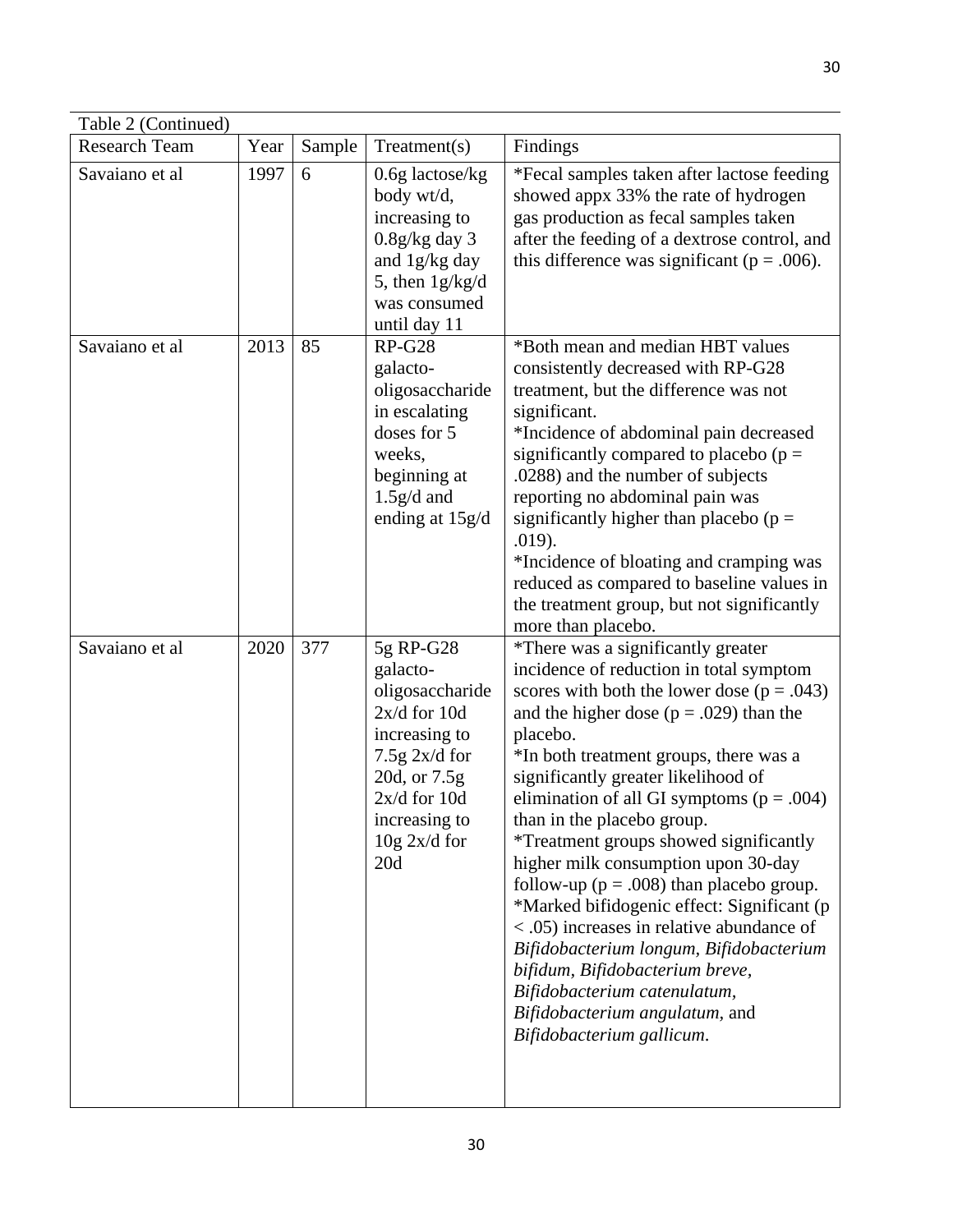| Table 2 (Continued)  |      |        |                                                                                                                                                                                                                                            |                                                                                                                                                                                                                                                                                                                                                                                                                                                                                                                                                                                                       |  |  |  |
|----------------------|------|--------|--------------------------------------------------------------------------------------------------------------------------------------------------------------------------------------------------------------------------------------------|-------------------------------------------------------------------------------------------------------------------------------------------------------------------------------------------------------------------------------------------------------------------------------------------------------------------------------------------------------------------------------------------------------------------------------------------------------------------------------------------------------------------------------------------------------------------------------------------------------|--|--|--|
| <b>Research Team</b> | Year | Sample | Treatment(s)                                                                                                                                                                                                                               | Findings                                                                                                                                                                                                                                                                                                                                                                                                                                                                                                                                                                                              |  |  |  |
| Turck et al          | 2020 | 68     | 1.8E12 CFUs<br><b>B.</b> animalis<br>subspecies<br>lactis Bi-07                                                                                                                                                                            | *Significant reduction in AUC for<br>hydrogen breath values in two separate<br>trials ( $p = .0012$ and $p = .0156$ ) as<br>compared to placebo.<br>*In one trial, significantly higher odds<br>ratio of severe nausea was observed for<br>probiotic as compared to the placebo (OR<br>4.31) and lactase (6.98).<br>*No significant reduction in incidence or<br>severity of GI symptoms observed for<br>probiotic treatment.                                                                                                                                                                         |  |  |  |
| Vitellio et al       | 2019 | 23     | 4E9 CFUs B.<br>longum BB536<br>and $1E9L$ .<br>rhamnosus<br>HN001 with<br>1.4mg vitamin<br>B6 daily for 30<br>days                                                                                                                         | *Significant reduction in bloating noted in<br>treatment group ( $p = .028$ ) as compared to<br>placebo.<br>*87.5% of subjects initially experiencing<br>constipation in treatment group achieved<br>normal Bristol scores.<br>*No statistically significant differences in<br>abdominal pain between groups.<br>*Significant increases ( $p < .05$ ) in relative<br>abundance of Slakia, Thricoccus,<br>Bifidobacterium, and Enterococcus genera<br>and significant decreases in Klesbiella,<br>Serratia, and Enterobacter genera were<br>observed in the treatment group as<br>compared to placebo. |  |  |  |
| Yesovitch et al      | 2004 | 10     | VSL3 probiotic<br>containing<br>either 4.5E11 or<br>1.8E12 CFUs of<br>L. casei, L.<br>plantarum, L.<br>acidophilus, L.<br>bulgaricus, B.<br>longum, B.<br>breve, B.<br><i>infantis</i> , and <i>S</i> .<br>salivarius daily<br>for 17 days | *No statistically significant reduction in<br>HBT values nor symptom scores noted in<br>either treatment group as compared to<br>baseline.                                                                                                                                                                                                                                                                                                                                                                                                                                                            |  |  |  |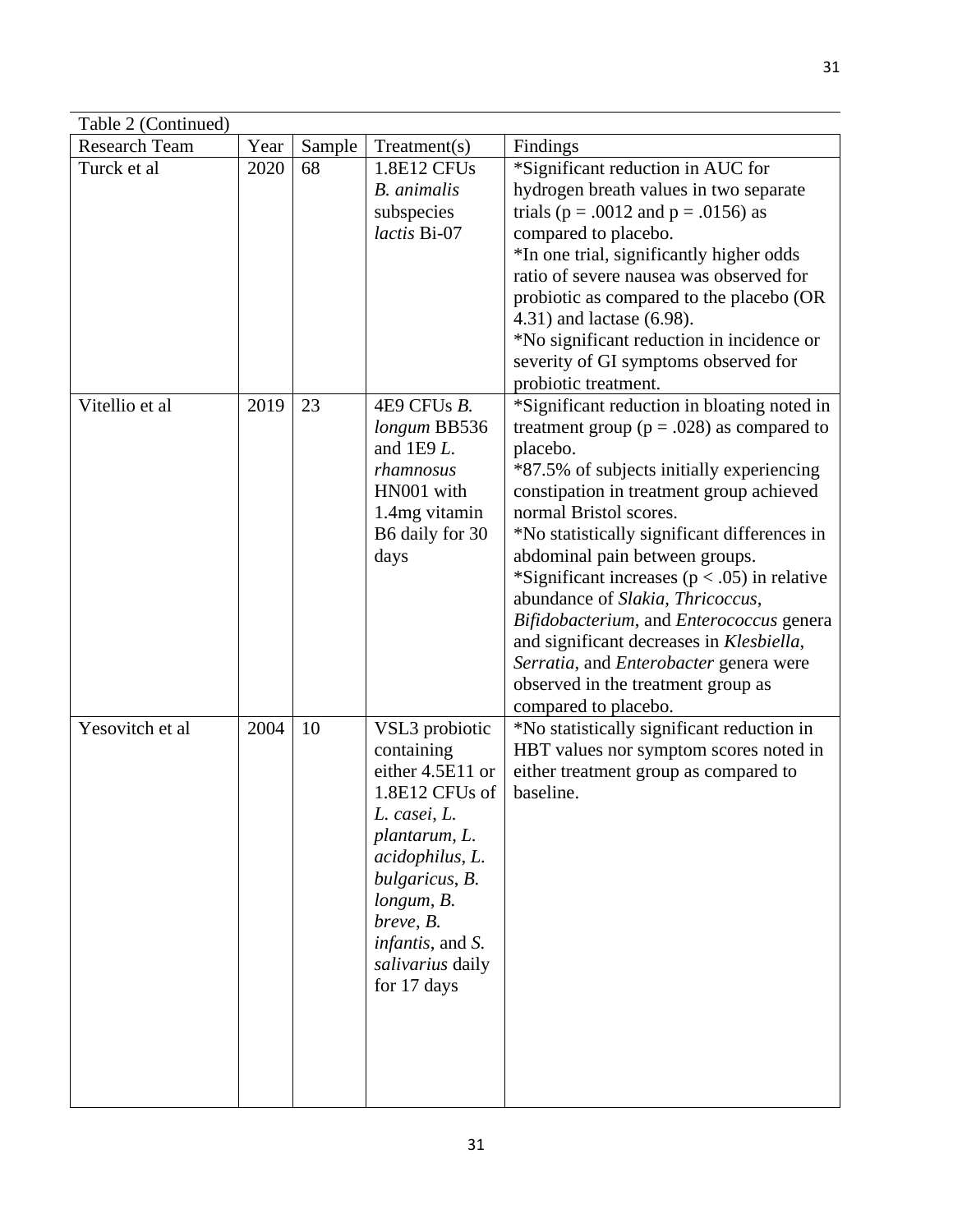| Table 2 (Continued)  |      |        |                                                                                                                                                                                                                               |                                                                                                                                                                                                                                          |
|----------------------|------|--------|-------------------------------------------------------------------------------------------------------------------------------------------------------------------------------------------------------------------------------|------------------------------------------------------------------------------------------------------------------------------------------------------------------------------------------------------------------------------------------|
| <b>Research Team</b> | Year | Sample | Treatment(s)                                                                                                                                                                                                                  | Findings                                                                                                                                                                                                                                 |
| Zhong et al          | 2006 | 11     | 125g yogurt<br>containing $L$ .<br>bulgaricus, S.<br>thermophilus,<br>and appx 1E8<br>CFUs $B$ .<br><i>animalis</i> per<br>gram $3x/d$ , as<br>well as 2E8<br>CFUs $B$ .<br><i>longum</i> in<br>capsule $3x/d$ for<br>2 weeks | *Beta-galactosidase activity in feces was<br>significantly increased after treatment ( $p <$<br>.01), but not after 8-day follow-up.<br>*Total symptom scores were significantly<br>lower upon follow-up than at baseline (p<br>$0.02$ . |

## **Probiotics**

Probiotics are live microorganisms that, when administered in sufficient amounts, promote health benefits. For the purpose of this review, synbiotic treatments that include a probiotic component are discussed in both this section and the synbiotics section. This allows for a more comprehensive assessment of the strength of evidence that a given probiotic species may affect outcomes of lactose intolerance.

## *Bifidobacterium animalis*

*Bifidobacterium animalis* describes *Bifidobacterium animalis* subspecies *animalis* and *Bifidobacterium animalis* subspecies *lactis*, once believed to be two separate species. It, like many of the bacterial species in this review, is a Gram-positive anaerobe. Though both subspecies have been studied for their probiotic properties, *Bifidobacterium animalis* subspecies *lactis* has been shown to grow easily in milk and milk-based media. 101

Four studies in this review examined the effects of *Bifidobacterium animalis* on outcomes of lactose intolerance. Two studies showed a significant reduction in lactose intolerance symptom scores and improvement in other measures<sup>76,79</sup> while two had mixed results.<sup>77,78</sup> The studies showing a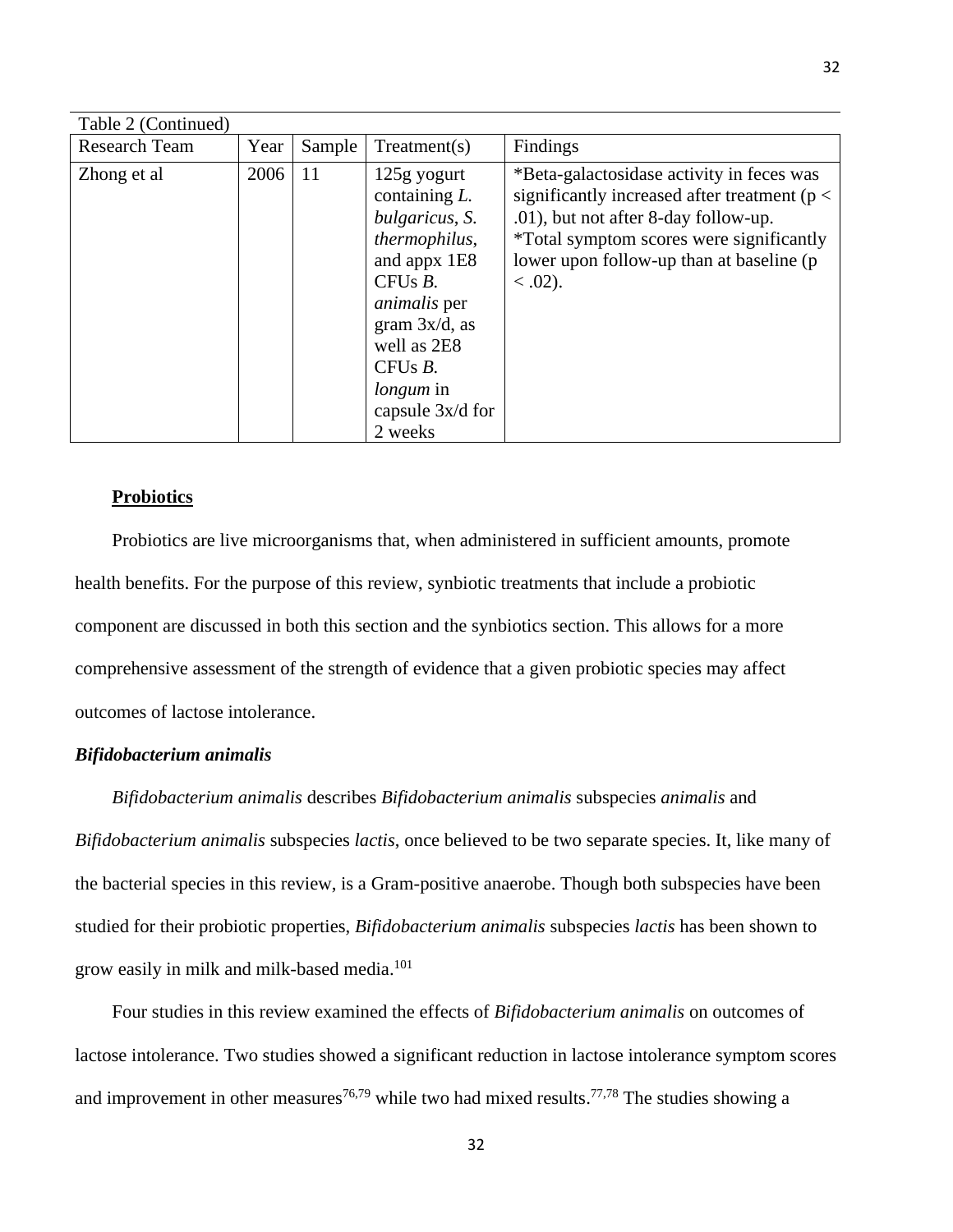significant reduction in symptom scores were closely related and both featured a treatment of *Bifidobacterium longum* capsules combined with 125g yogurt containing *Lactobacillus delbrueckii* subspecies *bulgaricus*, *Streptococcus thermophilus* and *Bifidobacterium animalis* each day for 2 weeks. Both research teams noted a Bifidogenic effect of the treatment and a significant reduction in the incidence of diarrhea as compared to the baseline values.<sup>76,79</sup> In one study, the fecal betagalactosidase activity of participants was significantly increased following treatment.<sup>76</sup> A 6-week study investigating the effect of *Bifidobacterium animalis* subspecies *animalis* IM386 combined with *Lactobacillus plantarum* MP2026 elucidated a significant reduction in the incidence of diarrhea and flatulence in both the probiotic and control groups as compared to baseline.<sup>77</sup> This indicates a strong placebo effect. The researchers also did not find any significant differences in hydrogen breath test (HBT) values when compared to baseline values, and there was no correlation between HBT scores and symptoms. Effects of *Bifidobacterium animalis* subspecies *lactis* Bi-07 on lactose digestion were formally evaluated by the European Food Safety Authority based on the results of two unpublished studies provided by the health claim applicant. In these studies, the researchers noted significant reductions in HBT scores in the treatment group as compared to placebo, but no significant differences in attenuation of lactose intolerance symptoms.<sup>78</sup> There was also a carryover effect observed between groups, so the results may have been marred by the adaptation of participants' gut microbiomes to the probiotic treatment. The European Food Safety Authority ruled against the applicant's health claim that the Bi-07 strain promoted a clear beneficial physiologic effect.<sup>78</sup>

Taken together, these findings provide little evidence that *Bifidobacterium animalis* supplementation is beneficial to individuals with lactose intolerance, and there may be strain-specific considerations when conducting research into the potential of either subspecies of this bacterium to affect outcomes of lactose intolerance. Additionally, the majority of these studies investigated the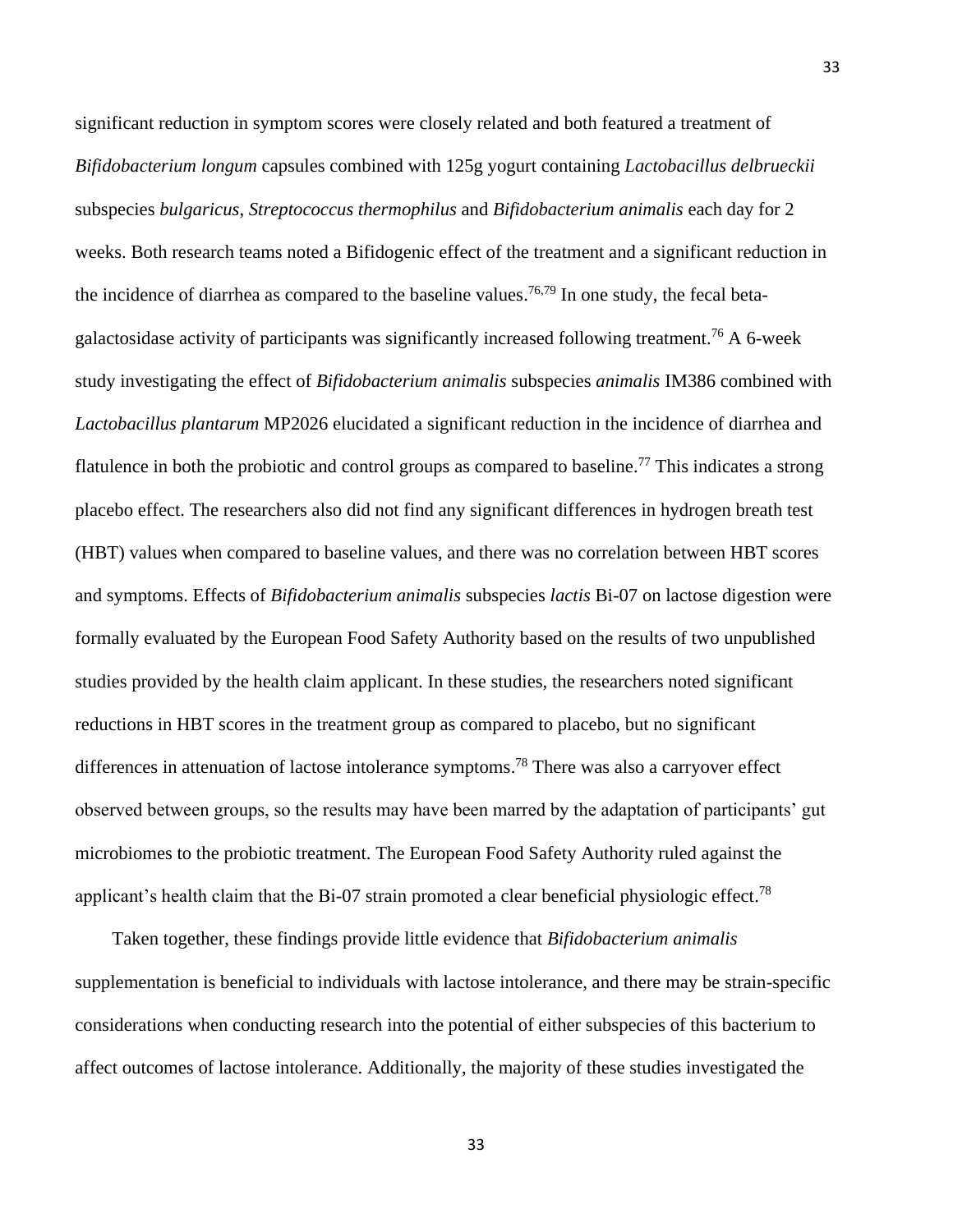34

effect of *Bifidobacterium animalis* combined with other probiotic species or prebiotic treatments, so it would be problematic to attribute the outcomes of those treatments to *Bifidobacterium animalis* alone.

# *Bifidobacterium breve*

*Bifidobacterium breve* is a bacterial species commonly used in probiotics for infants and in IBS research. <sup>102</sup> Three studies in this review examined the effect of *Bifidobacterium breve* on outcomes of lactose intolerance. In 2012, the effect of a 4-week supplementation period of *Lactobacillus casei* Shirota and *Bifidobacterium breve* Yakult on lactose intolerance symptoms and hydrogen breath test values was investigated. The research team observed a significant reduction in both breath hydrogen and symptom scores compared to baseline values in the treatment group, and the reduction in total symptom scores was comparable to that observed for lactase enzyme.<sup>80</sup> Upon 3-month follow-up, both lactose intolerance symptom scores and breath hydrogen scores remained significantly lower than baseline values, potentially indicating a lasting adaptation of the gut microbiome. A longer-term experiment investigated the effect of a 6-month regimen of the Bio-25 probiotic formula, which contains the following 11 bacteria: *Bifidobacterium bifidum*, *Bifidobacterium breve*, *Bifidobacterium longum, Bifidobacterium infantis, Lactobacillus acidophilus, Lactobacillus casei, Lactococcus lactis, Lactobacillus paracasei, Lactobacillus plantarum, Lactobacillus rhamnosus,* and *Streptococcus thermophilus*. Each participant reported a reduction in baseline symptoms, but this was only statistically significant for bloating and flatulence, but not for diarrhea and abdominal pain.<sup>81</sup> Two participants showed reduced HBT scores such that they were no longer diagnosed as lactose intolerant after only two months, whereas the other participants saw some non-significant reduction in breath hydrogen. Though the results of this study are promising, it was a pilot study and was limited by its small sample size of 8 subjects. Another pilot study measured hydrogen breath test values and symptom scores in 10 participants after a 17-day treatment with a VSL3 multi-probiotic containing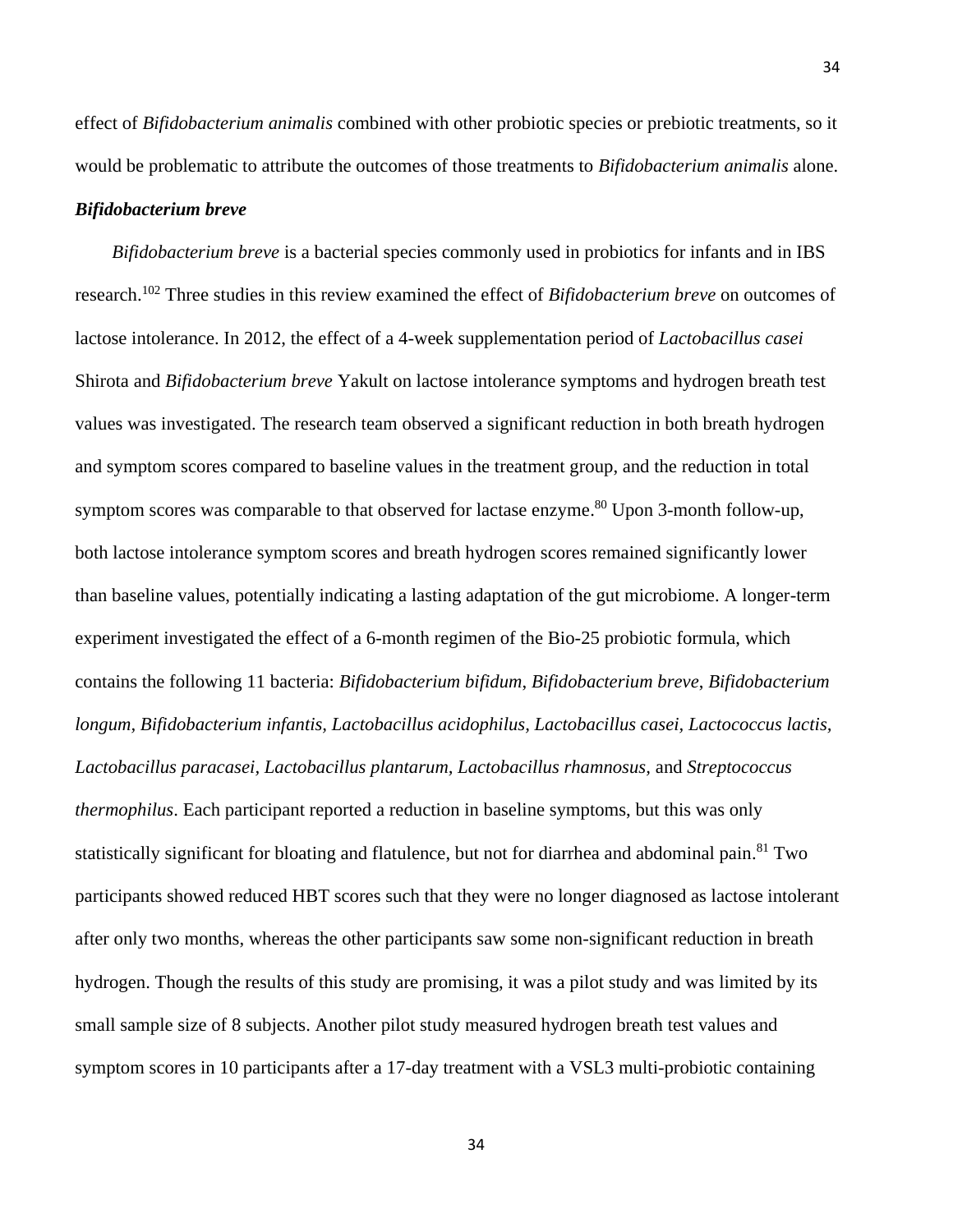*Bifidobacterium breve, Bifidobacterium longum* subspecies *infantis, Bifidobacterium longum* subspecies *longum, Lactobacillus acidophilus, Lactobacillus bulgaricus, Lactobacillus casei, Lactobacillus plantarum,* and *Streptococcus thermophilus*. There were no significant reductions in lactose intolerance symptom scores nor HBT scores, though the study duration was fairly short for such a large (50g) lactose challenge.<sup>82</sup>

These studies provide a small degree of evidence that *Bifidobacterium breve*, when in combination with other probiotic species, may help attenuate outcomes of lactose intolerance. As with any study investigating a treatment that is comprised of multiple bacterial species, it is difficult to determine to what extent *Bifidobacterium breve* may have affected the outcome and to what extent it was facilitated by the other bacteria.

### *Bifidobacterium bifidum*

*Bifidobacterium bifidum* is a key microorganism in neonatal development, and its growth and prevalence in the gut microbiome are stimulated by human milk oligosaccharides early in life. It has the capacity to digest oligosaccharides found in mucin, which may allow this bacterium to more easily colonize the gastrointestinal tract.<sup>103</sup> It has also been hypothesized that this digestion of intestinal mucin may promote increased mucin production by the host and contribute to the epithelial barrier of the intestines. 104

Only one study included in this review investigated the effects of *Bifidobacterium bifidum* probiotic consumption on outcomes of lactose intolerance. The treatment was the aforementioned 6 month regimen of the multi-probiotic Bio-25, which contains 11 probiotic species. While results trended toward a reduction in bloating and flatulence, and HBT scores were reduced, it would be unwise to attribute these effects solely to *Bifidobacterium bifidum.* <sup>81</sup> This was also a pilot study with an exceptionally low sample size and exclusively female participants, so its results are not very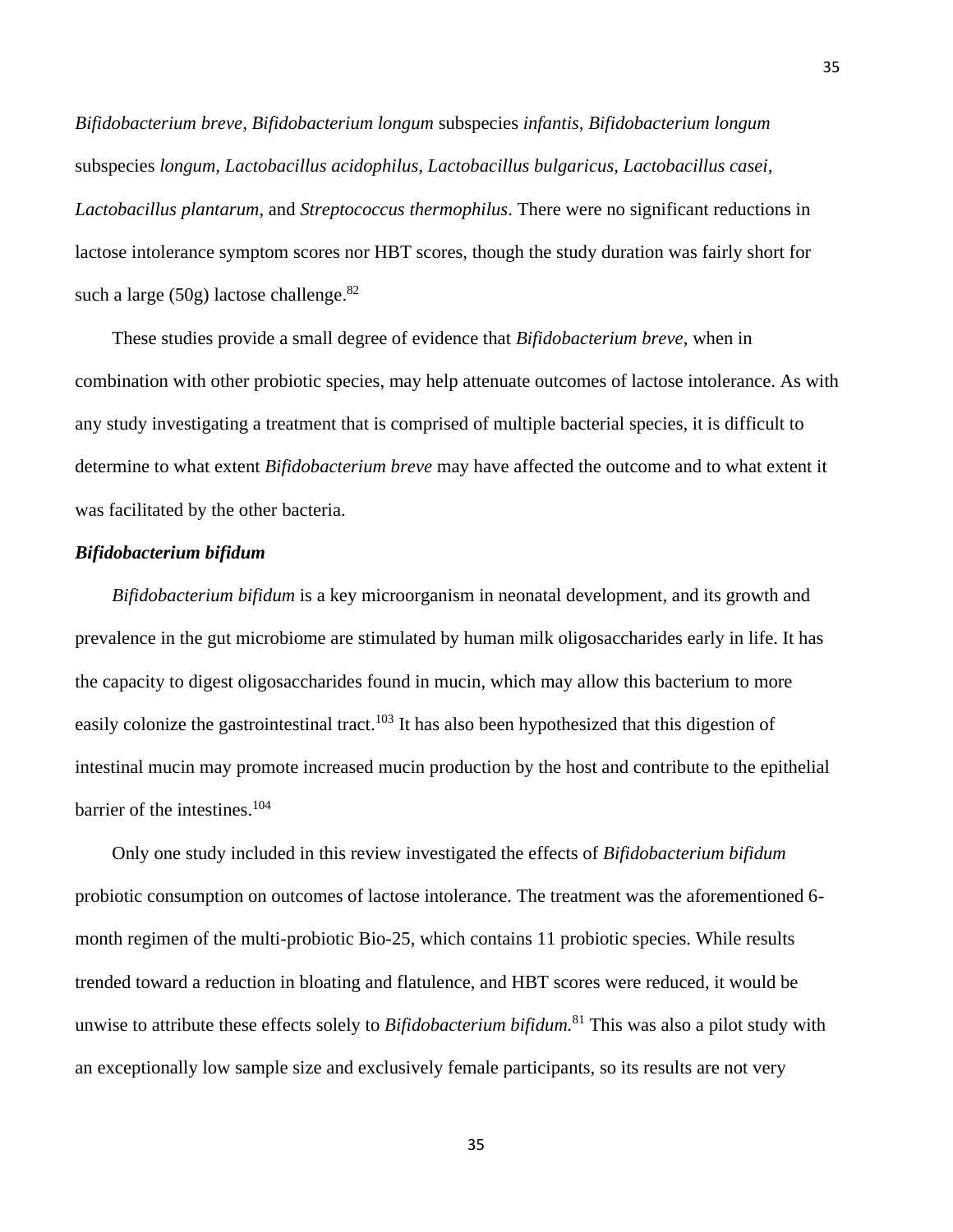generalizable. Substantially more research is needed to determine the effectiveness of this bacterium at attenuating lactose intolerance outcomes.

### *Bifidobacterium longum*

*Bifidobacterium longum* is another Gram-positive, rod-shaped anaerobe colonizing the human GI tract, and taxonomically it is a combination of what were formerly three separate biotypes of Bifidobacteria: *Bifidobacterium infantis*, *Bifidobacterium longum*, and *Bifidobacterium suis.* <sup>105</sup> It has the ability to digest a diverse range of carbohydrates in the intestines and is a common candidate for probiotic research. <sup>106</sup> *Bifidobacterium longum* was present in 4 of the aforementioned studies included in this review. In combination with yogurt containing *Bifidobacterium animalis* and *Lactobacillus delbrueckii* subspecies *bulgaricus*, daily consumption of a probiotic capsule containing *Bifidobacterium longum* subspecies *longum* for 2 weeks was shown to alleviate diarrhea and promote a bifidogenic effect,<sup>76,79</sup> and to increase fecal beta-galactosidase activity as compared to the control.<sup>76</sup> It was also present in the Bio-25 and VSL3 multi-probiotic treatments described previously,<sup>81,82</sup> the former of which was associated with a reduction in lactose intolerance symptoms scores and a trend toward reduction in HBT values, while the latter showed no reduction in HBT values nor symptom scores.

Additionally, subjects receiving a 30-day treatment of 4E9 CFUs of *Bifidobacterium longum* subspecies *longum* BB536, 1E9 CFUs of *Lactobacillus rhamnosus* HN001, and 1.4mg vitamin B6 per day were observed to have significantly less bloating and a notable bifidogenic effect as compared to those receiving a maltodextrin and corn starch control.<sup>83</sup> The researchers also observed a negative correlation between the relative abundance of *Bifidobacterium* in subjects' feces and the outcomes of bloating and abdominal pain. Interestingly, the ability of *Bifidobacterium longum* to attenuate outcomes of lactose intolerance may also depend on its growth conditions. In another study,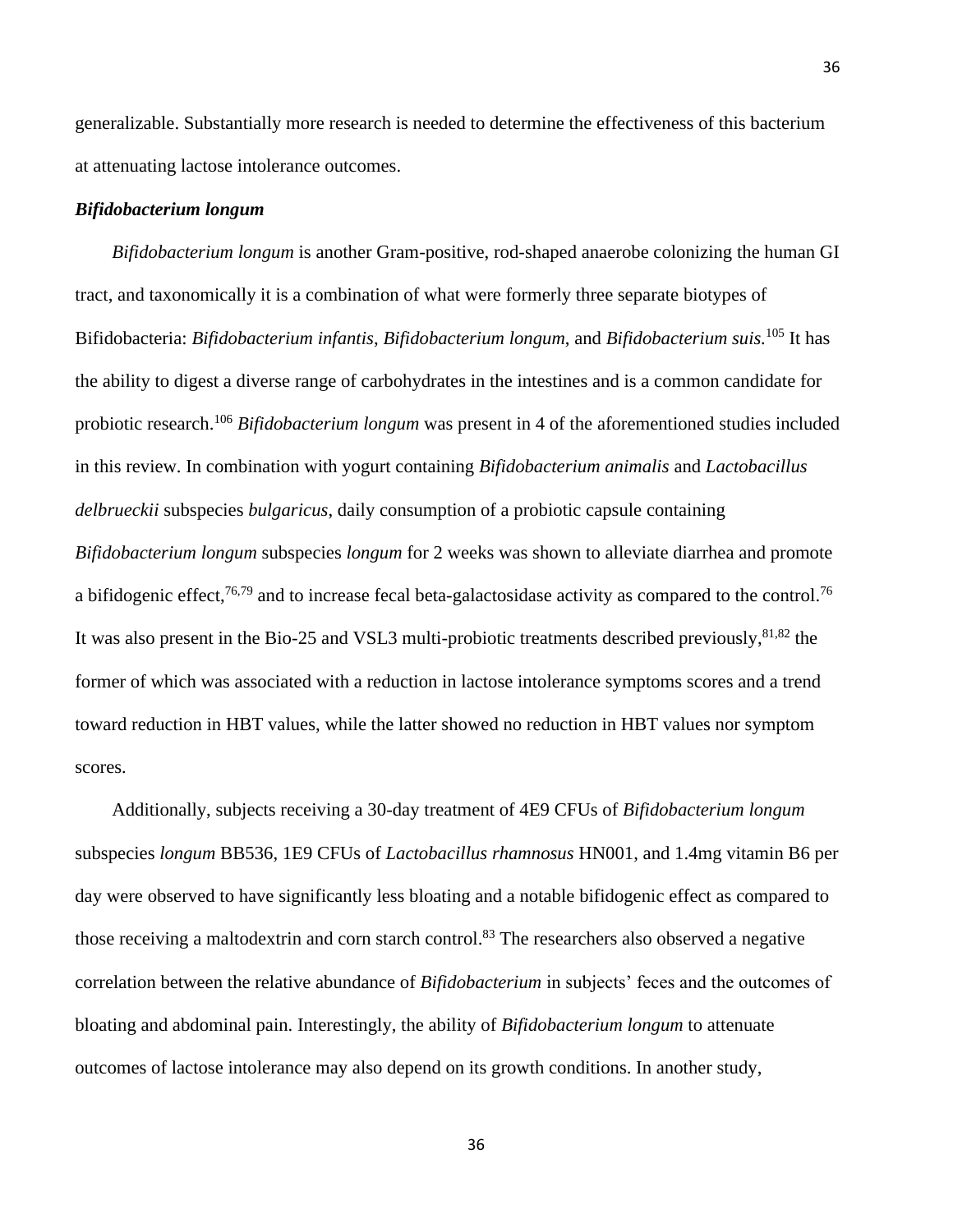researchers recorded the effects on lactose intolerance outcomes of one-time consumption of 400mL lowfat milk either alone as a control, containing 5E8 CFUs/mL *Bifidobacterium longum* subspecies *longum* B6 grown using lactose, 5E8 CFUs/mL *Bifidobacterium longum* subspecies *longum* B6 grown using both lactose and glucose, or 5E8 CFUs/mL *Bifidobacterium longum* subspecies *longum* ATCC 15708 grown using lactose. In this context, "B6" refers to the strain of bacterium, not vitamin B6 or pyridoxal as was the case in the previous study. Participants consuming the milk containing *Bifidobacterium longum* subspecies *longum* B6 that was grown using exclusively lactose experienced significantly less flatulence and lower HBT scores than the control group,<sup>84</sup> and a reduction in HBT scores was also noted in the group consuming milk inoculated with *Bifidobacterium longum* subspecies *longum* ATCC 15708 grown with lactose. Lastly, researchers investigating the effects of 2 weeks of daily supplementation with *Bifidobacterium longum* subspecies *longum* 107 and *Enterococcus faecium* 107 in patients with both severe lactase deficiency and dysbiosis discovered significant differences in the treatment group as compared to the control group. The treatment group showed both significantly lower HBT scores and a significantly greater percentage of subjects  $(70.8%)$  who were able to establish small bowel eubiosis by the end of the treatment period.<sup>85</sup>

Of the 7 studies in this review, 6 provided some evidence that *Bifidobacterium longum*, either alone or in combination with other probiotic species, may attenuate at least one outcome of lactose intolerance, while only one showed no significant results. Taken together, these studies provide strong evidence that *Bifidobacterium longum* probiotics may be a viable treatment option for lactose intolerance, but there is substantial heterogeneity in the taxa of *Bifidobacterium longum* that have been investigated, so it is as of yet unclear which subspecies or strain may be the best candidate for further research.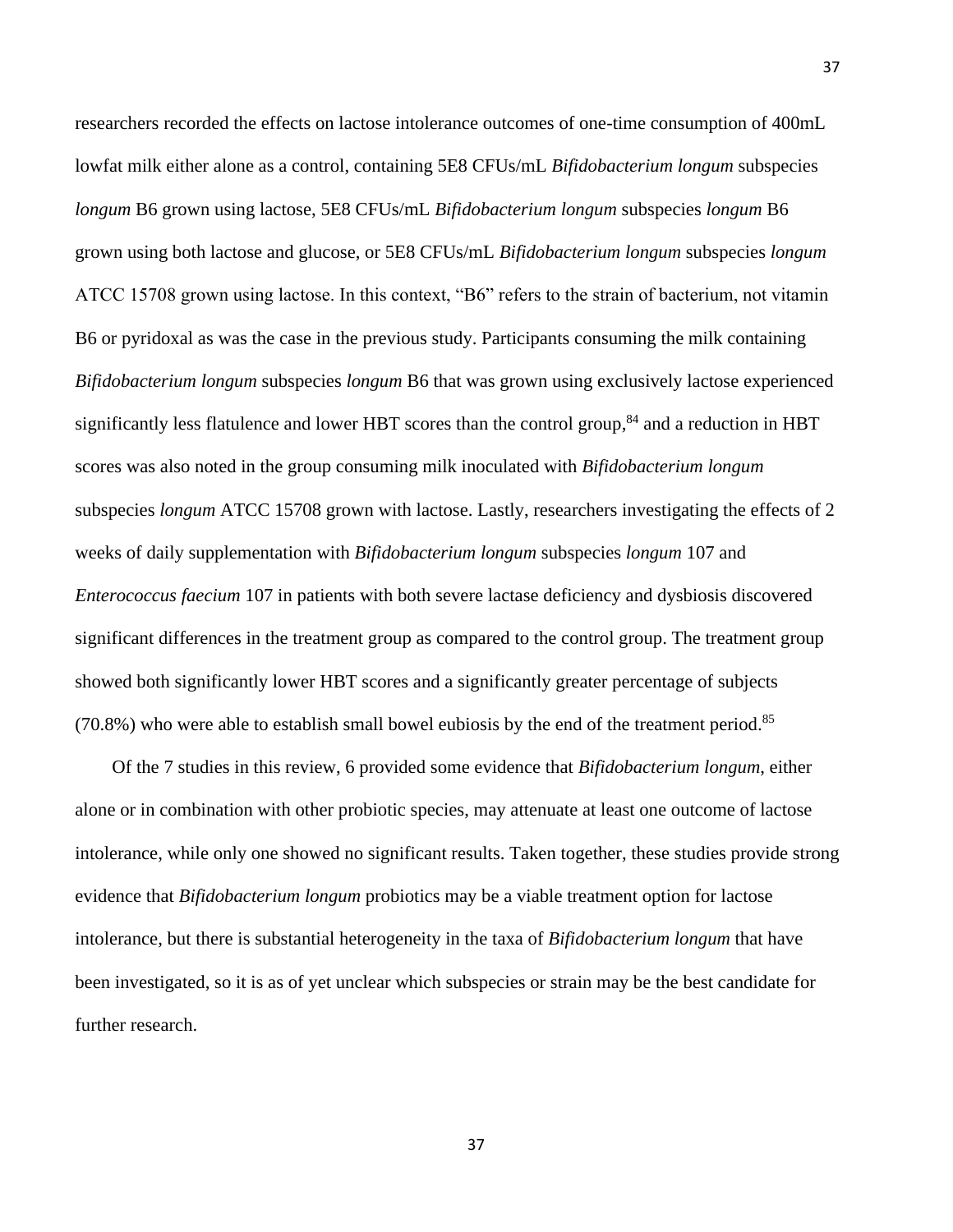## *Enterococcus faecium*

*Enterococcus faecium* is a commensal bacterium that is potentially pathogenic if it overproliferates. It is a common cause of wound infections and urogenital infections, and it can be especially problematic if it develops vancomycin resistance. *Enterococcus faecium* is somewhat similar to *Enterococcus faecalis,* though the former can't ferment mannitol. 107

As described previously, a study investigating the effect of *Bifidobacterium longum* subspecies *longum* 107 and *Enterococcus faecium* 107 on HBT scores and re-establishment of eubiosis elucidated significant differences between the treatment group and control group<sup>85</sup>. It may be necessary to screen this bacterium for vancomycin resistance prior to its use as a probiotic agent, and there is still much room for research as to whether it is of any use in reducing undesirable outcomes of lactose intolerance.

### *Lactobacillus acidophilus*

*Lactobacillus acidophilus* is a Gram-positive microaerophilic bacterium that has been studied extensively for its probiotic properties. As early as 1977, it was demonstrated that *Lactobacillus acidophilus* NCFM inhibits the growth of pathogenic *Clostridium perfringens*, *Salmonella enterica* serovar *Typhimurium* (formerly *Salmonella typhimurium*), and *Staphylococcus aureus*, while *Lactobacillus acidophilus* 4962 inhibits the growth of *Escherichia coli*, *Salmonella enterica* serovar *Typhimurium*, and *Staphylococcus aureus*<sup>108</sup>. Yogurt is a common vehicle for administering *Lactobacillus acidophilus* as a probiotic, though care should be taken not to administer a hypercaloric diet because this has been associated with weight gain in subjects receiving yogurt-based *Lactobacillus acidophilus* treatment<sup>109</sup>. This is not always the case, however. Researchers may opt for yogurt-based, powdered, or pill-form probiotics, strain-specific research is often performed, and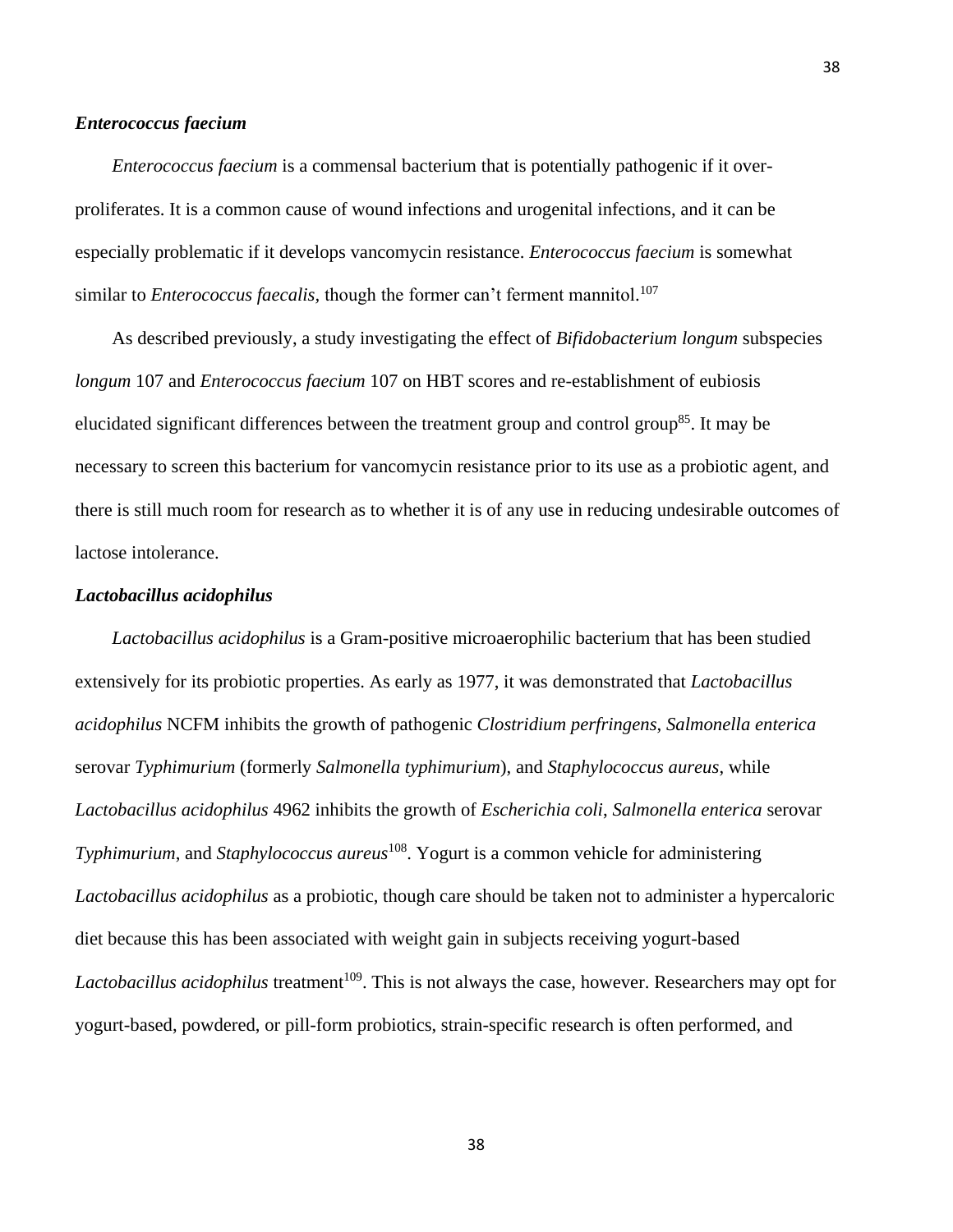durations of treatment vary greatly, each of which contributes to the diversity and heterogeneity of the available literature.

Of the 8 studies in this review that investigated the effects of *Lactobacillus acidophilus*, 2 have previously been described. The Bio-25 probiotic showed a reduction in lactose intolerance symptoms and a trend toward HBT score reduction $81$ , while the VSL3 probiotic showed no significant reduction in either of these measures  $82$ . Of the 6 remaining studies, 5 showed some reduction in lactose intolerance symptoms or HBT scores associated with *Lactobacillus acidophilus* probiotic treatment, while one did not.

A crossover study investigating the effect of four treatments 400mL of milk combined with either *Lactobacillus acidophilus* B or *Lactobacillus bulgaricus* 449, each at concentrations of either 1E8 CFUs/mL or 1E9 CFUs/mL, discovered a dose-dependent relationship. The one-time administration of *Lactobacillus acidophilus* milk containing 1E8 CFUs/mL failed to significantly reduce HBT scores or attenuate lactose intolerance symptoms, while milk with a concentration of 1E9 CFUs was associated with a significant reduction in mean lactose intolerance symptom scores but not HBT scores.<sup>86</sup> The subjects were allowed to consume black coffee during the treatment period, which has been shown to increase the survival rate of intestinal *Lactobacillus acidophilus* and, particularly in the case of dark roast coffee, may inhibit the growth of *Escherichia coli* and *Staphylococcus aureus.* <sup>110</sup> In another crossover study, supplementation of 1E10 CFUs of *Lactobacillus acidophilus* for 4 weeks in a maltodextrin capsule was shown to significantly reduce diarrhea, abdominal cramping, vomiting, and mean symptom scores upon 25g lactose challenge as compared to the control, although flatulence scores were somewhat elevated at the end of the treatment period.<sup>87</sup> There were no significant differences in Bristol stool scale or HBT scores.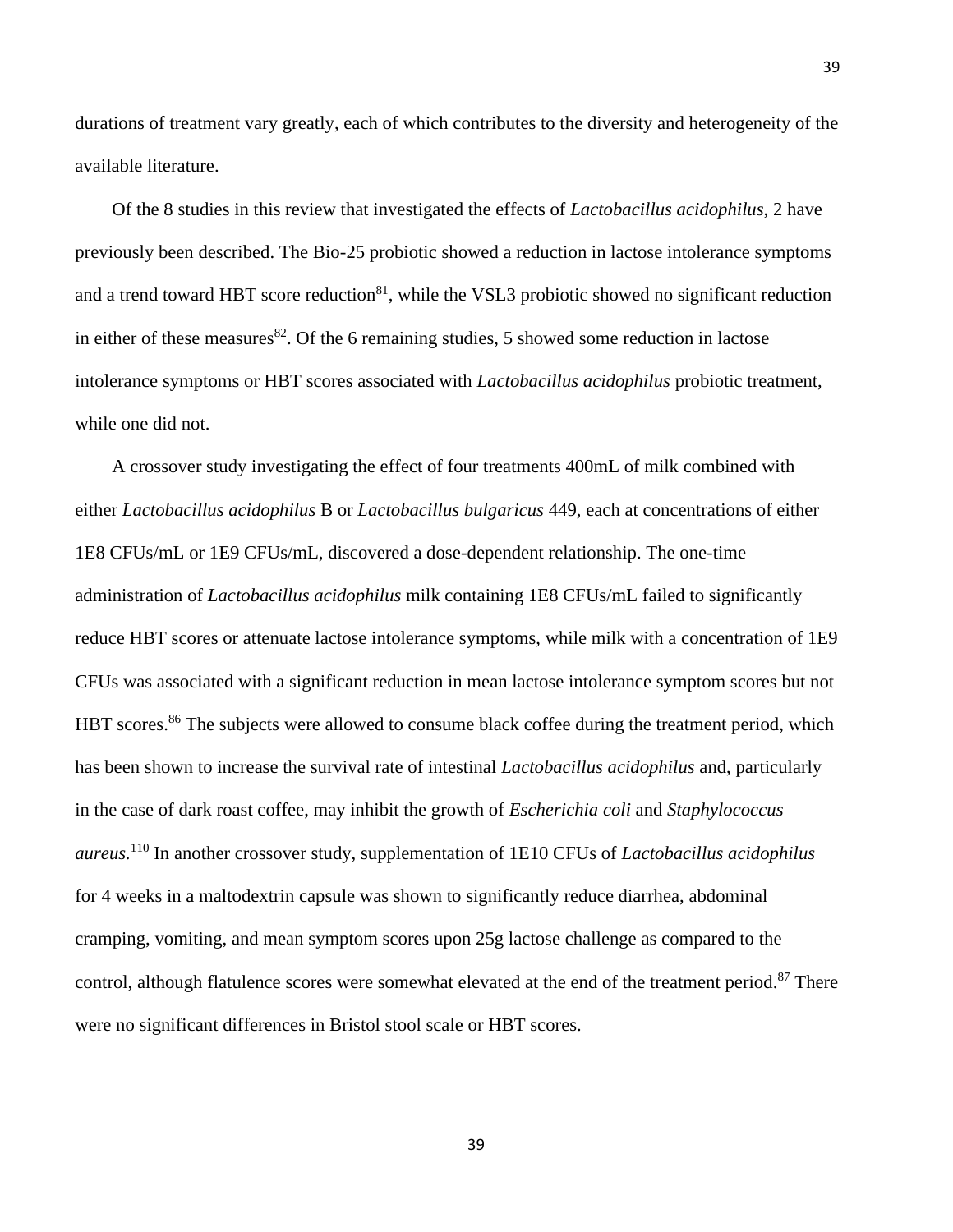In a study of 20 children with lactose maldigestion, subjects received 250mL of milk containing a total dose of 1E10 CFUs *Lactobacillus acidophilus* NCFM, the same volume of milk containing 1E10 CFUs *Streptococcus thermophilus* and 1E8 CFUs *Lactobacillus delbrueckii* subspecies *lactis*, and 250mL of an uninoculated control milk, each one day apart. Only 8 subjects were able to consume the required amount of each treatment, so these were the only subjects included in the final analysis. Despite this, mean symptom scores were significantly lower upon consumption of the *Lactobacillus acidophilus* milk than the control, while HBT scores were somewhat, but not significantly, higher.<sup>88</sup> In addition to poor rates of completion of the treatment by participants, this study was limited by the exceptionally short washout period between treatments, such that there is a high risk of a carryover effect.

Another study of the effect of milks inoculated with *Lactobacillus acidophilus* on HBT scores revealed a reduction for 2 of the 3 doses tested. Subjects were fed 10mL/kg body weight per day of either an uninoculated control milk or milk inoculated with 1E6 CFUs/mL, 1E7 CFUs/mL, or 1E8 CFUs/mL *Lactobacillus acidophilus* for one week. For subjects of a typical weight, this would amount to several servings of milk per day. The subjects consuming milk containing 1E6 and 1E8 CFUs of *Lactobacillus acidophilus* had significantly lower HBT scores than the control, but this effect was not observed for the dose of 1E7 CFUs/mL.<sup>89</sup> The researchers did not detect any significant differences in lactose intolerance symptom scores, and the study was also limited by the small sample size of 6 subjects in each group.

Similarly, subjects receiving 2E10 CFUs of *Lactobacillus acidophilus* BG2FO4 for one week were observed to have no significant reduction in individual or total symptom scores, and the researchers conducting this study also noted no significant changes in baseline HBT values.<sup>90</sup>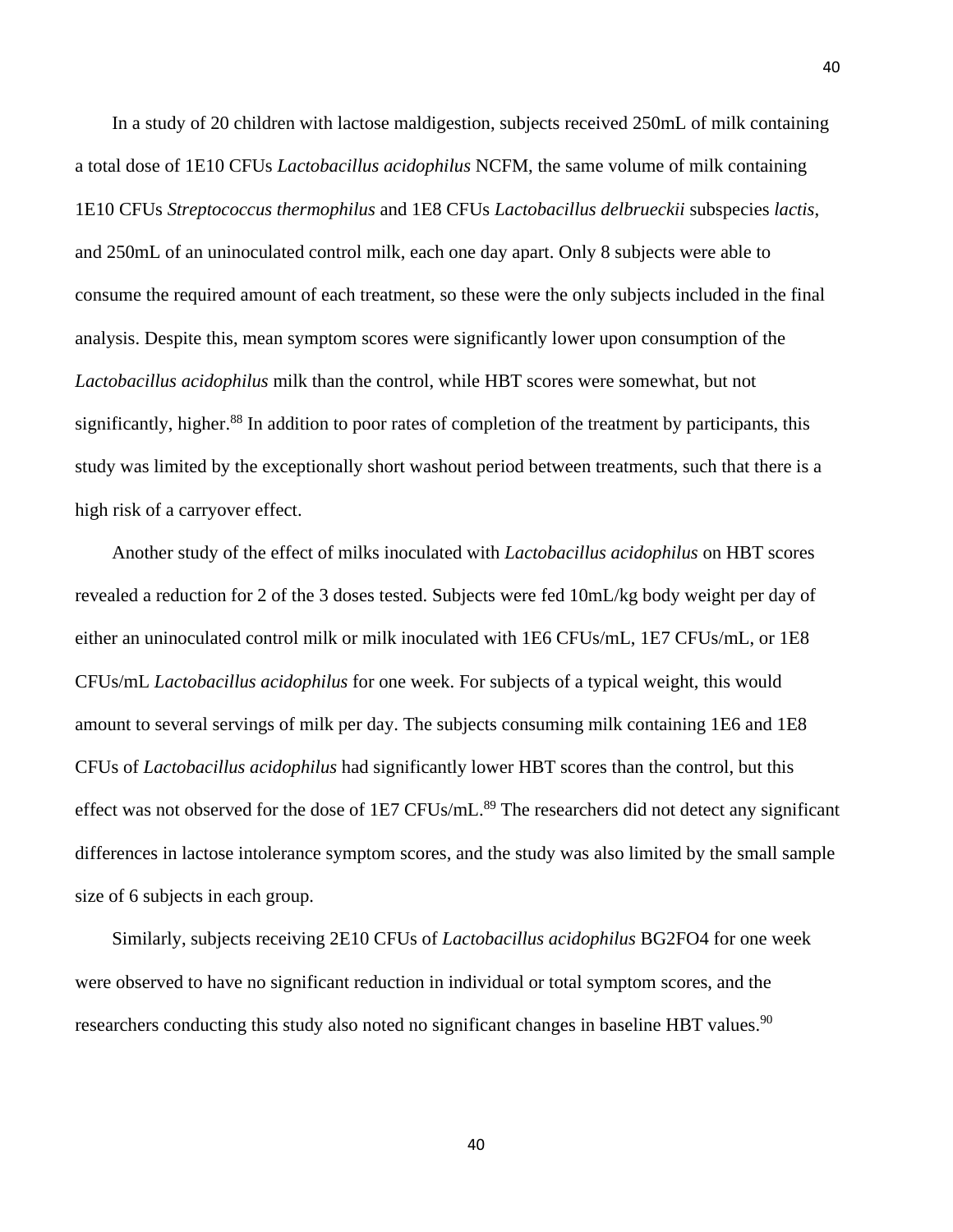Interestingly, participants in this study self-reported their lactose intolerance, but approximately half of the subjects were found to be lactose digesters.

Finally, a study investigating the effect of milks inoculated with 2 different doses of 3 strains of *Lactobacillus acidophilus* and of yogurt starter culture revealed a strain-dependent effect on HBT scores. Subjects received 400mL of milk containing *Lactobacillus acidophilus* LA-1, *Lactobacillus acidophilus* LA-2, *Lactobacillus acidophilus* NCFM, or both *Streptococcus thermophilus* and *Lactobacillus delbrueckii* subspecies *bulgaricus*, and each probiotic treatment was administered in concentrations of either 1E7 or 1E8 CFUs/mL. Significant reductions in HBT scores were observed for milk containing 1E8 CFUs/mL of *Lactobacillus acidophilus* and milk containing the same concentrations of *Lactobacillus delbrueckii* subspecies *bulgaricus* and *Streptococcus thermophilus.* 91 There was also a reduction in overall symptom scores in the latter group.

There is a moderate degree of evidence that some strains and doses of *Lactobacillus acidophilus* may reduce undesirable outcomes of lactose intolerance. Of the 8 studies in this review, 6 showed a significant reduction in either HBT scores or lactose intolerance symptoms, and 5 showed a significant reduction in symptoms. Common limitations of these studies included short washout periods between trials and small sample sizes. Future research could benefit from more homogeneity in study duration, strain selection, and dosage to determine the most effective treatment modality.

## *Lactobacillus delbrueckii* **subspecies** *bulgaricus*

*Lactobacillus delbrueckii* subspecies *bulgaricus* is, like many of the bacteria in this review, a Gram-positive, non-motile, non-spore forming bacterium. It is commonly used in the production of fermented dairy products, particularly yogurt, <sup>111</sup> and this use of *Lactobacillus delbrueckii* was briefly featured in episode 6 of the animated science fiction series *Love, Death, and Robots.* <sup>112</sup> Qualities of great interest for the probiotic capacity of this bacterium are its constitutive expression of the beta-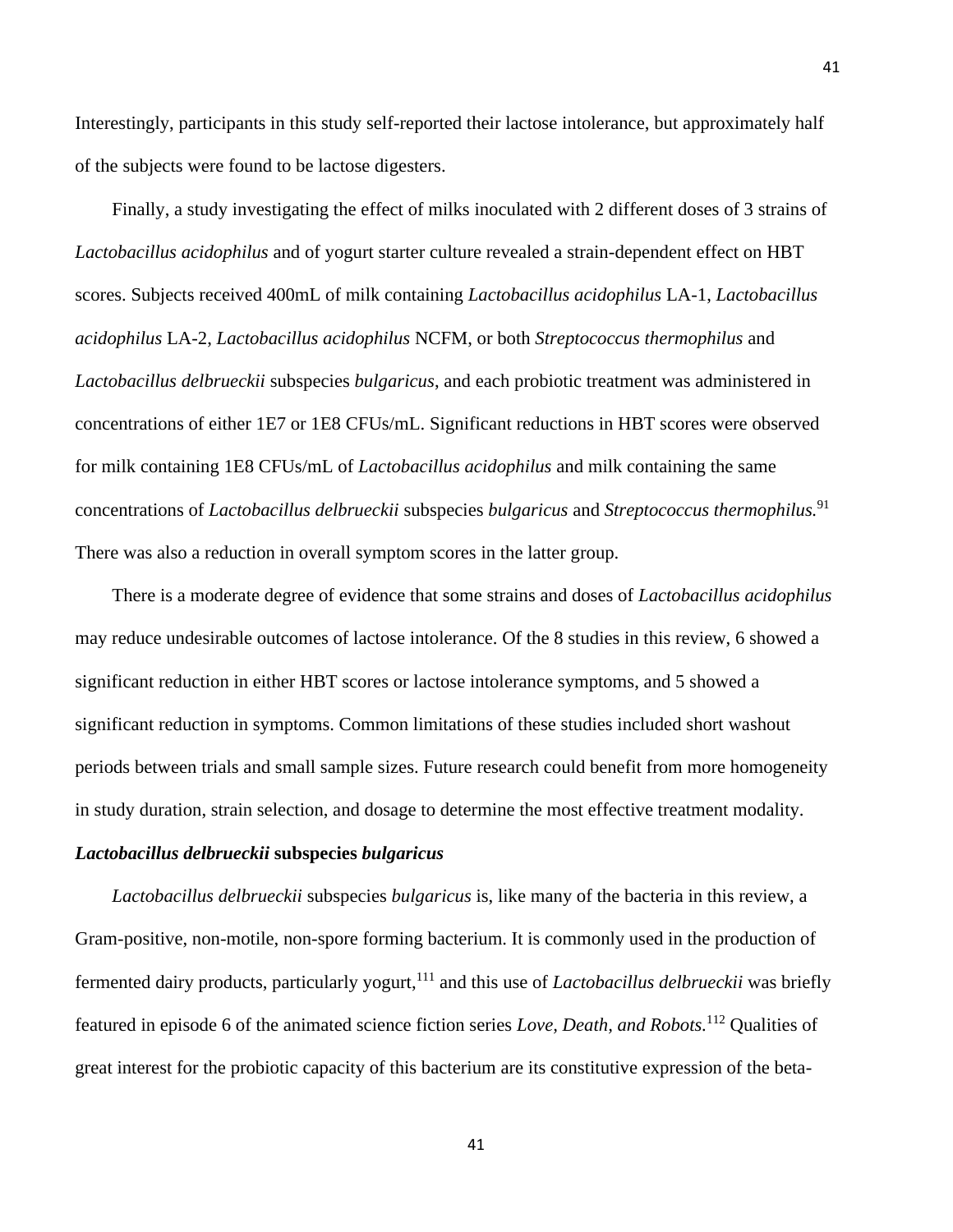galactosidase producing gene and its inability to digest the galactose monosaccharide upon the cleavage of lactose. <sup>113</sup> Rather than digesting galactose, *Lactobacillus delbrueckii* subspecies *bulgaricus* releases it into its external environment. This is nutritionally relevant in that galactose exuded into the small intestine by probiotic bacteria may be absorbed by the host and thus may potentially reduce bacterial gas production.

Of the 6 studies examining the effects of *Lactobacillus delbrueckii* subspecies *bulgaricus* on outcomes of lactose intolerance, 5 have previously been described. Daily consumption of a probiotic capsule containing *Bifidobacterium longum* subspecies *longum* for 2 weeks along with 125g yogurt fermented using *Lactobacillus delbrueckii* subspecies *bulgaricus* and fortified with *Bifidobacterium animalis* was shown to alleviate diarrhea and promote a bifidogenic effect, 76,79 and to increase fecal beta-galactosidase activity as compared to the control.<sup>76</sup> By contrast, a 17-day study investigating the effect of the VSL3 multi-probiotic containing *Lactobacillus delbrueckii* subspecies *bulgaricus* discovered no significant difference in HBT scores nor symptom scores as compared to baseline, <sup>82</sup> though the 50g lactose challenge may have been a limitation. A single dose of nonfermented milk containing either 1E8 or 1E9 CFUs of this probiotic bacterium significantly reduced both HBT scores and total symptom scores as compared to baseline at either bacterial concentration.<sup>86</sup> This research team also noted a moderate degree of bile sensitivity and ease of cell wall lysis in *Lactobacillus delbrueckii* subspecies *bulgaricus*, which likely contributes to host lactose digestion via the release of endogenously-produced bacterial lactase upon lysis. This contextualizes the increase in fecal betagalactosidase observed in a previous study.<sup>76</sup> Also, one-time consumption of 400mL of milk containing *Lactobacillus delbrueckii* subspecies *bulgaricus* and *Streptococcus thermophilus* in concentrations of either 1E7 or 1E8 CFUs/mL was shown to reduce both incidence of lactose intolerance symptoms and HBT scores at the latter concentration.<sup>91</sup> The researchers also noted a high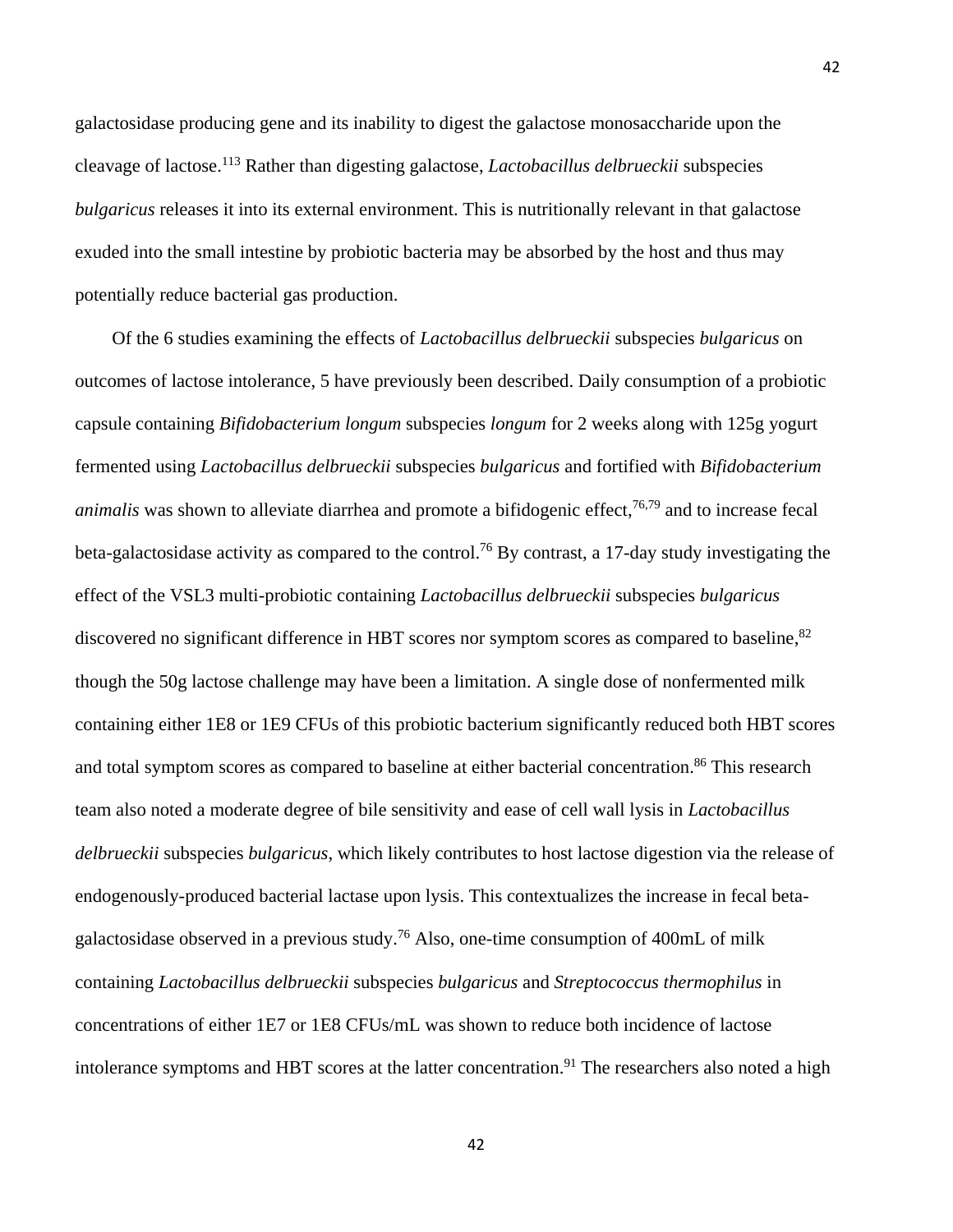lactase enzyme concentration (3 standard units/mL) in the milk inoculated with *Lactobacillus delbrueckii* subspecies *bulgaricus* prior to its consumption. Another yogurt study investigated the effect of consumption of 500g/day for 15 days of either unpasteurized yogurt containing greater than or equal to 1E7 CFUs of *Lactobacillus delbrueckii* subspecies *bulgaricus* and *Streptococcus thermophilus* or pasteurized but otherwise identical yogurt. Outcomes measured included blood glucose, serum lipids, serum short-chain fatty acids, and HBT scores. In lactose maldigesters, HBT scores were significantly lower, both initially and also after 15 days of fresh yogurt consumption, as compared to baseline values, but this effect was not observed for pasteurized yogurt.<sup>92</sup> Lactoseintolerant subjects also had significantly higher plasma propionate concentrations after the treatment period than at baseline, but no other findings were significant for this group.

Taken together, these studies provide moderately strong evidence that *Lactobacillus delbrueckii* subspecies *bulgaricus* probiotics, particularly as a component of either yogurt or probiotic-fortified dairy products, may be effective at reducing deleterious outcomes of lactose intolerance. In future research, follow-up symptom score assessments may be useful to determine if these effects persist beyond the 8-hour window for which outcomes were commonly recorded in the above studies. Due to its high degree of beta-galactosidase production and activity and its tendency to exude rather than ferment galactose, this bacterium is an interesting and promising candidate for potential probiotic treatment of lactose intolerance.

### *Lactobacillus casei*

*Lactobacillus casei* is a probiotic bacterium that is closely related to *Lactobacillus paracasei* and *Lactobacillus rhamnosus*. It has been studied extensively for its probiotic potential, and it has been shown to have a high degree of acid-resistance and potential bile salt resistance, <sup>114</sup> which may help protect the bacterium as it travels through the host's gastrointestinal tract.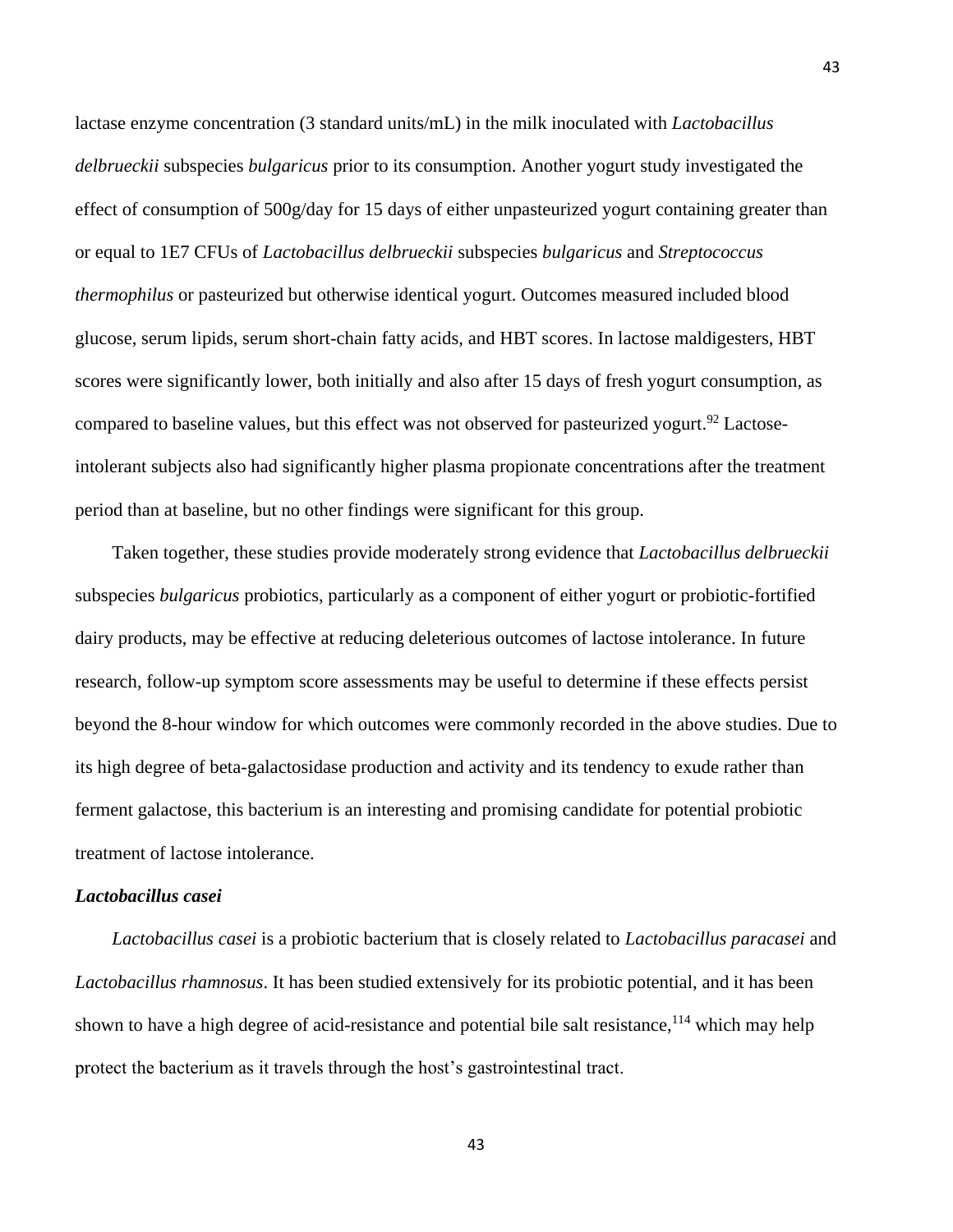Studies investigating the effects of *Lactobacillus casei* by itself are rare, as it's commonly included in multi-probiotic treatments. In the aforementioned study investigating the effect of daily consumption of a probiotic containing *Lactobacillus casei* Shirota and *Bifidobacterium breve* Yakult for 4 weeks, the treatment resulted in a reduction in baseline lactose intolerance symptom scores and HBT values upon completion of the treatment regimen, and these effects persisted in a 3-month follow-up. <sup>80</sup> The Bio-25 pilot study also showed a significant reduction in lactose intolerance symptom scores after a 6-month treatment with a multi-probiotic containing *Lactobacillus casei.* <sup>81</sup> By contrast, subjects consuming the VSL3 multi-probiotic containing *Lactobacillus casei* were not observed to have any reduction in symptom scores nor HBT values.<sup>82</sup>

There is a small degree of evidence that *Lactobacillus casei* may, when combined with other probiotics, have some effect on outcomes of lactose intolerance, but more research is needed. In particular, research that investigates the effect of solely *Lactobacillus casei* on these outcomes in lactose intolerant individuals would contribute greatly to the literature.

#### *Lactobacillus helveticus*

*Lactobacillus helveticus* is a potentially probiotic bacterium that is closely related to *Lactobacillus acidophilus*. While it has not, as of yet, been as extensively researched as many other probiotics, it has been shown to adhere well to the host's mucosal layer and to competitively exclude the pathogenic bacteria *Escherichia coli* 0157:H7 and *Campylobacter jejuni*.<sup>115</sup> Only one study<sup>93</sup> in this review investigated the effects of *Lactobacillus helveticus* on outcomes of lactose intolerance in lactose maldigesters, and its results are not especially generalizable to a larger population. A 2010 study investigated the effects of daily consumption of 4E9 CFUs of *Lactobacillus rhamnosus* Rosell-11 and *Lactobacillus helveticus* Rosell-52 for 2 weeks on symptom scores and HBT values in children (age 10-12) with lactose maldigestion as compared to the effect of a heat-killed probiotic. The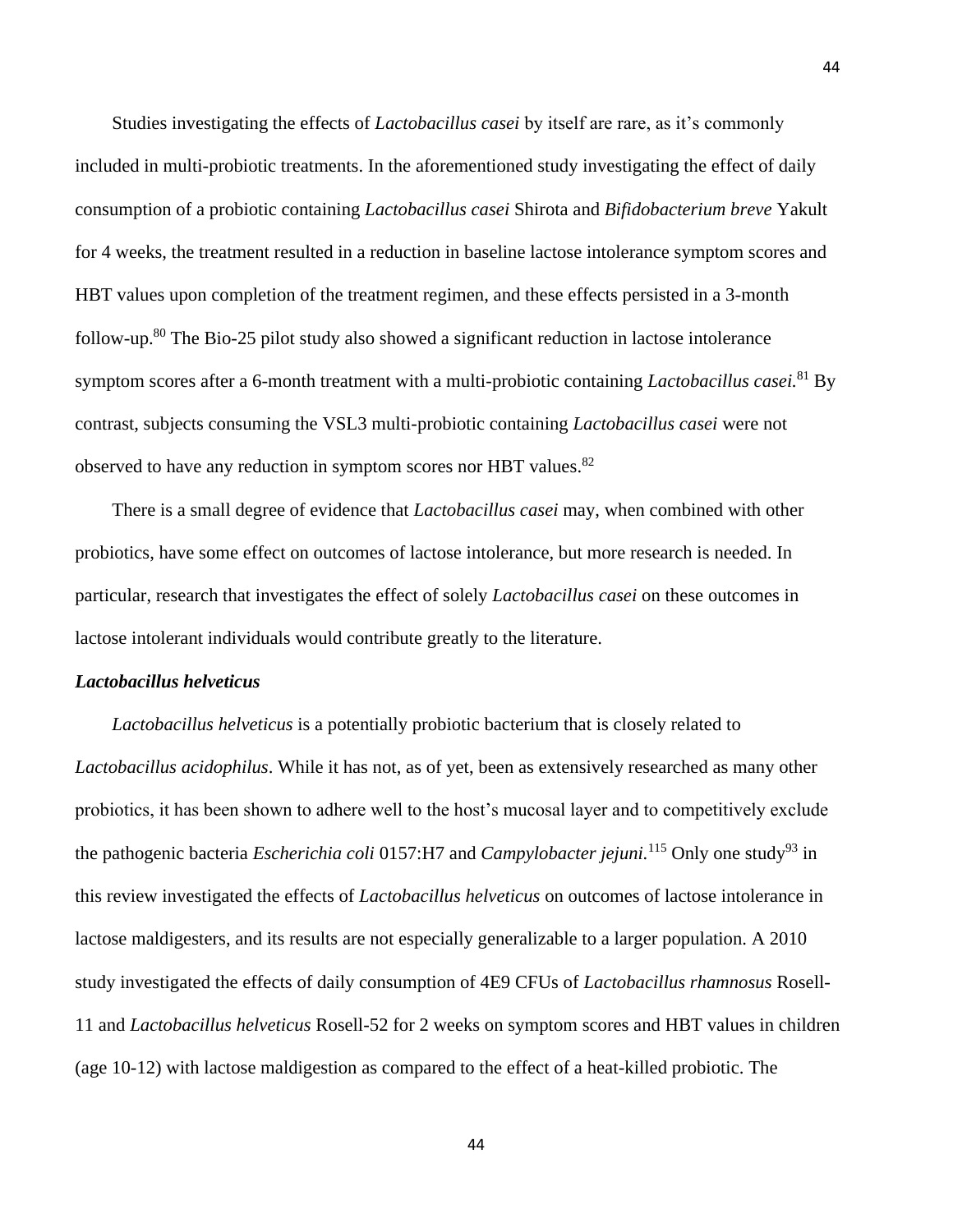researchers noted a significant decrease in HBT scores and the number of asymptomatic subjects, the latter of which improved from 13.9% of subjects at baseline to 58.2% of subjects following treatment of the live probiotic. <sup>93</sup> As with *Lactobacillus casei*, it would be useful to investigate the effect of *Lactobacillus helveticus* alone rather than in combination with another probiotic species, and this study population is not representative of typical lactose maldigesters, so there is not sufficient evidence to determine the effect of *Lactobacillus helveticus* on outcomes of lactose intolerance in typical lactose-intolerant individuals.

### *Lactobacillus delbrueckii* **subspecies** *lactis*

*Lactobacillus delbrueckii* subspecies *lactis* is similar to *Lactobacillus delbrueckii* subspecies *bulgaricus* in that it's commonly used in the production of fermented dairy products, especially yogurt. In the literature, this bacterium should be clearly differentiated from *Lactococcus lactis*, as *Lactobacillus delbrueckii* subspecies *lactis* was formerly considered the separate species *Lactobacillus lactis*, thus "*L. lactis*" is somewhat ambiguous. In contrast to the *bulgaricus* subspecies, the *lactis* subspecies has retained more ancestral genes pertaining to carbohydrate digestion, and it is specialized toward absorbing lactose via a phosphotransferase system that excels in lower concentrations of lactose than the *bulgaricus* subspecies. <sup>113</sup> Despite this method of lactose transport, it may prove to be a similarly effective probiotic in attenuating undesirable lactose intolerance outcomes.

This bacterium was present in the Bio-25 probiotic, which has shown some ability to alleviate lactose intolerance symptoms when taken daily for 6 months, <sup>81</sup> and *Lactobacillus delbrueckii* subspecies *bulgaricus* was also used, as part of a yogurt starter culture, to inoculate milk that was administered to lactose-maldigesting children in 250mL doses. Researchers in the latter study observed a significant reduction in total lactose intolerance symptoms and HBT scores compared to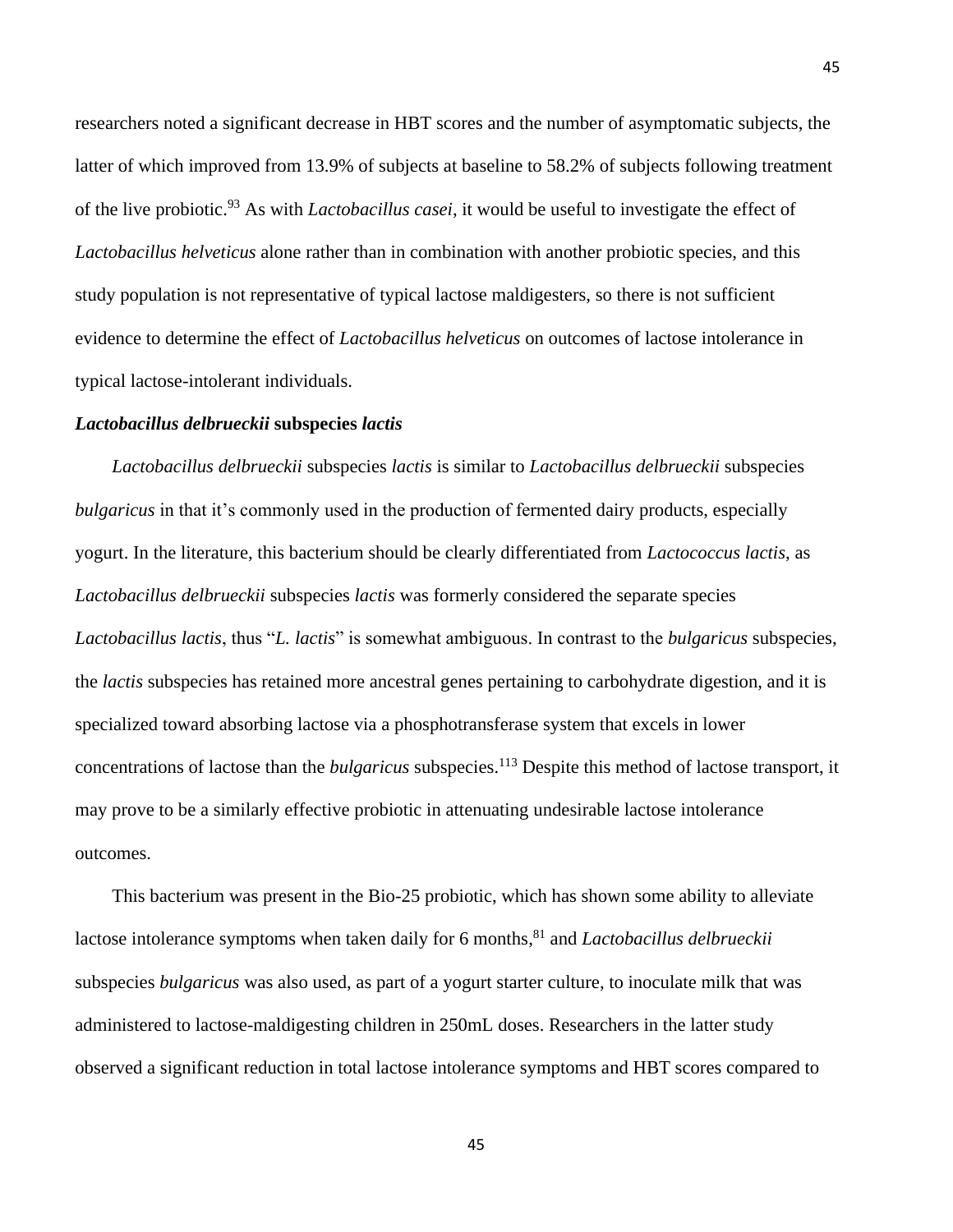baseline in the lactose-maldigesting children who completed the treatment,<sup>88</sup> but full compliance was only achieved by 8 of 20 children. While results were generally positive for both treatments, these studies do not provide strong evidence that *Lactobacillus delbrueckii* subspecies *lactis* has a reliable effect on outcomes of lactose intolerance, and more research is needed. It may be useful to include the bacterium as a component of yogurt or inoculated milk, as is often done with the *bulgaricus* subspecies.

46

## *Lactobacillus paracasei*

*Lactobacillus paracasei* is, as the name may imply, closely related to *Lactobacillus casei*, so much so that they share many of the same properties and have historically been difficult to differentiate from one another. Like its relatives, this bacterium is commonly used to ferment dairy products and is a viable probiotic candidate due to its acid resistance and inhibition of the proliferation of *Helicobacter pylori.* <sup>114</sup> In this review, only the Bio-25 multi-probiotic study investigated a treatment containing *Lactobacillus paracasei,* <sup>81</sup> so there is little evidence to support its use as a probiotic to attenuate lactose intolerance outcomes.

#### *Lactobacillus plantarum*

*Lactobacillus plantarum* is a Gram-positive, genetically diverse, aerotolerant bacterium commonly found in animal products and fermented vegetable foods such as kimchi.<sup>116</sup> Due to its ability to digest lactose and its acid tolerance, it is a candidate bacterium for the digestion of silage and waste products such as whey that are produced in dairy manufacturing.<sup>117</sup> These qualities also make *Lactobacillus plantarum* a suitable candidate for lactose intolerance research.

Several studies described above included *Lactobacillus plantarum* as part of a multi-probiotic treatment, including the Bio-25 pilot study<sup>81</sup> and VSL3 pilot study.<sup>82</sup> Additionally, daily consumption of a probiotic containing 5E9 CFUs of *Bifidobacterium animalis* subspecies animalis IM386 and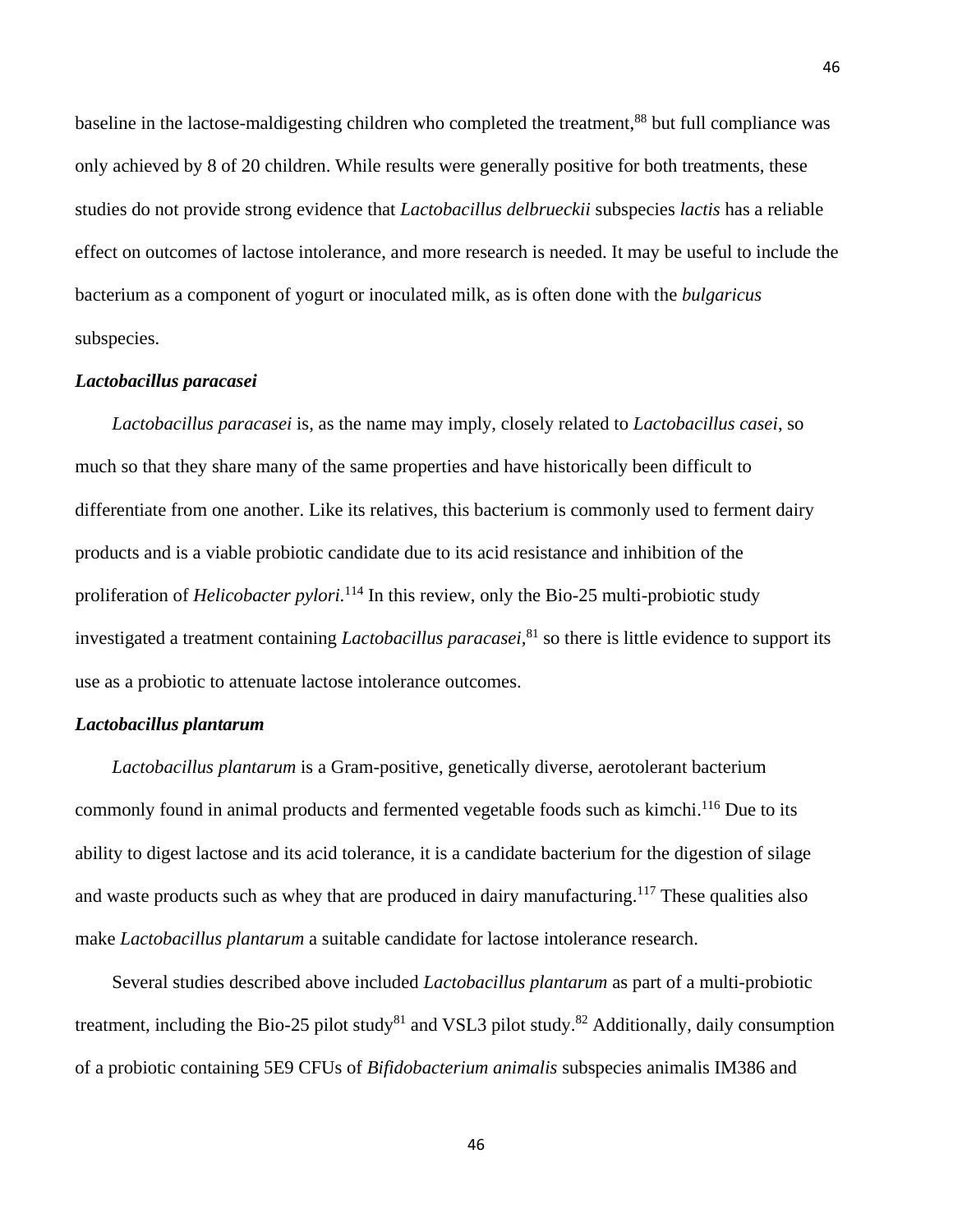*Lactobacillus plantarum* MP2026 resulted in significant reduction in the incidence of diarrhea and flatulence compared to baseline, but no other symptoms, and HBT scores were unaffected.<sup>77</sup> In a 2020 randomized controlled trial, the daily consumption of 3E9 CFUs of *Pedicoccus acidilactici* and *Lactobacillus plantarum* strains CECT7484 and CECT7485 for 8 weeks was associated with a significant reduction in total symptom incidence and severity scores in the treatment group.<sup>94</sup> Nearly half (46.4%) of the treatment group experienced greater than or equal to 50% reduction in symptoms, while none of the control group experienced this.

Together, these studies provide a moderately low degree of evidence that *Lactobacillus plantarum*, in combination with other probiotic bacteria, may attenuate undesirable lactose intolerance outcomes. More research is needed, but this bacterium is a promising candidate for probiotic interventions in lactose intolerant populations.

### *Lactobacillus reuteri*

*Lactobacillus reuteri* is a commensal bacterium normally present in the human gut that has been shown to produce antimicrobial peptides and perform competitive exclusion of pathogenic bacteria. It is adapted to a wide range of conditions and hosts, and it colonizes the proximal GI tract as well as the colon, <sup>118</sup> which sets it apart from many other probiotic bacteria and makes it a promising research candidate. A 2010 study involving 60 lactose intolerant patients investigated the effects of either 9000 units of lactase enzyme immediately before a lactose challenge or daily consumption of 8E8 CFUs of *Lactobacillus reuteri* in pill form 10 days before a lactose challenge. Both treatment groups experienced statistically significant reductions in total symptom scores, each individual symptom score, and HBT scores.<sup>95</sup> The group receiving lactase enzyme showed significantly lower scores than the probiotic group, so more research is needed to determine whether *Lactobacillus reuteri* potentially represents an equally viable lactose intolerance treatment option.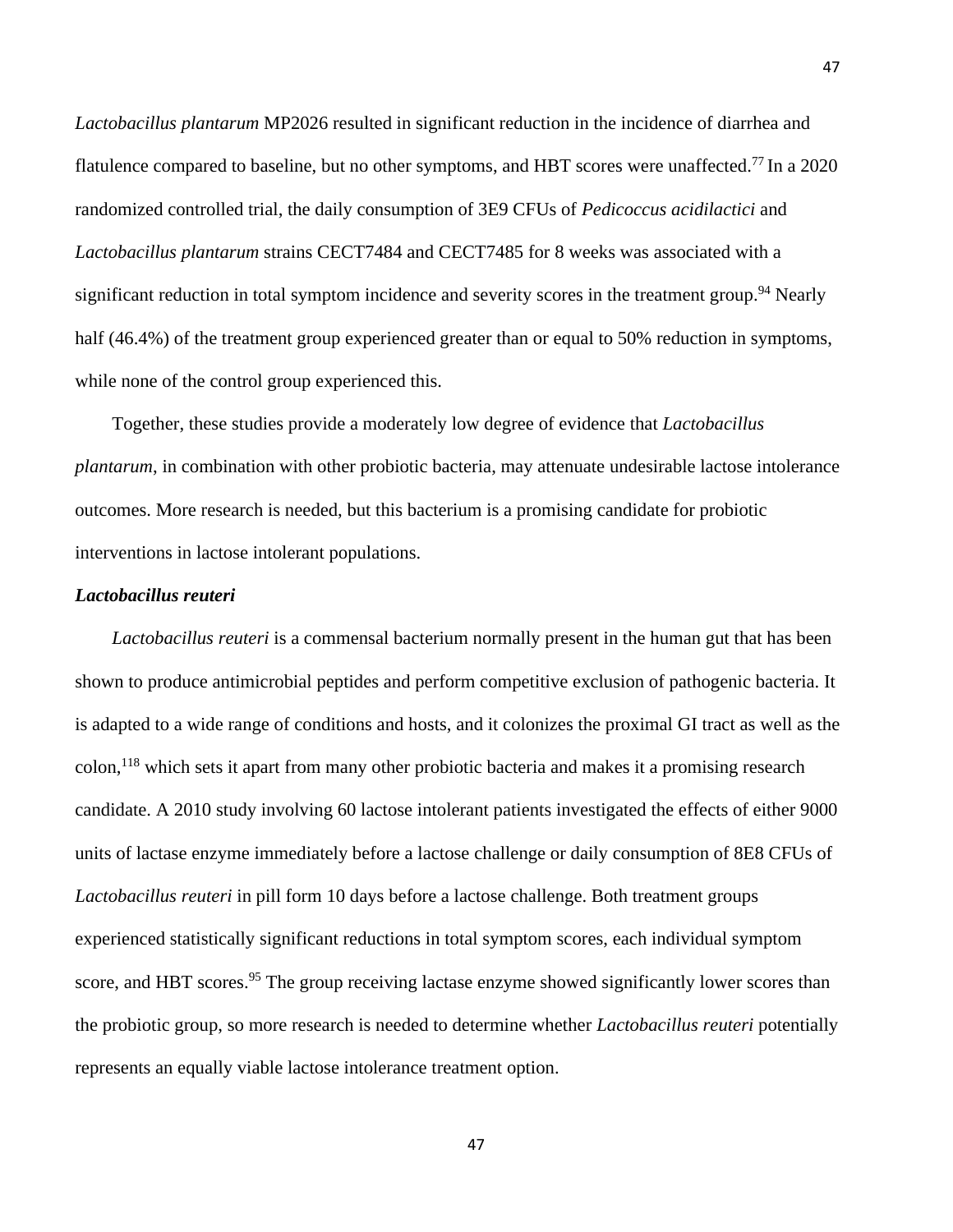## *Lactobacillus rhamnosus*

As mentioned above, *Lactobacillus rhamnosus* is genetically and functionally similar to both *Lactobacillus casei* and *Lactobacillus paracasei*. One characteristic that makes *Lactobacillus rhamnosus* an interesting probiotic candidate is the presence of mucous-binding proteins on the tips of its pili. <sup>37</sup> This bacterium, particularly the GG strain, is commonly used in food manufacturing and has been studied for its probiotic potential,<sup>119</sup> but the interventions included in this review either do not specify a strain or involve non-GG strains.

The Bio-25 multi-probiotic, which again was associated with some significant symptom reduction, contained *Lactobacillus rhamnosus.* <sup>81</sup> A synbiotic study investigated the effect of 4E9 CFUs of *Bifidobacterium longum* subspecies *longum* BB536, 1E9 CFUs of *Lactobacillus rhamnosus* HN001, and 1.4mg vitamin B6 per day on lactose intolerance symptoms and gut microbiome composition. The researchers observed a negative correlation between the relative abundance of *Bifidobacterium* in subjects' feces and the outcomes of bloating and abdominal pain, a significant reduction in bloating and constipation, and significant decreases in *Klesbiella*, *Serratia*, and *Enterobacter* genera in the treatment group. <sup>83</sup> Also, as discussed above, daily consumption of 4E9 CFUs of *Lactobacillus rhamnosus* Rosell-11 and *Lactobacillus helveticus* Rosell-52 in children from 10 to 12 years of age was associated with a significant decrease in HBT scores and in the number of asymptomatic subjects.<sup>93</sup>

Taken together, these studies provide a small degree of evidence that *Lactobacillus rhamnosus* probiotics, when in combination with other probiotic species, may attenuate undesirable outcomes of lactose intolerance. Further research will be necessary to determine which strains and what dosages are the most effective. It may also be useful to see *Lactobacillus rhamnosus* studied alone rather than as a component of multi-probiotic treatments.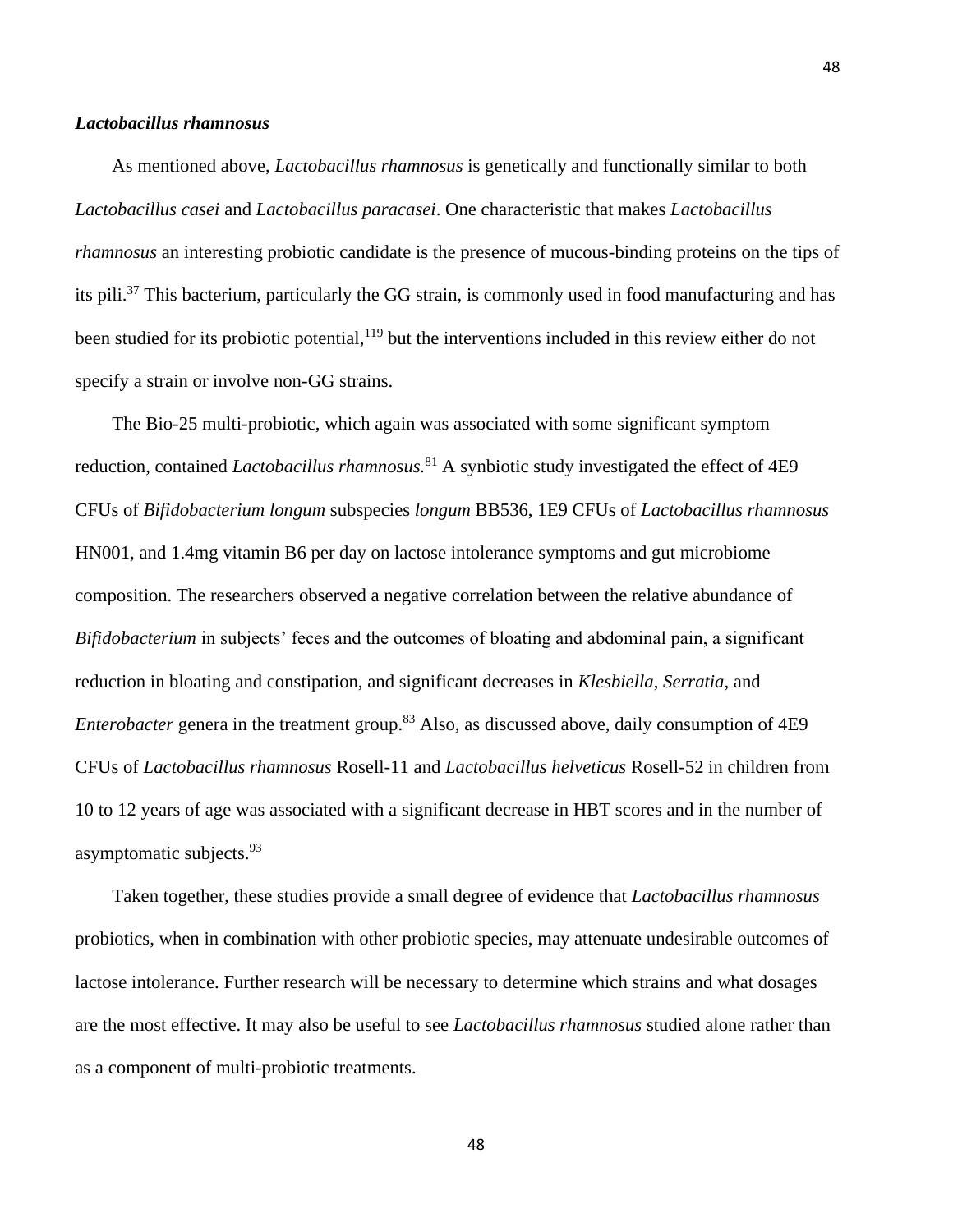### *Pediococcus acidilactici*

*Pediococcus acidilactici* is a Gram-positive, sphere-shaped, comparatively resilient bacterium that colonizes the entire human gastrointestinal tract. This makes it a promising probiotic candidate, and it has been studied for the potential anti-tumor, immunomodulatory, and antioxidant properties of its metabolites. <sup>120</sup> There is little evidence that *Pediococcus acidilactici* has an effect on outcomes of lactose intolerance, however. As mentioned above, an 8-week study investigated the effects of daily supplementation of *Pediococcus acidilactici* CECT7483 and *Lactobacillus plantarum* strains CECT7484 and CECT7485 on outcomes of lactose intolerance and found a significant reduction in total symptom scores and symptom severity in the treatment group,<sup>94</sup> but substantially more research is needed to determine to what extent this effect was promoted by *Pediococcus acidilactici* specifically.

## *Streptococcus thermophilus*

*Streptococcus thermophilus* is another Gram-positive, non-spore forming, non-motile anaerobe, and it is used alongside *Lactobacillus delbrueckii* subspecies *bulgaricus* to ferment dairy products. The two species are mutualistic as they supply one another with amino acids, formic acid, folic acid, and carbon dioxide for essential metabolic processes.<sup>121</sup> It has been studied extensively for its probiotic properties and for its production of metabolically useful metabolites, including the ability of the APC151 strain to produce GABA in yogurt.<sup>122</sup>

As it is commonly found alongside other bacteria, it may be difficult to separate the beneficial effects of *Streptococcus thermophilus* from the effects of other probiotics commonly included in yogurt or fortified into probiotic milks. Consequently, each *Streptococcus thermophilus* study included in this review has been described above. Daily consumption of 125g yogurt containing *Bifidobacterium animalis*, *Streptococcus thermophilus*, and *Lactobacillus delbrueckii* subspecies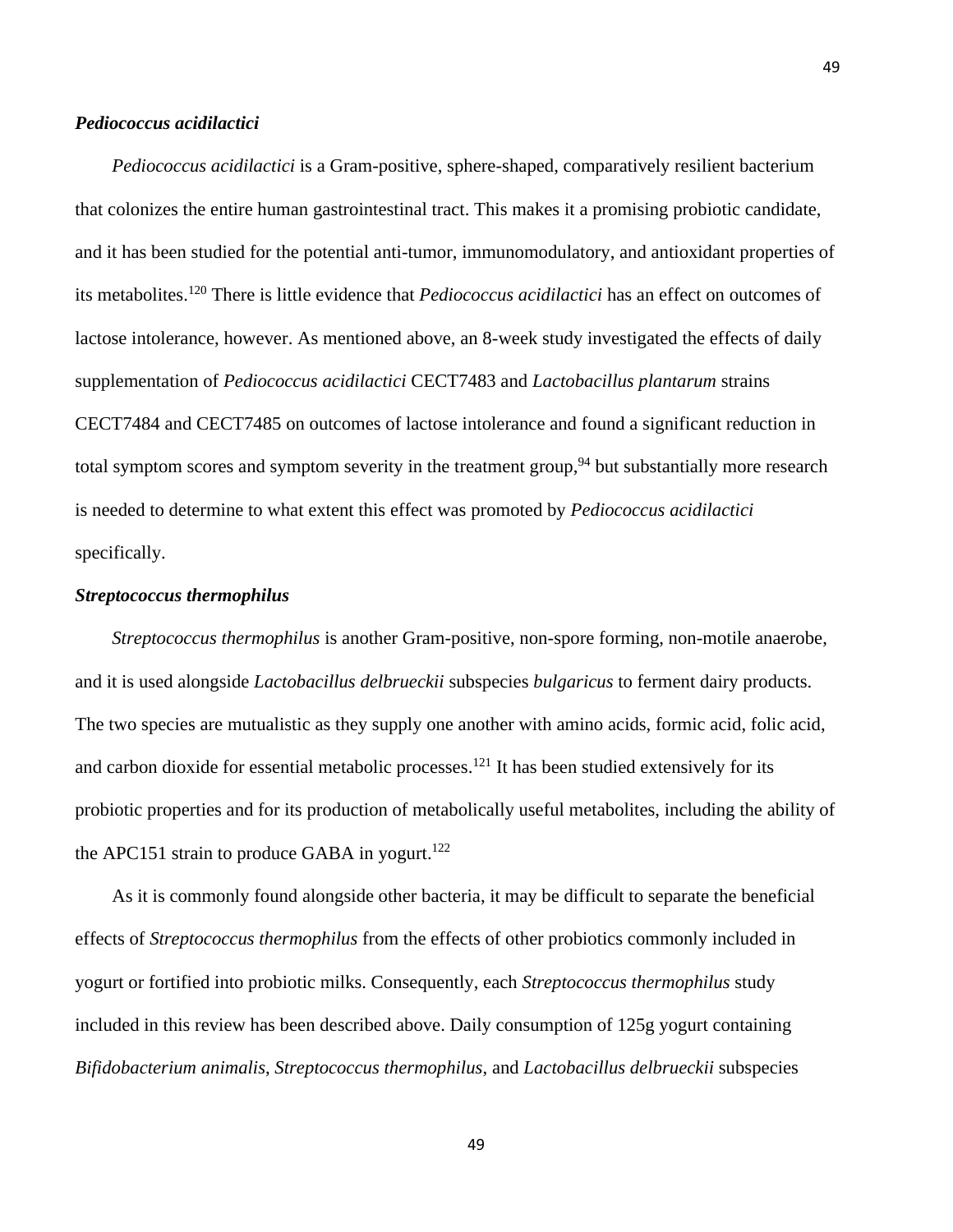*bulgaricus* alongside a probiotic capsule containing *Bifidobacterium longum* subspecies *longum* for 2 weeks was associated with a reduction in diarrhea, promotion of a bifidogenic effect,<sup>76,79</sup> and an increase in fecal beta-galactosidase activity. <sup>76</sup> The Bio-25 multi-probiotic included *Streptococcus thermophilus* and was associated with alleviation of some lactose intolerance symptoms. <sup>81</sup> Children with lactose maldigestion who were given 400mL of milk inoculated with 10E8 CFUs *Lactobacillus delbrueckii* subspecies *lactis* and 1E11 CFUs *Streptococcus thermophilus* showed significant reductions in total symptom scores and HBT values compared to baseline, although compliance was poor (40%) for this subgroup.<sup>88</sup> A dose-dependent relationship may also exist for this bacterium. A study investigating the effects of one-time consumption of 400mL of milk inoculated with 1E7 CFUs/mL or 1E8 CFUs/mL of a yogurt starter culture or of various strains of *Lactobacillus acidophilus* concluded that higher doses (1E8 CFUs/mL) of the yogurt starter culture containing *Streptococcus thermophilus* and *Lactobacillus delbrueckii* subspecies *lactis* effectively reduced lactose intolerance symptoms and HBT values. <sup>91</sup> Also, fresh yogurt containing *Streptococcus thermophilus* and *Lactobacillus delbrueckii* subspecies *bulgaricus* was shown to reduce HBT scores more than pasteurized yogurt.<sup>92</sup>

All 6 studies investigating the effects of *Streptococcus thermophilus* probiotics, yogurts, or inoculated milks found significant reductions in at least one outcome of lactose intolerance. This bacterium shows a strong degree of evidence for attenuation of undesirable lactose intolerance outcomes, with caveat that this effect may be due to any of the other bacteria in the multi-probiotic treatments that were administered. This is not necessarily problematic, as studying *Streptococcus thermophilus* alone, as an axenic probiotic, might remove the mutualistic benefit offered by *Lactobacillus delbrueckii*.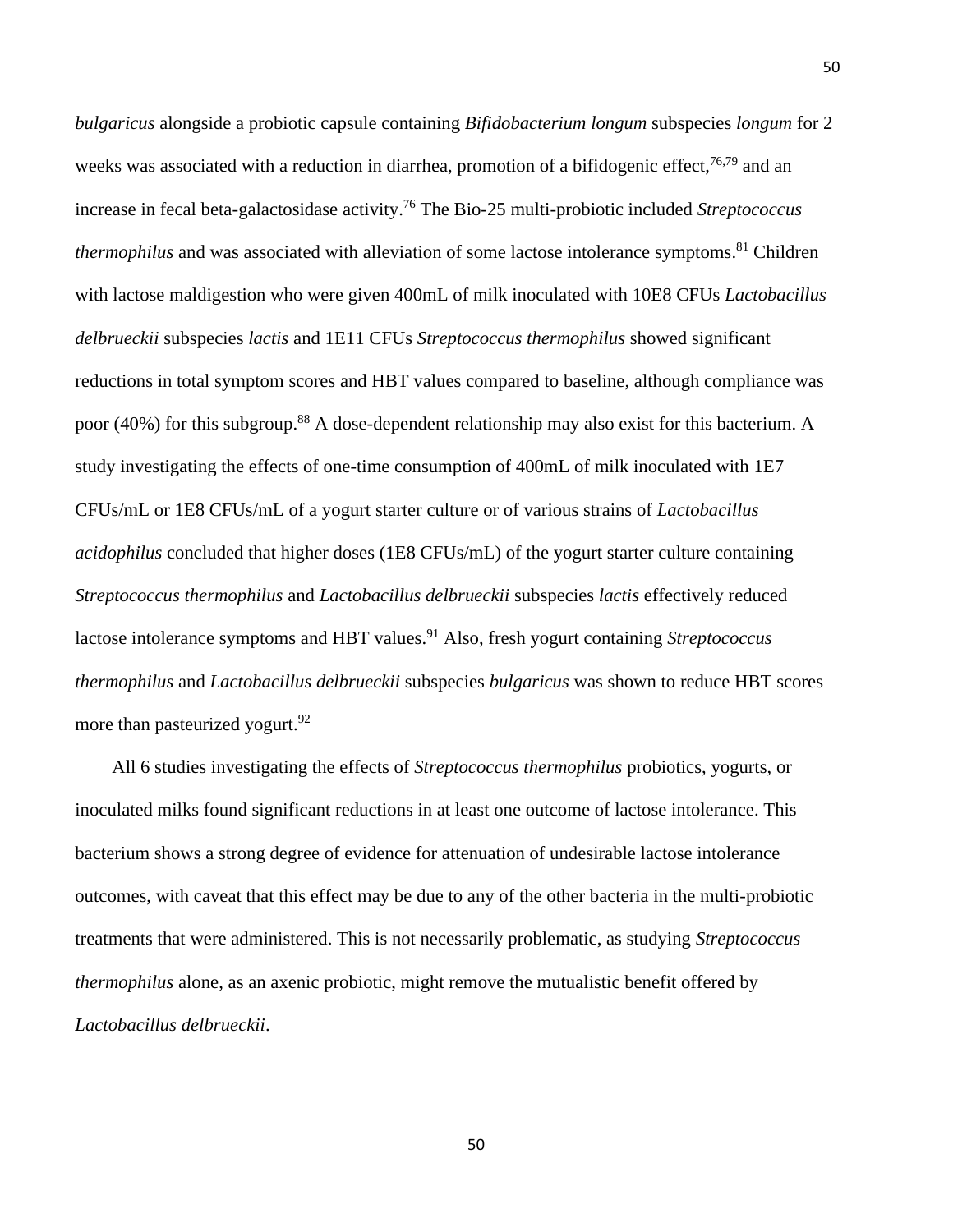### **Prebiotics**

Prebiotics, as a reminder, are substrates that are selectively utilized by the host's microbes to confer a health benefit upon the host, in this context by promoting adaptive changes in the composition of the gut microbiome. <sup>9</sup> These are commonly indigestible carbohydrates, or even poorlydigested carbohydrates such as raffinose and stachyose. In the case of lactose intolerant individuals, lactose is an indigestible or poorly-digested carbohydrate, so it potentially fits the definition of a prebiotic, and studies investigating the prebiotic potential of lactose were included in this review. Studies that investigated the effects of bacterial inoculations, supplementation, or fortification in combination with lactose or lactose-containing foods were considered synbiotic rather than prebiotic studies for the purpose of this review. This includes studies in which yogurt was the treatment. **Lactose** 

There are logistical and potentially even ethical issues with using lactose as a treatment in lactose-intolerant individuals. Researchers should be mindful of the discomfort, pain, and undesirable outcomes that will likely be experienced by subjects when this treatment is applied, and substantial attrition should be expected. Two studies included in this review investigated the effect of either lactose or milk administered to lactose-intolerant subjects. The first investigated the effect of increasing doses of lactose on hydrogen gas production and consumption over 10 days. The initial dose was 0.6g/kg body weight on day 1, which increased to 0.8g/kg day 3 and 1g/kg day 5, which is equivalent to more than 4 glasses of milk for most subjects. Interestingly, fecal hydrogen production by each fecal bolus was measured for 24 hours after defecation, and fecal hydrogen production was significantly lower in the lactose group at 3 hours and 24 hours.<sup>96</sup> No breath hydrogen scores were recorded, nor were symptom scores, but this study does provide some evidence of potential microbial adaptation to lactose as a prebiotic.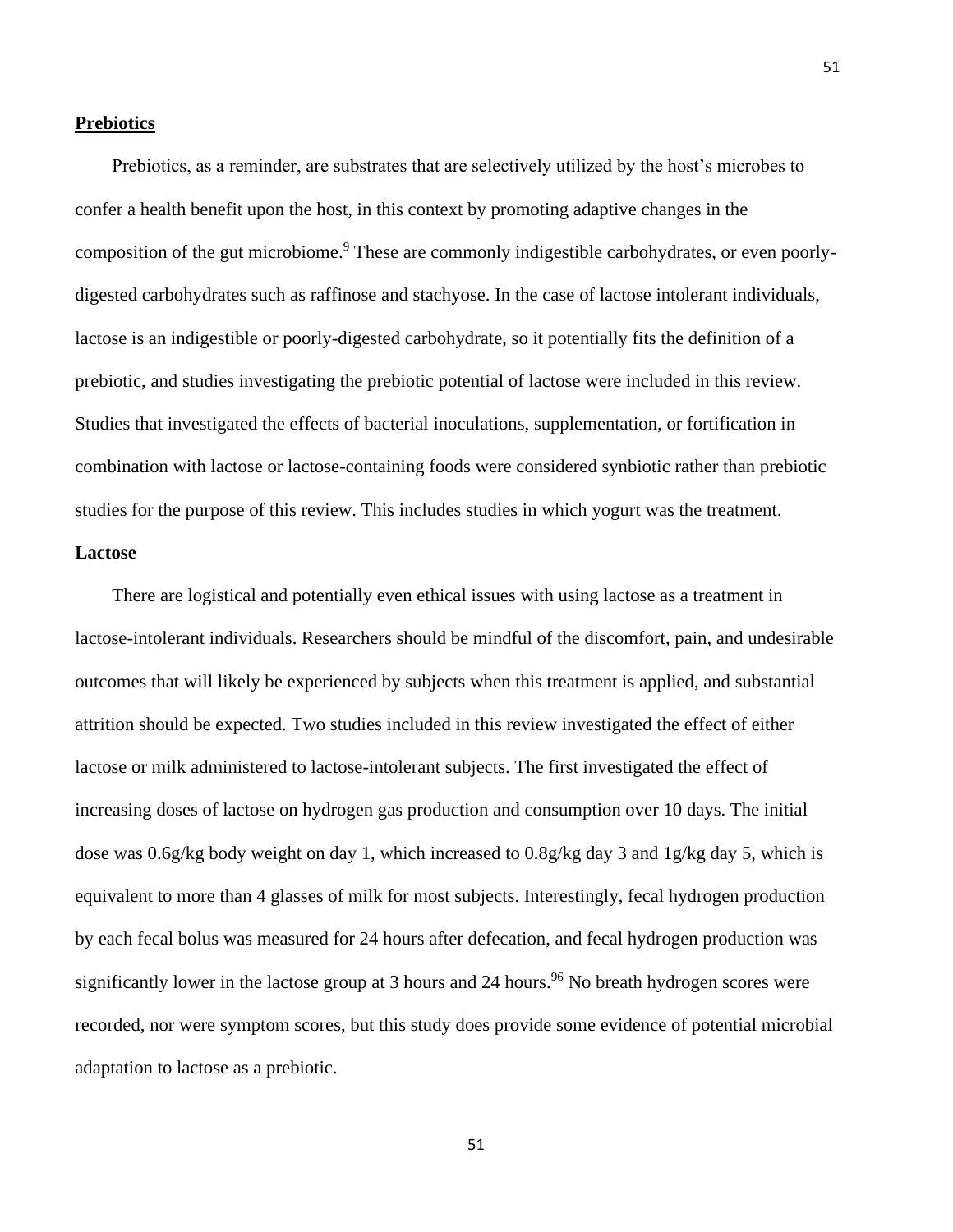The second study investigated the effect of raw milk consumption, as compared to pasteurized milk or soy milk consumption, on breath hydrogen production and lactose intolerance symptom scores. In a crossover trial, subjects consumed raw milk in doses that began at 16 ounces on day 1, dropped to 4 ounces on day 2, increased by 4 ounces per day until day 7, then returned to a baseline dose of 16 ounces on day 8. Hydrogen breath tests were performed in response to the 16-ounce bolus of milk on days 1 and 8. There was a borderline significant reduction in total and peak hydrogen gas production by subjects consuming raw milk,  $97$  and these values were comparable to those observed for consumption of pasteurized milk on day 8. This may indicate some colonic microbial adaptation to raw milk, but not in excess of that observed for pasteurized milk. No differences in symptom scores were observed. No evidence was found to support the use of lactose as a prebiotic to attenuate undesirable outcomes of lactose intolerance.

### **RP-G28 galacto-oligosaccharide**

Two studies included in this review investigated the effect of a novel glacto-oligosaccharide on outcomes of lactose intolerance. The first investigated the effects of two levels of RP-G28 galactooligosaccharide on symptom scores, number of responders (those with a reduction in symptom composite score of 4 or greater or those reporting a symptom score of 0), quality of life, gut microbiome composition, and lactose consumption upon follow-up. In total, 377 subjects were included and randomized into three groups. One received a corn starch based placebo, one received 5g of the treatment 2 times per day for 10 days then 7.5g of the treatment 2 times per day for 20 days, and the third group received 7.5g of the treatment 2 times per day for 10 days then 10g of the treatment 2 times per day for 20 days. There was a 40% response rate to RP-28 treatment and a 26% response rate to the placebo, and there were significant reductions in abdominal pain, abdominal cramping, bloating, and gas in the treatment groups as compared to the placebo group.<sup>98</sup> Subjects in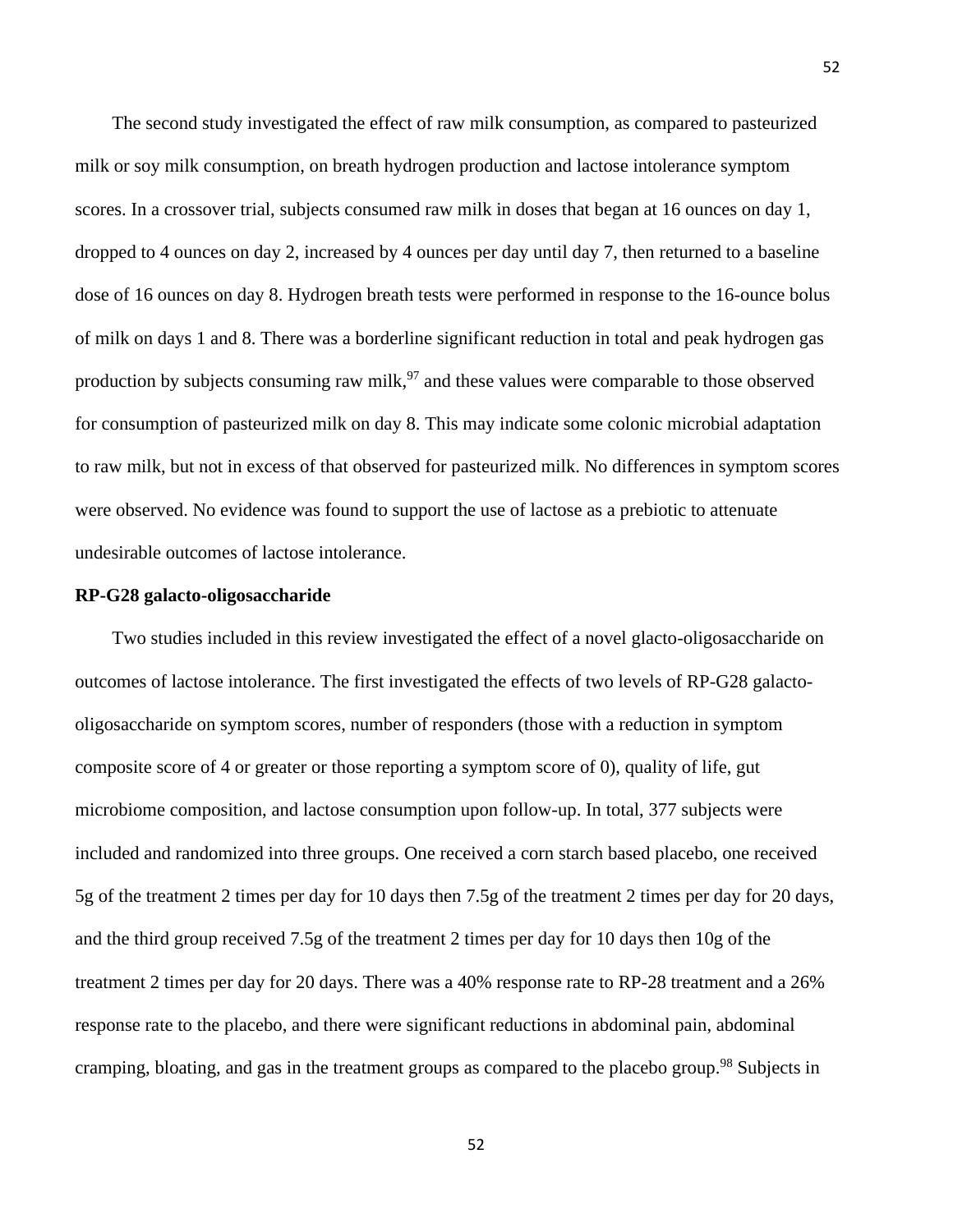each treatment group also reported consuming significantly more milk per day than they had previously, and this increase was greater than that seen in the placebo group, potentially indicating an increase in milk tolerability. 98

The second study investigated the effects of the same prebiotic in escalating doses of 1.5g/day to a maximum of 15g/day over the course of 35 days on HBT scores and lactose intolerance symptoms. Self-reported dairy consumption and an additional HBT were recorded during a 30-day follow-up. Compared to the corn syrup placebo, subjects consuming the prebiotic experienced generally, but not significantly, lower HBT scores.<sup>99</sup> Lactose intolerance symptom scores trended toward reduction, with 72% of the treatment group reporting a reduction in symptoms as compared to 28% of the placebo group. The number of subjects reporting no abdominal pain by the end of the treatment period was significantly higher for the treatment group than the placebo group. Subjects in the treatment group were also significantly more likely to report tolerance of dairy upon follow-up. Symptom scores, interestingly, were lower upon follow-up than they were at the end of the treatment period.<sup>99</sup> Taken together, these findings indicate some promise for RP-G28's potential to alleviate deleterious outcomes of lactose intolerance. Of note is that there was a substantial overlap in the membership of the research teams conducting these two studies. In the interest of replication, it would be helpful to see a similar study conducted by an unrelated research team.

#### **Synbiotics**

Synbiotics are mixtures of probiotics and substrates selectively utilized by those probiotics that confer a health benefit upon the host. For the purpose of this review, yogurt was considered a synbiotic treatment, as was the treatment composed of *Bifidobacterium longum* subspecies *longum*, *Lactobacillus rhamnosus*, and vitamin B6. Although, strictly speaking, vitamin B6 is ostensibly not selectively utilized by these bacteria any more than it is by the host, the nature of synbiotic treatment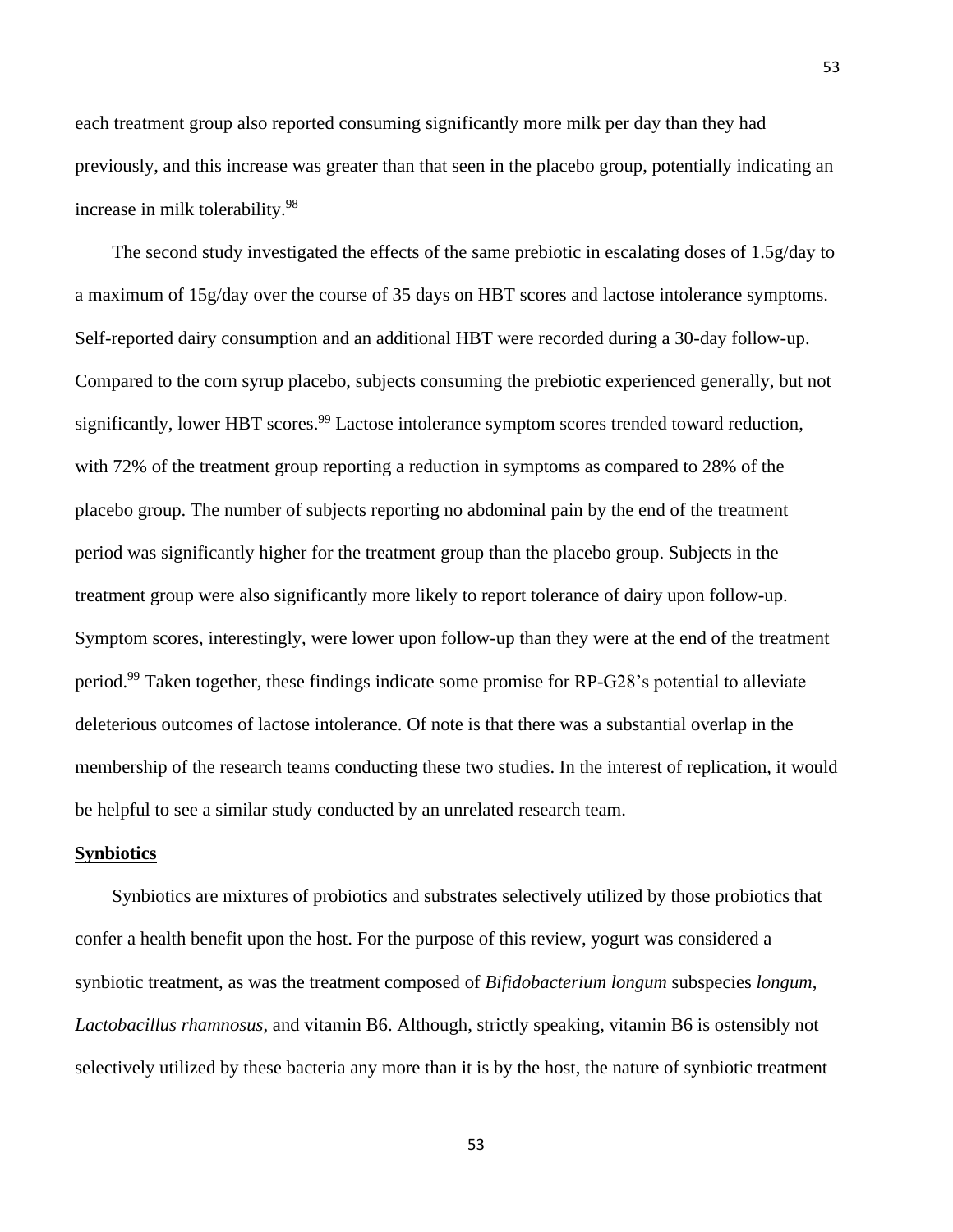generally involves any bacterium combined with a micronutrient or macronutrient intended to support the probiotic potential of the bacterium, so a more inclusive interpretation of synbiotics will be applied in this case.

## **Inoculated dairy products**

Inoculated dairy products contain both lactose-hydrolyzing bacteria as well as the nutrient-rich media in which these bacteria might propagate, both prior to digestion and when they are introduced to the bacterial milieu of the gastrointestinal tract. In total, 9 studies included in this systematic review investigated the effect of inoculated dairy products on outcomes of lactose intolerance. Within these studies, treatments that were associated with reductions in both symptom scores and HBT values were 400mL of milk inoculated with 5E8 CFUs/mL of lactose-fed *Bifidobacterium longum* B6, <sup>84</sup> 400mL of milk inoculated with 1E8 or 1E9 CFUs/mL of *Lactobacillus delbrueckii* subspecies *bulgaricus,* 86 250mL of milk inoculated with 1E8 CFUs/mL *Lactobacillus delbrueckii* subspecies *lactis* and 1E10 CFUs/mL *Streptococcus thermophilus* administered to children with lactose intolerance, *<sup>88</sup>* and 400mL of milk inoculated with 1E8 CFUs/mL of *Lactobacillus delbrueckii* subspecies *bulgaricus* and *Streptococcus thermophilus.* <sup>91</sup> Treatments that were associated with symptom score reduction but not HBT score reduction were 125g yogurt containing *Lactobacillus delbrueckii* subspecies *bulgaricus*, *Streptococcus thermophilus* and *Bifidobacterium animalis* combined with a probiotic capsule containing 2E8 CFUs of *Bifidobacterium longum,* 76,79 as well as a treatment of 25g of lactose from an unspecified quantity of unpasteurized yogurt containing 1E8 CFUs/g *Lactobacillus delbrueckii* subspecies *bulgaricus* and *Streptococcus thermophilus.* <sup>100</sup> Treatments associated with a reduction in HBT scores but not symptom scores were 500g/day fresh yogurt containing greater than or equal to 1E7 CFUs/g of *Lactobacillus delbrueckii* subspecies *bulgaricus* and *Streptococcus thermophilus,* <sup>92</sup> as well as 10mL/kg body weight of milk inoculated with 1E6 and 1E8 CFUs/mL of *Lactobacillus*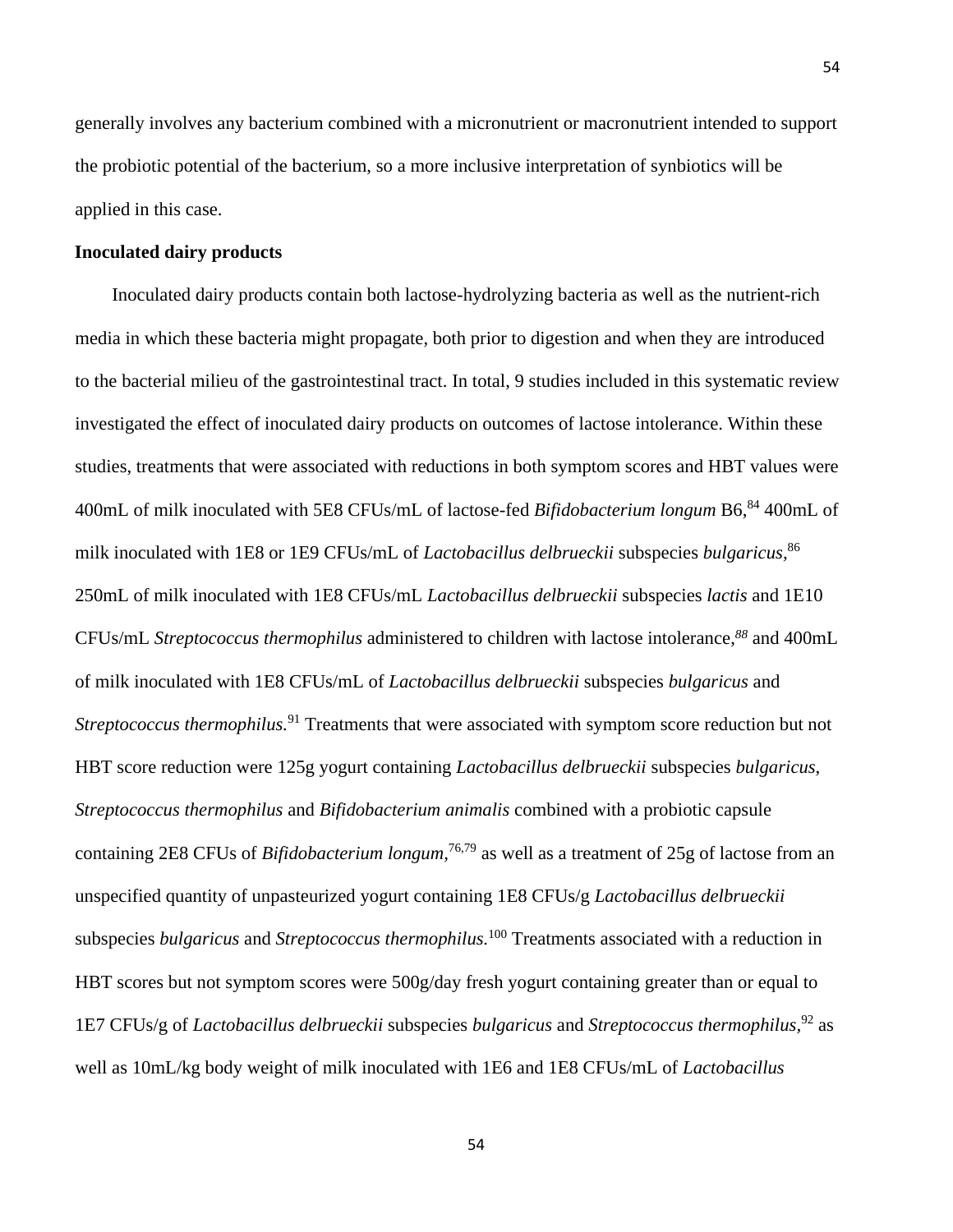*acidophilus.* <sup>89</sup> Taken together, these studies provide moderately strong evidence that inoculated dairy products containing at least 1E8 CFUs/mL of *Lactobacillus delbrueckii*, particularly subspecies *bulgaricus*, and *Streptococcus thermophilus* may attenuate undesirable outcomes of lactose intolerance.

### **Probiotics combined with vitamin B6**

One synbiotic study included in this review investigated the effects of 4E9 CFUs of *Bifidobacterium longum* subspecies *longum* BB536, 1E9 CFUs of Lactobacillus rhamnosus HN001, and 1.4mg vitamin B6 per day on outcomes of lactose intolerance, including symptom scores and gut microbiome composition. The treatment was associated with a notable Bifidogenic effect and significantly less bloating as compared to the control.<sup>83</sup> This study does not provide conclusive evidence that vitamin B6 has a synergistic effect on *Bifidobacterium longum* and *Lactobacillus rhamnosus* in vivo, and this treatment option merits further study.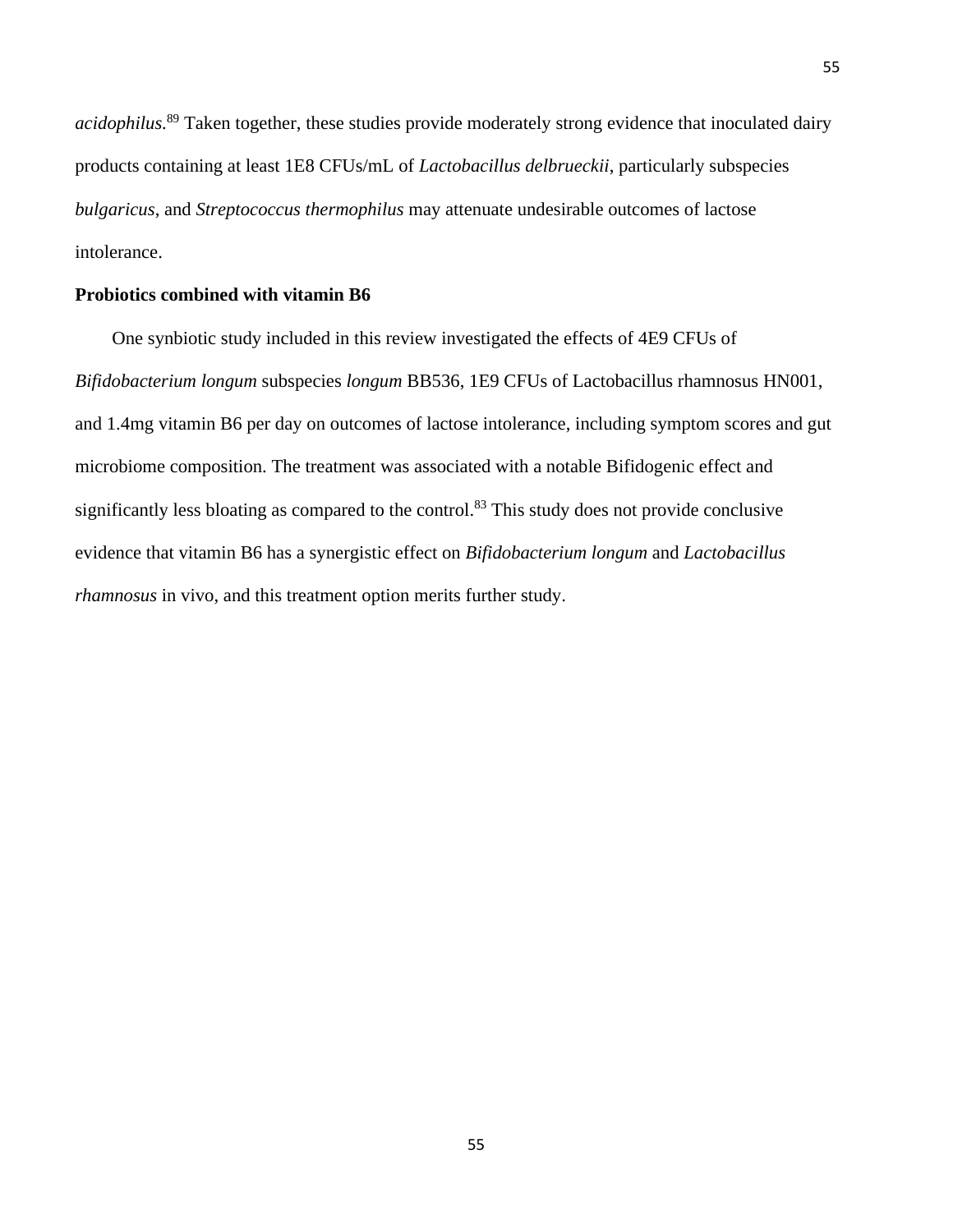## **CHAPTER VI DISCUSSION**

In this systematic review of 25 studies investigating the effects of probiotic, prebiotic, and synbiotic interventions on outcomes of lactose intolerance, there was a generally positive effect of nearly all treatments. Only 2 probiotic studies and 2 milk/lactose prebiotic studies showed a complete lack of significant improvement in any of the outcomes assessed for each included study. One of these probiotic studies utilized a large bolus of 50g lactose for the lactose challenge after a relatively short treatment duration,<sup>82</sup> and half of the participants in the other probiotic study were found to be lactose digesters upon closer examination,<sup>90</sup> so the lack of significant differences may be explained by the methodology employed in these studies. Moderately strong evidence for attenuation of lactose intolerance outcomes was observed for *Bifidobacterium longum*, *Lactobacillus delbrueckii* subspecies *bulgaricus*, *Lactobacillus acidophilus*, and *Streptococcus thermophilus*. A 2018 systematic review assessing the same outcomes from among 15 probiotic and prebiotic studies also concluded that *Bifidobacterium longum* probiotic supplementation showed a moderately strong degree of evidence of its effectiveness,<sup>70</sup> and a similar conclusion was reached in a 9-study 2020 systematic review,<sup>71</sup> so this bacterium may be an especially promising candidate for future lactose intolerance research.

The beneficial effects of the ingestion of lactic acid bacteria used as yogurt starter cultures, e.g. *Lactobacillus delbrueckii* subspecies *bulgaricus* and *Streptococcus thermophilus*, are likely due to the lysis of bacterial cells in the consumer's stomach and the release of bacterial beta-galactosidase. This is noteworthy because traditional probiotic benefits are often presumed to come from bacterial colonization. *Lactobacillus delbrueckii* subspecies *bulgaricus* and *Streptococcus thermophilus* do not generally survive passage through the digestive tract, particularly if the product containing the bacteria is heat-treated. <sup>123</sup> Lysis of these bacteria in the stomach and failure to colonize the gastrointestinal tract would cause the beneficial effects of these bacteria to be short-lived. It would be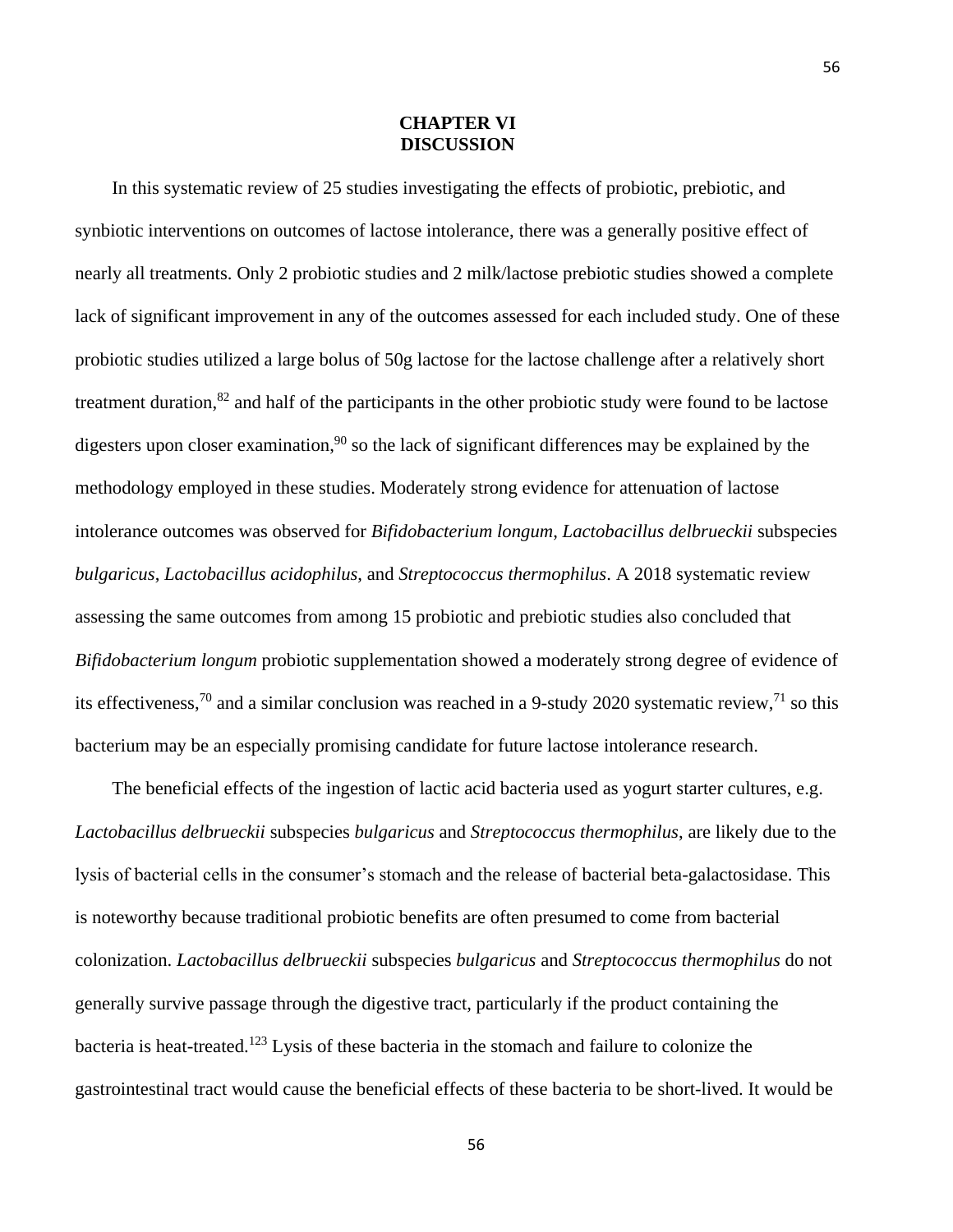fruitful to investigate the duration of improvement of lactose intolerance outcomes upon ingestion of inoculated dairy products as compared to ingestion of lactase enzyme pills or capsules. *Bifidobacterium longum* probiotics, by contrast, may have a longer-term effect on lactose maldigestion due to the ability of probiotic capsules to remain intact in the stomach and release their contents in the intestine.<sup>124</sup> In either case, further research is necessary to determine the duration of the beneficial effects of these probiotic bacteria and the precise mechanisms of action that promote the observed benefits.

Although a meta-analysis was originally planned, the substantial methodological heterogeneity between studies included in this review prevented pooling or statistical comparison of results. Studies varied in treatment dosage, method or schedule of treatment administration, dietary restriction imposed upon subjects, contents of multi-probiotics administered, duration, follow-up protocols, mass of the lactose bolus used for the HBT, and scale used to measure or report lactose intolerance symptom scores. Future studies may benefit from consistency, or even homogeneity, in these parameters, though few validated methods and agreed-upon values exist for each. The quantity of lactose for assessing HBT scores is a minor exception. Formerly, this test used a 50g bolus but has shown approximately equal sensitivity with a  $25g$  bolus of lactose<sup>125</sup> and researchers are beginning to recognize the problematic nature of assessing lactose intolerance using a full 50g bolus of an indigestible carbohydrate.<sup>126</sup> It may be more practically useful to simply assess lactose intolerance symptoms, as HBT scores are not always closely associated with lactose intolerance symptom scores.

Gut microbiome composition may be a fruitful treatment outcome to investigate. Some studies noted a Bifidogenic effect of probiotic treatment and a reduction in lactose intolerance symptom scores, so it may be useful to assess how long this colonic adaptation persists via a follow-up assessment. This would help solidify the connection between probiotic treatment, intestinal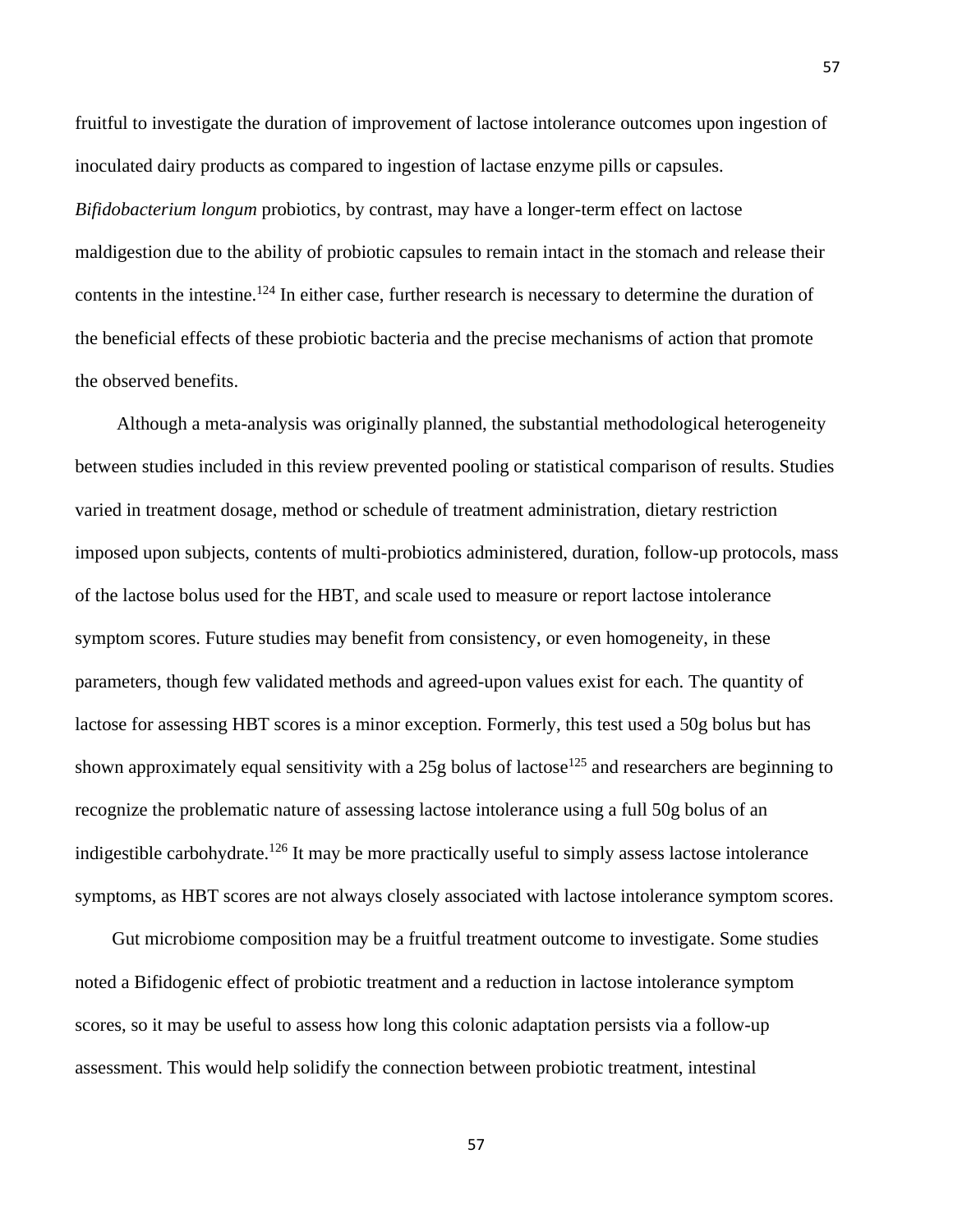colonization, and long-term attenuation of undesirable lactose intolerance outcomes. The duration for which a probiotic treatment persists will depend on the resilience of the microbiota. In microbiome research, resilience is the ability of the microbiome to return to its baseline composition following a perturbation or alteration.<sup>127</sup> Such alterations may be caused by foodborne illness, dietary changes, a regimen of antibiotics, a regimen of probiotics, or other factors. In the context of a probiotic regimen, maintaining a diet that selectively supports the probiotic bacteria could favorably reduce resilience and lengthen the duration of treatment.<sup>128</sup>

Another noteworthy consideration is the safety of probiotic treatments. Each probiotic bacterium may have its own considerations or risks. As mentioned above, *Enterococcus faecium* is potentially pathogenic, so it should not be taken as a probiotic by those with any significant immunosuppression, nor if the strain is found to have vancomycin resistance.<sup>107</sup> Otherwise, no overtly pathogenic bacteria are known to be common probiotics. In a study<sup>129</sup> investigating the effect of a multispecies probiotic 2 times per day for 4 weeks on fecal and gastrointestinal outcomes of 298 patients with severe acute pancreatitis, 9 subjects within the treatment group ( $n = 153$ ) developed bowel ischemia and 8 of these subjects died. The researchers offered the hypothesis that the probiotic treatment may have increased local intestinal oxygen demand and promoted bowel ischemia,<sup>129</sup> so risk of bowel ischemia may be a contraindication of probiotics in the acute care setting. Other sensible contraindications may include the presence or history of bowel perforation, which risks bacterial translocation into the host's systemic circulation. Otherwise, probiotics that are applied to food, in addition to a variety of probiotic metabolites,<sup>130</sup> are generally recognized as safe by the FDA.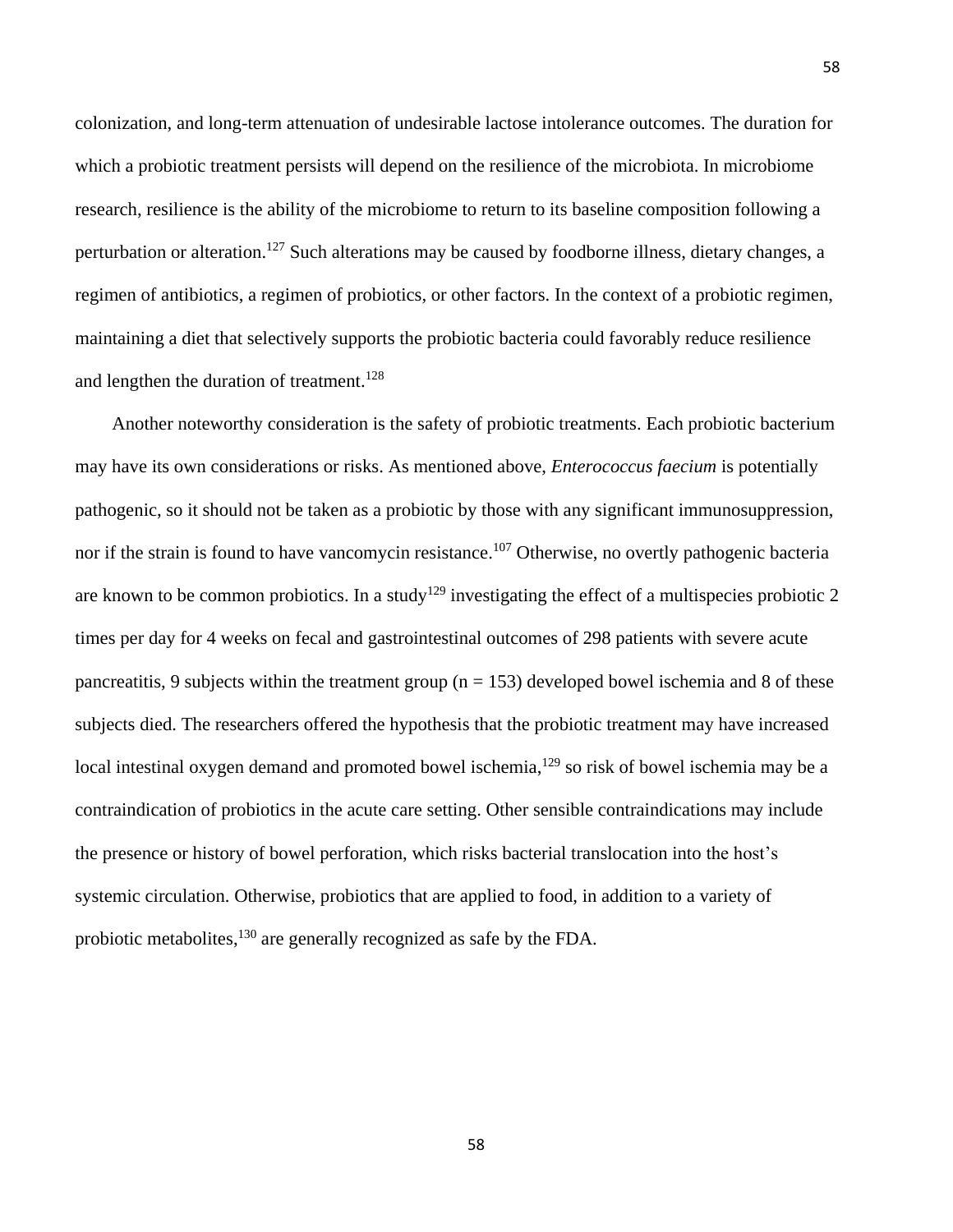## **CHAPTER VII CONCLUSION**

A systematic review of 25 studies revealed a moderately strong degree of evidence that *Bifidobacterium longum, Lactobacillus delbrueckii* subspecies *bulgaricus*, and *Streptococcus thermophilus* probiotics can alleviate undesirable outcomes of lactose intolerance. There was strong evidence that inoculated dairy products containing *Lactobacillus acidophilus, Lactobacillus delbrueckii* subspecies *bulgaricus*, and/or *Streptococcus thermophilus* can also alleviate undesirable outcomes of lactose intolerance.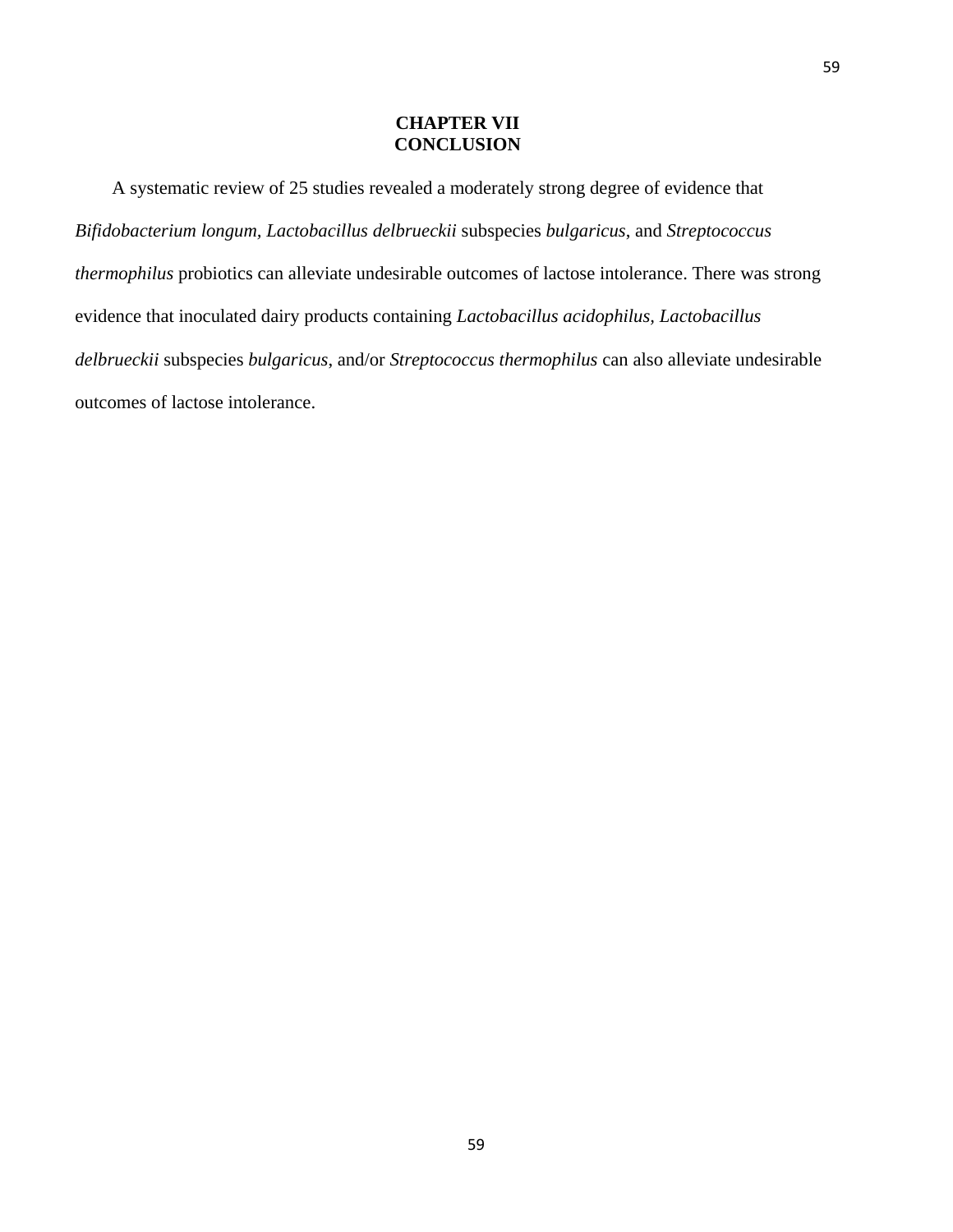#### **REFERENCES**

- 1. Strzalkowska, N., Jasinska, C., & Jozwik, A. (2018). Physico-chemical properties of lactose, reasons for and effects of its intolerance in humans – a review. *Animal Science Papers and Reports*, Volume 36, pg. 21–31.
- 2. Savaiano, D. (2011). Lactose intolerance: an unnecessary risk for low bone density. *Milk and Milk Products in Human Nutrition Nestlé Nutrition Institute Workshop Series: Pediatric Program*, pg. 161–171. doi: 10.1159/000325582
- 3. Hodges, J., Cao, S., Cladis, D., & Weaver, C. (2019). Lactose intolerance and bone health: the challenge of ensuring adequate calcium intake. *Nutrients*, *11*(4), 718. doi: 10.3390/nu11040718
- 4. Gerbault, P., Liebert, A., Itan, Y., Powell, A., Currat, M., Burger, J., & Thomas, M. G. (2011). Evolution of lactase persistence: an example of human niche construction. *Philosophical Transactions of the Royal Society B: Biological Sciences*, *366*(1566), 863–877. doi: 10.1098/rstb.2010.0268
- 5. Office of Disease Prevention and Health Promotion. (2020, October). Access to health services. *Access to Health Services* | *Healthy People 2020*. https://www.healthypeople.gov/2020/topics-objectives/topic/social-determinantshealth/interventions-resources/access-to-health.
- 6. Bloom, G., & Sherman, P. W. (2005). Dairying barriers affect the distribution of lactose malabsorption. *Evolution and Human Behavior*, *26*(4), 301–312. doi: 10.1016/j.evolhumbehav.2004.10.002
- 7. Medow, M. S. (1990). β-Galactosidase tablets in the treatment of lactose intolerance in pediatrics. *Archives of Pediatrics & Adolescent Medicine*, *144*(11), 1261. doi: 10.1001/archpedi.1990.02150350093034
- 8. Lin, M.-Y., Dipalma, J. A., Martini, M. C., Gross, C. J., Harlander, S. K., & Savaiano, D. A. (1993). Comparative effects of exogenous lactase (beta-galactosidase) preparations on invivo lactose digestion. *Digestive Diseases and Sciences*, *38*(11), 2022–2027. doi: 10.1007/bf01297079
- 9. International Scientific Association for Probiotics and Prebiotics. (2020, August 14). *Probiotics*. ISAPP Probiotics. https://isappscience.org/for-scientists/resources/probiotics/.
- 10. Swanson, K. S., Gibson, G. R., Hutkins, R., Reimer, R. A., Reid, G., Verbeke, K., Scott, K., Holscher, H., Azad, M., Delzenne, N., & Sanders, M. E. (2020). The international scientific association for probiotics and prebiotics (ISAPP) consensus statement on the definition and scope of synbiotics. *Nature Reviews Gastroenterology & Hepatology*, *17*(11), 687–701. https://doi.org/10.1038/s41575-020-0344-2
- 11. Berg, G., Rybakova, D., Fischer, D., Cernava, T., Vergès, M.-C. C., Charles, T., Chen, X., Cocolin, L., Eversole, K., Corral, G., Kazou, M., Kinkel, L., Lange, L., Lima, N., Loy, A., Macklin, J., Maguin, E., Mauchline, T., McClure, R., Mitter, B., Ryan, M., Sarand, I.,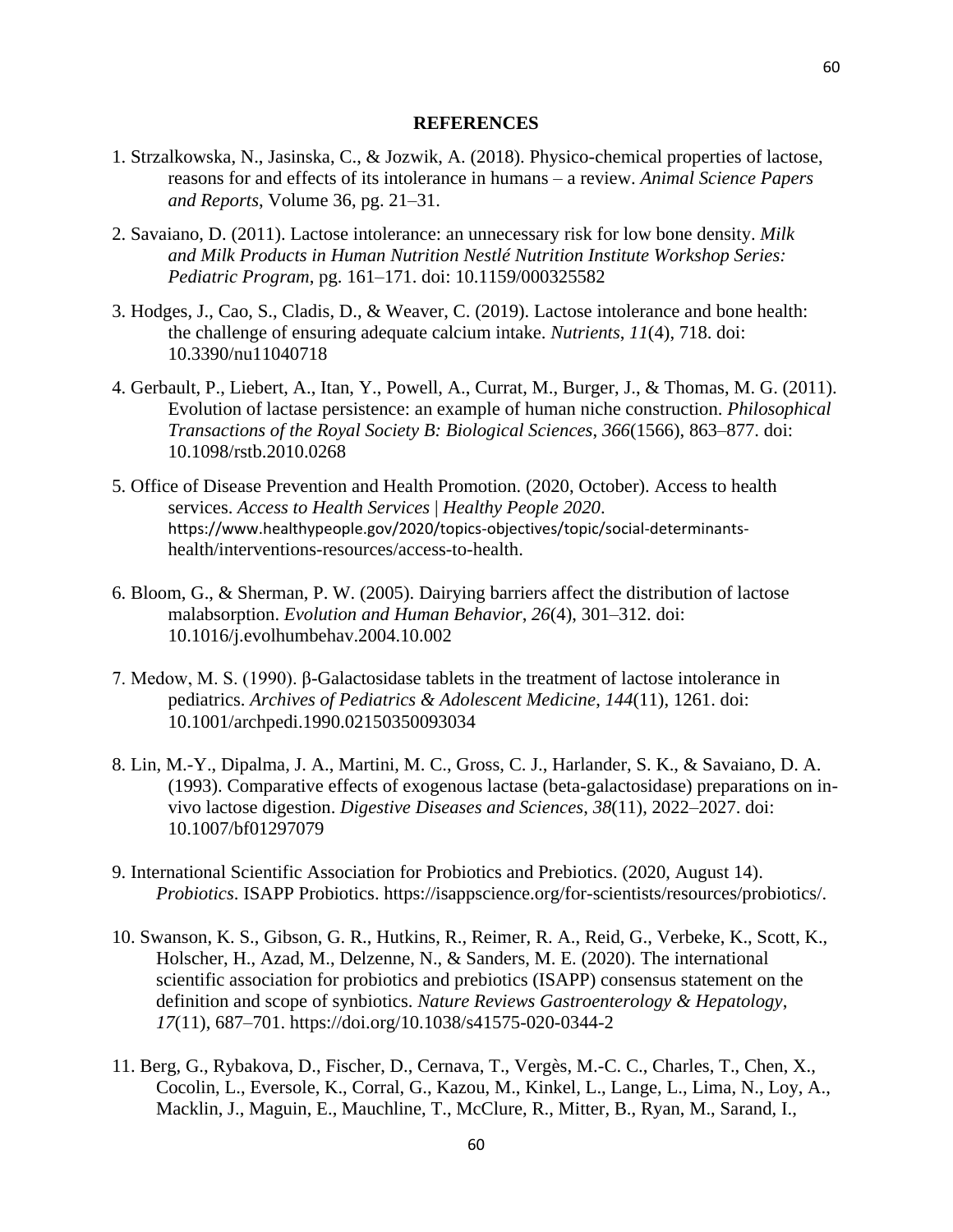Schmidt, H., Schelkle, B., Roume, H., Kiran, G. S., Selvin, J., Correa de Souza, R., van Overbeek, L., Singh, B., Wagner, M., Walsh, A., Sessitsch, A., & Schloter, M. (2020). Microbiome definition re-visited: old concepts and new challenges. *Microbiome*, *8*(1). https://doi.org/10.1186/s40168-020-00875-0

- 12. Wilkins, L. J., Monga, M., & Miller, A. W. (2019). Defining dysbiosis for a cluster of chronic diseases. *Scientific Reports*, *9*(1). https://doi.org/10.1038/s41598-019-49452-y
- 13. Marchesi, J. R., & Ravel, J. (2015). The vocabulary of microbiome research: a proposal. *Microbiome*, *3*(1). https://doi.org/10.1186/s40168-015-0094-5
- 14. Cani, P. D. (2018). Human gut microbiome: hopes, threats and promises. *Gut*, *67*(9), 1716– 1725. doi: 10.1136/gutjnl-2018-316723
- 15. Vandeputte, D., Falony, G., Vieira-Silva, S., Tito, R. Y., Joossens, M., & Raes, J. (2015). Stool consistency is strongly associated with gut microbiota richness and composition, enterotypes and bacterial growth rates. *Gut*, *65*(1), pg. 57–62. doi: 10.1136/gutjnl-2015- 309618
- 16. Lagier, JC., Dubourg, G., Million, M., Cadoret, F., Bilen, M., Fenollar, F., Levasseur, A., Rolain, JM., Fournier, PE., Raoult, D., Culturing the human microbiota and culturomics. *Nat Rev Microbiol* 16, 540–550 (2018). https://doi.org/10.1038/s41579- 018-0041-0
- 17. Amrane, S., Raoult, D., & Lagier, J.-C. (2018). Metagenomics, culturomics, and the human gut microbiota. *Expert Review of Anti-Infective Therapy*, *16*(5), 373–375. https://doi.org/10.1080/14787210.2018.1467268
- 18. Wang, W.-L., Xu, S.-Y., Ren, Z.-G., Tao, L., Jiang, J.-W., & Zheng, S.-S. (2015). Application of metagenomics in the human gut microbiome. *World Journal of Gastroenterology*, *21*(3), 803. https://doi.org/10.3748/wjg.v21.i3.803
- 19. U.S. National Library of Medicine. *Home - GEO - NCBI*. National Center for Biotechnology Information. https://www.ncbi.nlm.nih.gov/geo/.
- 20. U.S. National Library of Medicine. *GenBank Overview*. National Center for Biotechnology Information. https://www.ncbi.nlm.nih.gov/genbank/.
- 21. U.S. Department of Energy. Genomes OnLine Database*. Joint Genome Institute*. https://gold.jgi.doe.gov/.
- 22. Lagier, J.-C., Armougom, F., Million, M., Hugon, P., Pagnier, I., Robert, C., Bittar, F., Fournous, G., Gimenez, G., Maraninchi, M., Trape, J.-F., Koonin, E.V., La Scola, B., Raoult, D. (2012). Microbial culturomics: paradigm shift in the human gut microbiome study. *Clinical Microbiology and Infection*, *18*(12), 1185–1193. https://doi.org/10.1111/1469-0691.12023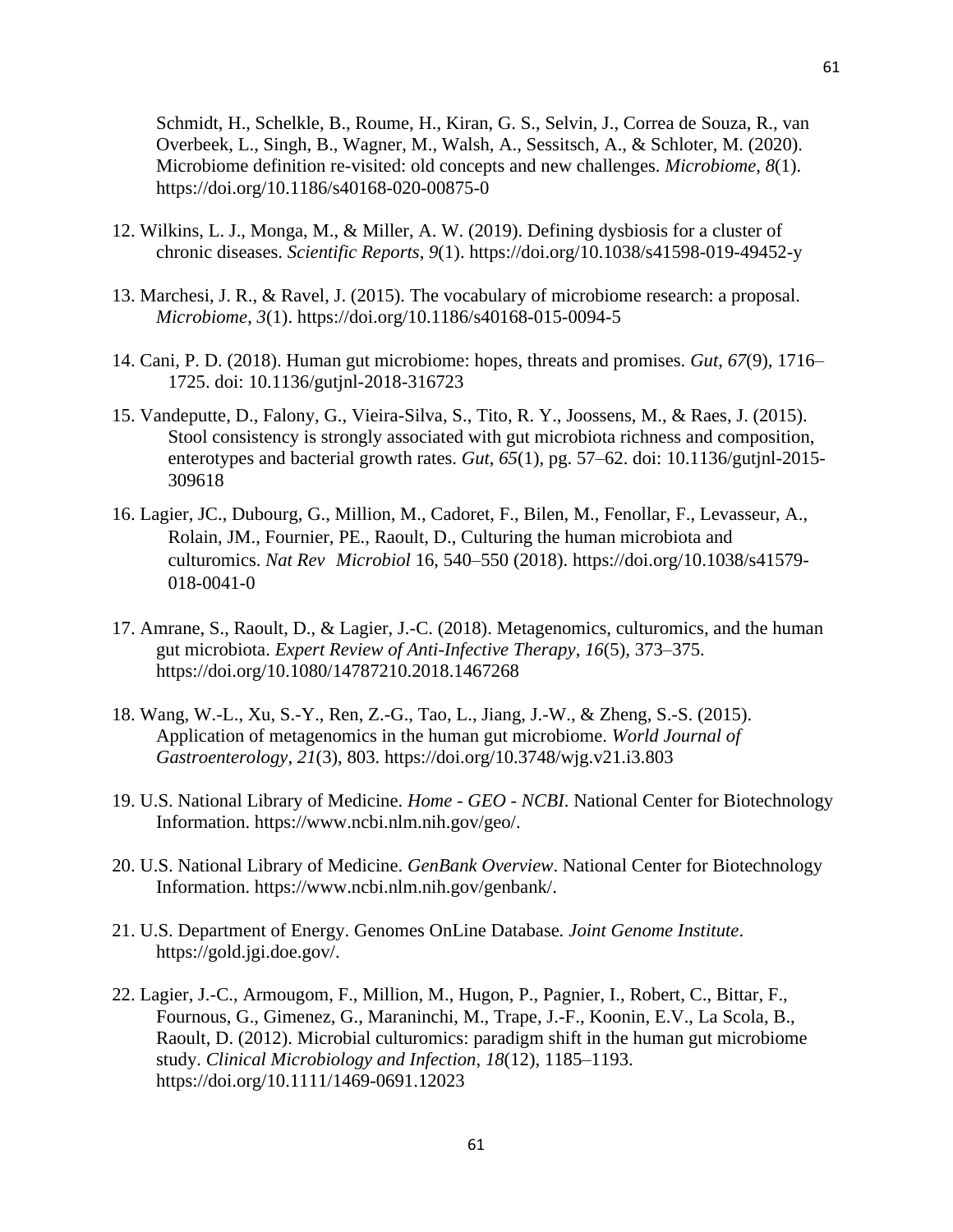- 23. Arumugam, M., Raes, J., Pelletier, E., Le Paslier, D., Yamada, T., Mende, D. R., Fernandes, G., Tap, J., Bruls, T., Batto, J.-M., Bertalan, M., Borruel, N., Casellas, F., Fernandez, L., Gautier, L., Hansen, T., Hattori, M., Hayashi, T., Kleerebezem, M., Kurokawa, K., Leclere, M., Levenez, F., Manichanh, C., Nielsen, H., Nielsen, T., Pons, N., Poulain, J., Qin, J., Sicheritz,-Ponten, T., Tims, S., Torrents, D., Ugarte, E., Zotendal, E., Wang, J., Guarner, F., Pedersen, O., De Vos, W., Brunak, S., Dore, J., Weissenbach, J,. Ehrlich, S., Bork, P. (2011). Enterotypes of the human gut microbiome. *Nature*, *473*(7346), 174–180. https://doi.org/10.1038/nature09944
- 24. Lagier, J.-C., Hugon, P., Khelaifia, S., Fournier, P.-E., La Scola, B., & Raoult, D. (2015). The rebirth of culture in microbiology through the example of culturomics to study human gut microbiota. *Clinical Microbiology Reviews*, *28*(1), 237–264. https://doi.org/10.1128/cmr.00014-14
- 25. Rahi, P., & Vaishampayan, P. (2020). Editorial: MALDI-TOF MS application in microbial ecology studies. *Frontiers in Microbiology*, *10*. https://doi.org/10.3389/fmicb.2019.02954
- 26. Diakite, A., Dubourg, G., Dione, N., Afouda, P., Bellali, S., Ngom, I. I., Valles, N., Tall, M. I., Lagier, J.-C., Raoult, D. (2020, June 15). Optimization and standardization of the culturomics technique for human microbiome exploration. *Nature News*. https://www.nature.com/articles/s41598-020-66738-8.
- 27. Amrane, S., Hocquart, M., Afouda, P., Kuete, E., Pham, T.-P.-T., Dione, N., Ngom, I. I., Valles, C., Bachar, D., Raoult, D., Lagier, J. C. (2019, September 5). Metagenomic and culturomic analysis of gut microbiota dysbiosis during clostridium difficile infection. *Nature News*. https://www.nature.com/articles/s41598-019-49189-8.
- 28. Hamad, I., Ranque, S., Azhar, E. I., Yasir, M., Jiman-Fatani, A. A., Tissot-Dupont, H., Raoult, D., Bittar, F. (2017, December 1). Culturomics and amplicon-based metagenomic approaches for the study of fungal population in human gut microbiota. *Nature News.* https://www.nature.com/articles/s41598-017-17132-4.
- 29. Simren, M. (2006). Use and abuse of hydrogen breath tests. *Gut*, *55*(3), 297–303. doi: 10.1136/gut.2005.075127
- 30. Almeida, A., Mitchell, A. L., Boland, M., Forster, S. C., Gloor, G. B., Tarkowska, A., Lawdley, T., Finn, R. D. (2019, February 11). A new genomic blueprint of the human gut microbiota. *Nature*. https://www.nature.com/articles/s41586-019-0965-1.
- 31. King, C. H., Desai, H., Sylvetsky, A. C., LoTempio, J., Ayanyan, S., Carrie, J., Crandall, K., Fochtman, B., Gasparyan, L., Gulzar, N., Howell, P., Issa, N., Krampis, K., Mishra, L., Morizono, H., Pisega, J., Rao, S., Ren, Y., Simonyan, V, Smith, K., VedBrat, S., Yao, M., Mazumder, R. (2019, September). Baseline human gut microbiota profile in healthy people and standard reporting template. *PLOS ONE*. https://journals.plos.org/plosone/article?id=10.1371%2Fjournal.pone.0206484.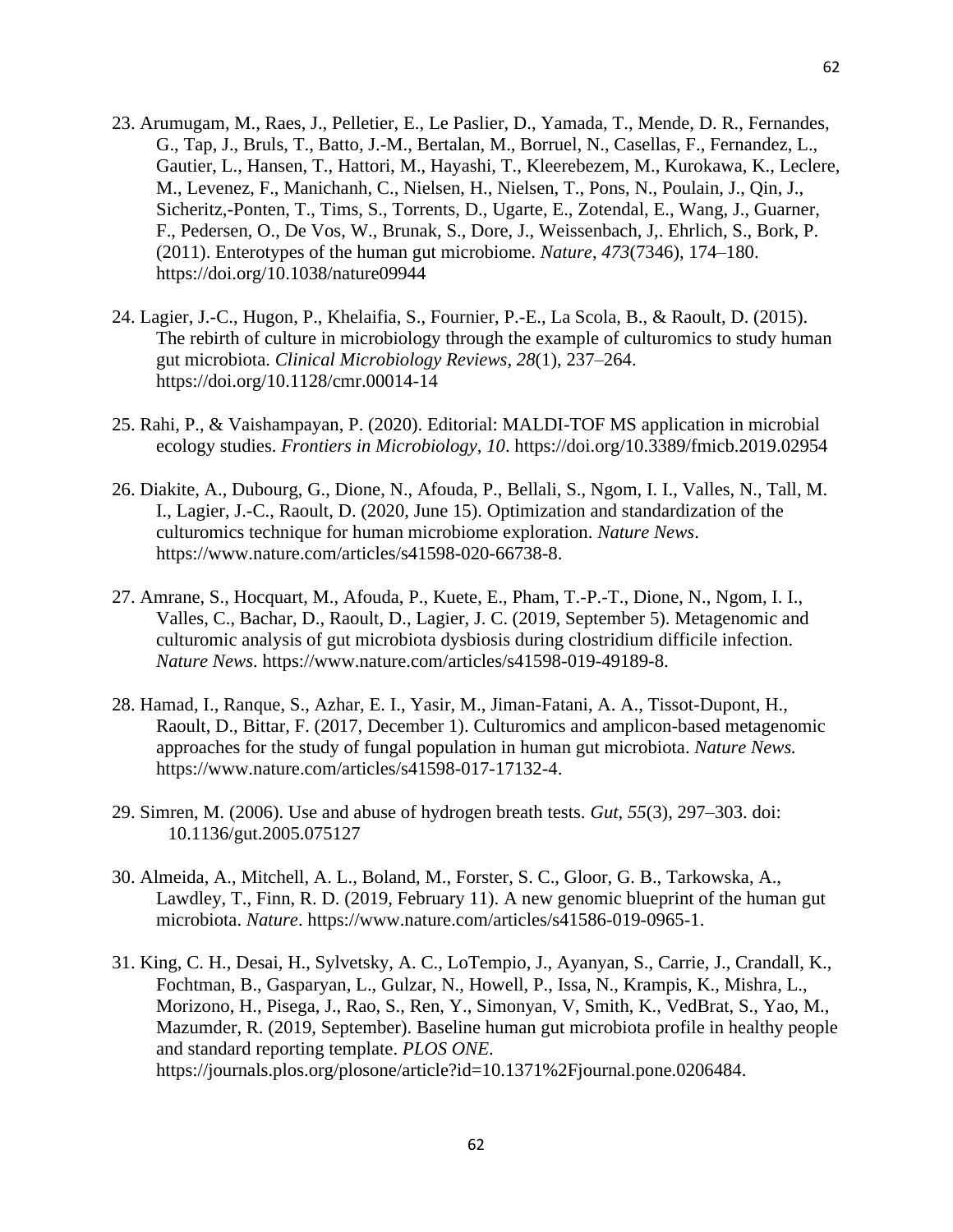- 32. U.S. Department of Health and Human Services. (Updated 2020, June). *Office of Dietary Supplements - Probiotics*. NIH Office of Dietary Supplements. https://ods.od.nih.gov/factsheets/Probiotics-HealthProfessional/.
- 33. Zheng, J., Wittouck, S., Salvetti, E., Franz, C. M. A. P., Harris, H. M. B., Mattarelli, P., O'Toole, P., Pot, B., Vandamme, P., Walter, J., Watanabe, K., Wuyts, S., Felis., G., Gänzle, M., Lebeer, S. (2020, April 15). A taxonomic note on the genus lactobacillus: description of 23 novel genera, emended description of the genus lactobacillus beijerinck 1901, and union of lactobacillaceae and leuconostocaceae. *International Journal of Systematic and Evolutionary Microbiology*. https://www.microbiologyresearch.org/content/journal/ijsem/10.1099/ijsem.0.004107.
- 34. Sanders, M. E., Merenstein, D. J., Reid, G., Gibson, G. R., & Rastall, R. A. (2019, July 11). Probiotics and prebiotics in intestinal health and disease: from biology to the clinic. *Nature News*. https://www.nature.com/articles/s41575-019-0173-3.
- 35. Almeida, A., Mitchell, A. L., Boland, M., Forster, S. C., Gloor, G. B., Tarkowska, A., & Finn, R. D. (2019, February 11). Redefining a new genomic blueprint of the human gut microbiota. *Access Microbiology*. https://doi.org/10.1099/acmi.ac2019.po0041
- 36. Dicks, L., Zyl, W. F. van, & Deane, S. (2020, October). Molecular insights into probiotic mechanisms of action employed against intestinal pathogenic bacteria. *Taylor & Francis*. https://www.tandfonline.com/doi/full/10.1080/19490976.2020.1831339.
- 37. Monteagudo-Mera, A., Rastall, R. A., Gibson, G. R., Charalampopoulos, D., & Chatzifragkou, A. (2019, August). Adhesion mechanisms mediated by probiotics and prebiotics and their potential impact on human health. *Applied microbiology and biotechnology*. https://www.ncbi.nlm.nih.gov/pmc/articles/PMC6667406/.
- 38. Rémy, B., Mion, S., Plener, L., Elias, M., Chabrière, E., & Daudé, D. (2018, March 7). Interference in bacterial quorum sensing: a biopharmaceutical perspective. *Frontiers in pharmacology*. https://www.ncbi.nlm.nih.gov/pmc/articles/PMC5845960/.
- 39. Zhou, S., Zhang, A., Yin, H., & Chu, W. (2016, December 12). Bacillus sp. QSI-1 modulate quorum sensing signals reduce aeromonas hydrophila level and alter gut microbial community structure in fish. *Frontiers in cellular and infection microbiology*. https://www.ncbi.nlm.nih.gov/pmc/articles/PMC5149555/.
- 40. Van Reenan, C. A., Chikindas, M. L., & Dicks, L. (2003, February). Characterization and heterologous expression of a class iia bacteriocin, plantaricin 423 from lactobacillus plantarum 423, in saccharomyces cerevisiae. *International Journal of Food Microbiology.* https://pubmed.ncbi.nlm.nih.gov/12423916/.
- 41. Azhar, N. S., Md Zin, N. H., & Hamid, T. H. T. A. (2017, July). Lactococcus lactis strain A5 producing nisin-like bacteriocin active against gram positive and negative bacteria.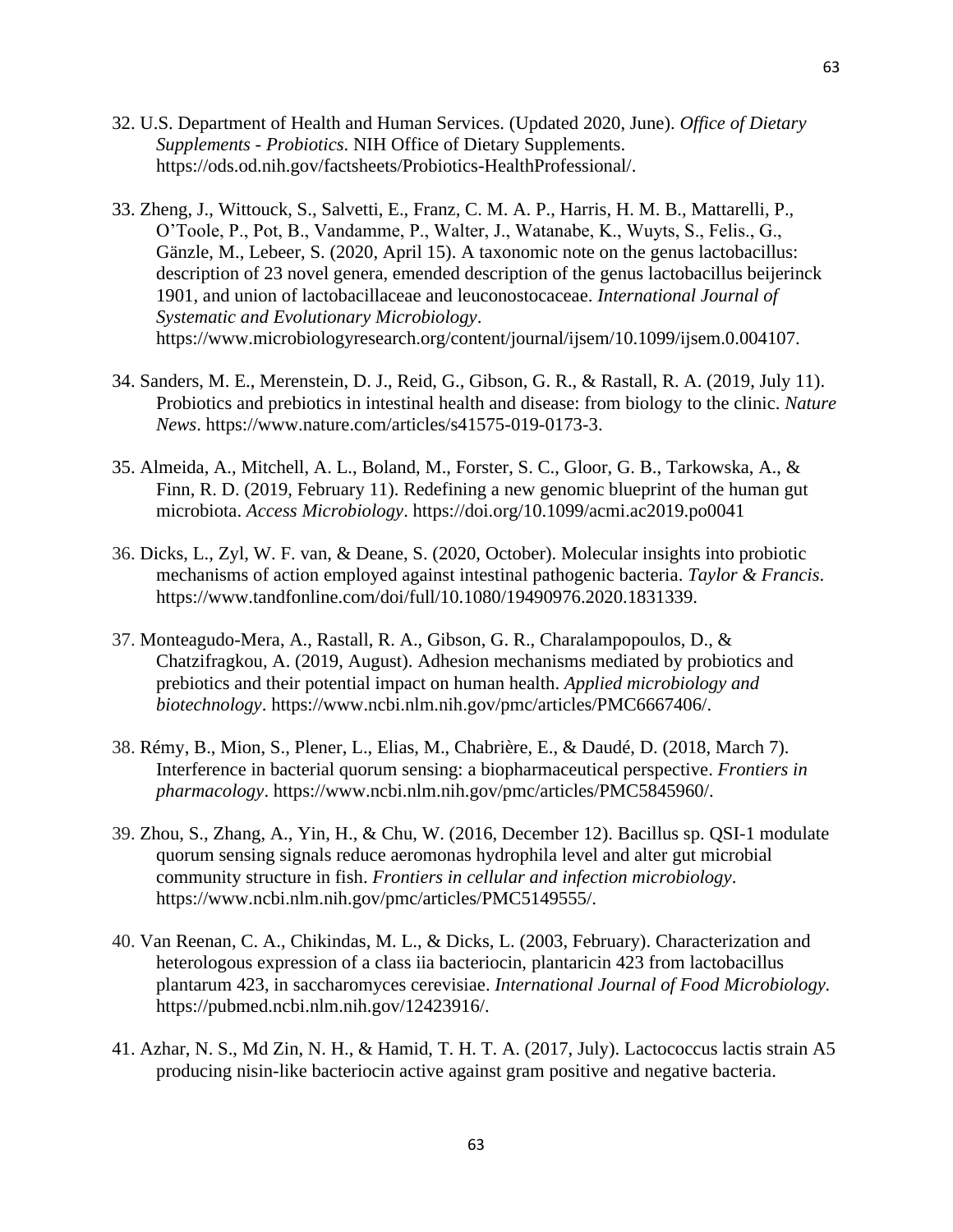*Tropical Life Sciences Research.* https://www.ncbi.nlm.nih.gov/pmc/articles/PMC5584827/.

- 42. Prudêncio, C. V., Dos Santos, M. T., & Vanetti, M. C. D. (2015, September). Strategies for the use of bacteriocins in Gram-negative bacteria: relevance in food microbiology. *Journal of Food Science and Technology*. https://www.ncbi.nlm.nih.gov/pmc/articles/PMC4554667/.
- 43. Burgueño, J. F., & Abreu, M. T. (2020). Epithelial toll-like receptors and their role in gut homeostasis and disease. *Nature Reviews Gastroenterology & Hepatology*, *17*(5), 263– 278. https://doi.org/10.1038/s41575-019-0261-4
- 44. Yan, F., & Polk, D. B. (2011, October). Probiotics and immune health. *Current Opinion in Gastroenterology*. https://www.ncbi.nlm.nih.gov/pmc/articles/PMC4006993/.
- 45. So, J., Kwon, H., Lee, C., Yi, H., Park, J., Lim, S., Hwong, K., Jeon, Y. H., Im, S. (2008). Lactobacillus casei suppresses experimental arthritis by down-regulating T helper 1 effector functions. *Molecular Immunology, 45*(9), 2690-2699. doi:10.1016/j.molimm.2007.12.010
- 46. Kwon, H.-K., Lee, C.-G., So, J.-S., Chae, C.-S., Hwang, J.-S., Sahoo, A., Nam, J. H.,Rhee, J. H., Hwang, K., Im, S.-H. (2010). Generation of regulatory dendritic cells and CD4+Foxp3+ T cells by probiotics administration suppresses immune disorders. *Proceedings of the National Academy of Sciences*, *107*(5), 2159–2164. https://doi.org/10.1073/pnas.0904055107
- 47. Lomax, A., & Calder, P. (2009). Probiotics, immune function, infection and inflammation: a review of the evidence from studies conducted in humans. *Current Pharmaceutical Design*, *15*(13), 1428–1518. https://doi.org/10.2174/138161209788168155
- 48. Deng, Y., Misselwitz, B., Dai, N., & Fox, M. (2015). Lactose intolerance in adults: biological mechanism and dietary management. *Nutrients*, *7*(9), 8020–8035. https://doi.org/10.3390/nu7095380
- 49. He, T., Priebe, M. G., Vonk, R. J., & Welling, G. W. (2005). Identification of bacteria with β-galactosidase activity in faeces from lactase non-persistent subjects. *FEMS Microbiology Ecology*, *54*(3), 463–469. https://doi.org/10.1016/j.femsec.2005.06.001
- 50. Carevic, M., Vukasinovic-Sekulic, M., Grbavcic, S., Stojanovic, M., Mihailovic, M., Dimitrijevic, A., & Bezbradica, D. (2015). Optimization of β-galactosidase production from lactic acid bacteria. *Chemical Industry*, *69*(3), 305–312. https://doi.org/10.2298/hemind140303044c
- 51. Akcan, N. (2011). High level production of extracellular β-galactosidase from bacillus licheniformis ATCC 12759 in submerged fermentation. *African Journal of Microbiology Research*, *5*(26). https://doi.org/10.5897/ajmr11.716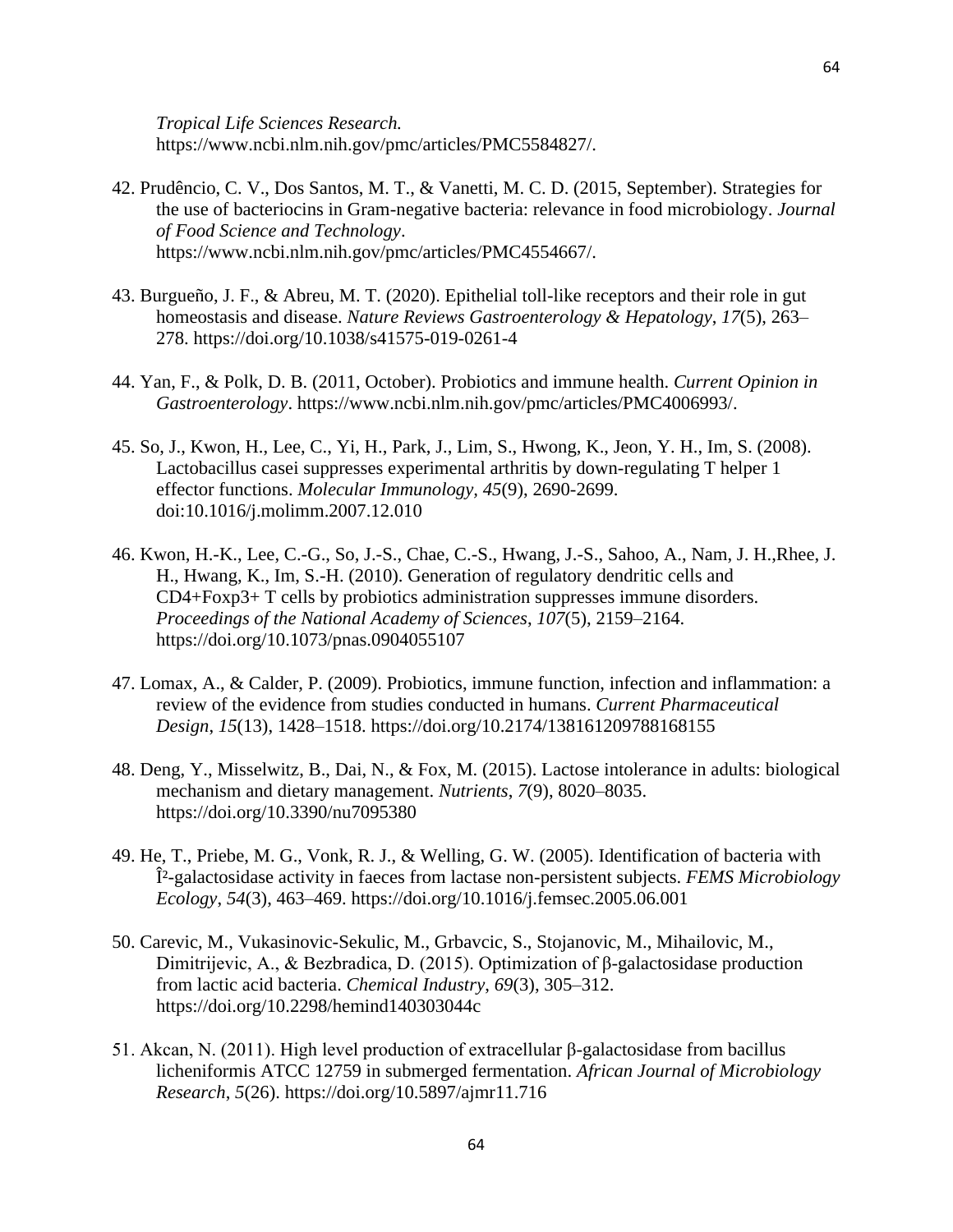- 52. de Vrese, M., Stegelmann, A., Richter, B., Fenselau, S., Laue, C., & Schrezenmeir, J. (2001). Probiotics—compensation for lactase insufficiency. *The American Journal of Clinical Nutrition*, *73*(2). https://doi.org/10.1093/ajcn/73.2.421s
- 53. Wierzbicki, L. E., & Kosikowski, F. V. (1973). Lactase potential of various microorganisms grown in whey. *Journal of Dairy Science*, *56*(1), 26–32. https://doi.org/10.3168/jds.s0022- 0302(73)85110-0
- 54. Ugidos-Rodríguez, S., Matallana-González, M. C., & Sánchez-Mata, M. C. (2018). Lactose malabsorption and intolerance: a review. *Food & Function*, *9*(8), 4056–4068. https://doi.org/10.1039/c8fo00555a
- 55. Judkins, T. C., Archer, D. L., Kramer, D. C., & Solch, R. J. (2020, January 13). Probiotics, Nutrition, and the Small Intestine. *Current Gastroenterology Reports.* https://link.springer.com/article/10.1007/s11894-019-0740-3.
- 56. Sendino, T., Sandúa, A., Calleja, S., González, Á., & Alegre, E. (2020). Lactose tolerance test as an alternative to hydrogen breath test in the study of lactose malabsorption. *Advances in Laboratory Medicine / Avances En Medicina De Laboratorio*. https://doi.org/10.1515/almed-2020-0102
- 57. Kolida, S., Tuohy, K., & Gibson, G. R. (2002). Prebiotic effects of inulin and oligofructose. *British Journal of Nutrition*, *87*(6), 193–197. https://doi.org/10.1079/bjnbjn/2002537
- 58. Davani-Davari, D., Negahdaripour, M., Karimzadeh, I., Seifan, M., Mohkam, M., Masoumi, S., Berenjian, A., & Ghasemi, Y. (2019). Prebiotics: definition, types, sources, mechanisms, and clinical applications. *Foods*, *8*(3), 92. https://doi.org/10.3390/foods8030092
- 59. Thammarutwasik, P. (2009, May). Prebiotics a review. *Songklanakarin Journal of Science and Technology*. https://www.thaiscience.info/journals/Article/SONG/10615057.pdf.
- 60. Coppa, G. V., & Gabrielli, O. (2014). Human milk oligosaccharides as prebiotics. *Therapeutic Microbiology*, 131–146. https://doi.org/10.1128/9781555815462.ch10
- 61. Umu, Ö. C., Rudi, K., & Diep, D. B. (2017). Modulation of the gut microbiota by prebiotic fibres and bacteriocins. *Microbial Ecology in Health and Disease*, *28*(1), 1348886. https://doi.org/10.1080/16512235.2017.1348886
- 62. Dunne, C. (2001). Adaptation of bacteria to the intestinal niche: probiotics and gut disorder. *Inflammatory Bowel Diseases*, *7*(2), 136–145. https://doi.org/10.1097/00054725- 200105000-00010
- 63. Lockyer, S., & Stanner, S. (2019). Prebiotics an added benefit of some fibre types. *Nutrition Bulletin*, *44*(1), 74–91. https://doi.org/10.1111/nbu.12366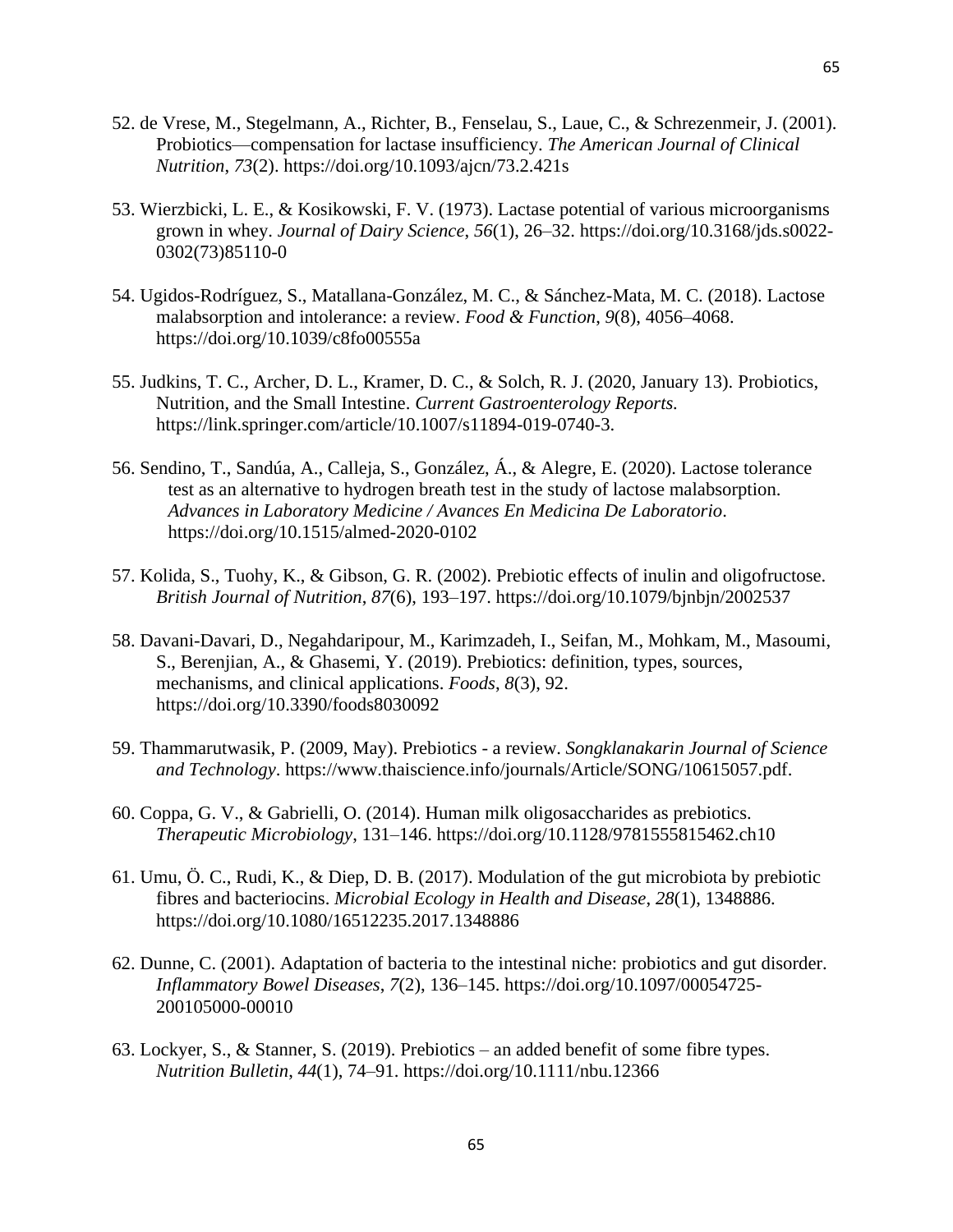- 64. Hayakawa, K., Mizutani, J., Wada, K., Masai, T., Yoshihara, I., & Mitsuoka, T. (1990). Effects of soybean oligosaccharides on human faecal flora. *Microbial Ecology in Health & Disease*, *3*(6). https://doi.org/10.3402/mehd.v3i6.7555
- 65. Vandeputte, D., Falony, G., Vieira-Silva, S., Wang, J., Sailer, M., Theis, S., Verbeke, K., & Raes, J. (2017). Prebiotic inulin-type fructans induce specific changes in the human gut microbiota. *Gut*, *66*(11), 1968–1974. https://doi.org/10.1136/gutjnl-2016-313271
- 66. de Vrese, M., & Schrezenmeir, J. (2008). Probiotics, prebiotics, and synbiotics. *Food Biotechnology*, 1–66. https://doi.org/10.1007/10\_2008\_097
- 67. Pranckutė, R., Kaunietis, A., Kuisienė, N., & Čitavičius, D. J. (2016). Combining prebiotics with probiotic bacteria can enhance bacterial growth and secretion of bacteriocins. *International Journal of Biological Macromolecules*, *89*, 669–676. https://doi.org/10.1016/j.ijbiomac.2016.05.041
- 68. Levri, K. (2005). Do probiotics reduce adult lactose intolerance? A systematic review. *MDedge, 54*(7), 613-620.
- 69. Vonk, R. J., Reckman, G. A., Harmsen, H. J., & Priebe, M. G. (2012). Probiotics: probiotics and lactose intolerance. *INTECH Open Access Publisher*. doi:10.5772/51424
- 70. Oak, S. J., & Jha, R. (2018). The effects of probiotics in lactose intolerance: A systematic review. *Critical Reviews in Food Science and Nutrition, 59*(11), 1675-1683. doi:10.1080/10408398.2018.1425977
- 71. Leis, R., Castro, M. D., Lamas, C. D., Picáns, R., & Couce, M. L. (2020). Effects of prebiotic and probiotic supplementation on lactase deficiency and lactose intolerance: a systematic review of controlled trials. *Nutrients, 12*(5), 1487. doi:10.3390/nu12051487
- 72. Page, M. J., McKenzie, J. E., Bossuyt, P. M., Boutron, I., Hoffmann, T. C., Mulrow, C. D., Shamseer, L., Tetzlaff, J., Akl, E., Brennan, S., Chou, R., Glanville, J., Grimshaw, J., Hrobjartsson, A., Lalu, M., Li, T., Loder, E., Mayo-Wilson, E., McDonald, S., McGuinness, L., Stewart, L., Thomas, J., Tricco, A., Welch, V., Whiting, P., & Moher, D. (2021). The PRISMA 2020 statement: an updated guideline for reporting systematic reviews. *BMJ*. https://doi.org/10.1136/bmj.n71
- 73. Higgins JPT, Thomas J, Chandler J, Cumpston M, Li T, Page MJ, & Welch VA (editors). Cochrane handbook for systematic reviews of interventions version 6.2 (updated February 2021). Cochrane, 2021. Available from www.training.cochrane.org/handbook
- 74. Sterne JAC, Savović J, Page MJ, Elbers RG, Blencowe NS, Boutron I, Cates CJ, Cheng H-Y, Corbett MS, Eldridge SM, Hernán MA, Hopewell S, Hróbjartsson A, Junqueira DR, Jüni P, Kirkham JJ, Lasserson T, Li T, McAleenan A, Reeves BC, Shepperd S, Shrier I, Stewart LA, Tilling K, White IR, Whiting PF, & Higgins JPT. (2019). RoB 2: a revised tool for assessing risk of bias in randomised trials. *BMJ*. https://doi.org/10.1136/bmj.l4898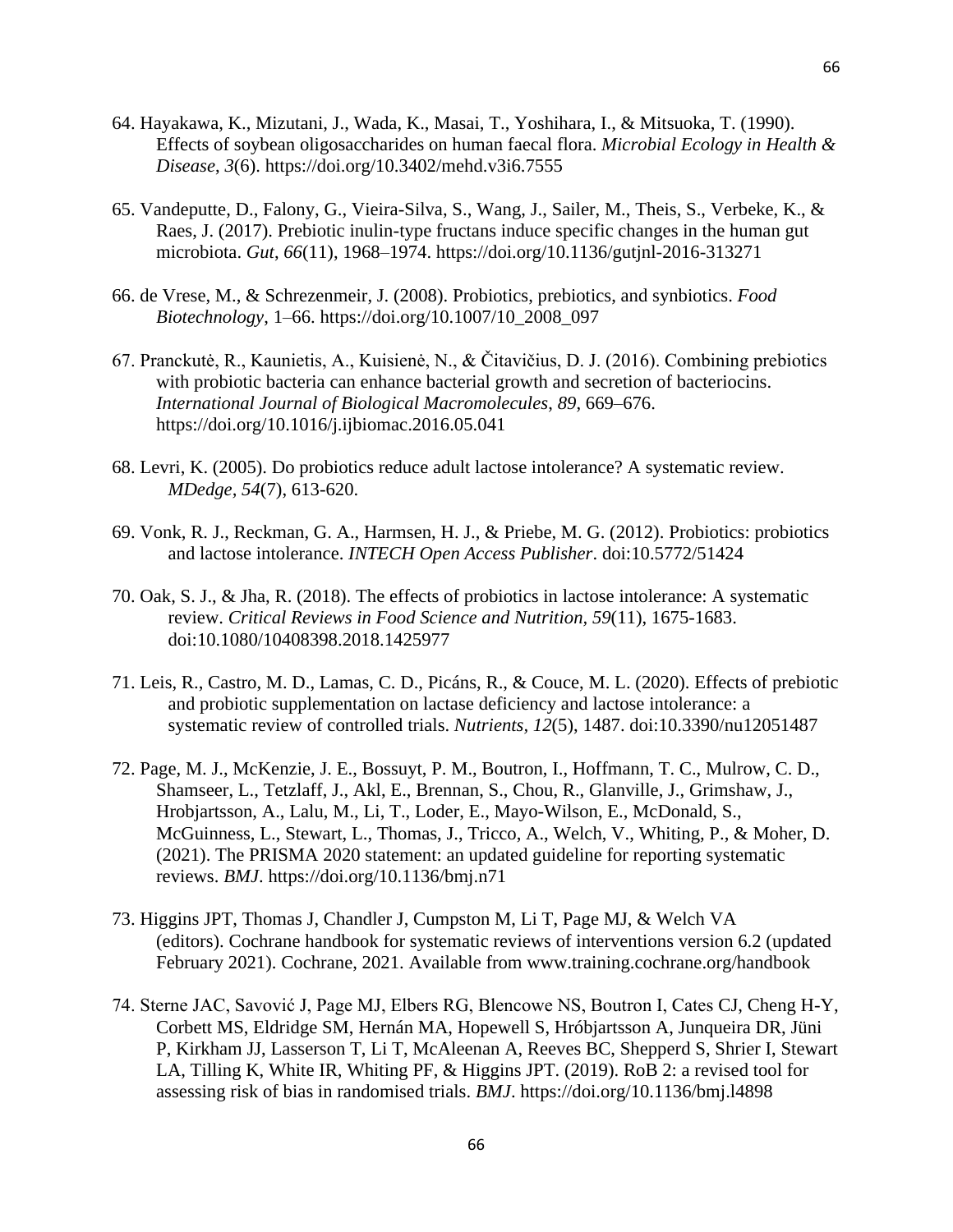- 75. Wells, G. A., Shea, B., O'Connell, D., Peterson, J., Welch, V., Losos, M., & Tugwell, P. (2021). *The Ottawa Hospital Research Institute*. Ottawa Hospital Research Institute. http://www.ohri.ca/programs/clinical\_epidemiology/oxford.asp.
- 76. He, T, M.G Priebe, Y Zhong, C Huang, H.J.M Harmsen, G.C Raangs, J.-M Antoine, G.W Welling, and R.J Vonk. (2008). Effects of yogurt and bifidobacteria supplementation on the colonic microbiota in lactose-intolerant subjects. *JAM Journal of Applied Microbiology*. https://doi.org/10.1111/j.1365-2672.2007.03579.x
- 77. Roškar, Irena, Karmen Švigelj, Mateja Štempelj, Jasna Volfand, Borut Štabuc, Špela Malovrh, and Irena Rogelj. (2017). Effects of a probiotic product containing bifidobacterium animalis subsp. animalis IM386 and lactobacillus plantarum MP2026 in lactose intolerant individuals: randomized, placebo-controlled clinical trial." *JFF Journal of Functional Foods*. https://doi.org/10.1016/j.jff.2017.05.020
- 78. Turck, Dominique, Jacqueline Castenmiller, Stefaan De Henauw, Karen Ildico HirschBfbErnst, John Kearney, Helle Katrine Knutsen, & Alexandre Maciuk. (2020). Bifidobacterium animalis subsp. lactis BiBbb<sub>107</sub> contributes to increasing lactose digestion: evaluation of a health claim pursuant to article 13(5) of regulation (EC) no 1924/2006. *EFSA Journal*. https://doi.org/10.2903/j.efsa.2020.6198.
- 79. Zhong Y, Huang CY, He T, and Harmsen HM. (2006). Effect of probiotics and yogurt on colonic microflora in subjects with lactose intolerance. *Journal of hygiene research* 35.
- 80. Almeida, C. C., Lorena, S. L. S., Pavan, C. R., Akasaka, H. M. I., & Mesquita, M. A. (2012). Beneficial Effects of Long-Term Consumption of a Probiotic Combination of Lactobacillus casei shirota and bifidobacterium breve yakult may persist after suspension of therapy in lactoseintolerant patients. *Nutrition in Clinical Practice*, *27*(2), 247–251. doi: 10.1177/0884533612440289
- 81. Gingold-Belfer, R, S Levy, O Layfer, L Pakanaev, Y Niv, R Dickman, and TT Perets. (2019). Use of a novel probiotic formulation to alleviate lactose intolerance symptoms—a pilot study. *Probiotics and Antimicrobial Proteins*. https://doi.org/10.1007/s12602-018-9507-7.
- 82. Yesovitch, R., Cohen, A., & Szilagyi, A. (2004). Failure to improve parameters of lactose maldigestion using the multiprobiotic product VSL3 in lactose maldigesters: a pilot study. *Canadian Journal of Gastroenterology*, *18*(2), 83–86. https://doi.org/10.1155/2004/417653
- 83. Vitellio, P, G Celano, L Bonfrate, M Gobbetti, P Portincasa, and M De Angelis. (2019). Effects of bifidobacterium longum and lactobacillus rhamnosus on gut microbiota in patients with lactose intolerance and persisting functional gastrointestinal symptoms: a randomised, double-blind, cross-over study." *Nutrients* 11. https://doi.org/10.3390/nu11040886.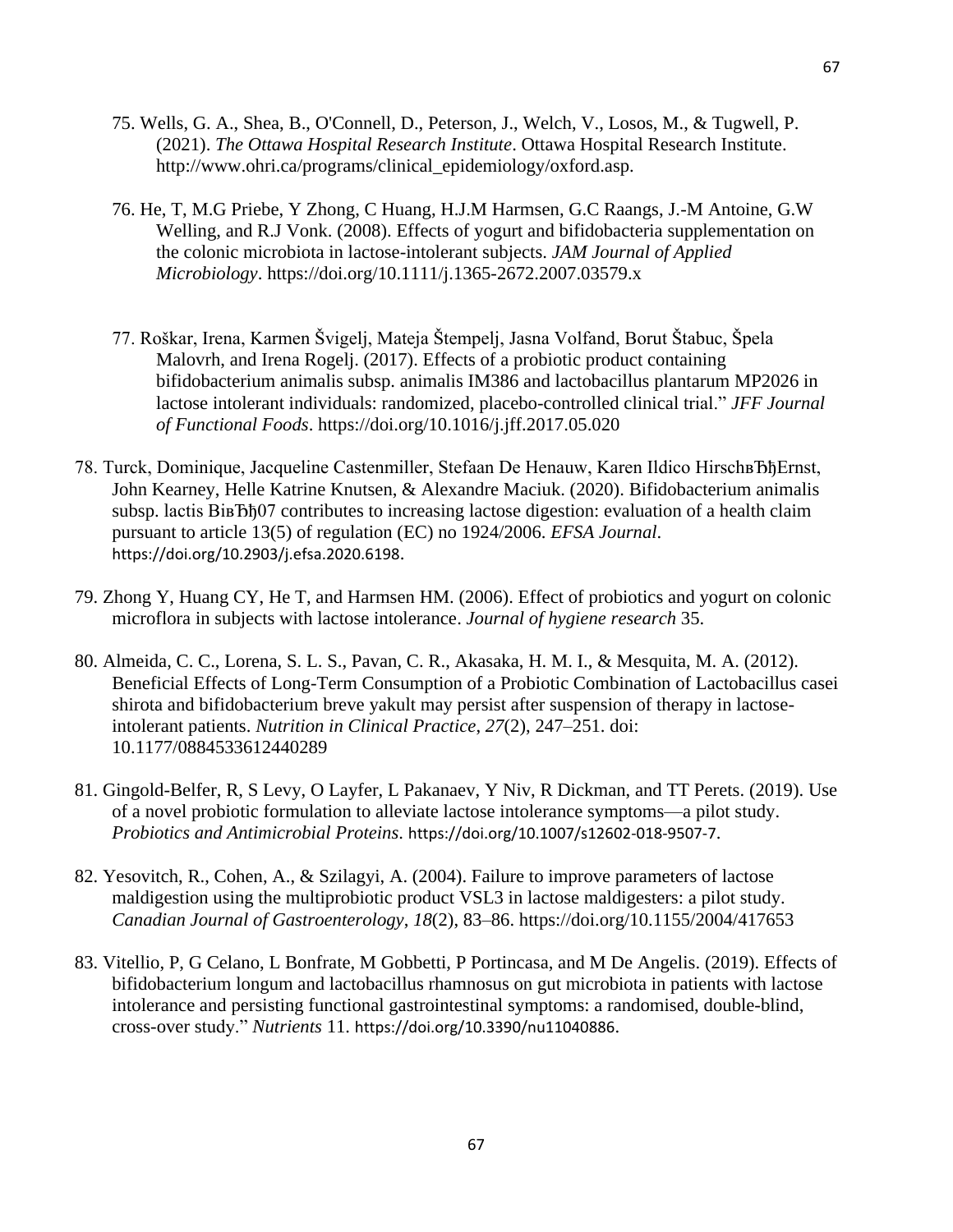- 84. Savaiano, D. A., Jiang, T., & Mustapha, A. (1996). Improvement of lactose digestion in humans by ingestion of unfermented milk containing bifidobacterium longum. *Journal of Dairy Science*, *79*(5), 750–757. https://doi.org/10.3168/jds.s0022-0302(96)76422-6
- 85. Ruchkina, I. N., Fadeeva, N. A., Parfenov, A. I., Shcherbakov, P., Gubina, A., Poleva, N. I., Chikunova, B. Z. (2013). The role of small bowel microflora in the development of secondary lactase deficiency and the possibilities of its treatment with probiotics. *Terapevticheskii Arkhiv*. https://pubmed.ncbi.nlm.nih.gov/23653934/.
- 86. Lin, Meei-Yn, Chyuan-Liang Yen, and Shu-Hua Chen. (1998). Management of lactose maldigestion by consuming milk containing lactobacilli. *Digestive Diseases and Sciences* 43. https://doi.org/10.1023/A:1018840507952.
- 87. Pakdaman, MN, JK Udani, JP Molina, and M Shahani. (2016). The effects of the DDS-1 strain of lactobacillus on symptomatic relief for lactose intolerance - a randomized, double-blind, placebo-controlled, crossover clinical trial." *Nutrition Journal.* https://doi.org/10.1186/s12937- 016-0172-y.
- 88. Montes, R. G., Bayless, T. M., Saavedra, J. M., & Perman, J. A. (1995). Effect of milks inoculated with lactobacillus acidophilus or a yogurt starter culture in lactose-maldigesting children. *Journal of Dairy Science*, *78*(8), 1657–1664. https://doi.org/10.3168/jds.s0022-0302(95)76790-x
- 89. Kim, H. S., & Gilliland, S. E. (1983). Lactobacillus acidophilus as a dietary adjunct for milk to aid lactose digestion in humans. *Journal of Dairy Science*, *66*(5), 959–966. https://doi.org/10.3168/jds.s0022-0302(83)81887-6
- 90. Saltzman, J. R., Russell, R. M., Golner, B., Barakat, S., Dallal, G. E., & Goldin, B. R. (1999). A randomized trial of lactobacillus acidophilus BG2FO4 to treat lactose intolerance. *The American Journal of Clinical Nutrition*, *69*(1), 140–146. https://doi.org/10.1093/ajcn/69.1.140
- 91. Savaiano, D., Lin, M.-Y., & Harlander, S. (1991). Influence of nonfermented dairy products containing bacterial starter cultures on lactose maldigestion in humans. *Journal of Dairy Science*, *74*(1), 87–95. https://doi.org/10.3168/jds.s0022-0302(91)78147-2
- 92. Rizkalla, S. W., Luo, J., Kabir, M., Chevalier, A., Pacher, N., & Slama, G. (2000). Chronic consumption of fresh but not heated yogurt improves breath-hydrogen status and short-chain fatty acid profiles: a controlled study in healthy men with or without lactose maldigestion. *The American Journal of Clinical Nutrition*, *72*(6), 1474–1479. https://doi.org/10.1093/ajcn/72.6.1474
- 93. Rampengan, N. H., Manoppo, J., & Warouw, S. M. (2010, March). Comparison of efficacies between live and killed probiotics in children with lactose malabsorption. *The Southeast Asian Journal of Tropical Medicine and Public Health*. https://pubmed.ncbi.nlm.nih.gov/20578532/.
- 94. Cano-Contreras, AD, IJ Minero Alfaro, VM Medina Lopez, M Amieva Balmori, JM Remes Troche, J Espadaler Mazo, and N Perez Lopez. (2020). Efficacy of I3.1 probiotic on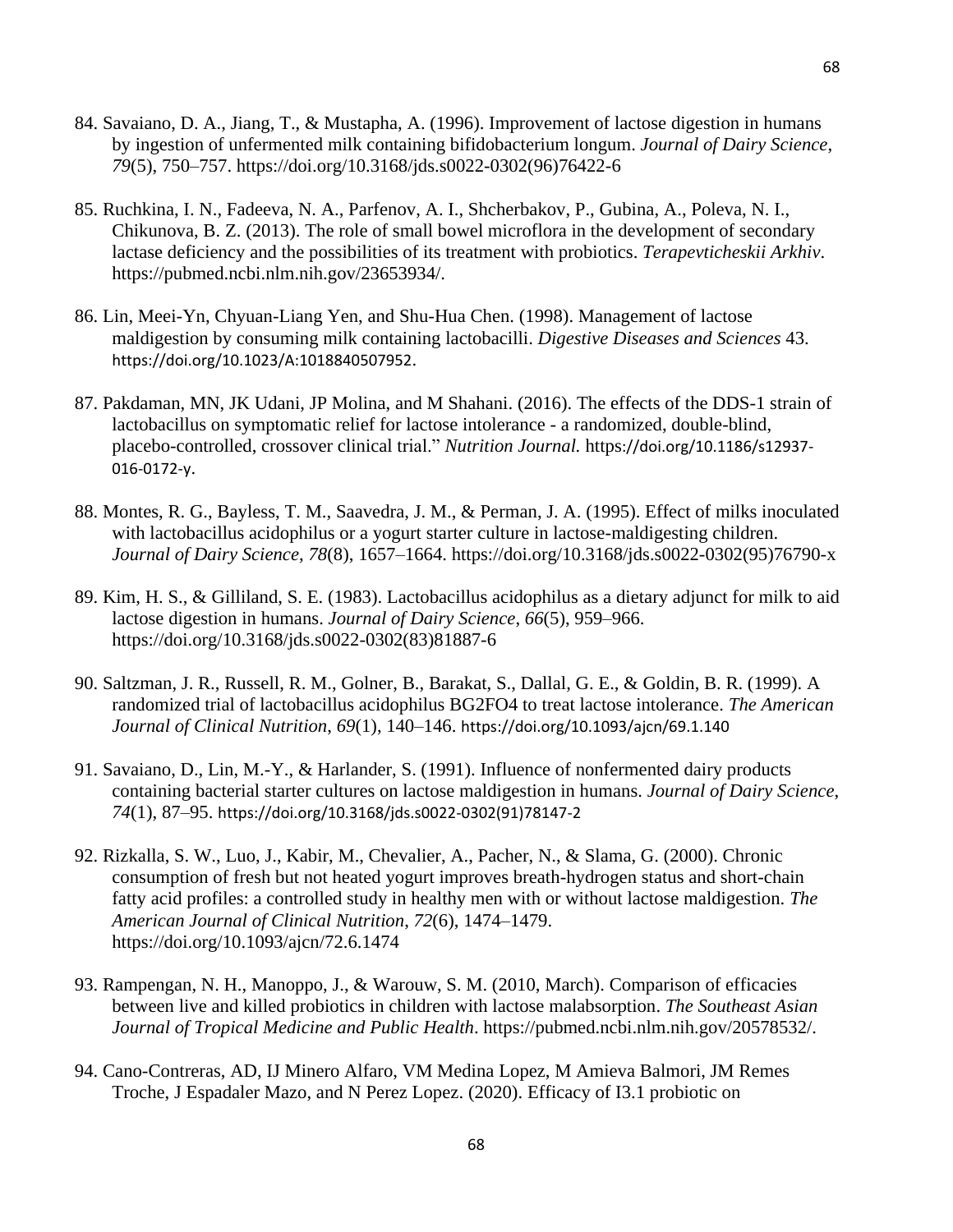improvement of lactose intolerance symptoms: a randomized, placebo-controlled clinical trial. *Journal of Clinical Gastroenterology*. https://doi.org/10.1097/MCG.0000000000001456.

- 95. Ojetti V, Gigante G, Gabrielli M, Ainora ME, Mannocci A, Lauritano EC, Gasbarrini G, and Gasbarrini A. (2010). The effect of oral supplementation with lactobacillus reuteri or tilactase in lactose intolerant patients: randomized trial. *European Review for Medical and Pharmacological Sciences*. PMID: 20391953
- 96. Savaiano, D.A., Hertzler, S. R., , & Levitt, M. (1997). Fecal hydrogen production and consumption measurements. Response to daily lactose ingestion by lactose maldigesters. *Digestive Diseases and Sciences* 42, no. 2: 348–53.
- 97. Mummah, Sarah, MPhil, Beibei Oelrich MD, PhD, Jessica Hope MSN, NP, Quyen Vu BAH, and Christopher D. Gardner PhD. (2014). Effect of raw milk on lactose intolerance: a randomized controlled pilot study. *Annals of Family Medicine* 12, no. 2: 134–41. https://doi.org/10.1370/afm.1618.
- 98. Savaiano, D. A., Chey, W., Sandborn, W., Ritter, A. J., Foyt, H., & Azcarate-Peril, M. A. (2020, April 10). Galacto-oligosaccharide RP-G28 improves multiple clinical outcomes in lactoseintolerance. *Nutrients*. https://doi.org/10.3390/nu12041058
- 99. Savaiano, DA, AJ Ritter, TR Klaenhammer, GM James, AT Longcore, JR Chandler, WA Walker, and HL Foyt. (2013). Improving lactose digestion and symptoms of lactose intolerance with a novel galacto-oligosaccharide (RP-G28): a randomized, double-blind clinical trial." *Nutrition Journal* 12: 160. https://doi.org/10.1186/1475-2891-12-160.
- 100. Labayen, I, L Forga, A Gonzolez, I Lenoir, Wijnkoop, R Nutr, and J. A Martinez. (2001). Relationship between lactose digestion, gastrointestinal transit time and symptoms in lactose malabsorbers after dairy consumption. *Alimentary Pharmacology & Therapeutics* 15, no. 4: 543– 49. https://doi.org/10.1046/j.1365-2036.2001.00952.x.
- 101. Janer, C., Arigoni, F., Lee, B. H., Peláez C., & Requena, T. (2005). Enzymatic ability of bifidobacterium animalis subsp. lactis to hydrolyze milk proteins: identification and characterization of endopeptidase O. *Applied and Environmental Microbiology*, *71*(12), 8460– 8465. https://doi.org/10.1128/aem.71.12.8460-8465.2005
- 102. Bozzi Cionci, N., Baffoni, L., Gaggìa, F., & Di Gioia, D. (2018). Therapeutic microbiology: the role of bifidobacterium breve as food supplement for the prevention/treatment of paediatric diseases. *Nutrients*, 10(11), 1723. https://doi.org/10.3390/nu10111723
	- 103. Turroni, F., Duranti, S., Milani, C., Lugli, G. A., van Sinderen, D., & Ventura, M. (2019, November 9). Bifidobacterium bifidum: a key member of the early human gut microbiota. *Microorganisms*. https://www.ncbi.nlm.nih.gov/pmc/articles/PMC6920858/.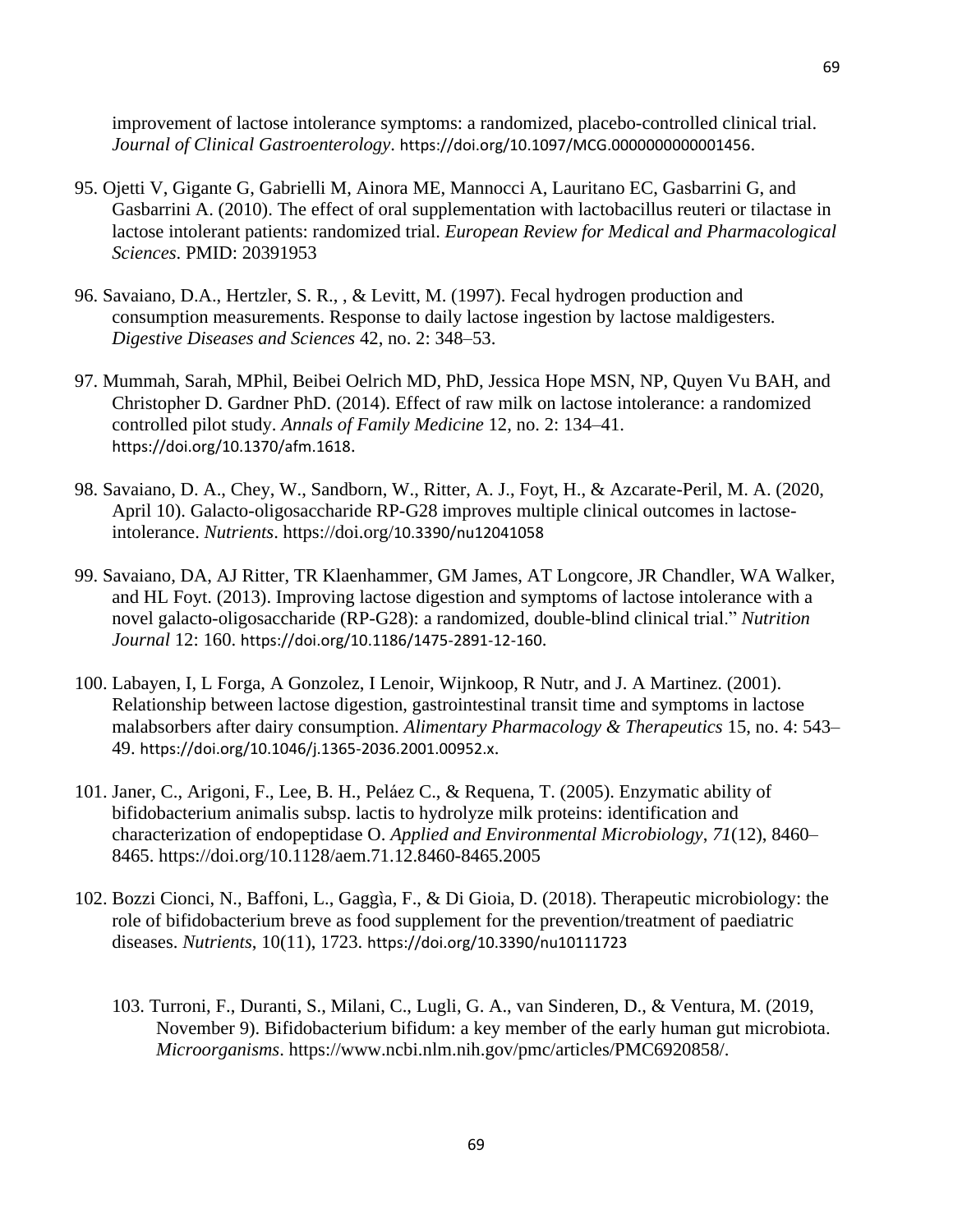- 104. Rokhsefat, S., Lin, A., & Comelli, E. M. (2016). Mucin–microbiota interaction during postnatal maturation of the intestinal ecosystem: clinical implications. *Digestive Diseases and Sciences*, *61*(6), 1473–1486. https://doi.org/10.1007/s10620-016-4032-6
- 105. Mattarelli, P., Bonaparte, C., Pot, B., & Biavati, B. (2008). Proposal to reclassify the three biotypes of bifidobacterium longum as three subspecies: bifidobacterium longum subsp. longum subsp. nov., bifidobacterium longum subsp. infantis comb. nov. and bifidobacterium longum subsp. suis comb. nov. *International Journal of Systematic and Evolutionary Micorbiology*, *58*(4), 767–772. https://doi.org/10.1099/ijs.0.65319-0
- 106. Yuan, J., Zhu, L., Liu, X., Li, T., Zhang, Y., Ying, T., & Wang, H. (2006). A proteome reference map and proteomic analysis of bifidobacterium longum NCC2705. *Molecular & Cellular Proteomics*, *5*(6), 1105–1118. https://doi.org/10.1074/mcp.m500410-mcp200
- 107. Quiloan, M. L., Vu, J., & Carvalho, J. (2012). Enterococcus faecalis can be distinguished from enterococcus faecium via differential susceptibility to antibiotics and growth and fermentation characteristics on mannitol salt agar. *Frontiers in Biology*, *7*(2), 167–177. https://doi.org/10.1007/s11515-012-1183-5
- 108. Gilliland, S. E., & Speck, M. L. (1977). Antagonistic action of lactobacillus acidophilus toward intestinal and foodborne pathogens in associative cultures1. *Journal of Food Protection*, *40*(12), 820–823. https://doi.org/10.4315/0362-028x-40.12.820
- 109. Crovesy, L., Ostrowski, M., Ferreira, D. M., Rosado, E. L., & Soares-Mota, M. (2017). Effect of lactobacillus on body weight and body fat in overweight subjects: a systematic review of randomized controlled clinical trials. *International Journal of Obesity*, *41*(11), 1607–1614. https://doi.org/10.1038/ijo.2017.161
- 110. Caires Ribeiro, M., Dorta, C., Tanaka, A., Shigematsu, E., Giannoni, J., & Pardo, R. (2017). The influence of instant coffee on the survival rate of lactobacillus acidophilus, bifidobacterium bifidum, escherichia coli and staphylococcus aureus. *International Journal of Health Sciences and Research*, *7*(12). ISSN: 2249-9571
- 111. Song, Y., Sun, Z., Guo, C., Wu, Y., Liu, W., Yu, J., Menghe, B., Yang, R., & Zhang, H. (2016). Genetic diversity and population structure of lactobacillus delbrueckii subspecies bulgaricus isolated from naturally fermented dairy foods. *Scientific Reports*, *6*(1). https://doi.org/10.1038/srep22704
- 112. DMCA. (2019). Love, Death, and Robots Season 1 Episode 6 Transcript. *TranscriptDB*. http://transcripts.thedealr.net/script.php/love-death-robots-2019-e7Ta/s1/e6.
- 113. El Kafsi, H., Binesse, J., Loux, V., Buratti, J., Boudebbouze, S., Dervyn, R., Kennedy, S., Galleron, N., Quinquis, B., Batto, J.M., Moumen, B., Maguin, E., & van de Guchte, M. (2014). Lactobacillus delbrueckii ssp. lactis and ssp. bulgaricus: a chronicle of evolution in action. *BMC Genomics*, *15*(1), 407. https://doi.org/10.1186/1471-2164-15-407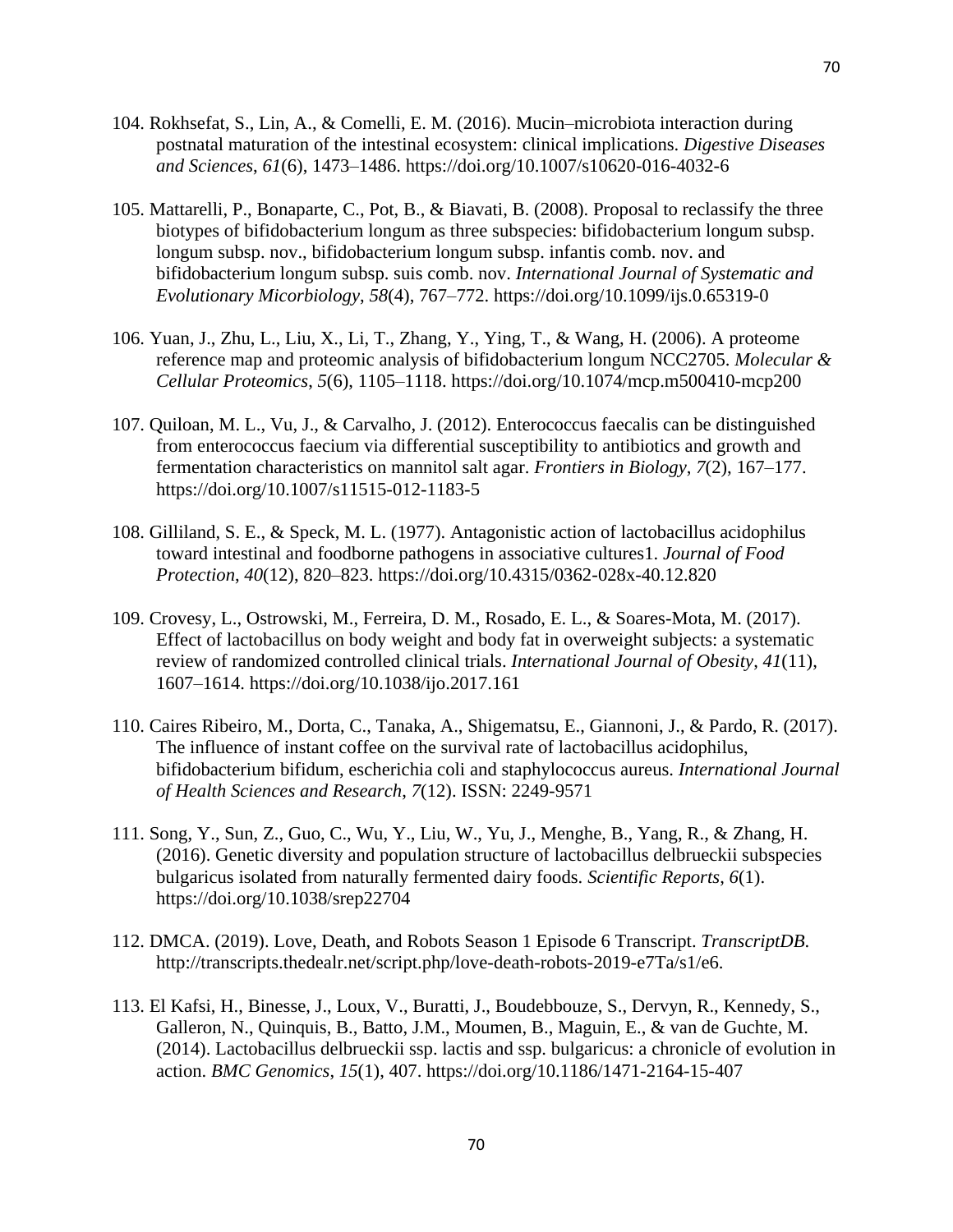- 114. Hill, D., Sugrue, I., Tobin, C., Hill, C., Stanton, C., & Ross, R. P. (2018). The lactobacillus casei group: history and health related applications. *Frontiers in Microbiology*, *9*. https://doi.org/10.3389/fmicb.2018.02107
- 115. Taverniti, V., & Guglielmetti, S. (2012). Health-promoting properties of lactobacillus helveticus. *Frontiers in Microbiology*, *3*. https://doi.org/10.3389/fmicb.2012.00392
- 116. Behera, S. S., Ray, R. C., & Zdolec, N. (2018). Lactobacillus plantarum with functional properties: an approach to increase safety and shelf-life of fermented foods. *BioMed Research International*, *2018*, 1–18. https://doi.org/10.1155/2018/9361614
- 117. Brinques, G. B., do Carmo Peralba, M., & Ayub, M. A. (2009). Optimization of probiotic and lactic acid production by lactobacillus plantarum in submerged bioreactor systems. *Journal of Industrial Microbiology & Biotechnology*, *37*(2), 205–212. https://doi.org/10.1007/s10295-009-0665-1
- 118. Mu, Q., Tavella, V. J., & Luo, X. M. (2018). Role of lactobacillus reuteri in human health and diseases. *Frontiers in Microbiology*, *9*. https://doi.org/10.3389/fmicb.2018.00757
- 119. Huang, C.-H., Li, S.-W., Huang, L., & Watanabe, K. (2018). Identification and classification for the lactobacillus casei group. *Frontiers in Microbiology*, *9*. https://doi.org/10.3389/fmicb.2018.01974
- 120. Bhagat, D., Raina, N., Kumar, A., Katoch, M., Khajuria, Y., Slathia, P. S., & Sharma, P. (2020). Probiotic properties of a phytase producing pediococcus acidilactici strain SMVDUDB2 isolated from traditional fermented cheese product, kalarei. *Scientific Reports*, *10*(1). https://doi.org/10.1038/s41598-020-58676-2
- 121. Sieuwerts, S., Molenaar, D., van Hijum, S. A., Beerthuyzen, M., Stevens, M. J., Janssen, P. W., Ingham, C., de Bok, F., de Vos, W., & van Hylckama Vlieg, J. E. (2010). Mixedculture transcriptome analysis reveals the molecular basis of mixed-culture growth in streptococcus thermophilus and lactobacillus bulgaricus. *Applied and Environmental Microbiology*, *76*(23), 7775–7784. https://doi.org/10.1128/aem.01122-10
- 122. Linares, D. M., O'Callaghan, T. F., O'Connor, P. M., Ross, R. P., & Stanton, C. (2016). Streptococcus thermophilus APC151 strain is suitable for the manufacture of naturally GABA-enriched bioactive yogurt. *Frontiers in Microbiology*, *7*. https://doi.org/10.3389/fmicb.2016.01876
- 123. Morelli, L. (2014). Yogurt, living cultures, and gut health. *The American Journal of Clinical Nutrition*, *99*(5). https://doi.org/10.3945/ajcn.113.073072
- 124. Govender, M., Choonara, Y. E., Kumar, P., du Toit, L. C., van Vuuren, S., & Pillay, V. (2013). A review of the advancements in probiotic delivery: conventional vs. nonconventional formulations for intestinal flora supplementation. *AAPS PharmSciTech*, *15*(1), 29–43. https://doi.org/10.1208/s12249-013-0027-1